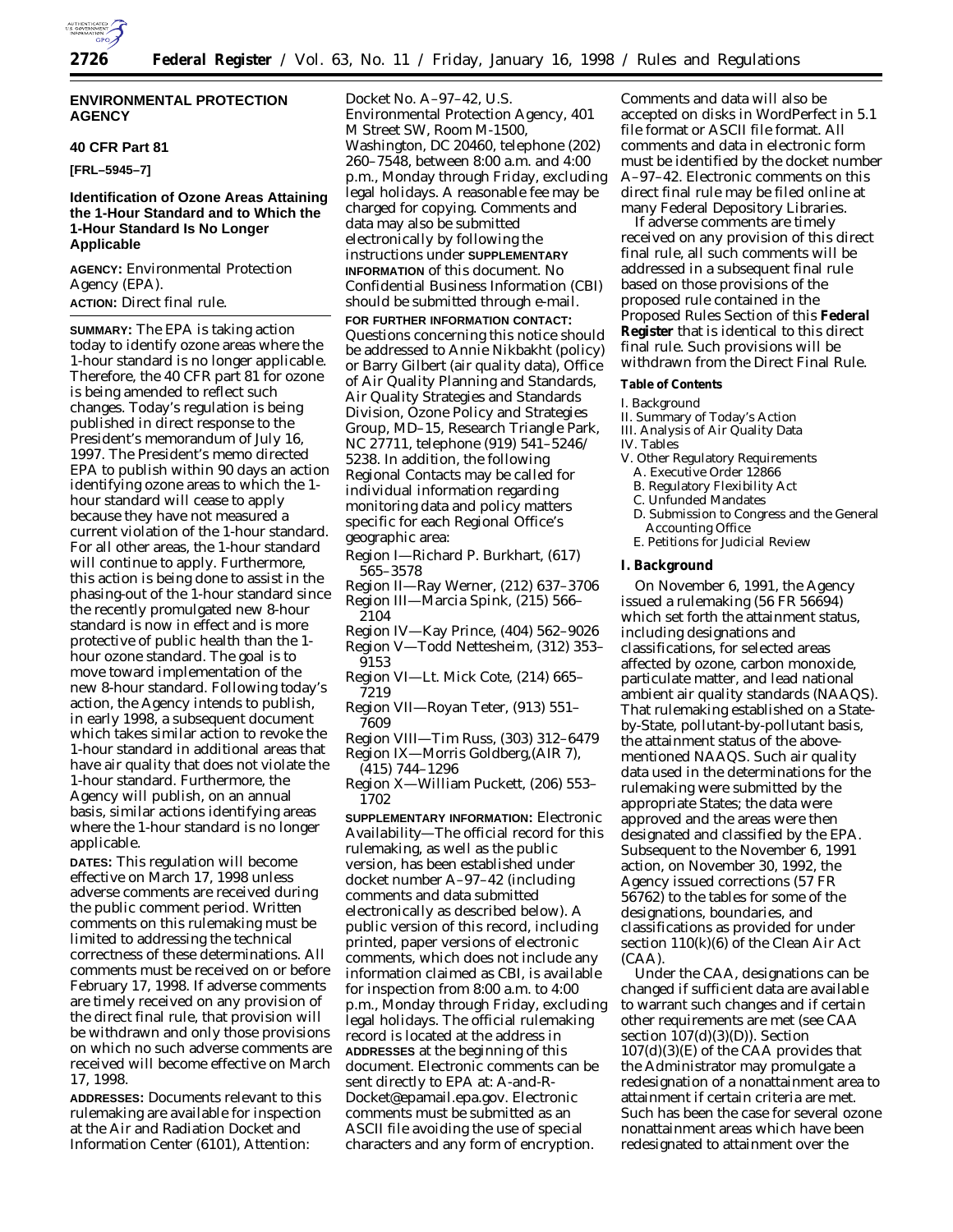course of years following the CAA Amendments of 1990. The Agency has promulgated these redesignations to attainment in the **Federal Register** and thus has amended 40 CFR parts 52 and 81 accordingly.

On July 16, 1997, the President issued a memorandum (62 FR 38421, July 18, 1997) to the Administrator of the EPA which indicates that within 90 days of promulgation of the new 8-hour standard, the EPA will publish an action identifying ozone areas to which the 1 hour standard will cease to apply. The memorandum states that for areas where the air quality does not currently attain the 1-hour standard, the 1-hour standard will continue in effect. The provisions of subpart 2 of title I of the CAA would also apply to currently designated nonattainment areas until such time as each area has air quality meeting the 1 hour standard.

On July 18, 1997 (62 FR 38856), EPA promulgated a regulation replacing the 1-hour ozone standard with an 8-hour standard at a level of 0.08 parts per million (ppm). The form of the 8-hour standard is based on the 3-year average of the annual fourth-highest daily maximum 8-hour average ozone concentrations measured at each monitor within an area. The new primary standard which became effective on September 16, 1997 will provide increased protection to the public, especially children and other atrisk populations. On July 18, 1997, EPA also announced that revocation of the 1 hour ozone NAAQS would be delayed until areas achieved attainment of the 1 hour NAAQS. This was done in order to facilitate continuity in public health protection during the transition to the new NAAQS.

#### **II. Summary of Today's Action**

The purpose of this document is to revoke the 1-hour standard in those areas that EPA has determined are not violating the 1-hour standard. For all other areas the 1-hour standard will continue in effect. The purpose of retaining the current standard for such areas is to ensure a smooth transition to the new standard. When the areas not meeting the 1-hour standard have air quality that meets the 1-hour standard, as determined by EPA, then the Agency will likewise revoke the 1-hour standard for such areas.

In the immediate future, the Agency intends to issue guidance regarding the regulatory implications of today's action (revoking the 1-hour standard) as related to those areas where the 1-hour standard is no longer applicable.

#### **III. Analysis of Air Quality Data**

This action, revoking the 1-hour standard in selected areas, is based upon analysis of quality-assured, ambient air quality monitoring data showing no violations of the 1-hour ozone standard. The method for determining attainment of the ozone NAAQS is contained in 40 CFR part 50.9 and Appendix H to that section. The level of the 1-hour primary and secondary NAAQS for ozone is 0.12 ppm.

The 1-hour standard no longer applies to an area once EPA determines that the area has air quality not violating the 1 hour standard. Determinations for this notice were based upon the most recent data available, generally 1994-1996 data. The Agency did use 1997 air quality data where violations were documented during the early portion of the 1997 ozone season. In order to revoke the 1 hour standard based upon 1995–1997 air quality data, measurements encompassing the complete ozone season would need to be available and examined. Therefore, after today's action, the Agency intends to publish, in early 1998, a subsequent notice which takes similar action to revoke the 1-hour standard in additional areas that have air quality data for 1995–1997 that do not violate the 1-hour standard. Detailed air quality data information used for today's determinations is contained in the Technical Support Document (TSD) to Docket No. A–97– 42.

#### **IV. Tables**

The ozone tables codified in today's action are significantly different from the tables now included in 40 CFR part 81. The current 40 CFR part 81 designation listings (revised as of November 6, 1991) include, by State and NAAQS pollutant, a brief description of areas within the State and their respective designation. Today's action includes completely new tables for ozone which indicate areas where the 1 hour standard no longer applies, as well as where the 1-hour standard remains in effect.

#### **V. Other Regulatory Requirements**

#### *A. Executive Order 12866*

The Office of Management and Budget (OMB) has exempted this regulatory action from Executive Order 12866 review.

#### *B. Regulatory Flexibility Act*

Under the Regulatory Flexibility Act, 5 U.S.C. 600 *et seq.*, EPA must prepare a regulatory flexibility analysis assessing the impact of any proposed or final rule on small entities (5 U.S.C. 603 and 604). Alternatively, EPA may certify that the rule will not have a significant impact on a substantial number of small entities. Small entities include small businesses, small not-for-profit enterprises, and government entities with jurisdiction over populations of less than 50,000. The EPA is certifying that this rule will not have a significant impact on a substantial number of small entities.

#### *C. Unfunded Mandates*

Under Section 202 of the Unfunded Mandates Reform Act of 1995 (''Unfunded Mandates Act''), signed into law on March 22, 1995, EPA must prepare a budgetary impact statement to accompany any proposed or final rule that includes a Federal mandate that may result in estimated costs to State, local, or tribal governments in the aggregate; or to private sector, of \$100 million or more. Under Section 205, EPA must select the most cost-effective and least burdensome alternative that achieves the objectives of the rule and is consistent with statutory requirements. Section 203 requires EPA to establish a plan for informing and advising any small governments that may be significantly or uniquely impacted by the rule.

The EPA has determined that the approval action promulgated does not include a Federal mandate that may result in estimated costs of \$100 million or more to either State, local, or tribal governments in the aggregate, or to the private sector. This Federal action imposes no new requirements. Accordingly, no additional costs to State, local, or tribal governments, or to the private sector, result from this action.

#### *D. Submission to Congress and the General Accounting Office*

Under 5 U.S.C. 801(a)(1)(A), as added by the Small Business Regulatory Enforcement Fairness Act of 1996, EPA submitted a report containing this rule and other required information to the U.S. Senate, the U.S. House of Representatives and the Comptroller General of the General Accounting Office prior to publication of the rule in today's **Federal Register**. This rule is not a ''major rule'' as defined by 5 U.S.C. 804(2).

#### *E. Petitions for Judicial Review*

Under section 307(b)(1) of the CAA, petitions for judicial review of this action must be filed in the United States Court of Appeals for the appropriate circuit by May 18, 1998. Filing a petition for reconsideration by the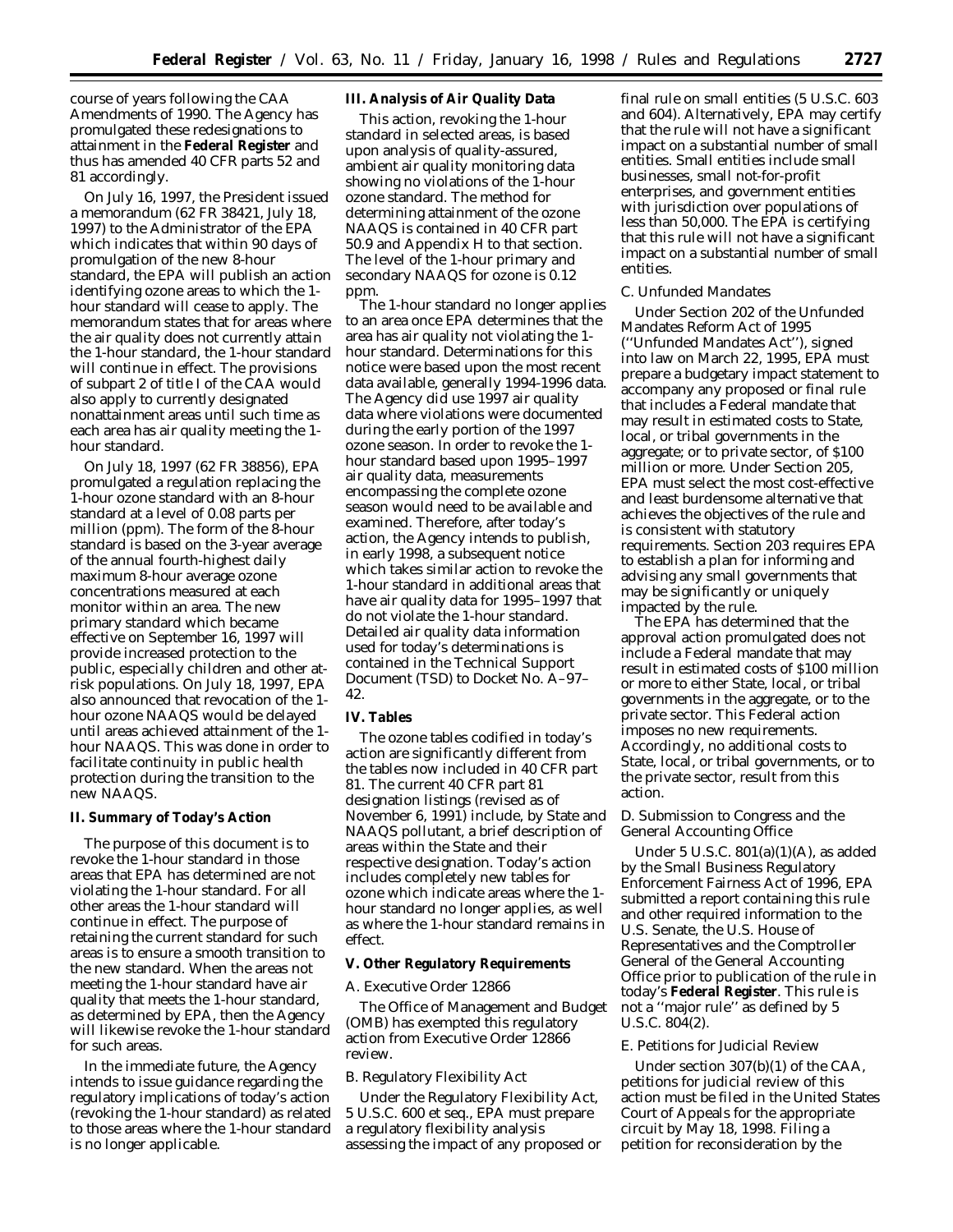Administrator of this final rule does not affect the finality of this rule for the purposes of judicial review nor does it extend the time within which a petition for judicial review may be filed, and shall not postpone the effectiveness of such rule or action. This action may not be challenged later in proceedings to enforce its requirements (see section 307(b)(2)).

# **List of Subjects in 40 CFR Part 81**

Air pollution control, National parks, Wilderness areas.

#### **PART 81—[AMENDED]**

1. The authority citation for part 81 continues to read as follows: **Authority:** 42 U.S.C. 7401–7671q.

2. In § 81.301, the table entitled ''Alabama—Ozone'' is revised to read as follows:

### **§ 81.301 Alabama.**

Dated: December 29, 1997. **Carol M. Browner,**

#### *Administrator.*

For the reasons set out in the preamble, title 40, chapter I of the Code of Federal Regulations is amended as follows:

ALABAMA—OZONE (1-HOUR STANDARD)

 $*$  \*  $*$  \*  $*$  \*  $*$ 

|                                                                                                                                                                                                                                                                                                                                                                                                                                                                                                                                                                                                                               | Designation       |                                               | Classification    |           |
|-------------------------------------------------------------------------------------------------------------------------------------------------------------------------------------------------------------------------------------------------------------------------------------------------------------------------------------------------------------------------------------------------------------------------------------------------------------------------------------------------------------------------------------------------------------------------------------------------------------------------------|-------------------|-----------------------------------------------|-------------------|-----------|
| Designated area                                                                                                                                                                                                                                                                                                                                                                                                                                                                                                                                                                                                               | Date <sup>1</sup> | Type                                          | Date <sup>1</sup> | Type      |
| Birmingham Area:                                                                                                                                                                                                                                                                                                                                                                                                                                                                                                                                                                                                              | 11/15/90          | Nonattainment                                 | 11/15/90          | Marginal. |
| Autauga County<br>Baldwin County<br><b>Barbour County</b><br><b>Bibb County</b><br><b>Blount County</b><br><b>Bullock County</b><br><b>Butler County</b><br>Calhoun County<br><b>Chambers County</b><br><b>Chilton County</b><br>Choctaw County<br><b>Clarke County</b><br>Clay County<br><b>Cleburne County</b><br>Coffee County<br><b>Colbert County</b><br>Conecuh County<br>Coosa County<br><b>Covington County</b><br>Crenshaw County<br><b>Cullman County</b><br>Dale County<br><b>Dallas County</b><br>De Kalb County<br><b>Elmore County</b><br>Escambia County<br>Etowah County<br>Fayette County<br>Franklin County | 11/15/90<br>.     | Nonattainment<br>1 hr. std. N.A. <sup>2</sup> | 11/15/90          | Marginal. |
| Geneva County<br><b>Greene County</b><br><b>Hale County</b><br><b>Henry County</b><br><b>Houston County</b><br>Jackson County<br>Lamar County<br>Lauderdale County<br>Lawrence County<br>Lee County<br>Limestone County<br>Lowndes County<br><b>Macon County</b><br><b>Madison County</b><br>Marengo County<br>Marion County<br>Marshall County<br><b>Mobile County</b>                                                                                                                                                                                                                                                       |                   |                                               |                   |           |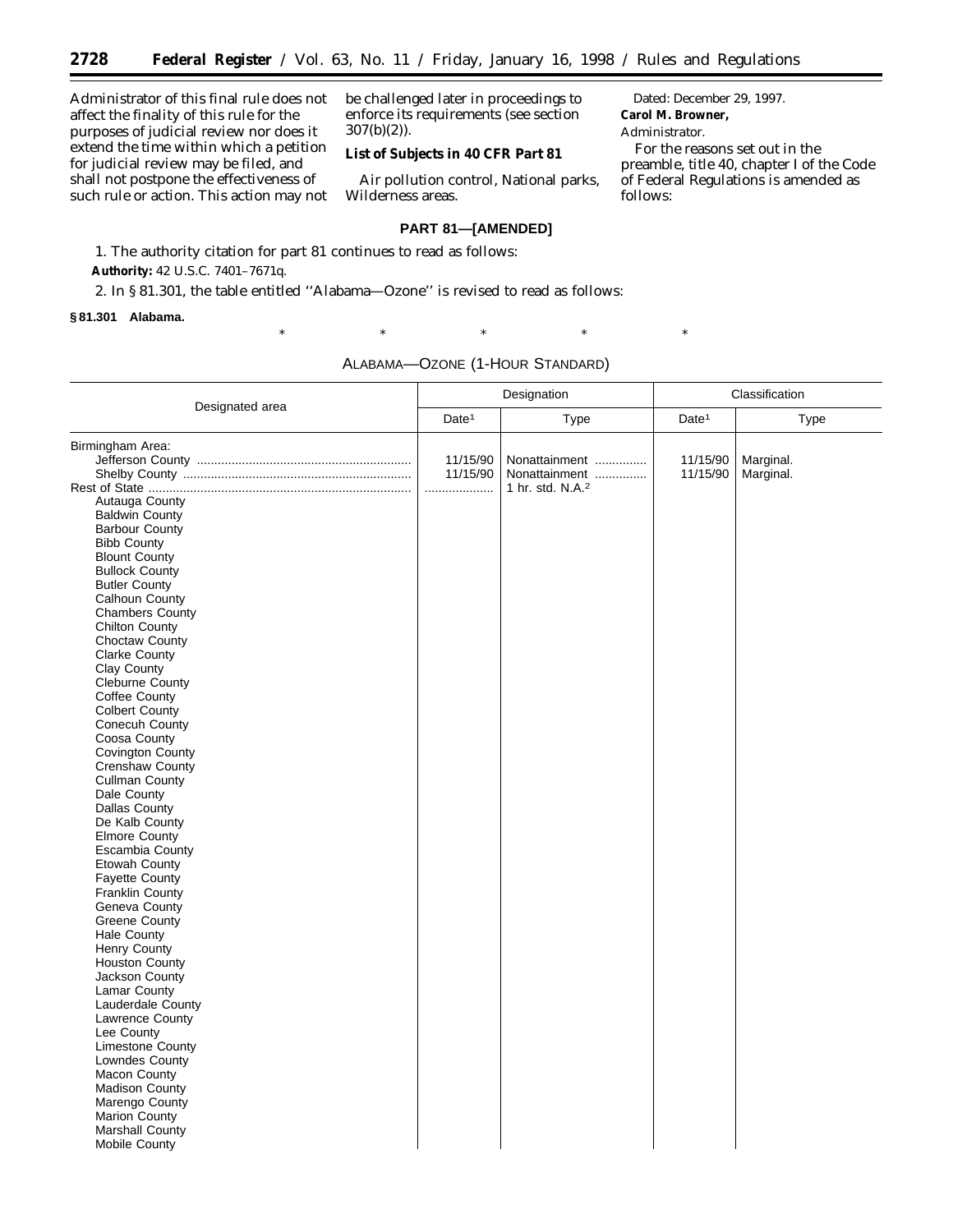# ALABAMA—OZONE (1-HOUR STANDARD)—Continued

| Designated area                                                                                                                                                                                                                                                                                                                                                                                    | Designation       |      | Classification    |      |
|----------------------------------------------------------------------------------------------------------------------------------------------------------------------------------------------------------------------------------------------------------------------------------------------------------------------------------------------------------------------------------------------------|-------------------|------|-------------------|------|
|                                                                                                                                                                                                                                                                                                                                                                                                    | Date <sup>1</sup> | Type | Date <sup>1</sup> | Type |
| Monroe County<br><b>Montgomery County</b><br>Morgan County<br>Perry County<br><b>Pickens County</b><br>Pike County<br>Randolph County<br><b>Russell County</b><br>St. Clair County<br><b>Sumter County</b><br><b>Talladega County</b><br><b>Tallapoosa County</b><br><b>Tuscaloosa County</b><br><b>Walker County</b><br><b>Washington County</b><br><b>Wilcox County</b><br><b>Winston County</b> |                   |      |                   |      |

1This date is March 17, 1998, unless otherwise noted. 2 1 hour standard Not Applicable.

\* \* \* \* \* \* \* \* \* \* \*

3. In § 81.302, the table entitled ''Alaska—Ozone'' is revised to read as follows:

#### **§ 81.302 Alaska.**

| Alaska—Ozone (1-Hour Standard) |  |  |
|--------------------------------|--|--|
|--------------------------------|--|--|

|                                                                                                                                                                                                                                                                                                                                                                                                                                                                                                        | Designation       |                              | Classification    |                   |
|--------------------------------------------------------------------------------------------------------------------------------------------------------------------------------------------------------------------------------------------------------------------------------------------------------------------------------------------------------------------------------------------------------------------------------------------------------------------------------------------------------|-------------------|------------------------------|-------------------|-------------------|
| Designated area                                                                                                                                                                                                                                                                                                                                                                                                                                                                                        | Date <sup>1</sup> | Type $2$                     | Date <sup>1</sup> | Type <sup>2</sup> |
| Anchorage Election District<br>Kenai Penninsula Election District                                                                                                                                                                                                                                                                                                                                                                                                                                      |                   | 1 hr. std. N.A. <sup>2</sup> |                   |                   |
| Matanuska-Susitna Election District<br><b>Seward Election District</b><br><b>Barrow Election District</b><br><b>Fairbanks Election District</b><br>Kobuk Election District                                                                                                                                                                                                                                                                                                                             |                   | 1 hr. std. N.A. <sup>2</sup> |                   |                   |
| <b>Nome Election District</b><br>North Slope Election District<br>Northwest Arctic Borough<br>Southeast Fairbanks Election District<br><b>Upper Yukon Election District</b><br>Yukon-Koyukuk Election District<br>Aleutian Islands Election District<br>Aleutians East Borough<br><b>Aleutians West Census</b><br><b>Bethel Election District</b><br><b>Bristol Bay Borough Election District</b>                                                                                                      |                   | 1 hr. std. N.A. <sup>2</sup> |                   |                   |
| <b>Bristol Bay Election District</b><br>Cordova-McCarthy Election District<br>Dillingham Election District<br>Kodiak Island Election District<br>Kuskokwim Election District<br>Valdez-Cordova Election District<br>Wade Hampton Election District<br>Angoon Election District<br><b>Haines Election District</b><br><b>Juneau Election District</b><br>Ketchikan Election District<br><b>Outer Ketchikan Election District</b><br>Prince Of Wales Election District<br><b>Sitka Election District</b> |                   | 1 hr. std. N.A. <sup>2</sup> |                   |                   |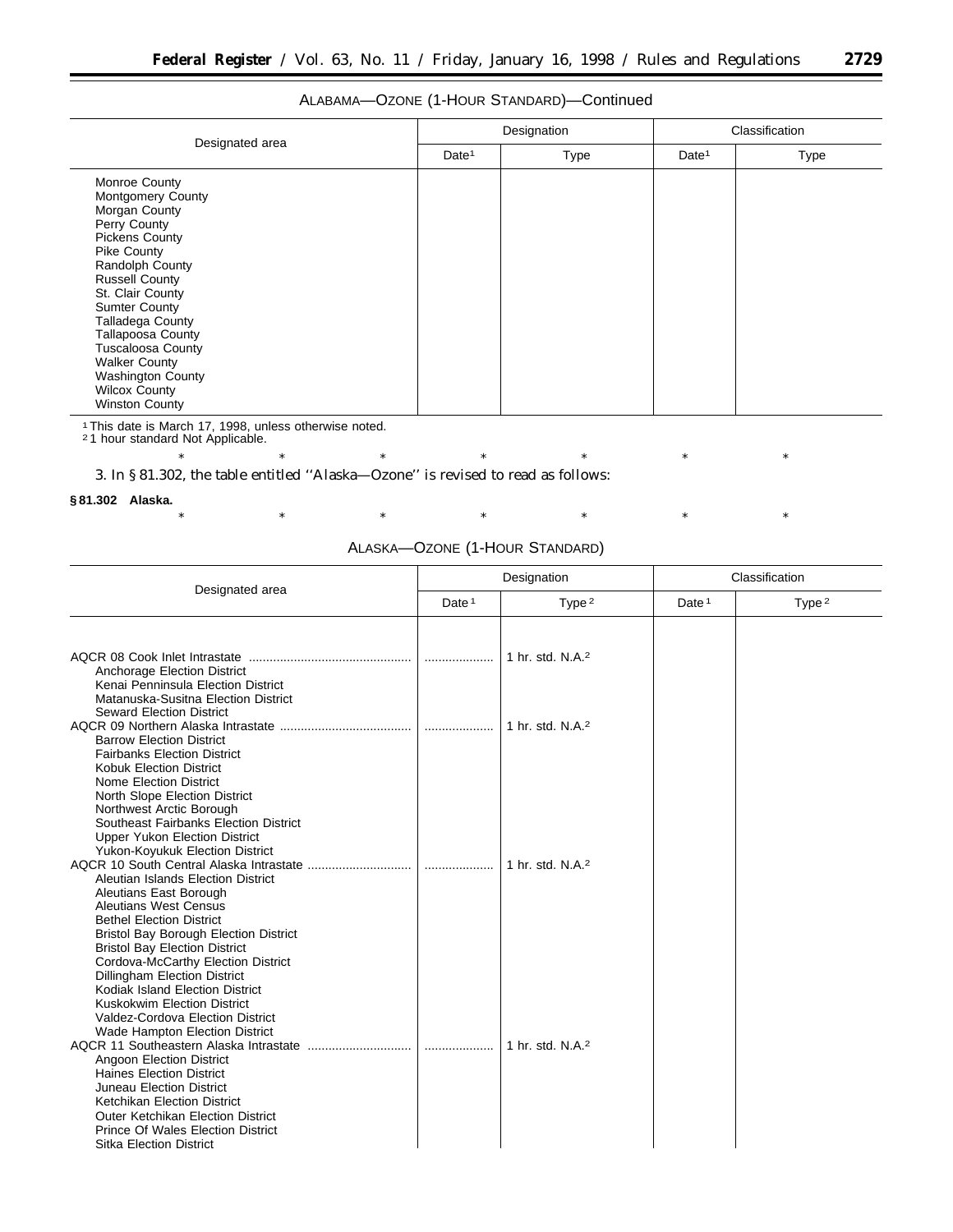ALASKA—OZONE (1-HOUR STANDARD)—Continued

| Designated area                                                                                                   | Designation       |          | Classification    |          |
|-------------------------------------------------------------------------------------------------------------------|-------------------|----------|-------------------|----------|
|                                                                                                                   | Date <sup>1</sup> | Type $2$ | Date <sup>1</sup> | Type $2$ |
| Skagway-Yakutat Election District<br>Wrangell-Petersburg Election District                                        |                   |          |                   |          |
| <sup>1</sup> This date is March 17, 1998, unless otherwise noted.<br><sup>2</sup> 1 hour standard Not Applicable. |                   |          |                   |          |
| $^{\ast}$<br>×                                                                                                    |                   | *        |                   | ×        |

4. In § 81.303, the table entitled ''Arizona—Ozone'' is revised to read as follows:

#### **§ 81.303 Arizona.**

۳

ARIZONA-OZONE (1-HOUR STANDARD)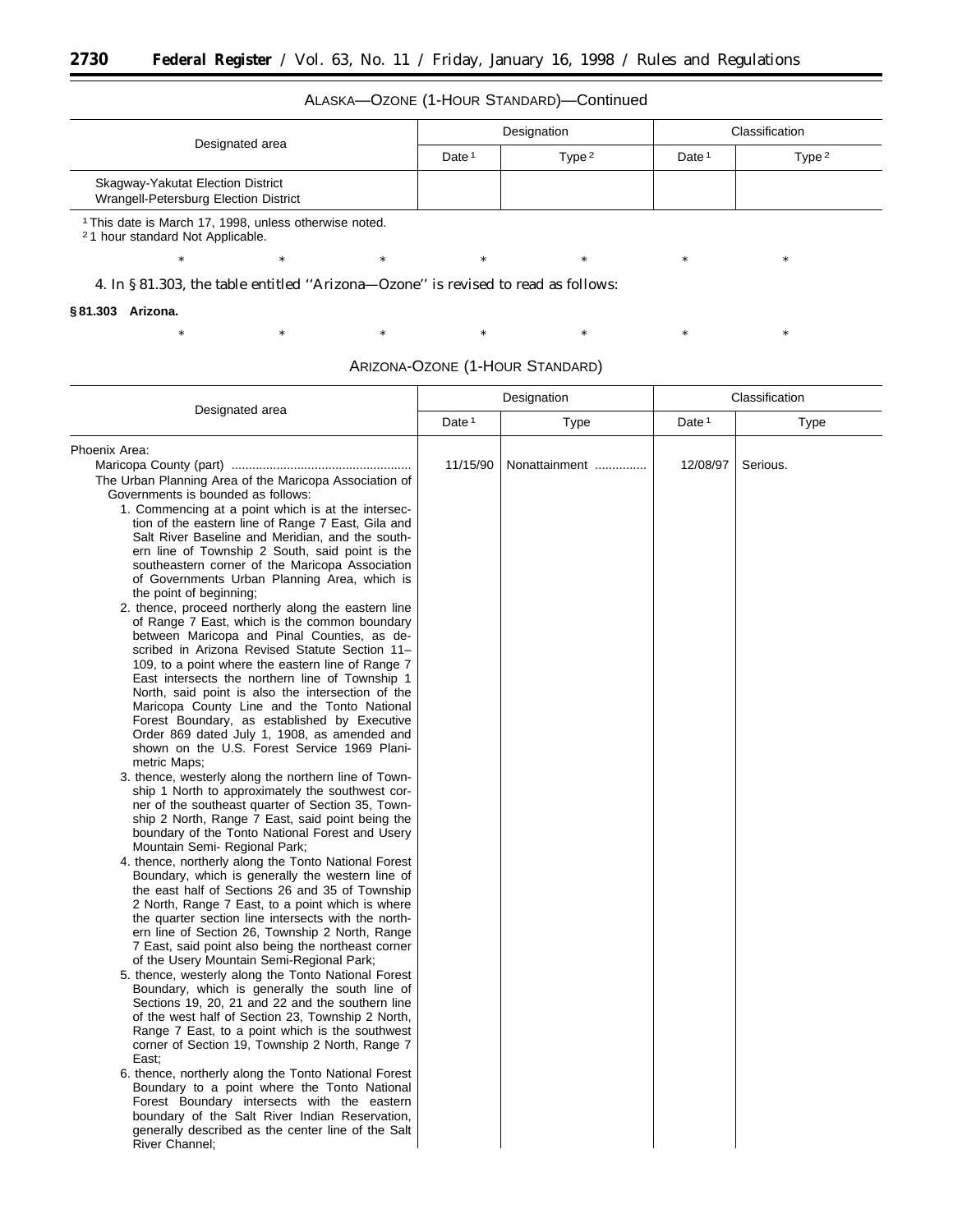# ARIZONA-OZONE (1-HOUR STANDARD)—Continued

|                                                                                                                                                                                                                                                                                                                                                                                                                                                                                                                                                                                                                                                                                                                                                                                                                                                                                                                                                                                                                                                                                                                                                                                                                                                                                                                                                                                                                                                                                                                                                                                                                                                                                                                                                                                                                                                                                                                                                                                                                                                                                                                                                                                                                                                                                                                                                                                                                                                                                                                                                                                                                                                                                                                                                                                                                                                                                                                                                                                                                                                                                                                                                                                                                                                                                                                                                            | Designation       |             | Classification    |      |
|------------------------------------------------------------------------------------------------------------------------------------------------------------------------------------------------------------------------------------------------------------------------------------------------------------------------------------------------------------------------------------------------------------------------------------------------------------------------------------------------------------------------------------------------------------------------------------------------------------------------------------------------------------------------------------------------------------------------------------------------------------------------------------------------------------------------------------------------------------------------------------------------------------------------------------------------------------------------------------------------------------------------------------------------------------------------------------------------------------------------------------------------------------------------------------------------------------------------------------------------------------------------------------------------------------------------------------------------------------------------------------------------------------------------------------------------------------------------------------------------------------------------------------------------------------------------------------------------------------------------------------------------------------------------------------------------------------------------------------------------------------------------------------------------------------------------------------------------------------------------------------------------------------------------------------------------------------------------------------------------------------------------------------------------------------------------------------------------------------------------------------------------------------------------------------------------------------------------------------------------------------------------------------------------------------------------------------------------------------------------------------------------------------------------------------------------------------------------------------------------------------------------------------------------------------------------------------------------------------------------------------------------------------------------------------------------------------------------------------------------------------------------------------------------------------------------------------------------------------------------------------------------------------------------------------------------------------------------------------------------------------------------------------------------------------------------------------------------------------------------------------------------------------------------------------------------------------------------------------------------------------------------------------------------------------------------------------------------------------|-------------------|-------------|-------------------|------|
| Designated area                                                                                                                                                                                                                                                                                                                                                                                                                                                                                                                                                                                                                                                                                                                                                                                                                                                                                                                                                                                                                                                                                                                                                                                                                                                                                                                                                                                                                                                                                                                                                                                                                                                                                                                                                                                                                                                                                                                                                                                                                                                                                                                                                                                                                                                                                                                                                                                                                                                                                                                                                                                                                                                                                                                                                                                                                                                                                                                                                                                                                                                                                                                                                                                                                                                                                                                                            | Date <sup>1</sup> | <b>Type</b> | Date <sup>1</sup> | Type |
| 7. thence, northeasterly and northerly along the<br>common boundary of the Tonto National Forest<br>and the Salt River Indian Reservation to a point<br>which is the northeast corner of the Salt River In-<br>dian Reservation, and the southeast corner of the<br>Fort McDowell Indian Reservation, as shown on<br>the plat dated July 22, 1902, and recorded with<br>the U.S. Government on June 15, 1902;<br>8. thence, northeasterly along the common bound-<br>ary between the Tonto National Forest and the<br>Fort McDowell Indian Reservation to a point<br>which is the northeast corner of the Fort<br>McDowell Indian Reservation;<br>9. thence, southwesterly along the northern bound-<br>ary of the Fort McDowell Indian Reservation,<br>which line is a common boundary with the Tonto<br>National Forest, to a point where the boundary<br>intersects with the eastern line of Section 12,<br>Township 4 North, Range 6 East;<br>10. thence, northerly along the eastern line of<br>Range 6 East to a point where the eastern line of<br>Range 6 East intersects with the southern line of<br>Township 5 North, said line is the boundary be-<br>tween the Tonto National Forest and the east<br>boundary of the McDowell Mountain Regional<br>Park:<br>11. thence, westerly along the southern line of<br>Township 5 North to a point where the southern<br>line intersects with the eastern line of Range 5<br>East which line is the boundary of Tonto National<br>Forest and the north boundary of McDowell<br>Mountain Regional Park;<br>12. thence, northerly along the eastern line of<br>Range 5 East to a point where the eastern line of<br>Range 5 East intersects with the northern line of<br>Township 5 North, which line is the boundary of<br>the Tonto National Forest;<br>13. thence, westerly along the northern line of<br>Township 5 North to a point where the northern<br>line of Township 5 North intersects with the eas-<br>terly line of Range 4 East, said line is the bound-<br>ary of the Tonto National Forest;<br>14. thence, northerly along the eastern line of<br>Range 4 East to a point where the eastern line of<br>Range 4 East intersects with the northern line of<br>Township 6 North, which line is the boundary of<br>the Tonto National Forest;<br>15. thence, westerly along the northern line of<br>Township 6 North to a point of intersection with<br>the Maricopa-Yavapai County line, which is gen-<br>erally described in Arizona Revised Statute Sec-<br>tion 11–109 as the center line of the Aqua Fria<br>River (Also the north end of Lake Pleasant);<br>16. thence, southwesterly and southerly along the<br>Maricopa-Yavapai County line to a point which is<br>described by Arizona Revised Statute Section<br>11–109 as being on the center line of the Aqua<br>Fria River, two miles southerly and below the<br>mouth of Humbug Creek;<br>17. thence, southerly along the center line of the<br>Aqua Fria River to the intersection of the center<br>line of the Aqua Fria River and the center line of<br>Beardsley Canal, said point is generally in the<br>northeast quarter of Section 17, Township 5<br>North, Range 1 East, as shown on the U.S. Geo-<br>logical Survey's Baldy Mountain, Arizona Quad-<br>rangle Map, 7.5 Minute series (Topographic),<br>dated 1964; |                   |             |                   |      |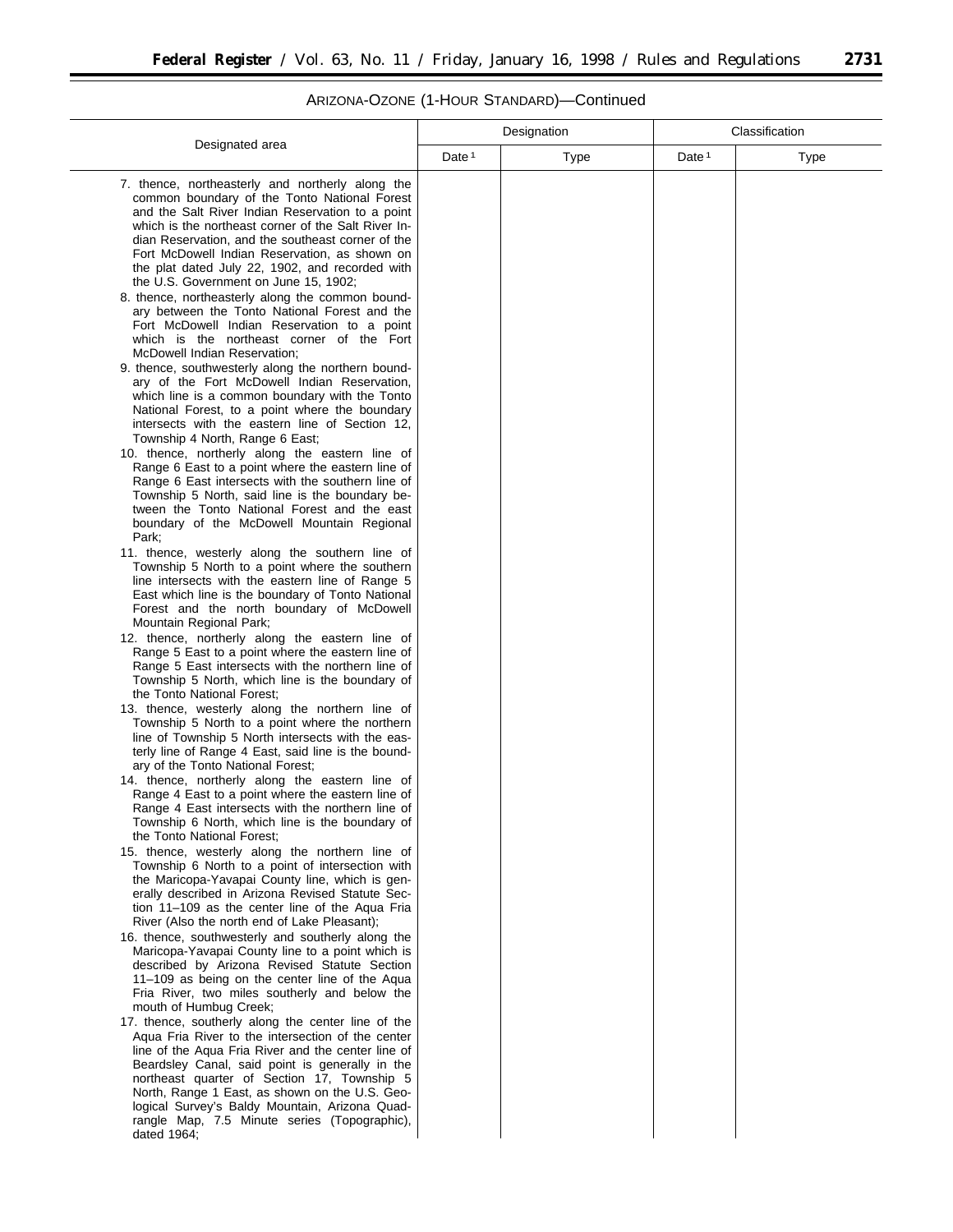$\equiv$ 

 $\overline{\phantom{a}}$ 

# ARIZONA-OZONE (1-HOUR STANDARD)—Continued

٠

|                                                                                                                                                                                                                                                                                                                                                                                                                                                                                                                                                                                                               | Designation       |                                                              | Classification    |      |
|---------------------------------------------------------------------------------------------------------------------------------------------------------------------------------------------------------------------------------------------------------------------------------------------------------------------------------------------------------------------------------------------------------------------------------------------------------------------------------------------------------------------------------------------------------------------------------------------------------------|-------------------|--------------------------------------------------------------|-------------------|------|
| Designated area                                                                                                                                                                                                                                                                                                                                                                                                                                                                                                                                                                                               | Date <sup>1</sup> | Type                                                         | Date <sup>1</sup> | Type |
| 18. thence, southwesterly and southerly along the<br>center line of Beardsley Canal to a point which is<br>the center line of the Beardsley Canal where it<br>intersects with the center line of Indian School                                                                                                                                                                                                                                                                                                                                                                                                |                   |                                                              |                   |      |
| Road:<br>19. thence, westerly along the center line of West<br>Indian School Road to a point where the center<br>line of West Indian School Road intersects with<br>the center line of North Jackrabbit Trail;<br>20. thence, southerly along the center line of Jack-<br>rabbit Trail approximately nine and three-quarter<br>miles to a point where the center line of Jack-<br>rabbit Trail intersects with the Gila River, said<br>point is generally on the north-south quarter sec-<br>tion line of Section 8, Township 1 South, Range 2<br>West;<br>21. thence, northeasterly and easterly up the Gila |                   |                                                              |                   |      |
| River to a point where the Gila River intersects<br>with the northern extension of the western bound-<br>ary of Estrella Mountain Regional Park, which<br>point is generally the quarter corner of the north-<br>ern line of Section 31, Township 1 North, Range<br>1 West;                                                                                                                                                                                                                                                                                                                                   |                   |                                                              |                   |      |
| 22. thence, southerly along the extension of the<br>western boundary and along the western bound-<br>ary of Estrella Mountain Regional Park to a point<br>where the southern extension of the western<br>boundary of Estrella Mountain Regional Park<br>intersects with the southern line of Township 1<br>South;                                                                                                                                                                                                                                                                                             |                   |                                                              |                   |      |
| 23. thence, easterly along the southern line of<br>Township 1 South to a point where the south line<br>of Township 1 South intersects with the western<br>line of Range 1 East, which line is generally the<br>southern boundary of Estrella Mountain Regional<br>Park;                                                                                                                                                                                                                                                                                                                                       |                   |                                                              |                   |      |
| 24. thence, southerly along the western line of<br>Range 1 East to the southwest corner of Section<br>18, Township 2 South, Range 1 East, said line is<br>the western boundary of the Gila River Indian<br>Reservation;                                                                                                                                                                                                                                                                                                                                                                                       |                   |                                                              |                   |      |
| 25. thence, easterly along the southern boundary of<br>the Gila River Indian reservation, which is the<br>southern line of Sections 13, 14, 15, 16, 17 and<br>18, Township 2 South, Range 1 East, to the<br>boundary between Maricopa and Pinal Counties<br>as described in Arizona Revised Statutes Section<br>$11-109$ and $11-113$ , which is the eastern line of<br>Range 1 East;                                                                                                                                                                                                                         |                   |                                                              |                   |      |
| 26. thence, northerly along the eastern boundary of<br>Range 1 East, which is the common boundary<br>between Maricopa and Pinal Counties, to a point<br>where the eastern line of Range 1 East intersects<br>the Gila River;<br>27. thence, southerly up the Gila River to a point                                                                                                                                                                                                                                                                                                                            |                   |                                                              |                   |      |
| where the Gila River intersects with the southern<br>line of Township 2 South; and.<br>28. thence, easterly along the southern line of<br>Township 2 South to the point of beginning which<br>is a point where the southern line of Township 2<br>South intersects with the eastern line of Range 7<br>East.                                                                                                                                                                                                                                                                                                  |                   |                                                              |                   |      |
| Tucson Area:<br>Pima County (part)<br>Apache County<br><b>Cochise County</b><br>Coconino County<br>Gila County                                                                                                                                                                                                                                                                                                                                                                                                                                                                                                |                   | 1 hr. std. N.A. <sup>2</sup><br>1 hr. std. N.A. <sup>2</sup> |                   |      |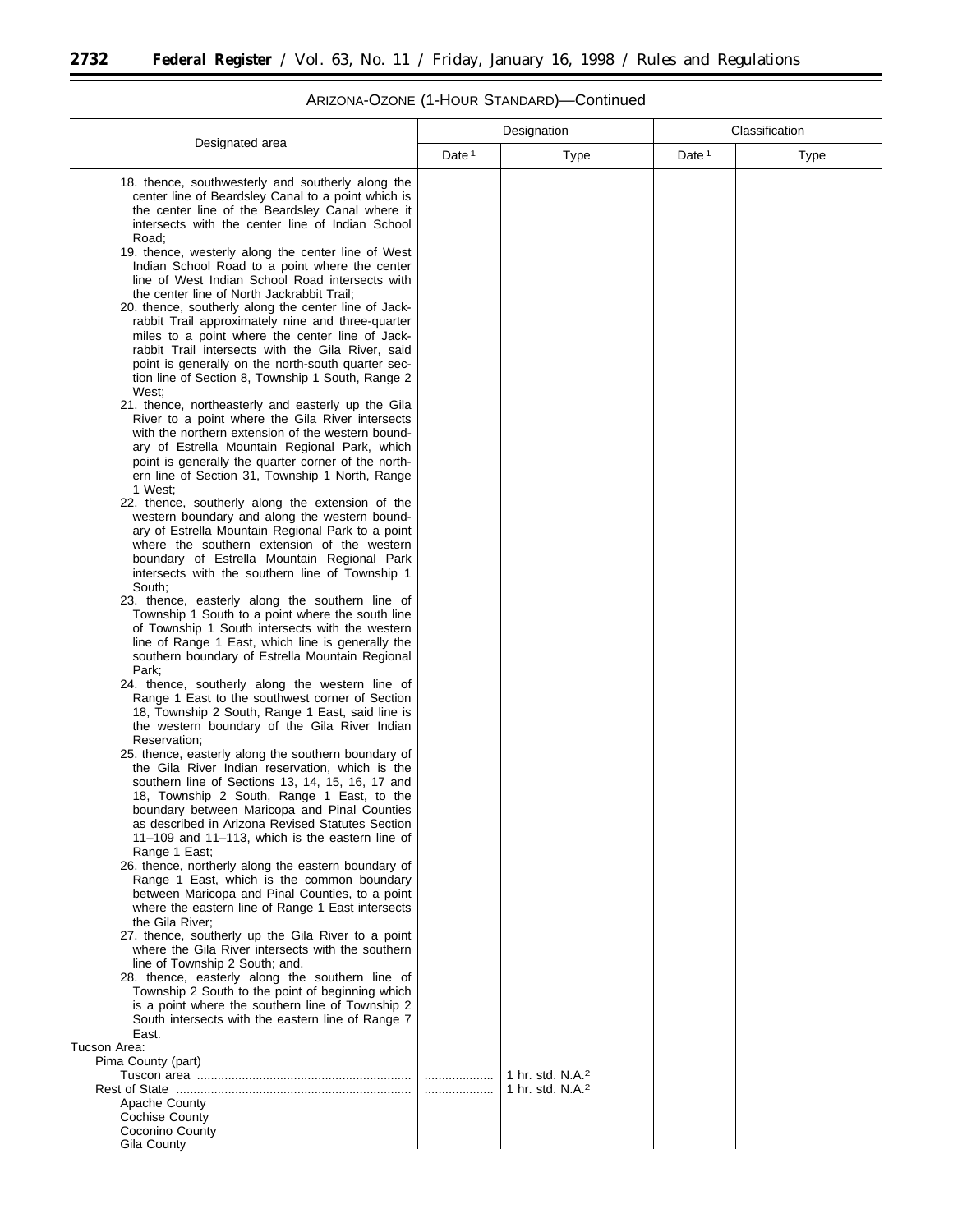e<br>B

# ARIZONA-OZONE (1-HOUR STANDARD)—Continued

|                                                                                                                                                                                                                                                                                         | Designation       |             | Classification |      |
|-----------------------------------------------------------------------------------------------------------------------------------------------------------------------------------------------------------------------------------------------------------------------------------------|-------------------|-------------|----------------|------|
| Designated area                                                                                                                                                                                                                                                                         | Date <sup>1</sup> | <b>Type</b> | Date $1$       | Type |
| <b>Graham County</b><br><b>Greenlee County</b><br>La Paz County<br>Maricopa County (part)<br>area outside of Phoenix<br><b>Mohave County</b><br>Navajo County<br>Pima County (part)<br>Remainder of county<br><b>Pinal County</b><br>Santa Cruz County<br>Yavapai County<br>Yuma County |                   |             |                |      |

1This date is March 17, 1998, unless otherwise noted. 2 1 hour standard Not Applicable.

\* \* \* \* \* \* \* \* \* \* \*

5. In § 81.304, the table entitled ''Arkansas—Ozone'' is revised to read as follows:

### **§ 81.304 Arkansas.**

\* \* \* \* \* \* \* \* \* \* \* ARKANSAS—OZONE (1-HOUR STANDARD)

|                                                     | Designation |                              | Classification |             |
|-----------------------------------------------------|-------------|------------------------------|----------------|-------------|
| Designated area                                     | Date $1$    | Type                         | Date $1$       | <b>Type</b> |
| AQCR 016 Central Arkansas Intrastate (part)         |             | 1 hr. std. N.A. <sup>2</sup> |                |             |
| Pulaski County                                      |             |                              |                |             |
| AQCR 016 Central Arkansas Intrastate (Remainder of) | .           | 1 hr. std. N.A. <sup>2</sup> |                |             |
| <b>Chicot County</b>                                |             |                              |                |             |
| Clark County                                        |             |                              |                |             |
| Cleveland County                                    |             |                              |                |             |
| Conway County                                       |             |                              |                |             |
| Dallas County                                       |             |                              |                |             |
| Desha County<br>Drew County                         |             |                              |                |             |
| <b>Faulkner County</b>                              |             |                              |                |             |
| <b>Garland County</b>                               |             |                              |                |             |
| <b>Grant County</b>                                 |             |                              |                |             |
| <b>Hot Spring County</b>                            |             |                              |                |             |
| Jefferson County                                    |             |                              |                |             |
| Lincoln County                                      |             |                              |                |             |
| Lonoke County                                       |             |                              |                |             |
| Perry County                                        |             |                              |                |             |
| Pope County                                         |             |                              |                |             |
| Saline County                                       |             |                              |                |             |
| <b>Yell County</b>                                  |             |                              |                |             |
| AQCR 017 Metropolitan Fort Smith Interstate         |             | 1 hr. std. N.A. <sup>2</sup> |                |             |
| <b>Benton County</b>                                |             |                              |                |             |
| <b>Crawford County</b>                              |             |                              |                |             |
| Sebastian County                                    |             |                              |                |             |
| <b>Washington County</b>                            |             |                              |                |             |
| AQCR 018 Metropolitan Memphis Interstate            |             | 1 hr. std. N.A. <sup>2</sup> |                |             |
| <b>Crittenden County</b>                            |             |                              |                |             |
| AQCR 019 Monroe-El Dorado Interstate                | .           | 1 hr. std. N.A. <sup>2</sup> |                |             |
| <b>Ashley County</b>                                |             |                              |                |             |
| <b>Bradley County</b>                               |             |                              |                |             |
| Calhoun County                                      |             |                              |                |             |
| Nevada County                                       |             |                              |                |             |
| <b>Ouachita County</b>                              |             |                              |                |             |
| Union County                                        |             |                              |                |             |
| AQCR 020 Northeast Arkansas Intrastate              |             | 1 hr. std. $N.A.^2$          |                |             |
| Arkansas County                                     |             |                              |                |             |
| Clay County                                         |             |                              |                |             |
| <b>Craighead County</b>                             |             |                              |                |             |
| <b>Cross County</b>                                 |             |                              |                |             |
| <b>Greene County</b>                                |             |                              |                |             |
| <b>Independence County</b>                          |             |                              |                |             |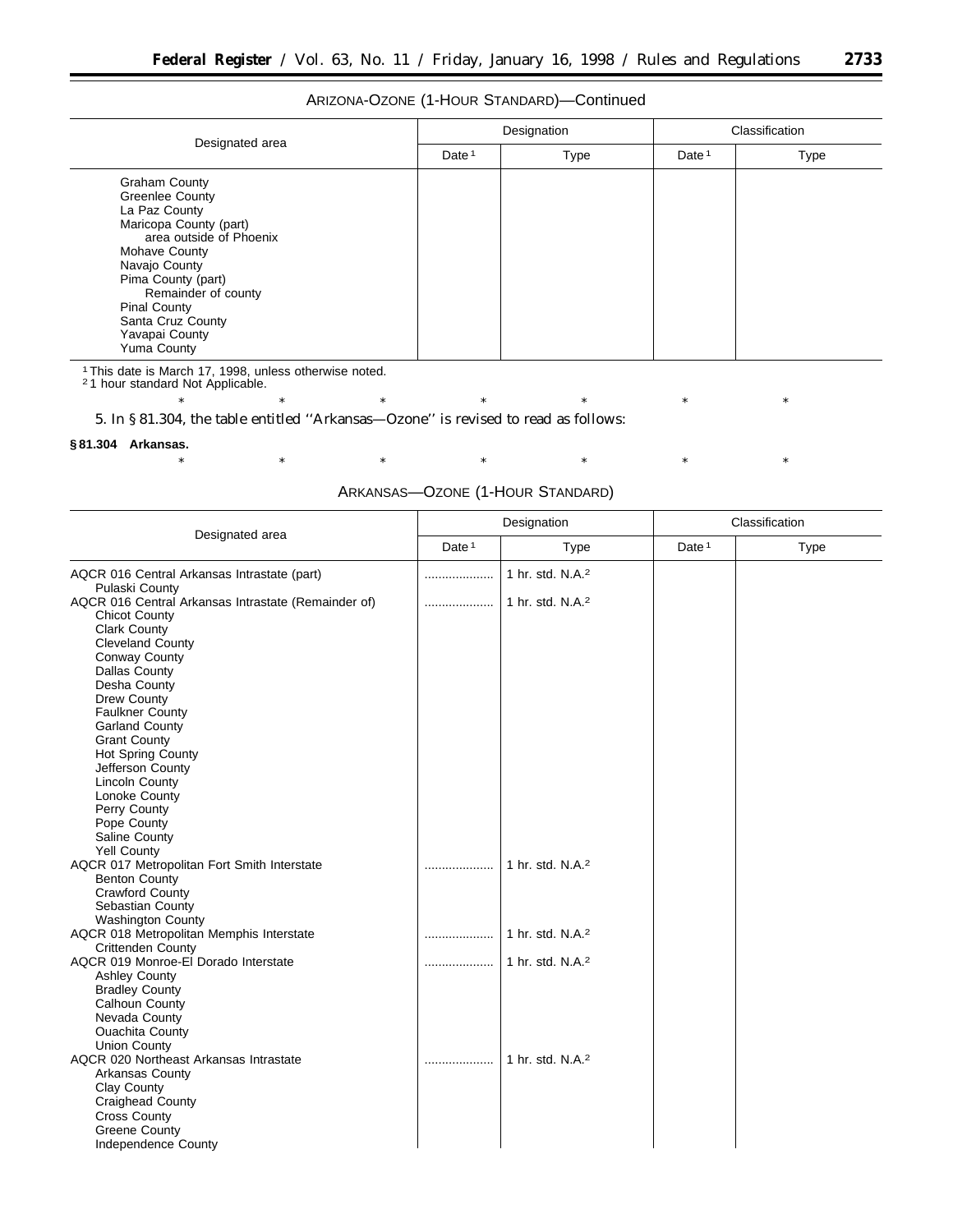|                                                                                                                                                                                                                                                                                                                                                                                                                                                                                                                                                                                                        |          | Designation                  | Classification |             |
|--------------------------------------------------------------------------------------------------------------------------------------------------------------------------------------------------------------------------------------------------------------------------------------------------------------------------------------------------------------------------------------------------------------------------------------------------------------------------------------------------------------------------------------------------------------------------------------------------------|----------|------------------------------|----------------|-------------|
| Designated area                                                                                                                                                                                                                                                                                                                                                                                                                                                                                                                                                                                        | Date $1$ | Type                         | Date $1$       | <b>Type</b> |
| Jackson County<br>Lawrence County<br>Lee County<br>Mississippi County<br>Monroe County<br><b>Phillips County</b><br>Poinsett County<br><b>Prairie County</b><br>Randolph County<br>Sharp County<br>St. Francis County<br><b>White County</b><br><b>Woodruff County</b><br>AQCR 021 Northwest Arkansas Intrastate<br><b>Baxter County</b><br><b>Boone County</b><br><b>Carroll County</b><br><b>Cleburne County</b><br><b>Franklin County</b><br><b>Fulton County</b><br>Izard County<br>Johnson County<br>Logan County<br><b>Madison County</b><br>Marion County<br>Montgomery County<br>Newton County | .        | 1 hr. std. N.A. <sup>2</sup> |                |             |
| Pike County<br>Polk County<br>Scott County<br>Searcy County<br><b>Stone County</b><br>Van Buren County<br>AQCR 022 Shreveport-Texarkana-Tyler Interstate<br>Columbia County<br><b>Hempstead County</b><br><b>Howard County</b><br>Lafayette County<br>Little River County<br><b>Miller County</b><br>Sevier County                                                                                                                                                                                                                                                                                     |          | 1 hr. std. N.A. <sup>2</sup> |                |             |

# ARKANSAS—OZONE (1-HOUR STANDARD)—Continued

1This date is March 17, 1998, unless otherwise noted.

2 1 hour standard Not Applicable.

\* \* \* \* \* \* \* \* \* \* \*

6. In 81.305, the table entitled ''California—Ozone'' is revised to read as follows:

#### **§ 81.305 California.**

| Designated area                                                                                                              | Designation       |                              | Classification    |                              |  |
|------------------------------------------------------------------------------------------------------------------------------|-------------------|------------------------------|-------------------|------------------------------|--|
|                                                                                                                              | Date <sup>1</sup> | Type                         | Date <sup>1</sup> | Type                         |  |
| Calaveras County Area:                                                                                                       | 11/15/90          | Unclassifiable/Attainment    | 11/15/90          |                              |  |
|                                                                                                                              | 11/15/90          | Unclassifiable/Attainment    | 11/15/90          |                              |  |
| Chico Area:                                                                                                                  |                   |                              |                   |                              |  |
|                                                                                                                              |                   | 1 hr. std. N.A. <sup>2</sup> |                   |                              |  |
| Imperial County Area:                                                                                                        |                   |                              |                   |                              |  |
|                                                                                                                              | 11/15/90          | Nonattainment                | 11/15/90          | Sec. 185A Area. <sup>3</sup> |  |
| Los Angeles-South Coast Air Basin Area:                                                                                      |                   |                              |                   |                              |  |
| Los Angeles County (part)—that portion of Los Angeles<br>County which lies south and west of a line described<br>as follows. | 11/15/90          | Nonattainment                | 11/15/90          | Extreme.                     |  |

#### CALIFORNIA—OZONE (1-HOUR STANDARD)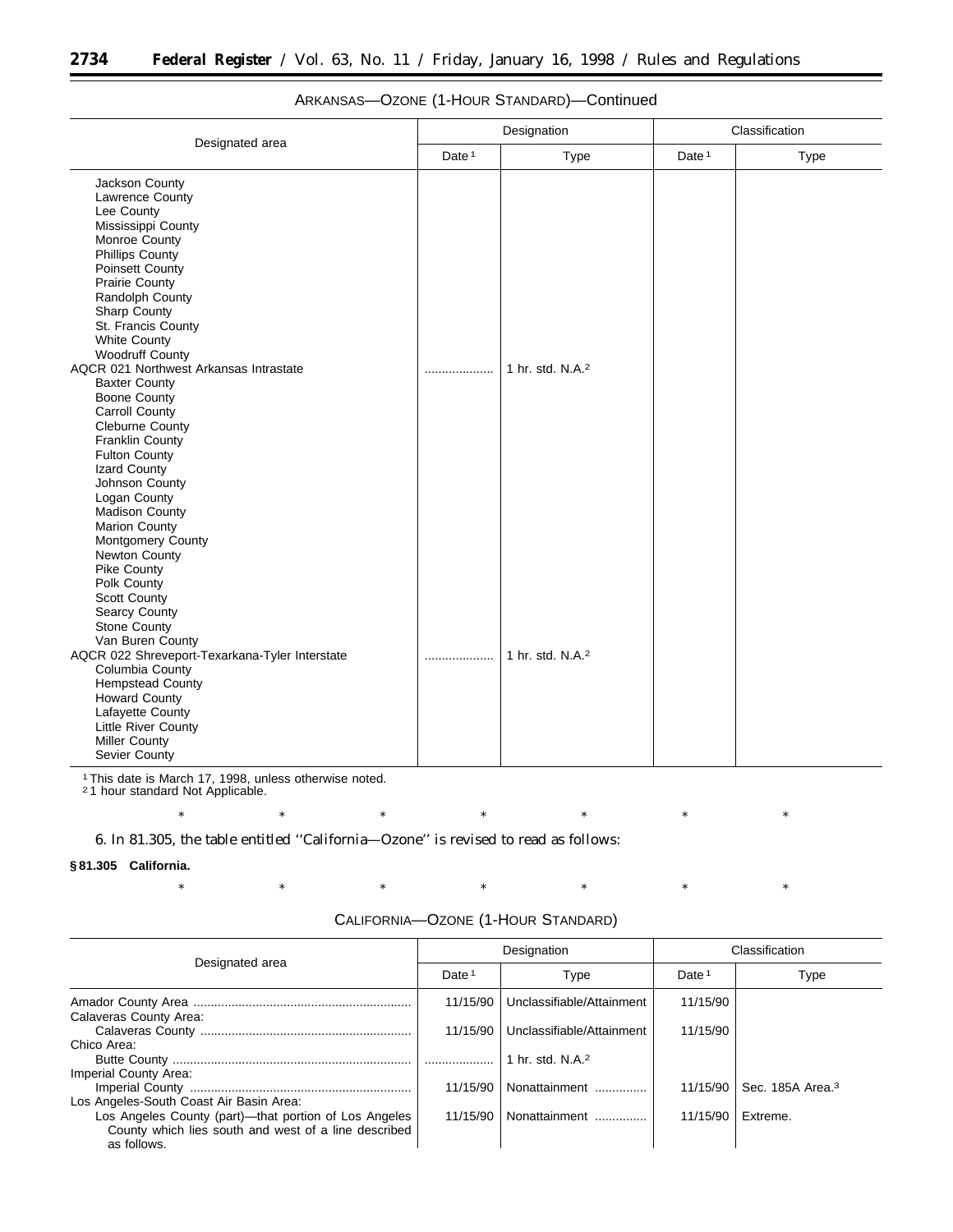|                                                                                                                                                                                                                                                                                                                                                                                                                                                                                                                                                                                                                                                                                                                                                                                                                                                                                                                                                                                                                                                                                                                                                                                                                                                                                                                                                                                                                                                                                                                                                                                                                                                                                                                                                                                                                                                                                                                | Designation          |                                | Classification       |                      |  |
|----------------------------------------------------------------------------------------------------------------------------------------------------------------------------------------------------------------------------------------------------------------------------------------------------------------------------------------------------------------------------------------------------------------------------------------------------------------------------------------------------------------------------------------------------------------------------------------------------------------------------------------------------------------------------------------------------------------------------------------------------------------------------------------------------------------------------------------------------------------------------------------------------------------------------------------------------------------------------------------------------------------------------------------------------------------------------------------------------------------------------------------------------------------------------------------------------------------------------------------------------------------------------------------------------------------------------------------------------------------------------------------------------------------------------------------------------------------------------------------------------------------------------------------------------------------------------------------------------------------------------------------------------------------------------------------------------------------------------------------------------------------------------------------------------------------------------------------------------------------------------------------------------------------|----------------------|--------------------------------|----------------------|----------------------|--|
| Designated area                                                                                                                                                                                                                                                                                                                                                                                                                                                                                                                                                                                                                                                                                                                                                                                                                                                                                                                                                                                                                                                                                                                                                                                                                                                                                                                                                                                                                                                                                                                                                                                                                                                                                                                                                                                                                                                                                                | Date <sup>1</sup>    | Type                           | Date <sup>1</sup>    | Type                 |  |
| 1. Beginning at the Los Angeles-San Bernardino<br>County boundary and running west along the<br>Township line common to Township 3 North and<br>Township 2 North, San Bernardino Base and Me-<br>ridian;<br>2. then north along the range line common to<br>Range 8 West and Range 9 West;<br>3. then west along the Township line common to<br>Township 4 North and Township 3 North;<br>4. then north along the range line common to<br>Range 12 West and Range 13 West to the south-<br>east corner of Section 12, Township 5 North and<br>Range 13 West;<br>5. then west along the south boundaries of Sections<br>12, 11, 10, 9, 8, and 7, Township 5 North and<br>Range 13 West to the boundary of the Angeles<br>National Forest which is collinear with the range<br>line common to Range 13 West and Range 14<br>West;<br>6. then north and west along the Angeles National<br>Forest boundary to the point of intersection with<br>the Township line common to Township 7 North<br>and Township 6 North (point is at the northwest<br>corner of Section 4 in Township 6 North and<br>Range 14 West);<br>7. then west along the Township line common to<br>Township 7 North and Township 6 North;<br>8. then north along the range line common to<br>Range 15 West and Range 16 West to the south-<br>east corner of Section 13, Township 7 North and<br>Range 16 West;<br>9. then along the south boundaries of Sections 13,<br>14, 15, 16, 17, and 18, Township 7 North and<br>Range 16 West;<br>10. then north along the range line common to<br>Range 16 West and Range 17 West to the north<br>boundary of the Angeles National Forest (collin-<br>ear with the Township line common to Township<br>8 North and Township 7 North);<br>11. then west along the Angeles National Forest<br>boundary to the point of intersection with the<br>south boundary of the Rancho La Liebre Land<br>Grant; |                      |                                |                      |                      |  |
| 12. then west and north along this land grant<br>boundary to the Los Angeles-Kern County bound-<br>ary.<br>Riverside County (part)-that portion of Riverside Coun-<br>ty which lies to the west of a line described as follows.<br>1. Beginning at the Riverside-San Diego County<br>boundary and running north along the range line<br>common to Range 4 East and Range 3 East, San<br>Bernardino Base and Meridian:<br>2. then east along the Township line common to<br>Township 8 South and Township 7 South;<br>3. then north along the range line common to<br>Range 5 East and Range 4 East;<br>4. then west along the Township line common to<br>Township 6 South and Township 7 South to the<br>southwest corner of Section 34, Township 6<br>South, Range 4 East;<br>5. then north along the west boundaries of Sections<br>34, 27, 22, 15, 10, and 3, Township 6 South,<br>Range 4 East;<br>6. then west along the Township line common to<br>Township 5 South and Township 6 South;<br>7. then north along the range line common to<br>Range 4 East and Range 3 East;                                                                                                                                                                                                                                                                                                                                                                                                                                                                                                                                                                                                                                                                                                                                                                                                                              | 11/15/90<br>11/15/90 | Nonattainment<br>Nonattainment | 11/15/90<br>11/15/90 | Extreme.<br>Extreme. |  |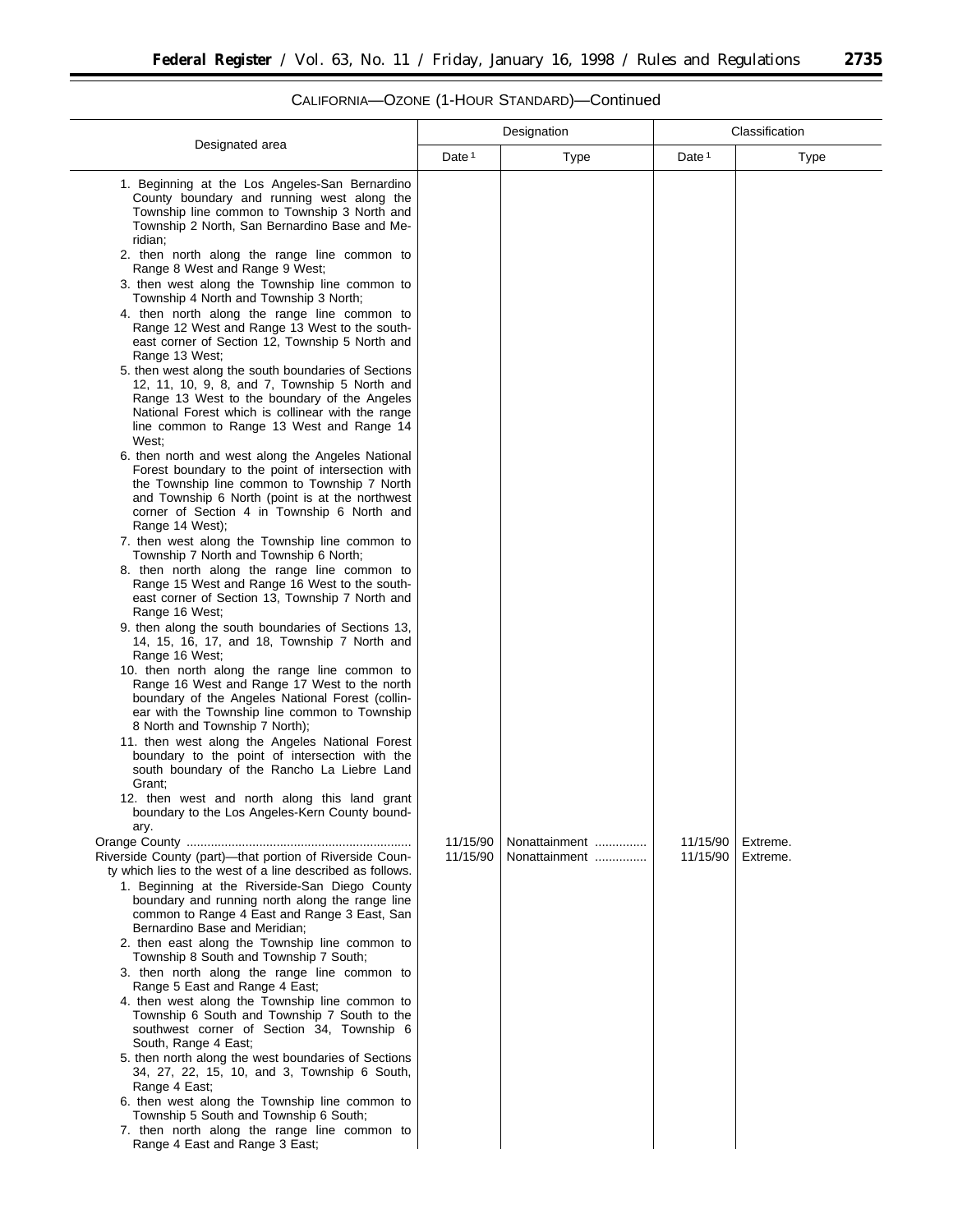$\equiv$ 

|                                                                                                                                                                                                                                                                                                                                                                                                                                                                                                                                                                                                                                                                                                                                                                                                                                                                                                                                                                                                                                                    |                      | Designation                                                                                  |                   | Classification           |  |
|----------------------------------------------------------------------------------------------------------------------------------------------------------------------------------------------------------------------------------------------------------------------------------------------------------------------------------------------------------------------------------------------------------------------------------------------------------------------------------------------------------------------------------------------------------------------------------------------------------------------------------------------------------------------------------------------------------------------------------------------------------------------------------------------------------------------------------------------------------------------------------------------------------------------------------------------------------------------------------------------------------------------------------------------------|----------------------|----------------------------------------------------------------------------------------------|-------------------|--------------------------|--|
| Designated area                                                                                                                                                                                                                                                                                                                                                                                                                                                                                                                                                                                                                                                                                                                                                                                                                                                                                                                                                                                                                                    | Date <sup>1</sup>    | <b>Type</b>                                                                                  | Date <sup>1</sup> | Type                     |  |
| 8. then west along the south boundaries of Sections<br>13, 14, 15, 16, 17, and 18, Township 5 South,<br>Range 3 East;<br>9. then north along the range line common to<br>Range 2 East and Range 3 East;<br>10. then west along the Township line common to<br>Township 4 South and Township 3 South to the<br>intersection of the southwest boundary of partial<br>Section 31, Township 3 South, Range 1 West;<br>11. then northwest along that line to the intersection<br>with the range line common to Range 2 West and<br>Range 1 West;<br>12. then north to the Riverside-San Bernardino<br>County line,                                                                                                                                                                                                                                                                                                                                                                                                                                      |                      |                                                                                              |                   |                          |  |
| San Bernardino County (part)-that portion of San<br>Bernardino County which lies south and west of a line<br>described as follows.<br>1. Beginning at the San Bernardino-Riverside Coun-<br>ty boundary and running north along the range<br>line common to Range 3 East and Range 2 East,<br>San Bernardino Base and Meridian;<br>2. then west along the Township line common to<br>Township 3 North and Township 2 North to the<br>San Bernardino-Los Angeles County boundary.                                                                                                                                                                                                                                                                                                                                                                                                                                                                                                                                                                   | 11/15/90             | Nonattainment                                                                                | 11/15/90          | Extreme.                 |  |
| Monterey Bay Area:                                                                                                                                                                                                                                                                                                                                                                                                                                                                                                                                                                                                                                                                                                                                                                                                                                                                                                                                                                                                                                 | .<br>.               | 1 hr. std. N.A. <sup>2</sup><br>1 hr. std. N.A. <sup>2</sup><br>1 hr. std. N.A. <sup>2</sup> |                   |                          |  |
| Sacramento Metro Area:<br>All portions of the county except that portion of El Do-<br>rado County within the drainage area naturally tribu-<br>tary to Lake Tahoe including said Lake.                                                                                                                                                                                                                                                                                                                                                                                                                                                                                                                                                                                                                                                                                                                                                                                                                                                             | 11/15/90             | Nonattainment                                                                                | 6/1/95            | Severe-15.               |  |
| All portions of the county except that portion of Placer<br>County within the drainage area naturally tributary to<br>Lake Tahoe including said Lake, plus that area in the<br>vicinity of the head of the Truckee River described as<br>follows: commencing at the point common to the<br>aforementioned drainage area crestline and the line<br>common to Townships 15 North and 16 North, Mount<br>Diablo Base and Meridian (M.D.B.&M.), and following<br>that line in a westerly direction to the northwest corner<br>of Section 3, Township 15 North, Range 16 East,<br>M.D.B.&M., thence south along the west line of Sec-<br>tions 3 and 10, Township 15 North, Range 16 East,<br>M.D.B.&M., to the intersection with the said drainage<br>area crestline, thence following the said drainage area<br>boundary in a southeasterly, then northeasterly direc-<br>tion to and along the Lake Tahoe Dam, thence follow-<br>ing the said drainage area crestline in a northeasterly,<br>then northwesterly direction to the point of beginning. | 11/15/90             | Nonattainment                                                                                | 6/1/95            | Severe-15.               |  |
| Solano County (part) That portion of Solano County<br>which lies north and east of a line described as fol-<br>lows.                                                                                                                                                                                                                                                                                                                                                                                                                                                                                                                                                                                                                                                                                                                                                                                                                                                                                                                               | 11/15/90<br>11/15/90 | Nonattainment<br>Nonattainment                                                               | 6/1/95<br>6/1/95  | Severe-15.<br>Severe-15. |  |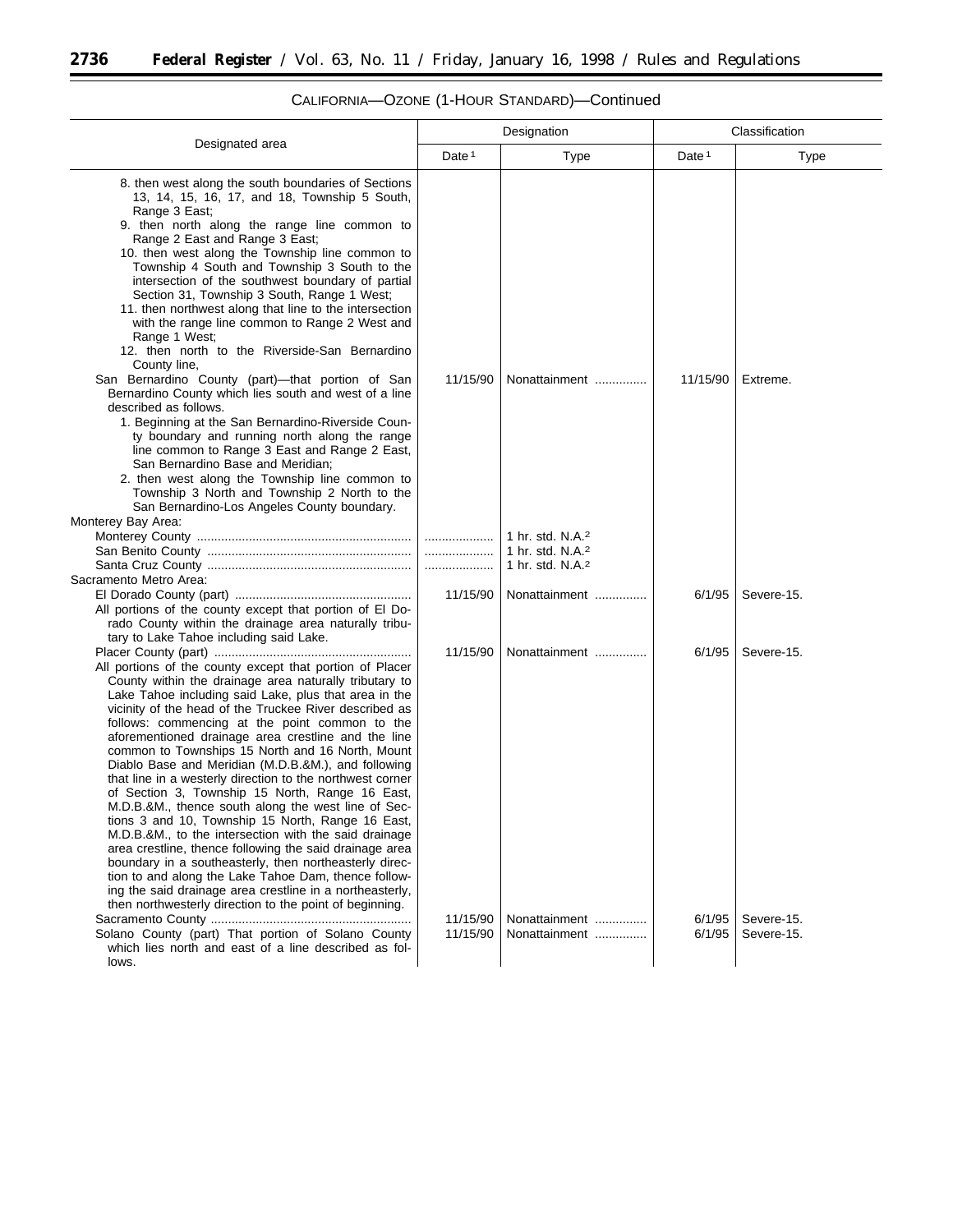#### Designated area Designation **Classification** Date 1 Type 1 Date 1 Type Description of boundary in Solano County between San Francisco and Sacramento: Beginning at the intersection of the westerly boundary of Solano County and the 1⁄4 section line running east and west through the center of Section 34; T. 6 N., R. 2 W., M.D.B.&M., thence east along said 1⁄4 section line to the east boundary of Section 36, T. 6 N., R. 2 W., thence south 1⁄2 mile and east 2.0 miles, more or less, along the west and south boundary of Los Putos Rancho to the northwest corner of Section 4, T. 5 N., R. 1 W., thence east along a line common to T. 5 N. and T. 6 N. to the northeast corner of Section 3, T. 5 N., R. 1 E., thence south along section lines to the southeast corner of Section 10, T. 3 N., R. 1 E., thence east along section lines to the south 1/4 corner of Section 8, T. 3 N., R. 2 E., thence east to the boundary between Solano and Sacramento Counties. Sutter County (part—southern portion) ............................ 11/15/90 Nonattainment ............... 6/1/95 Severe-15. South of a line connecting the northern border of Yolo Co. to the SW tip of Yuba Co. and continuing along the southern Yuba County border to Placer County. Yolo County ...................................................................... 11/15/90 Nonattainment ............... 6/1/95 Severe-15. San Diego Area: San Diego County ............................................................ 2/21/95 Nonattainment ............... 2/21/95 Serious. San Francisco-Bay Area: Alameda County ............................................................... 6/21/95 Attainment Contra Costa County ........................................................ 6/21/95 Attainment Marin County .................................................................... 6/21/95 Attainment Napa County .................................................................... 6/21/95 Attainment San Francisco County ...................................................... 6/21/95 Attainment San Clara County ............................................................. 6/21/95 Attainment San Mateo County ........................................................... 6/21/95 Attainment Solano County (part) ........................................................ 6/21/95 Attainment That portion of the county that lies south and west of the line described that follows: Description of boundary in Solano County between San Francisco and Sacramento: Beginning at the intersection at the westerly boundary of Solano County and the 1⁄4 section line running east and west through the center of Section 34; T. 6 N., R. 2 W., M.D.B.&M., thence east along said 1/2 section line to the east boundary of Section 36, T. 6 N., R. 2 W., thence south  $\frac{1}{2}$  mile and east 2.0 miles more or less, along the west and south boundary of Los Putos Rancho to the northwest corner of Section 4, T. 5 N., R. 1 W, thence east along a line common to T. 5 N., and T. 6 N. to the northeast corner of Section 3, T. 5 N., R. 1 E., thence south along section lines to the southeast corner of Section 10 T. 3 N., R. 1 E., thence east along section lines to the south 1/4 corner of Section 8 T. 3 N., R. 2 E., thence east to the boundary between Solano and Sacramento Counties. Sonoma County (part) ...................................................... 6/21/95 Attainment San Joaquin Valley Area: Fresno County .................................................................. 11/15/90 Nonattainment ............... 11/15/90 Serious. Kern County ..................................................................... 11/15/90 Nonattainment ............... 11/15/90 Serious. Kings County .................................................................... 11/15/90 Nonattainment ............... 11/15/90 Serious. Madera County ................................................................. 11/15/90 Nonattainment ............... 11/15/90 Serious. Merced County ................................................................. 11/15/90 Nonattainment ............... 11/15/90 Serious. San Joaquin County ......................................................... 11/15/90 Nonattainment ............... 11/15/90 Serious. Stanislaus County ............................................................ 11/15/90 Nonattainment ............... 11/15/90 Serious. Tulare County ................................................................... 11/15/90 Nonattainment ............... 11/15/90 Serious. Santa Barbara-Santa Maria-Lompoc Area: Santa Barbara County ...................................................... 11/15/90 Nonattainment ............... 1/09/98 Serious. Southeast Desert Modified AQMA Area: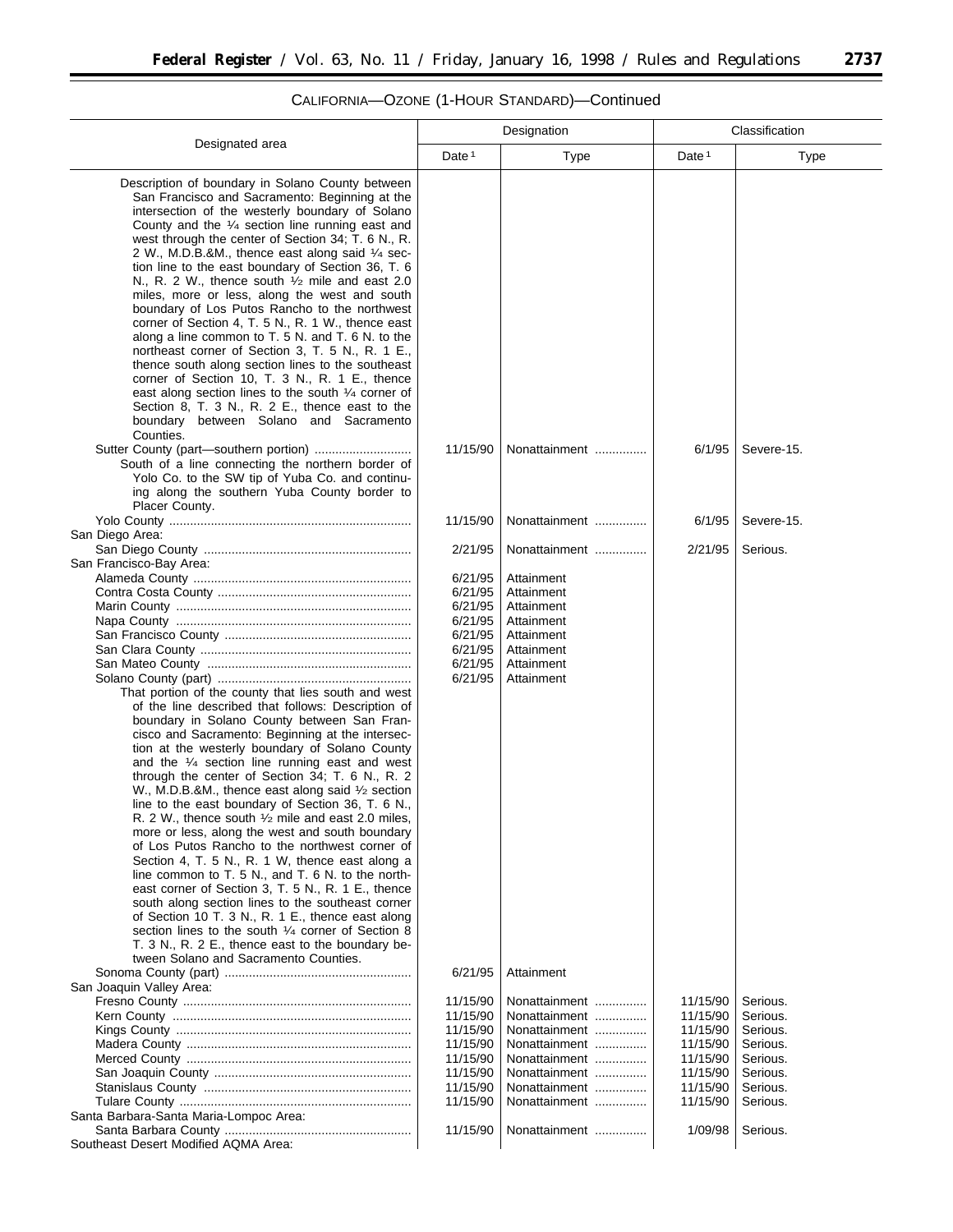$\equiv$ 

|                                                                                                                                                                                                                                                                                                                                                                                                                                                                                                                                                                                                                                                                                                                                                                                                                                                                                                                                                                                                                                                                                                                                                                                                                                                                                                                                                                                                                                                                                                                                                                                                                                                                                                                                                                                                                                                                                                                                                                                                                                                                   | Designation       |               | Classification    |            |
|-------------------------------------------------------------------------------------------------------------------------------------------------------------------------------------------------------------------------------------------------------------------------------------------------------------------------------------------------------------------------------------------------------------------------------------------------------------------------------------------------------------------------------------------------------------------------------------------------------------------------------------------------------------------------------------------------------------------------------------------------------------------------------------------------------------------------------------------------------------------------------------------------------------------------------------------------------------------------------------------------------------------------------------------------------------------------------------------------------------------------------------------------------------------------------------------------------------------------------------------------------------------------------------------------------------------------------------------------------------------------------------------------------------------------------------------------------------------------------------------------------------------------------------------------------------------------------------------------------------------------------------------------------------------------------------------------------------------------------------------------------------------------------------------------------------------------------------------------------------------------------------------------------------------------------------------------------------------------------------------------------------------------------------------------------------------|-------------------|---------------|-------------------|------------|
|                                                                                                                                                                                                                                                                                                                                                                                                                                                                                                                                                                                                                                                                                                                                                                                                                                                                                                                                                                                                                                                                                                                                                                                                                                                                                                                                                                                                                                                                                                                                                                                                                                                                                                                                                                                                                                                                                                                                                                                                                                                                   | Date <sup>1</sup> | <b>Type</b>   | Date <sup>1</sup> | Type       |
| Designated area<br>Los Angeles County (part)-that portion of Los Angeles<br>County which lies north and east of a line described<br>as follows.<br>1. Beginning at the Los Angeles-San Bernardino<br>County boundary and running west along the<br>Township line common to Township 3 North and<br>Township 2 North, San Bernardino Base and Me-<br>ridian;<br>2. then north along the range line common to<br>Range 8 West and Range 9 West;<br>3. then west along the Township line common to<br>Township 4 North and Township 3 North;<br>4. then north along the range line common to<br>Range 12 West and Range 13 West to the south-<br>east corner of Section 12, Township 5 North and<br>Range 13 West;<br>5. then west along the south boundaries of Sections<br>12, 11, 10, 9, 8, and 7, Township 5 North and<br>Range 13 West to the boundary of the Angeles<br>National Forest which is collinear with the range<br>line common to Range 13 West and Range 14<br>West:<br>6. then north and west along the Angeles National<br>Forest boundary to the point of intersection with<br>the Township line common to Township 7 North<br>and Township 6 North (point is at the northwest<br>corner of Section 4 in Township 6 North and<br>Range 14 West);<br>7. then west along the Township line common to<br>Township 7 North and Township 6 North;<br>8. then north along the range line common to<br>Range 15 West and Range 16 West to the south-<br>east corner of Section 13, Township 7 North and<br>Range 16 West;<br>9. then along the south boundaries of Sections 13,<br>14, 15, 16, 17, and 18, Township 7 North and<br>Range 16 West;<br>10. then north along the range line common to<br>Range 16 West and Range 17 West to the north<br>boundary of the Angeles National Forest (collin-<br>ear with the Township line common to Township<br>8 North and Township 7 North);<br>11. then west along the Angeles National Forest<br>boundary to the point of intersection with the<br>south boundary of the Rancho La Liebre Land<br>Grant; | 11/15/90          | Nonattainment | 11/15/90          | Severe-17. |
| 12. then west and north along this land grant<br>boundary to the Los Angeles-Kern County bound-<br>ary.<br>Riverside County (part)-that portion of Riverside Coun-                                                                                                                                                                                                                                                                                                                                                                                                                                                                                                                                                                                                                                                                                                                                                                                                                                                                                                                                                                                                                                                                                                                                                                                                                                                                                                                                                                                                                                                                                                                                                                                                                                                                                                                                                                                                                                                                                                | 11/15/90          | Nonattainment | 11/15/90          | Severe-17. |
| ty which lies to the east of a line described as follows.<br>1. Beginning at the Riverside-San Diego County<br>boundary and running north along the range line<br>common to Range 4 East and Range 3 East, San<br>Bernardino Base and Meridian;<br>2. then east along the Township line common to<br>Township 8 South and Township 7 South;<br>3. then north along the range line common to<br>Range 5 East and Range 4 East;<br>4. then west along the Township line common to<br>Township 6 South and Township 7 South to the<br>southwest corner of Section 34, Township 6<br>South, Range 4 East;<br>5. then north along the west boundaries of Sections<br>34, 27, 22, 15, 10, and 3, Township 6 South,<br>Range 4 East;<br>6. then west along the Township line common to<br>Township 5 South and Township 6 South;<br>7. then north along the range line common to<br>Range 4 East and Range 3 East;                                                                                                                                                                                                                                                                                                                                                                                                                                                                                                                                                                                                                                                                                                                                                                                                                                                                                                                                                                                                                                                                                                                                                       |                   |               |                   |            |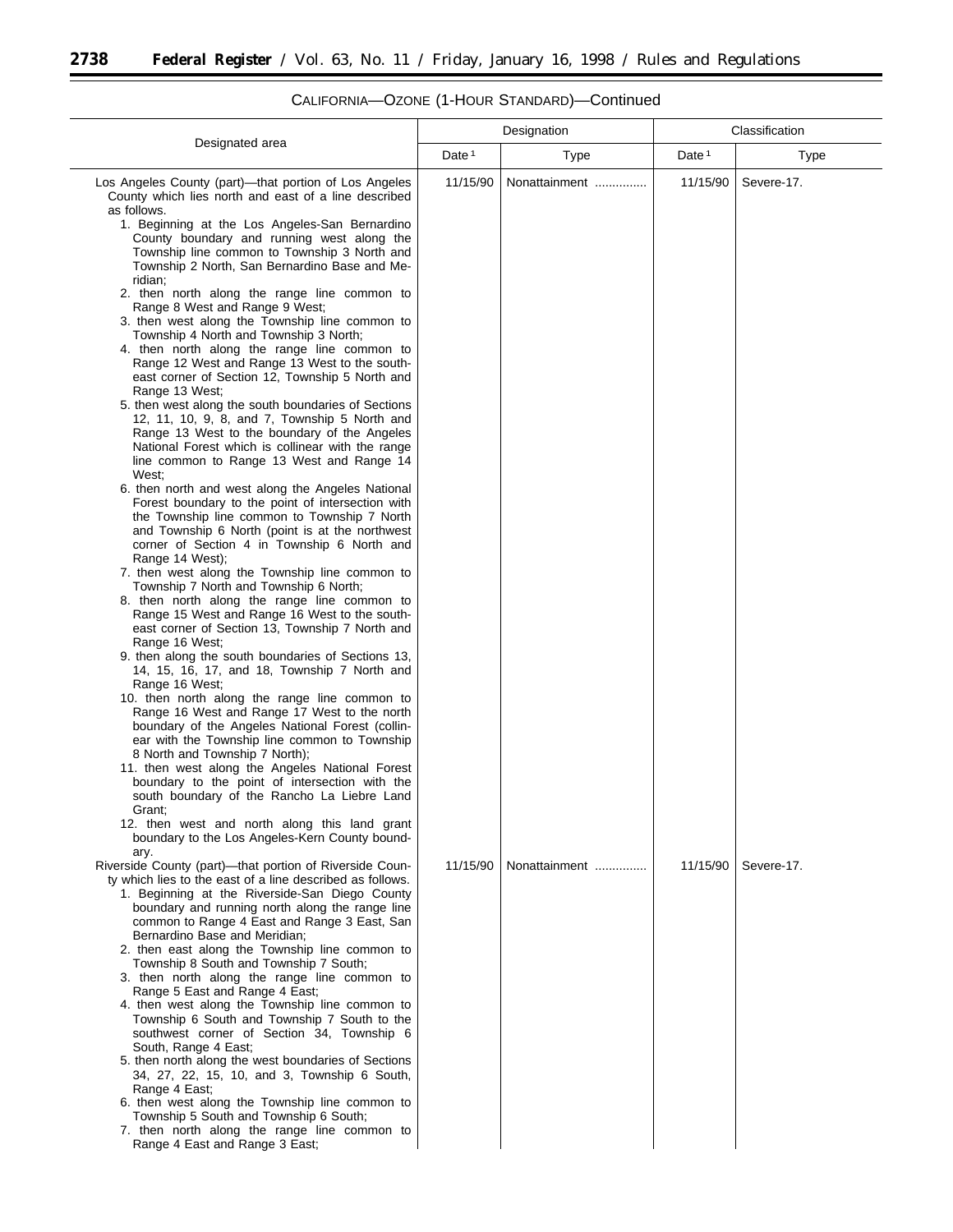۰

|                                                                                                                         |          | Designation   | Classification    |            |
|-------------------------------------------------------------------------------------------------------------------------|----------|---------------|-------------------|------------|
| Designated area                                                                                                         | Date $1$ | Type          | Date <sup>1</sup> | Type       |
| 8. then west along the south boundaries of Sections<br>13, 14, 15, 16, 17, and 18, Township 5 South,                    |          |               |                   |            |
| Range 3 East;<br>9. then north along the range line common to                                                           |          |               |                   |            |
| Range 2 East and Range 3 East;<br>10. then west along the Township line common to                                       |          |               |                   |            |
| Township 4 South and Township 3 South to the<br>intersection of the southwest boundary of partial                       |          |               |                   |            |
| Section 31, Township 3 South, Range 1 West;<br>11. then northwest along that line to the intersection                   |          |               |                   |            |
| with the range line common to Range 2 West and<br>Range 1 West;                                                         |          |               |                   |            |
| 12. then north to the Riverside-San Bernardino                                                                          |          |               |                   |            |
| County line, and that portion of Riverside County<br>which lies to the west of a line described as fol-<br>lows:        |          |               |                   |            |
| 13. beginning at the northeast corner of Section 4,<br>Township 2 South, Range 5 East, a point on the                   |          |               |                   |            |
| boundary line common to Riverside and San                                                                               |          |               |                   |            |
| Bernardino Counties;<br>14. then southerly along section lines to the center-                                           |          |               |                   |            |
| line of the Colorado River Aquaduct;<br>15. then southeasterly along the centerline of said                             |          |               |                   |            |
| Colorado River Aquaduct to the southerly line of<br>Section 36, Township 3 South, Range 7 East;                         |          |               |                   |            |
| 16. then easterly along the Township line to the<br>northeast corner of Section 6, Township 4 South,                    |          |               |                   |            |
| Range 9 East;                                                                                                           |          |               |                   |            |
| 17. then southerly along the easterly line of Section<br>6 to the southeast corner thereof;                             |          |               |                   |            |
| 18. then easterly along section lines to the north-<br>east corner of Section 10, Township 4 South,<br>Range 9 East;    |          |               |                   |            |
| 19. then southerly along section lines to the south-<br>east corner of Section 15, Township 4 South,<br>Range 9 East;   |          |               |                   |            |
| 20. then easterly along the section lines to the<br>northeast corner of Section 21, Township 4<br>South, Range 10 East; |          |               |                   |            |
| 21. then southerly along the easterly line of Section<br>21 to the southeast corner thereof;                            |          |               |                   |            |
| 22. then easterly along the northerly line of Section<br>27 to the northeast corner thereof;                            |          |               |                   |            |
| 23. then southerly along section lines to the south-                                                                    |          |               |                   |            |
| east corner of Section 34, Township 4 South,<br>Range 10 East;                                                          |          |               |                   |            |
| 24. then easterly along the Township line to the<br>northeast corner of Section 2, Township 5 South,                    |          |               |                   |            |
| Range 10 East;<br>25. then southerly along the easterly line of Section                                                 |          |               |                   |            |
| 2, to the southeast corner thereof;<br>26. then easterly along the northerly line of Section                            |          |               |                   |            |
| 12 to the northeast corner thereof;                                                                                     |          |               |                   |            |
| 27. then southerly along the range line to the south-<br>west corner of Section 18, Township 5 South,                   |          |               |                   |            |
| Range 11 East;<br>28. then easterly along section lines to the north-                                                   |          |               |                   |            |
| east corner of Section 24, Township 5 South,<br>Range 11 East;                                                          |          |               |                   |            |
| 29. then southerly along the range line to the south-<br>east corner of Section 36, Township 8 South,                   |          |               |                   |            |
| Range 11 East, a point on the boundary line                                                                             |          |               |                   |            |
| common to Riverside and San Diego Counties.<br>San Bernadino County (part)-that portion of San                          | 11/15/90 | Nonattainment | 11/15/90          | Severe-17. |
| Bernardino County which lies north and east of a line<br>described as follows.                                          |          |               |                   |            |
| 1. Beginning at the San Bernardino-Riverside Coun-<br>ty boundary and running north along the range                     |          |               |                   |            |
| line common to Range 3 East and Range 2 East,<br>San Bernardino Base and Meridian;                                      |          |               |                   |            |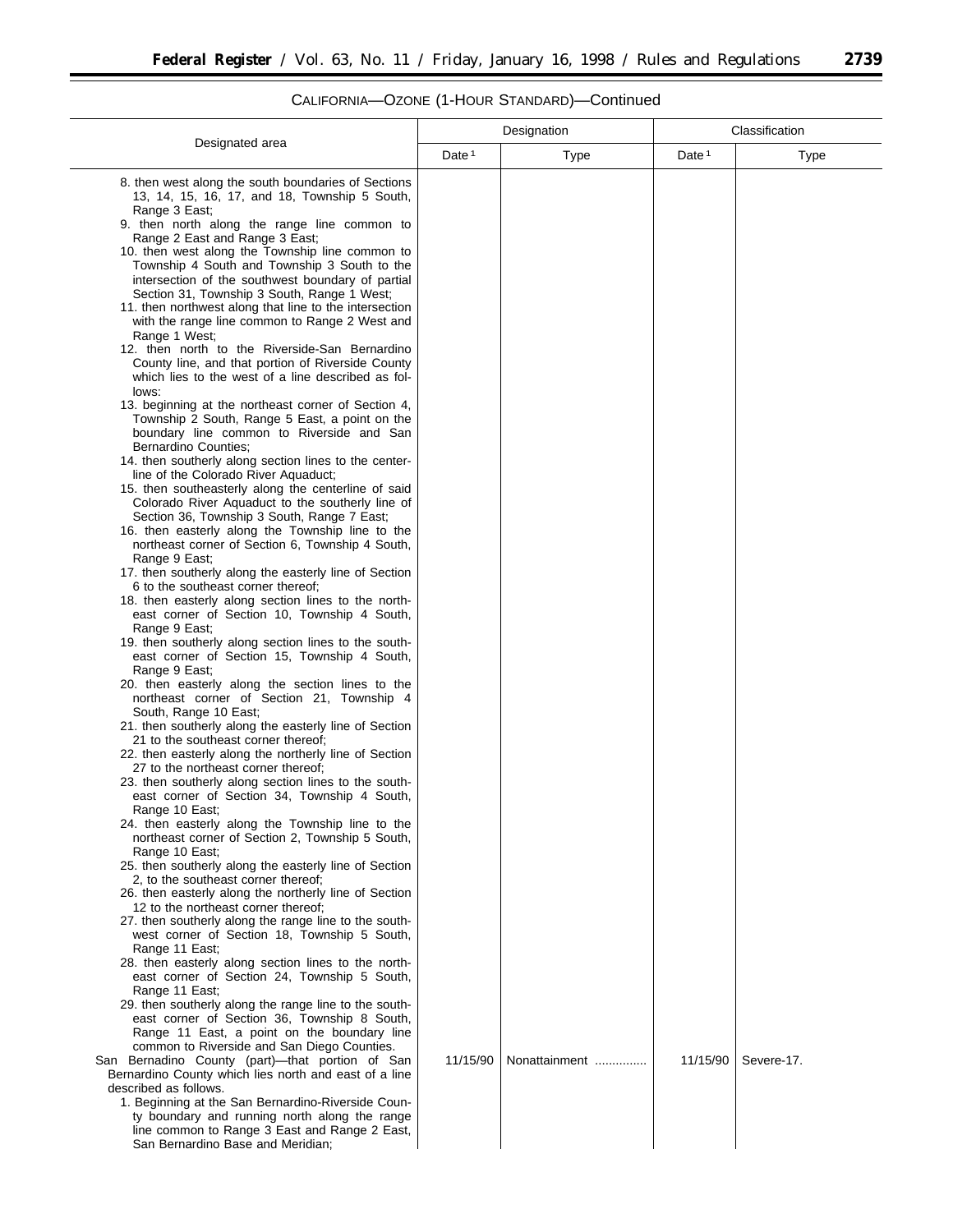|                                                                                                                                                                                                                                                                                                                                                                              | Designation       |                                                              | Classification    |             |
|------------------------------------------------------------------------------------------------------------------------------------------------------------------------------------------------------------------------------------------------------------------------------------------------------------------------------------------------------------------------------|-------------------|--------------------------------------------------------------|-------------------|-------------|
| Designated area                                                                                                                                                                                                                                                                                                                                                              | Date <sup>1</sup> | Type                                                         | Date <sup>1</sup> | <b>Type</b> |
| 2. then west along the Township line common to<br>Township 3 North and Township 2 North to the<br>San Bernardino-Los Angeles County boundary;<br>and that portion of San Bernardino County which<br>lies south and west of a line described as follows:<br>3. latitude 35 degrees, 10 minutes north and lon-<br>gitude 115 degrees, 45 minutes west.<br>Ventura County Area: |                   |                                                              |                   |             |
|                                                                                                                                                                                                                                                                                                                                                                              | 11/15/90          | Nonattainment                                                | 11/15/90          | Severe-15.  |
| Yuba City Area:                                                                                                                                                                                                                                                                                                                                                              |                   |                                                              |                   |             |
| Sutter County (part-northern portion).<br>North of a line connecting the northern border of<br>Yolo County to the SW tip of Yuba County and<br>continuing along the southern Yuba County bor-<br>der to Placer County                                                                                                                                                        | .                 | 1 hr. std. $N.A.^2$                                          |                   |             |
|                                                                                                                                                                                                                                                                                                                                                                              |                   | 1 hr. std. N.A. <sup>2</sup>                                 |                   |             |
| <b>Alpine County</b><br>Inyo County<br>Mono County                                                                                                                                                                                                                                                                                                                           |                   | 1 hr. std. N.A. <sup>2</sup>                                 |                   |             |
|                                                                                                                                                                                                                                                                                                                                                                              |                   | 1 hr. std. $N.A.^2$                                          |                   |             |
| Lake County                                                                                                                                                                                                                                                                                                                                                                  |                   |                                                              |                   |             |
| El Dorado County (part)                                                                                                                                                                                                                                                                                                                                                      |                   | 1 hr. std. N.A. <sup>2</sup>                                 |                   |             |
| Lake Tahoe Area: As described under 40 CFR<br>81.275.<br>Placer County (part)<br>Lake Tahoe Area: As described under 40 CFR                                                                                                                                                                                                                                                  |                   |                                                              |                   |             |
| 81.275.                                                                                                                                                                                                                                                                                                                                                                      |                   |                                                              |                   |             |
| Mountain Counties Air Basin (Remainder of):                                                                                                                                                                                                                                                                                                                                  |                   |                                                              |                   |             |
|                                                                                                                                                                                                                                                                                                                                                                              |                   |                                                              |                   |             |
| Del Norte County<br><b>Humboldt County</b><br><b>Mendocino County</b><br>Sonoma County (part)<br>Remainder of County                                                                                                                                                                                                                                                         |                   |                                                              |                   |             |
| <b>Trinity County</b>                                                                                                                                                                                                                                                                                                                                                        |                   |                                                              |                   |             |
| Lassen County<br><b>Modoc County</b><br>Siskiyou County                                                                                                                                                                                                                                                                                                                      |                   | 1 hr. std. $N.A.^2$                                          |                   |             |
| Sacramento Valley Air Basin (Remainder of):                                                                                                                                                                                                                                                                                                                                  |                   |                                                              |                   |             |
|                                                                                                                                                                                                                                                                                                                                                                              |                   | 1 hr. std. N.A. <sup>2</sup><br>1 hr. std. N.A. <sup>2</sup> |                   |             |
|                                                                                                                                                                                                                                                                                                                                                                              | l                 | 1 hr. std. N.A. <sup>2</sup>                                 |                   |             |
|                                                                                                                                                                                                                                                                                                                                                                              | .                 | 1 hr. std. N.A. <sup>2</sup>                                 |                   |             |
| South Central Coast Air Basin (Remainder of):                                                                                                                                                                                                                                                                                                                                |                   |                                                              |                   |             |
|                                                                                                                                                                                                                                                                                                                                                                              | .                 | 1 hr. std. N.A. <sup>2</sup><br>1 hr. std. N.A. <sup>2</sup> |                   |             |
| Southeast Desert NON-AQMA:                                                                                                                                                                                                                                                                                                                                                   |                   |                                                              |                   |             |
| Riverside County (part)                                                                                                                                                                                                                                                                                                                                                      |                   |                                                              |                   |             |
|                                                                                                                                                                                                                                                                                                                                                                              |                   | 1 hr. std. N.A. <sup>2</sup>                                 |                   |             |
| San Bernadino County (part).                                                                                                                                                                                                                                                                                                                                                 |                   | 1 hr. std. N.A. <sup>2</sup>                                 |                   |             |

# CALIFORNIA—OZONE (1-HOUR STANDARD)—Continued

1This date is March 17, 1998, unless otherwise noted.

2 1 hour standard Not Applicable.

<sup>3</sup>An area designated as an ozone nonattainment area as of the date of enactment of the CAAA of 1990 that did not violate the ozone NAAQS during the period of 1987–1989.

\* \* \* \* \* \* \* \* \* \* \*

7. In § 81.306, the table entitled ''Colorado—Ozone'' is revised to read as follows:

#### **§ 81.306 Colorado.**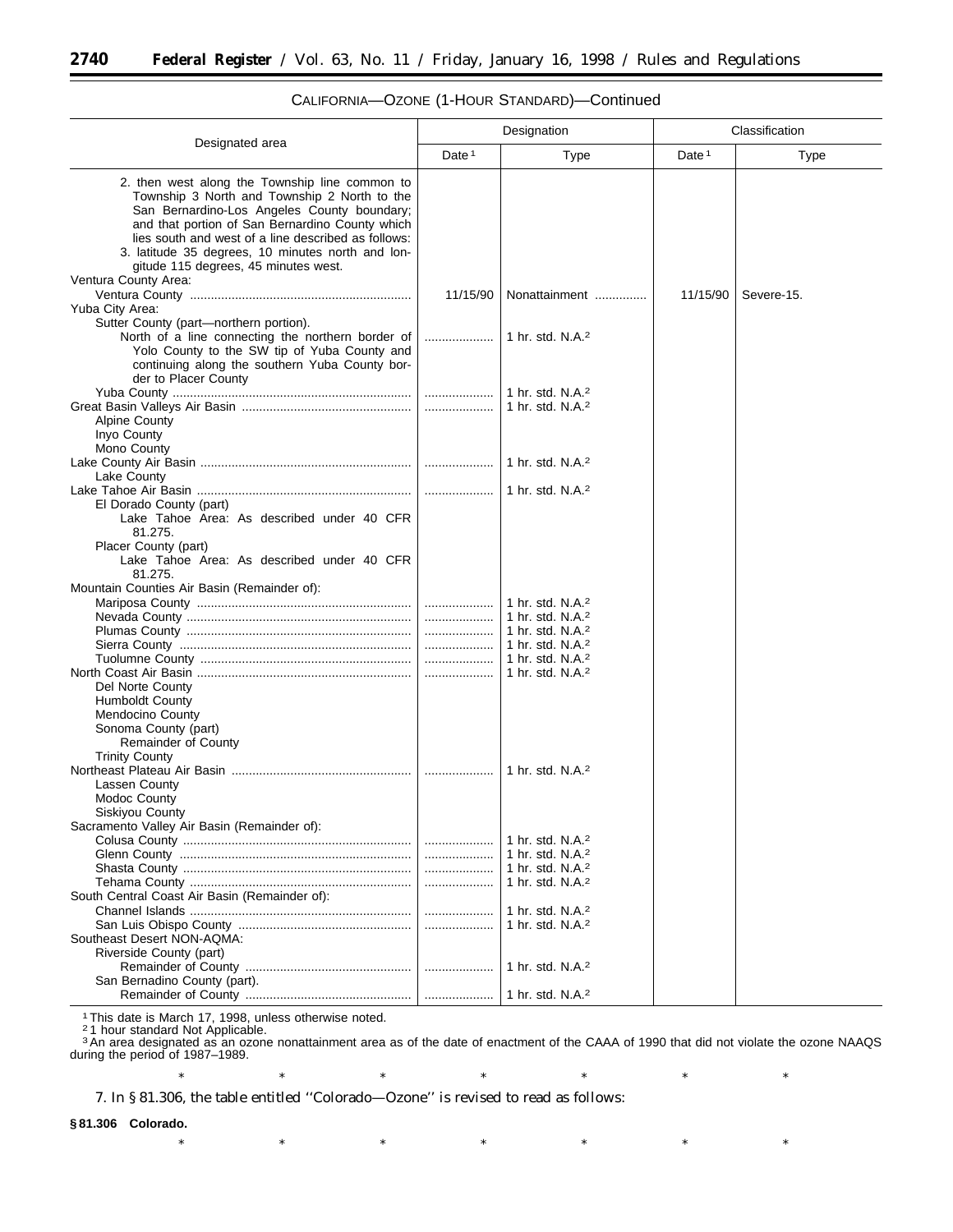# COLORADO—OZONE (1-HOUR STANDARD)

| Designation                                                |                   |                                                     | Classification    |             |  |
|------------------------------------------------------------|-------------------|-----------------------------------------------------|-------------------|-------------|--|
| Designation area                                           | Date <sup>1</sup> | <b>Type</b>                                         | Date <sup>1</sup> | <b>Type</b> |  |
| Denver-Boulder Area:                                       |                   |                                                     |                   |             |  |
| Adams County (part)                                        |                   |                                                     |                   |             |  |
|                                                            |                   | 1 hr. std. N.A. <sup>2</sup>                        |                   |             |  |
| Arapahoe County (part)                                     |                   | 1 hr. std. N.A. <sup>2</sup>                        |                   |             |  |
| Boulder County (part)                                      |                   |                                                     |                   |             |  |
|                                                            |                   | 1 hr. std. N.A. <sup>2</sup>                        |                   |             |  |
|                                                            |                   | 1 hr. std. N.A. <sup>2</sup><br>1 hr. std. N.A. $2$ |                   |             |  |
|                                                            |                   | 1 hr. std. N.A. <sup>2</sup>                        |                   |             |  |
|                                                            |                   | 1 hr. std. N.A. 2                                   |                   |             |  |
| Logan County                                               |                   |                                                     |                   |             |  |
| Morgan County<br><b>Phillips County</b>                    |                   |                                                     |                   |             |  |
| Sedgwick County                                            |                   |                                                     |                   |             |  |
| <b>Washington County</b>                                   |                   |                                                     |                   |             |  |
| <b>Yuma County</b>                                         |                   |                                                     |                   |             |  |
| <b>Larimer County</b>                                      |                   | 1 hr. std. N.A. 2                                   |                   |             |  |
| <b>Weld County</b>                                         |                   |                                                     |                   |             |  |
|                                                            |                   | 1 hr. std. N.A. $^2$                                |                   |             |  |
| Adams County (part)<br>East of Kiowa Creek                 |                   |                                                     |                   |             |  |
| Arapahoe County (part)                                     |                   |                                                     |                   |             |  |
| East of Kiowa Creek                                        |                   |                                                     |                   |             |  |
| Boulder County (part)                                      |                   |                                                     |                   |             |  |
| Rocky Mtn. National Park Only<br><b>Clear Creek County</b> |                   |                                                     |                   |             |  |
| <b>Gilpin County</b>                                       |                   |                                                     |                   |             |  |
|                                                            | .                 | 1 hr. std. N.A. 2                                   |                   |             |  |
| Garfield County                                            |                   |                                                     |                   |             |  |
| Mesa County<br><b>Moffat County</b>                        |                   |                                                     |                   |             |  |
| Rio Blanco County                                          |                   |                                                     |                   |             |  |
|                                                            |                   | 1 hr. std. N.A. 2                                   |                   |             |  |
| Alamosa County<br>Archuleta County                         |                   |                                                     |                   |             |  |
| <b>Baca County</b>                                         |                   |                                                     |                   |             |  |
| <b>Bent County</b>                                         |                   |                                                     |                   |             |  |
| <b>Chaffee County</b>                                      |                   |                                                     |                   |             |  |
| <b>Cheyenne County</b><br><b>Conejos County</b>            |                   |                                                     |                   |             |  |
| Costilla County                                            |                   |                                                     |                   |             |  |
| <b>Crowley County</b>                                      |                   |                                                     |                   |             |  |
| <b>Custer County</b>                                       |                   |                                                     |                   |             |  |
| Delta County<br>Dolores County                             |                   |                                                     |                   |             |  |
| Eagle County                                               |                   |                                                     |                   |             |  |
| El Paso County                                             |                   |                                                     |                   |             |  |
| <b>Elbert County</b><br><b>Fremont County</b>              |                   |                                                     |                   |             |  |
| <b>Grand County</b>                                        |                   |                                                     |                   |             |  |
| <b>Gunnison County</b>                                     |                   |                                                     |                   |             |  |
| <b>Hinsdale County</b>                                     |                   |                                                     |                   |             |  |
| Huerfano County<br>Jackson County                          |                   |                                                     |                   |             |  |
| Kiowa County                                               |                   |                                                     |                   |             |  |
| <b>Kit Carson County</b>                                   |                   |                                                     |                   |             |  |
| La Plata County<br>Lake County                             |                   |                                                     |                   |             |  |
| Las Animas County                                          |                   |                                                     |                   |             |  |
| <b>Lincoln County</b>                                      |                   |                                                     |                   |             |  |
| <b>Mineral County</b>                                      |                   |                                                     |                   |             |  |
| Montezuma County<br>Montrose County                        |                   |                                                     |                   |             |  |
| Otero County                                               |                   |                                                     |                   |             |  |
| Ouray County                                               |                   |                                                     |                   |             |  |
| Park County                                                |                   |                                                     |                   |             |  |
| <b>Pitkin County</b><br><b>Prowers County</b>              |                   |                                                     |                   |             |  |
|                                                            |                   |                                                     |                   |             |  |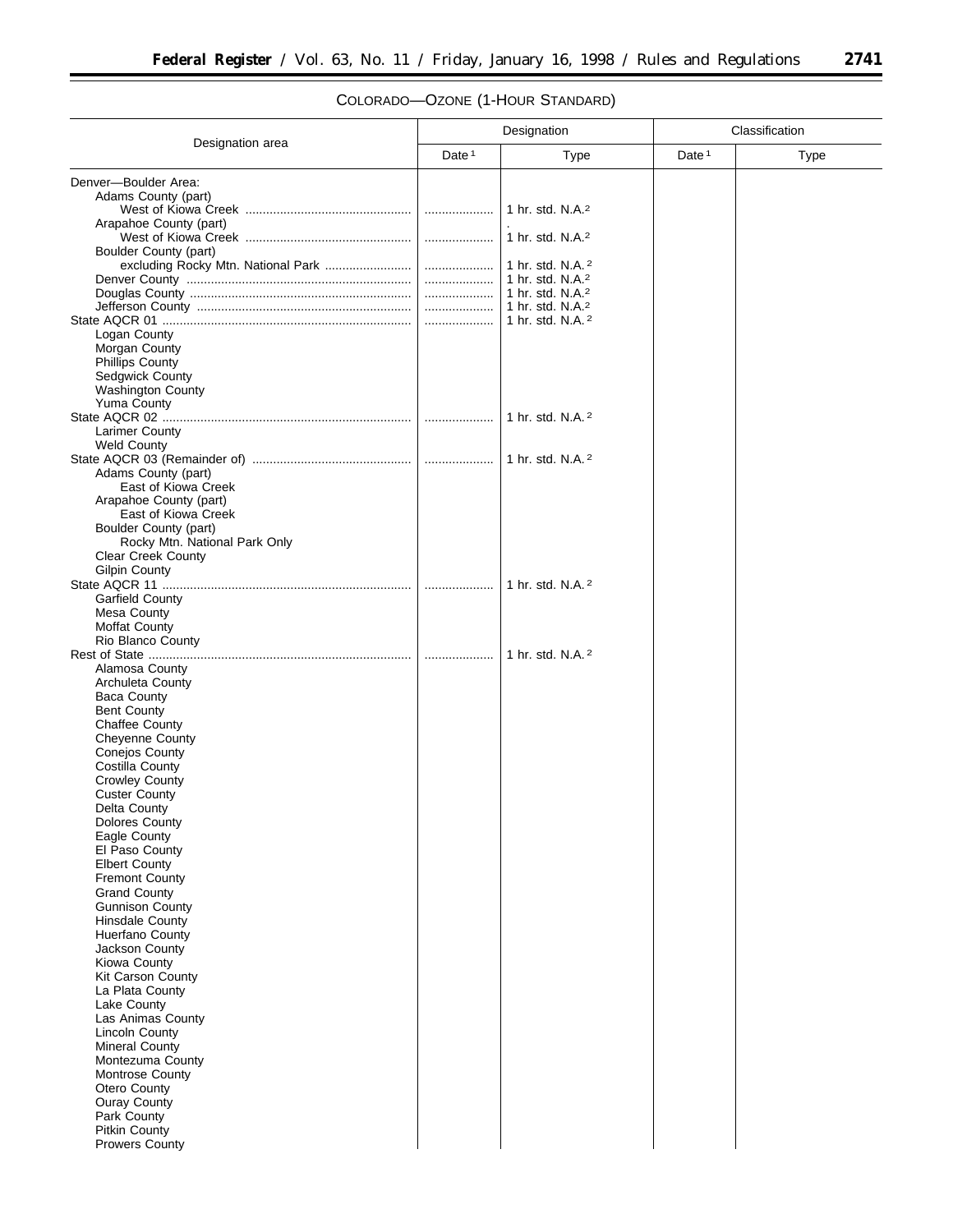# COLORADO—OZONE (1-HOUR STANDARD)—Continued

| Designation area                                                                                                                                                            |                   | Designation |                   | Classification |
|-----------------------------------------------------------------------------------------------------------------------------------------------------------------------------|-------------------|-------------|-------------------|----------------|
|                                                                                                                                                                             | Date <sup>1</sup> | <b>Type</b> | Date <sup>1</sup> | Type           |
| Pueblo County<br><b>Rio Grande County</b><br><b>Routt County</b><br>Saguache County<br>San Juan County<br>San Miguel County<br><b>Summit County</b><br><b>Teller County</b> |                   |             |                   |                |

1This date is March 17, 1998, unless otherwise noted.

2 1 hour standard Not Applicable.

\* \* \* \* \* \* \* \* \* \* \* 8. In § 81.307, the table entitled ''Connecticut—Ozone'' is revised to read as follows:

#### **§ 81.307 Connecticut.**

\* \* \* \* \* \* \* \* \* \* \*

#### CONNECTICUT—OZONE (1-HOUR STANDARD)

| Designated area                                                        | Designation       |               | Classification    |             |
|------------------------------------------------------------------------|-------------------|---------------|-------------------|-------------|
|                                                                        | Date <sup>1</sup> | Type          | Date <sup>1</sup> | <b>Type</b> |
| Greater Connecticut Area:                                              |                   |               |                   |             |
| <b>Shelton City</b>                                                    | 11/15/90          | Nonattainment | 11/15/90          | Serious.    |
|                                                                        | 11/15/90          | Nonattainment | 11/15/90          | Serious.    |
| all cities and townships except:<br>Bridgewater Town, New Milford Town | 11/15/90          | Nonattainment | 11/15/90          | Serious.    |
|                                                                        | 11/15/90          | Nonattainment | 11/15/90          | Serious.    |
|                                                                        | 11/15/90          | Nonattainment | 11/15/90          | Serious.    |
|                                                                        | 11/15/90          | Nonattainment | 11/15/90          | Serious.    |
|                                                                        | 11/15/90          | Nonattainment | 11/15/90          | Serious.    |
|                                                                        | 11/15/90          | Nonattainment | 11/15/90          | Serious.    |
| New York-N. New Jersey-Long Island Area:                               |                   |               |                   |             |
| all cities and towns except Shelton City                               | 11/15/90          | Nonattainment | 11/15/90          | Severe-17.  |
| Bridgewater Town, New Milford Town                                     | 11/15/90          | Nonattainment | 11/15/90          | Severe-17.  |

1This date is March 17, 1998, unless otherwise noted.

9. In § 81.308, the table entitled ''Delaware—Ozone'' is revised to read as follows:

#### **§ 81.308 Delaware.**

#### DELAWARE—OZONE (1-HOUR STANDARD)

\* \* \* \* \* \* \* \* \* \* \*

\* \* \* \* \* \* \* \* \* \* \*

|                                                              | Designation       |                                                      | Classification    |                                                |
|--------------------------------------------------------------|-------------------|------------------------------------------------------|-------------------|------------------------------------------------|
| Designated area                                              | Date <sup>1</sup> | Type                                                 | Date <sup>1</sup> | Type                                           |
| Philadelphia-Wilmington-Trenton Area:<br>Sussex County Area: |                   | 11/15/90   Nonattainment<br>11/15/90   Nonattainment |                   | 11/15/90   Severe-15.<br>11/15/90   Severe-15. |

\* \* \* \* \* \* \* \* \* \* \*

1This date is March 17, 1998, unless otherwise noted.

2 1 hour standard not applicable.

10. In Section 81.309, the table entitled ''District of Columbia—Ozone'' is revised to read as follows:

#### **§ 81.309 District of Columbia.**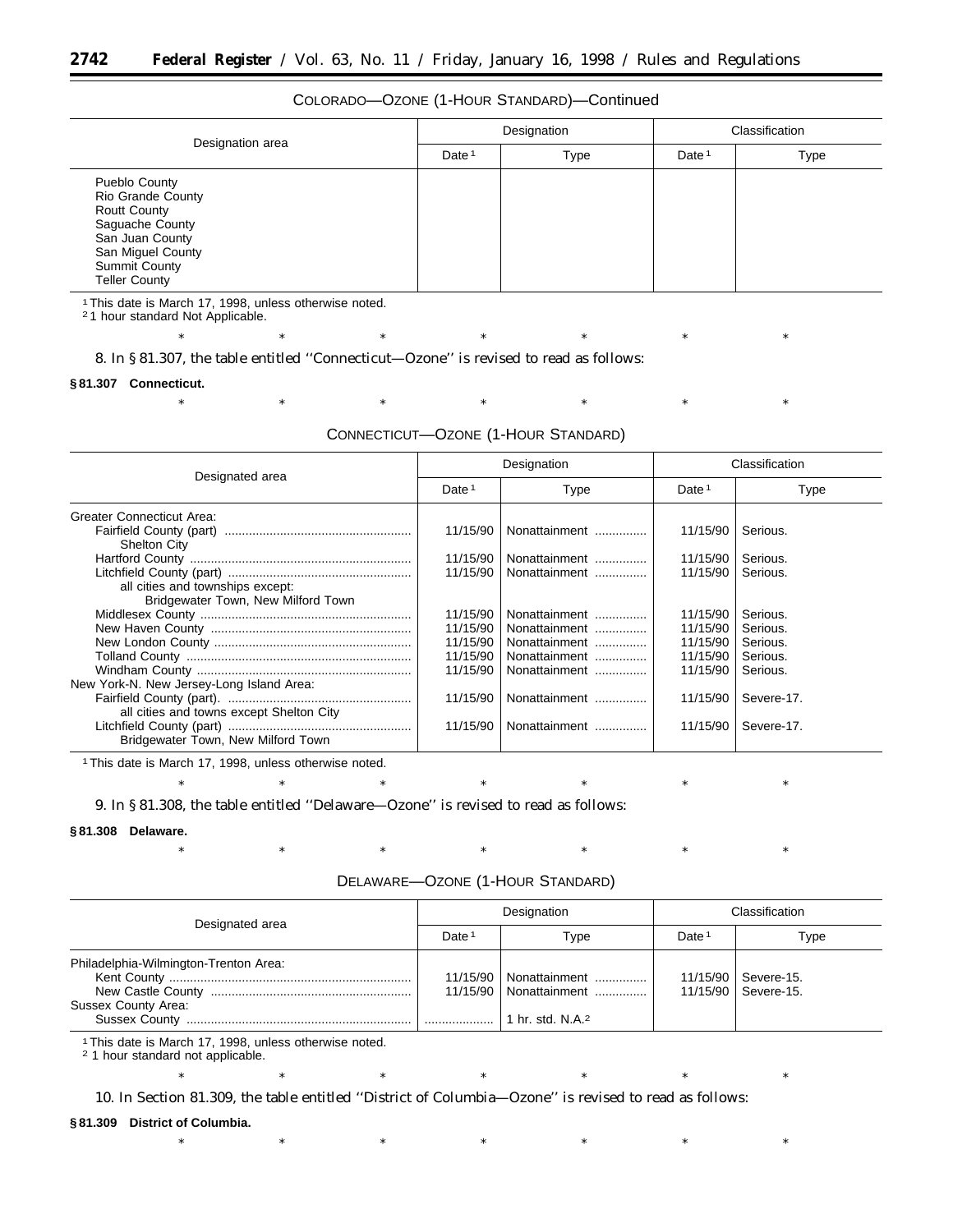t

### DISTRICT OF COLUMBIA—OZONE (1-HOUR STANDARD)

| Designated area                                       | Designation       |                          | Classification    |          |
|-------------------------------------------------------|-------------------|--------------------------|-------------------|----------|
|                                                       | Date <sup>1</sup> | Type                     | Date <sup>1</sup> | Type     |
| Washington Area:<br>Washington<br>Entire Area         |                   | 11/15/90   Nonattainment | 11/15/90          | Serious. |
| 1 This dota is March 17, 1000, unless athorning poted |                   |                          |                   |          |

\* \* \* \* \* \* \* \* \* \* \*

1This date is March 17, 1998, unless otherwise noted.

11. In § 81.310, the table entitled ''Florida—Ozone'' is revised to read as follows:

**§ 81.310 Florida.**

\* \* \* \* \* \* \* \* \* \* \*

|                            | Designation       |                              | Classification    |      |
|----------------------------|-------------------|------------------------------|-------------------|------|
| Designated area            | Date <sup>1</sup> | Type                         | Date <sup>1</sup> | Type |
|                            |                   | 1 hr. std. N.A. <sup>2</sup> |                   |      |
| Alachua County             |                   |                              |                   |      |
| <b>Baker County</b>        |                   |                              |                   |      |
| <b>Bay County</b>          |                   |                              |                   |      |
| <b>Bradford County</b>     |                   |                              |                   |      |
| <b>Brevard County</b>      |                   |                              |                   |      |
|                            |                   |                              |                   |      |
| <b>Broward County</b>      |                   |                              |                   |      |
| Calhoun County             |                   |                              |                   |      |
| <b>Charlotte County</b>    |                   |                              |                   |      |
| <b>Citrus County</b>       |                   |                              |                   |      |
| Clay County                |                   |                              |                   |      |
| <b>Collier County</b>      |                   |                              |                   |      |
| Columbia County            |                   |                              |                   |      |
| Dade County                |                   |                              |                   |      |
| De Soto County             |                   |                              |                   |      |
| Dixie County               |                   |                              |                   |      |
| <b>Duval County</b>        |                   |                              |                   |      |
| Escambia County            |                   |                              |                   |      |
| <b>Flagler County</b>      |                   |                              |                   |      |
| Franklin County            |                   |                              |                   |      |
| Gadsden County             |                   |                              |                   |      |
| <b>Gilchrist County</b>    |                   |                              |                   |      |
| Glades County              |                   |                              |                   |      |
| <b>Gulf County</b>         |                   |                              |                   |      |
| <b>Hamilton County</b>     |                   |                              |                   |      |
| Hardee County              |                   |                              |                   |      |
| Hendry County              |                   |                              |                   |      |
| Hernando County            |                   |                              |                   |      |
| <b>Highlands County</b>    |                   |                              |                   |      |
| Hillsborough County        |                   |                              |                   |      |
| <b>Holmes County</b>       |                   |                              |                   |      |
| <b>Indian River County</b> |                   |                              |                   |      |
| Jackson County             |                   |                              |                   |      |
| Jefferson County           |                   |                              |                   |      |
| Lafayette County           |                   |                              |                   |      |
| Lake County                |                   |                              |                   |      |
| Lee County                 |                   |                              |                   |      |
| Leon County                |                   |                              |                   |      |
| Levy County                |                   |                              |                   |      |
| Liberty County             |                   |                              |                   |      |
| Madison County             |                   |                              |                   |      |
| Manatee County             |                   |                              |                   |      |
| <b>Marion County</b>       |                   |                              |                   |      |
| <b>Martin County</b>       |                   |                              |                   |      |
| Monroe County              |                   |                              |                   |      |
|                            |                   |                              |                   |      |
| Nassau County              |                   |                              |                   |      |
| Okaloosa County            |                   |                              |                   |      |
| Okeechobee County          |                   |                              |                   |      |
| Orange County              |                   |                              |                   |      |
| Osceola County             |                   |                              |                   |      |
| Palm Beach County          |                   |                              |                   |      |
| Pasco County               |                   |                              |                   |      |
| <b>Pinellas County</b>     |                   |                              |                   |      |
|                            |                   |                              |                   |      |

### FLORIDA—OZONE (1-HOUR STANDARD)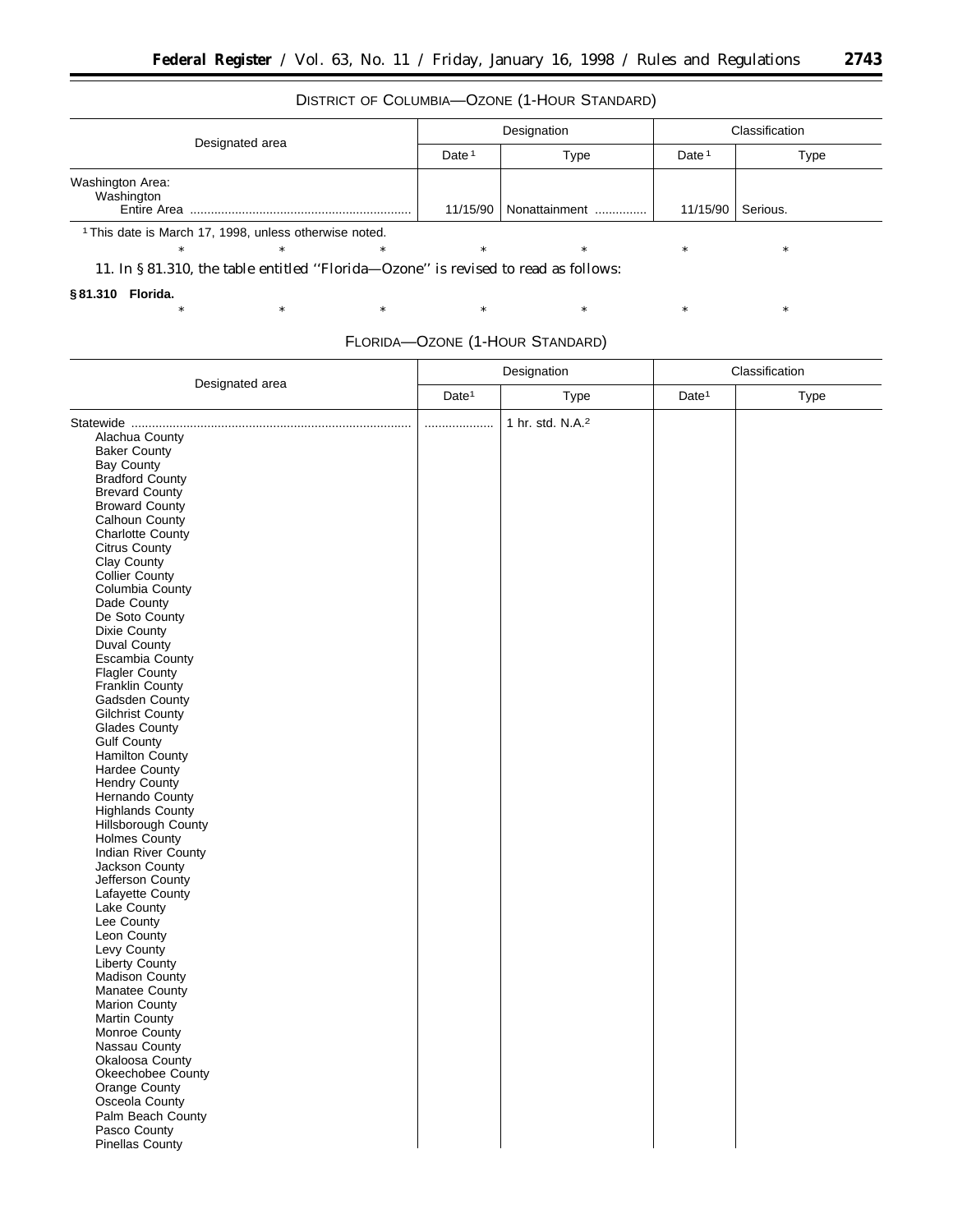# FLORIDA—OZONE (1-HOUR STANDARD)—Continued

| Designated area                                                                                                                                                                                                                                                                                                                 | Designation       |             | Classification    |      |
|---------------------------------------------------------------------------------------------------------------------------------------------------------------------------------------------------------------------------------------------------------------------------------------------------------------------------------|-------------------|-------------|-------------------|------|
|                                                                                                                                                                                                                                                                                                                                 | Date <sup>1</sup> | <b>Type</b> | Date <sup>1</sup> | Type |
| Polk County<br><b>Putnam County</b><br>Santa Rosa County<br>Sarasota County<br>Seminole County<br>St. Johns County<br>St. Lucie County<br><b>Sumter County</b><br><b>Suwannee County</b><br><b>Taylor County</b><br><b>Union County</b><br>Volusia County<br>Wakulla County<br><b>Walton County</b><br><b>Washington County</b> |                   |             |                   |      |

<sup>1</sup> This date is March 17, 1998, unless otherwise noted. <sup>2</sup> 1 hour standard Not Applicable.

12. In § 81.311, the table entitled ''Georgia—Ozone'' is revised to read as follows:

#### **§ 81.311 Georgia.**

### GEORGIA—OZONE (1-HOUR STANDARD)

\* \* \* \* \* \* \* \* \* \* \*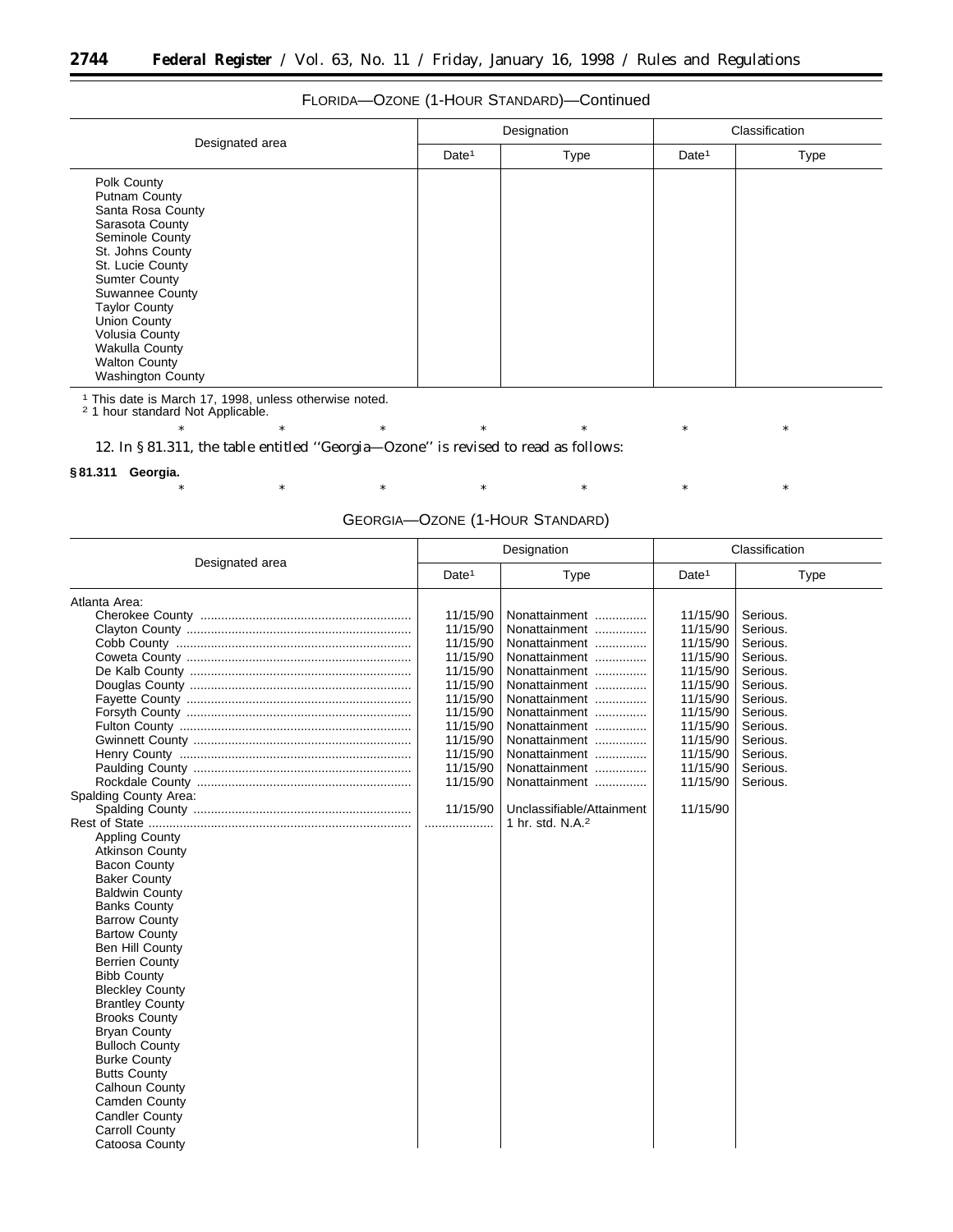=

| Date <sup>1</sup><br>Date <sup>1</sup><br>Type<br><b>Type</b><br><b>Charlton County</b><br>Chatham County<br>Chattahoochee County<br>Chattooga County<br>Clarke County<br>Clay County<br>Clinch County<br>Coffee County<br><b>Colquitt County</b><br>Columbia County<br>Cook County<br>Crawford County<br><b>Crisp County</b><br>Dade County<br>Dawson County<br>Decatur County<br>Dodge County<br>Dooly County<br>Dougherty County<br>Early County<br><b>Echols County</b><br>Effingham County<br><b>Elbert County</b><br><b>Emanuel County</b><br><b>Evans County</b><br>Fannin County<br>Floyd County<br>Franklin County<br><b>Gilmer County</b><br><b>Glascock County</b><br><b>Glynn County</b><br><b>Gordon County</b><br><b>Grady County</b><br><b>Greene County</b><br>Habersham County<br><b>Hall County</b><br>Hancock County<br>Haralson County<br>Harris County<br><b>Hart County</b><br><b>Heard County</b><br><b>Houston County</b><br>Irwin County<br>Jackson County<br>Jasper County<br>Jeff Davis County<br>Jefferson County<br>Jenkins County<br>Johnson County<br>Jones County<br>Lamar County<br>Lanier County<br>Laurens County<br>Lee County<br><b>Liberty County</b><br>Lincoln County<br>Long County<br>Lowndes County<br>Lumpkin County<br>Macon County<br>Madison County<br>Marion County<br>McDuffie County<br><b>McIntosh County</b><br>Meriwether County<br><b>Miller County</b><br>Mitchell County<br>Monroe County<br>Montgomery County<br>Morgan County |                 | Designation |  | Classification |  |
|-----------------------------------------------------------------------------------------------------------------------------------------------------------------------------------------------------------------------------------------------------------------------------------------------------------------------------------------------------------------------------------------------------------------------------------------------------------------------------------------------------------------------------------------------------------------------------------------------------------------------------------------------------------------------------------------------------------------------------------------------------------------------------------------------------------------------------------------------------------------------------------------------------------------------------------------------------------------------------------------------------------------------------------------------------------------------------------------------------------------------------------------------------------------------------------------------------------------------------------------------------------------------------------------------------------------------------------------------------------------------------------------------------------------------------------------------------------------------------------------|-----------------|-------------|--|----------------|--|
|                                                                                                                                                                                                                                                                                                                                                                                                                                                                                                                                                                                                                                                                                                                                                                                                                                                                                                                                                                                                                                                                                                                                                                                                                                                                                                                                                                                                                                                                                         | Designated area |             |  |                |  |
|                                                                                                                                                                                                                                                                                                                                                                                                                                                                                                                                                                                                                                                                                                                                                                                                                                                                                                                                                                                                                                                                                                                                                                                                                                                                                                                                                                                                                                                                                         |                 |             |  |                |  |
|                                                                                                                                                                                                                                                                                                                                                                                                                                                                                                                                                                                                                                                                                                                                                                                                                                                                                                                                                                                                                                                                                                                                                                                                                                                                                                                                                                                                                                                                                         |                 |             |  |                |  |
|                                                                                                                                                                                                                                                                                                                                                                                                                                                                                                                                                                                                                                                                                                                                                                                                                                                                                                                                                                                                                                                                                                                                                                                                                                                                                                                                                                                                                                                                                         |                 |             |  |                |  |
|                                                                                                                                                                                                                                                                                                                                                                                                                                                                                                                                                                                                                                                                                                                                                                                                                                                                                                                                                                                                                                                                                                                                                                                                                                                                                                                                                                                                                                                                                         |                 |             |  |                |  |
|                                                                                                                                                                                                                                                                                                                                                                                                                                                                                                                                                                                                                                                                                                                                                                                                                                                                                                                                                                                                                                                                                                                                                                                                                                                                                                                                                                                                                                                                                         |                 |             |  |                |  |
|                                                                                                                                                                                                                                                                                                                                                                                                                                                                                                                                                                                                                                                                                                                                                                                                                                                                                                                                                                                                                                                                                                                                                                                                                                                                                                                                                                                                                                                                                         |                 |             |  |                |  |
|                                                                                                                                                                                                                                                                                                                                                                                                                                                                                                                                                                                                                                                                                                                                                                                                                                                                                                                                                                                                                                                                                                                                                                                                                                                                                                                                                                                                                                                                                         |                 |             |  |                |  |
|                                                                                                                                                                                                                                                                                                                                                                                                                                                                                                                                                                                                                                                                                                                                                                                                                                                                                                                                                                                                                                                                                                                                                                                                                                                                                                                                                                                                                                                                                         |                 |             |  |                |  |
|                                                                                                                                                                                                                                                                                                                                                                                                                                                                                                                                                                                                                                                                                                                                                                                                                                                                                                                                                                                                                                                                                                                                                                                                                                                                                                                                                                                                                                                                                         |                 |             |  |                |  |
|                                                                                                                                                                                                                                                                                                                                                                                                                                                                                                                                                                                                                                                                                                                                                                                                                                                                                                                                                                                                                                                                                                                                                                                                                                                                                                                                                                                                                                                                                         |                 |             |  |                |  |
|                                                                                                                                                                                                                                                                                                                                                                                                                                                                                                                                                                                                                                                                                                                                                                                                                                                                                                                                                                                                                                                                                                                                                                                                                                                                                                                                                                                                                                                                                         |                 |             |  |                |  |
|                                                                                                                                                                                                                                                                                                                                                                                                                                                                                                                                                                                                                                                                                                                                                                                                                                                                                                                                                                                                                                                                                                                                                                                                                                                                                                                                                                                                                                                                                         |                 |             |  |                |  |
|                                                                                                                                                                                                                                                                                                                                                                                                                                                                                                                                                                                                                                                                                                                                                                                                                                                                                                                                                                                                                                                                                                                                                                                                                                                                                                                                                                                                                                                                                         |                 |             |  |                |  |
|                                                                                                                                                                                                                                                                                                                                                                                                                                                                                                                                                                                                                                                                                                                                                                                                                                                                                                                                                                                                                                                                                                                                                                                                                                                                                                                                                                                                                                                                                         |                 |             |  |                |  |
|                                                                                                                                                                                                                                                                                                                                                                                                                                                                                                                                                                                                                                                                                                                                                                                                                                                                                                                                                                                                                                                                                                                                                                                                                                                                                                                                                                                                                                                                                         |                 |             |  |                |  |
|                                                                                                                                                                                                                                                                                                                                                                                                                                                                                                                                                                                                                                                                                                                                                                                                                                                                                                                                                                                                                                                                                                                                                                                                                                                                                                                                                                                                                                                                                         |                 |             |  |                |  |
|                                                                                                                                                                                                                                                                                                                                                                                                                                                                                                                                                                                                                                                                                                                                                                                                                                                                                                                                                                                                                                                                                                                                                                                                                                                                                                                                                                                                                                                                                         |                 |             |  |                |  |
|                                                                                                                                                                                                                                                                                                                                                                                                                                                                                                                                                                                                                                                                                                                                                                                                                                                                                                                                                                                                                                                                                                                                                                                                                                                                                                                                                                                                                                                                                         |                 |             |  |                |  |
|                                                                                                                                                                                                                                                                                                                                                                                                                                                                                                                                                                                                                                                                                                                                                                                                                                                                                                                                                                                                                                                                                                                                                                                                                                                                                                                                                                                                                                                                                         |                 |             |  |                |  |
|                                                                                                                                                                                                                                                                                                                                                                                                                                                                                                                                                                                                                                                                                                                                                                                                                                                                                                                                                                                                                                                                                                                                                                                                                                                                                                                                                                                                                                                                                         |                 |             |  |                |  |
|                                                                                                                                                                                                                                                                                                                                                                                                                                                                                                                                                                                                                                                                                                                                                                                                                                                                                                                                                                                                                                                                                                                                                                                                                                                                                                                                                                                                                                                                                         |                 |             |  |                |  |
|                                                                                                                                                                                                                                                                                                                                                                                                                                                                                                                                                                                                                                                                                                                                                                                                                                                                                                                                                                                                                                                                                                                                                                                                                                                                                                                                                                                                                                                                                         |                 |             |  |                |  |
|                                                                                                                                                                                                                                                                                                                                                                                                                                                                                                                                                                                                                                                                                                                                                                                                                                                                                                                                                                                                                                                                                                                                                                                                                                                                                                                                                                                                                                                                                         |                 |             |  |                |  |
|                                                                                                                                                                                                                                                                                                                                                                                                                                                                                                                                                                                                                                                                                                                                                                                                                                                                                                                                                                                                                                                                                                                                                                                                                                                                                                                                                                                                                                                                                         |                 |             |  |                |  |
|                                                                                                                                                                                                                                                                                                                                                                                                                                                                                                                                                                                                                                                                                                                                                                                                                                                                                                                                                                                                                                                                                                                                                                                                                                                                                                                                                                                                                                                                                         |                 |             |  |                |  |
|                                                                                                                                                                                                                                                                                                                                                                                                                                                                                                                                                                                                                                                                                                                                                                                                                                                                                                                                                                                                                                                                                                                                                                                                                                                                                                                                                                                                                                                                                         |                 |             |  |                |  |
|                                                                                                                                                                                                                                                                                                                                                                                                                                                                                                                                                                                                                                                                                                                                                                                                                                                                                                                                                                                                                                                                                                                                                                                                                                                                                                                                                                                                                                                                                         |                 |             |  |                |  |
|                                                                                                                                                                                                                                                                                                                                                                                                                                                                                                                                                                                                                                                                                                                                                                                                                                                                                                                                                                                                                                                                                                                                                                                                                                                                                                                                                                                                                                                                                         |                 |             |  |                |  |
|                                                                                                                                                                                                                                                                                                                                                                                                                                                                                                                                                                                                                                                                                                                                                                                                                                                                                                                                                                                                                                                                                                                                                                                                                                                                                                                                                                                                                                                                                         |                 |             |  |                |  |
|                                                                                                                                                                                                                                                                                                                                                                                                                                                                                                                                                                                                                                                                                                                                                                                                                                                                                                                                                                                                                                                                                                                                                                                                                                                                                                                                                                                                                                                                                         |                 |             |  |                |  |
|                                                                                                                                                                                                                                                                                                                                                                                                                                                                                                                                                                                                                                                                                                                                                                                                                                                                                                                                                                                                                                                                                                                                                                                                                                                                                                                                                                                                                                                                                         |                 |             |  |                |  |
|                                                                                                                                                                                                                                                                                                                                                                                                                                                                                                                                                                                                                                                                                                                                                                                                                                                                                                                                                                                                                                                                                                                                                                                                                                                                                                                                                                                                                                                                                         |                 |             |  |                |  |
|                                                                                                                                                                                                                                                                                                                                                                                                                                                                                                                                                                                                                                                                                                                                                                                                                                                                                                                                                                                                                                                                                                                                                                                                                                                                                                                                                                                                                                                                                         |                 |             |  |                |  |
|                                                                                                                                                                                                                                                                                                                                                                                                                                                                                                                                                                                                                                                                                                                                                                                                                                                                                                                                                                                                                                                                                                                                                                                                                                                                                                                                                                                                                                                                                         |                 |             |  |                |  |
|                                                                                                                                                                                                                                                                                                                                                                                                                                                                                                                                                                                                                                                                                                                                                                                                                                                                                                                                                                                                                                                                                                                                                                                                                                                                                                                                                                                                                                                                                         |                 |             |  |                |  |
|                                                                                                                                                                                                                                                                                                                                                                                                                                                                                                                                                                                                                                                                                                                                                                                                                                                                                                                                                                                                                                                                                                                                                                                                                                                                                                                                                                                                                                                                                         |                 |             |  |                |  |
|                                                                                                                                                                                                                                                                                                                                                                                                                                                                                                                                                                                                                                                                                                                                                                                                                                                                                                                                                                                                                                                                                                                                                                                                                                                                                                                                                                                                                                                                                         |                 |             |  |                |  |
|                                                                                                                                                                                                                                                                                                                                                                                                                                                                                                                                                                                                                                                                                                                                                                                                                                                                                                                                                                                                                                                                                                                                                                                                                                                                                                                                                                                                                                                                                         |                 |             |  |                |  |
|                                                                                                                                                                                                                                                                                                                                                                                                                                                                                                                                                                                                                                                                                                                                                                                                                                                                                                                                                                                                                                                                                                                                                                                                                                                                                                                                                                                                                                                                                         |                 |             |  |                |  |
|                                                                                                                                                                                                                                                                                                                                                                                                                                                                                                                                                                                                                                                                                                                                                                                                                                                                                                                                                                                                                                                                                                                                                                                                                                                                                                                                                                                                                                                                                         |                 |             |  |                |  |
|                                                                                                                                                                                                                                                                                                                                                                                                                                                                                                                                                                                                                                                                                                                                                                                                                                                                                                                                                                                                                                                                                                                                                                                                                                                                                                                                                                                                                                                                                         |                 |             |  |                |  |
|                                                                                                                                                                                                                                                                                                                                                                                                                                                                                                                                                                                                                                                                                                                                                                                                                                                                                                                                                                                                                                                                                                                                                                                                                                                                                                                                                                                                                                                                                         |                 |             |  |                |  |
|                                                                                                                                                                                                                                                                                                                                                                                                                                                                                                                                                                                                                                                                                                                                                                                                                                                                                                                                                                                                                                                                                                                                                                                                                                                                                                                                                                                                                                                                                         |                 |             |  |                |  |
|                                                                                                                                                                                                                                                                                                                                                                                                                                                                                                                                                                                                                                                                                                                                                                                                                                                                                                                                                                                                                                                                                                                                                                                                                                                                                                                                                                                                                                                                                         |                 |             |  |                |  |
|                                                                                                                                                                                                                                                                                                                                                                                                                                                                                                                                                                                                                                                                                                                                                                                                                                                                                                                                                                                                                                                                                                                                                                                                                                                                                                                                                                                                                                                                                         |                 |             |  |                |  |
|                                                                                                                                                                                                                                                                                                                                                                                                                                                                                                                                                                                                                                                                                                                                                                                                                                                                                                                                                                                                                                                                                                                                                                                                                                                                                                                                                                                                                                                                                         |                 |             |  |                |  |
|                                                                                                                                                                                                                                                                                                                                                                                                                                                                                                                                                                                                                                                                                                                                                                                                                                                                                                                                                                                                                                                                                                                                                                                                                                                                                                                                                                                                                                                                                         |                 |             |  |                |  |
|                                                                                                                                                                                                                                                                                                                                                                                                                                                                                                                                                                                                                                                                                                                                                                                                                                                                                                                                                                                                                                                                                                                                                                                                                                                                                                                                                                                                                                                                                         |                 |             |  |                |  |
|                                                                                                                                                                                                                                                                                                                                                                                                                                                                                                                                                                                                                                                                                                                                                                                                                                                                                                                                                                                                                                                                                                                                                                                                                                                                                                                                                                                                                                                                                         |                 |             |  |                |  |
|                                                                                                                                                                                                                                                                                                                                                                                                                                                                                                                                                                                                                                                                                                                                                                                                                                                                                                                                                                                                                                                                                                                                                                                                                                                                                                                                                                                                                                                                                         |                 |             |  |                |  |
|                                                                                                                                                                                                                                                                                                                                                                                                                                                                                                                                                                                                                                                                                                                                                                                                                                                                                                                                                                                                                                                                                                                                                                                                                                                                                                                                                                                                                                                                                         |                 |             |  |                |  |
|                                                                                                                                                                                                                                                                                                                                                                                                                                                                                                                                                                                                                                                                                                                                                                                                                                                                                                                                                                                                                                                                                                                                                                                                                                                                                                                                                                                                                                                                                         |                 |             |  |                |  |
|                                                                                                                                                                                                                                                                                                                                                                                                                                                                                                                                                                                                                                                                                                                                                                                                                                                                                                                                                                                                                                                                                                                                                                                                                                                                                                                                                                                                                                                                                         |                 |             |  |                |  |
|                                                                                                                                                                                                                                                                                                                                                                                                                                                                                                                                                                                                                                                                                                                                                                                                                                                                                                                                                                                                                                                                                                                                                                                                                                                                                                                                                                                                                                                                                         |                 |             |  |                |  |
|                                                                                                                                                                                                                                                                                                                                                                                                                                                                                                                                                                                                                                                                                                                                                                                                                                                                                                                                                                                                                                                                                                                                                                                                                                                                                                                                                                                                                                                                                         |                 |             |  |                |  |
|                                                                                                                                                                                                                                                                                                                                                                                                                                                                                                                                                                                                                                                                                                                                                                                                                                                                                                                                                                                                                                                                                                                                                                                                                                                                                                                                                                                                                                                                                         |                 |             |  |                |  |

# GEORGIA—OZONE (1-HOUR STANDARD)—Continued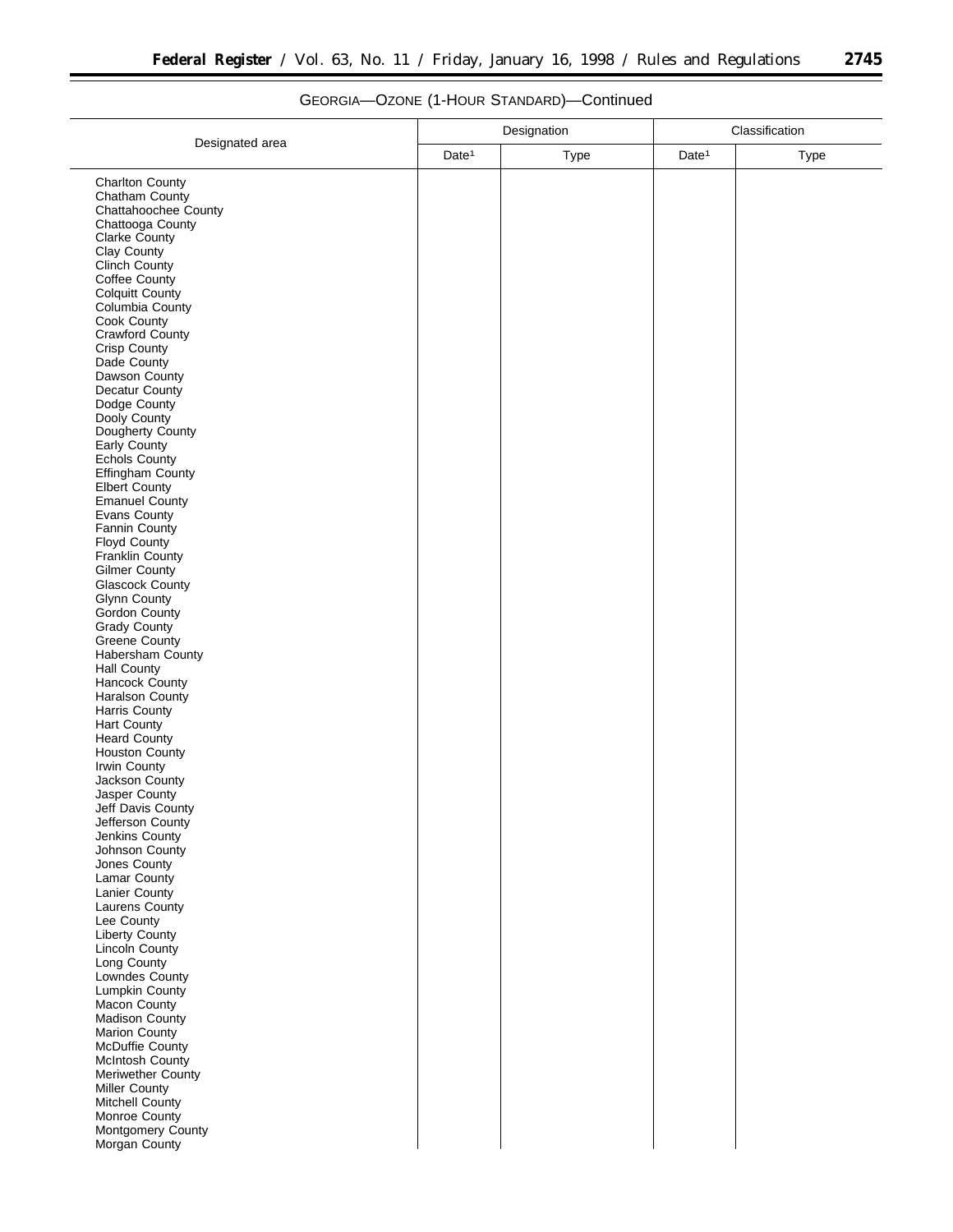|                         |                   | Designation | Classification    |      |  |
|-------------------------|-------------------|-------------|-------------------|------|--|
| Designated area         | Date <sup>1</sup> | Type        | Date <sup>1</sup> | Type |  |
| Murray County           |                   |             |                   |      |  |
| Muscogee County         |                   |             |                   |      |  |
| Newton County           |                   |             |                   |      |  |
| Oconee County           |                   |             |                   |      |  |
| Oglethorpe County       |                   |             |                   |      |  |
| Peach County            |                   |             |                   |      |  |
| <b>Pickens County</b>   |                   |             |                   |      |  |
| Pierce County           |                   |             |                   |      |  |
| Pike County             |                   |             |                   |      |  |
| Polk County             |                   |             |                   |      |  |
| Pulaski County          |                   |             |                   |      |  |
| Putnam County           |                   |             |                   |      |  |
| Quitman County          |                   |             |                   |      |  |
| Rabun County            |                   |             |                   |      |  |
| Randolph County         |                   |             |                   |      |  |
| <b>Richmond County</b>  |                   |             |                   |      |  |
| <b>Schley County</b>    |                   |             |                   |      |  |
| Screven County          |                   |             |                   |      |  |
| Seminole County         |                   |             |                   |      |  |
| <b>Stephens County</b>  |                   |             |                   |      |  |
| <b>Stewart County</b>   |                   |             |                   |      |  |
| Sumter County           |                   |             |                   |      |  |
| Talbot County           |                   |             |                   |      |  |
| Taliaferro County       |                   |             |                   |      |  |
| <b>Tattnall County</b>  |                   |             |                   |      |  |
| <b>Taylor County</b>    |                   |             |                   |      |  |
| Telfair County          |                   |             |                   |      |  |
| Terrell County          |                   |             |                   |      |  |
|                         |                   |             |                   |      |  |
| <b>Thomas County</b>    |                   |             |                   |      |  |
| <b>Tift County</b>      |                   |             |                   |      |  |
| Toombs County           |                   |             |                   |      |  |
| <b>Towns County</b>     |                   |             |                   |      |  |
| <b>Treutlen County</b>  |                   |             |                   |      |  |
| <b>Troup County</b>     |                   |             |                   |      |  |
| <b>Turner County</b>    |                   |             |                   |      |  |
| Twiggs County           |                   |             |                   |      |  |
| <b>Union County</b>     |                   |             |                   |      |  |
| Upson County            |                   |             |                   |      |  |
| <b>Walker County</b>    |                   |             |                   |      |  |
| <b>Walton County</b>    |                   |             |                   |      |  |
| Ware County             |                   |             |                   |      |  |
| Warren County           |                   |             |                   |      |  |
| Washington County       |                   |             |                   |      |  |
| Wayne County            |                   |             |                   |      |  |
| Webster County          |                   |             |                   |      |  |
| Wheeler County          |                   |             |                   |      |  |
| <b>White County</b>     |                   |             |                   |      |  |
| <b>Whitfield County</b> |                   |             |                   |      |  |
| <b>Wilcox County</b>    |                   |             |                   |      |  |
| Wilkes County           |                   |             |                   |      |  |
| Wilkinson County        |                   |             |                   |      |  |
| <b>Worth County</b>     |                   |             |                   |      |  |

# GEORGIA—OZONE (1-HOUR STANDARD)—Continued

1This date is March 17, 1998, unless otherwise noted.

2 1 hour standard Not Applicable.

\* \* \* \* \* \* \* \* \* \* \* 13. In § 81.312, the table entitled ''Hawaii—Ozone'' is revised to read as follows:

#### **§ 81.312 Hawaii.**

| $^{\ast}$ |  |                                |  |  |
|-----------|--|--------------------------------|--|--|
|           |  |                                |  |  |
|           |  |                                |  |  |
|           |  | HAWAII-OZONE (1-HOUR STANDARD) |  |  |
|           |  |                                |  |  |

| Designated area                  | Designation       |                            | Classification    |      |
|----------------------------------|-------------------|----------------------------|-------------------|------|
|                                  | Date <sup>1</sup> | Type                       | Date <sup>1</sup> | Type |
| Hawaii County<br>Honolulu County |                   | hr. std. N.A. <sup>2</sup> |                   |      |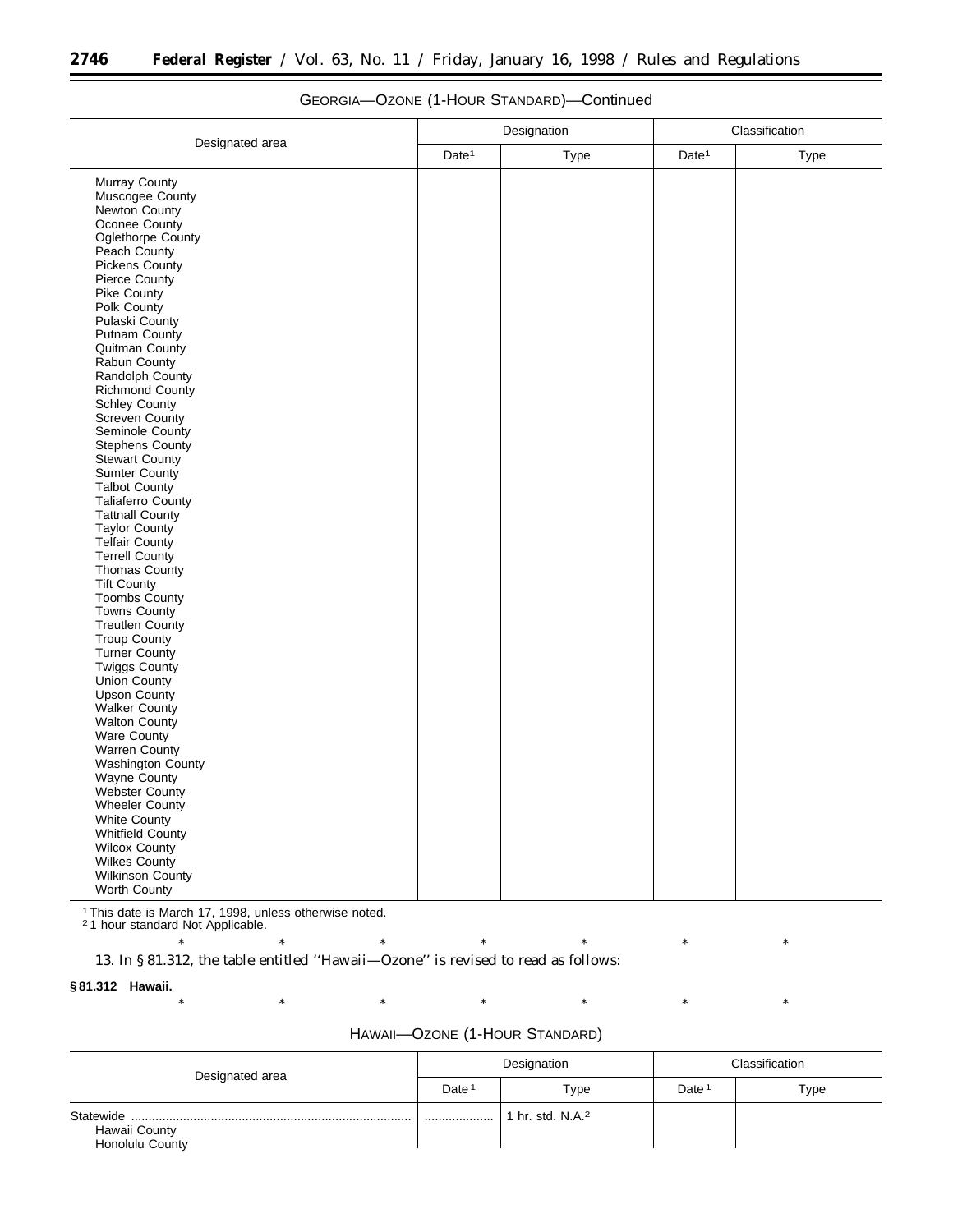### HAWAII—OZONE (1-HOUR STANDARD)—Continued

| Designated area                        | Designation       |      | Classification    |      |
|----------------------------------------|-------------------|------|-------------------|------|
|                                        | Date <sup>1</sup> | Type | Date <sup>1</sup> | Type |
| Kalawao<br>Kauai County<br>Maui County |                   |      |                   |      |

1This date is March 17, 1998, unless otherwise noted. 2 1 hour standard Not Applicable.

14. In § 81.313, the table entitled ''Idaho—Ozone'' is revised to read as follows:

#### **§ 81.313 Idaho.**

| IDAHO-OZONE (1-HOUR STANDARD) |  |
|-------------------------------|--|
|                               |  |

\* \* \* \* \* \* \* \* \* \* \*

\* \* \* \* \* \* \* \* \* \* \*

|                                                                                                                                                                                                                                                                                                                                                                                                                                                                                          |                   | Designation                  | Classification    |      |  |
|------------------------------------------------------------------------------------------------------------------------------------------------------------------------------------------------------------------------------------------------------------------------------------------------------------------------------------------------------------------------------------------------------------------------------------------------------------------------------------------|-------------------|------------------------------|-------------------|------|--|
| Designated area                                                                                                                                                                                                                                                                                                                                                                                                                                                                          | Date <sup>1</sup> | Type                         | Date <sup>1</sup> | Type |  |
| <b>Bannock County</b><br>Bear Lake County<br><b>Bingham County</b><br><b>Bonneville County</b><br><b>Butte County</b><br>Caribou County<br><b>Clark County</b><br>Franklin County<br><b>Fremont County</b><br>Jefferson County<br><b>Madison County</b><br>Oneida County<br>Power County                                                                                                                                                                                                 | .                 | 1 hr. std. N.A. <sup>2</sup> |                   |      |  |
| Teton County<br>Benewah County<br>Kootenai County<br>Latah County<br>Nez Perce County                                                                                                                                                                                                                                                                                                                                                                                                    |                   | 1 hr. std. N.A. <sup>2</sup> | .                 |      |  |
| <b>Shoshone County</b><br><b>Adams County</b><br><b>Blaine County</b><br><b>Boise County</b><br><b>Bonner County</b><br><b>Boundary County</b><br>Camas County<br>Cassia County<br><b>Clearwater County</b><br><b>Custer County</b><br><b>Elmore County</b><br>Gem County<br>Gooding County<br>Idaho County<br>Jerome County<br>Lemhi County<br>Lewis County<br><b>Lincoln County</b><br>Minidoka County<br>Owyhee County<br>Payette County<br>Twin Falls County<br><b>Valley County</b> | .                 | 1 hr. std. N.A. <sup>2</sup> | .                 |      |  |
| Washington County<br>Ada County<br>Canyon County                                                                                                                                                                                                                                                                                                                                                                                                                                         |                   | 1 hr. std. N.A. <sup>2</sup> |                   |      |  |

1This date is March 17, 1998, unless otherwise noted.

2 1 hour standard Not Applicable.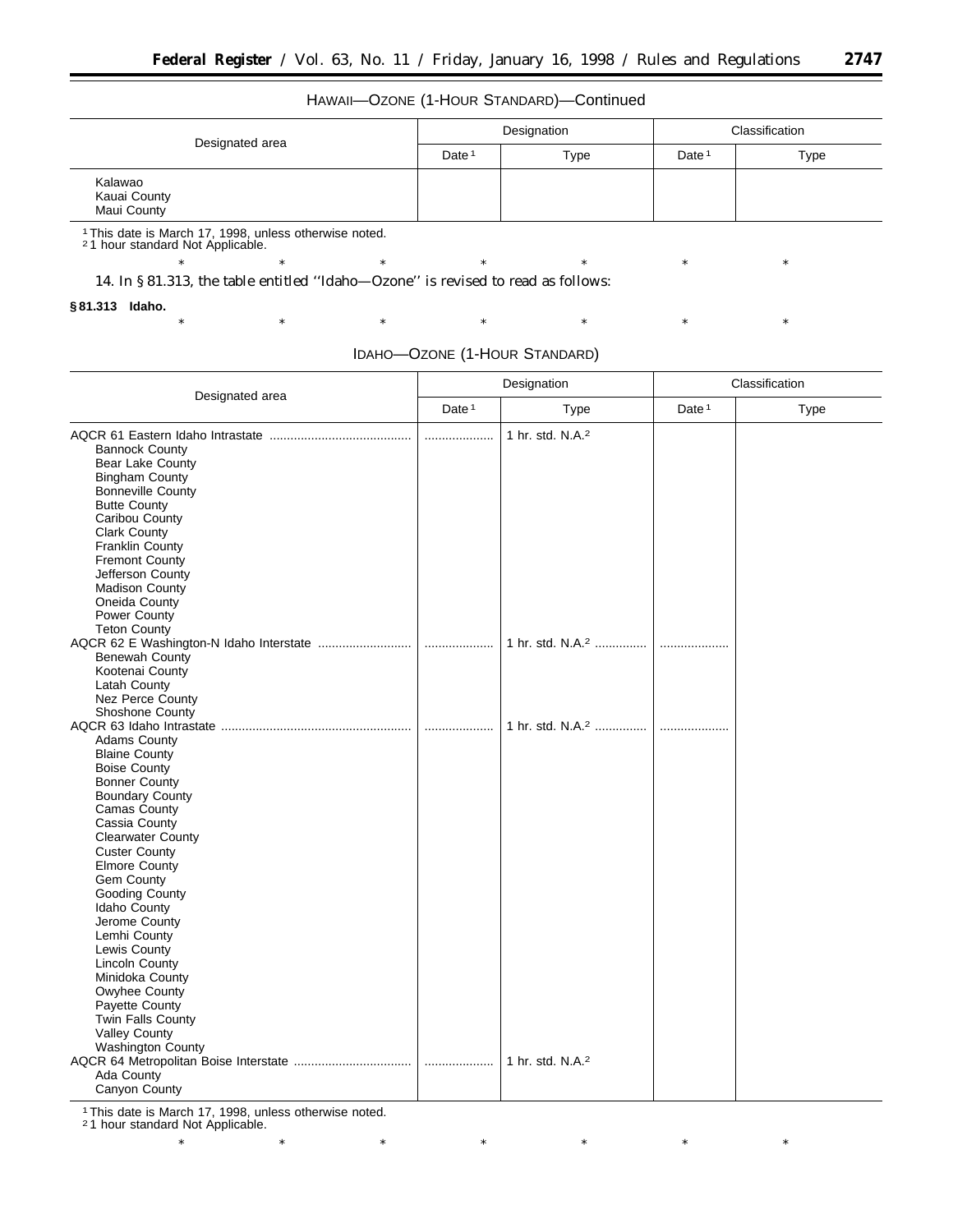# 15. In §81.314, the table entitled "Illinois-Ozone" is revised to read as follows:

 $\ast$ 

 $\ast$ 

### §81.314 Illinois.

 $\ast$ 

۳

ILLINOIS-OZONE (1-HOUR STANDARD)

 $\ast$ 

 $\ast$ 

 $\ast$ 

 $\ast$ 

|                                               | Designation       |                                                              | Classification    |             |
|-----------------------------------------------|-------------------|--------------------------------------------------------------|-------------------|-------------|
| Designated area                               | Date <sup>1</sup> | Type                                                         | Date <sup>1</sup> | <b>Type</b> |
| Chicago-Gary-Lake County Area:                |                   |                                                              |                   |             |
|                                               | 11/15/90          | Nonattainment                                                | 11/15/90          | Severe-17.  |
|                                               | 11/15/90          | Nonattainment                                                | 11/15/90          | Severe-17.  |
| Grundy County (part):                         |                   |                                                              |                   |             |
|                                               | 11/15/90          | Nonattainment                                                | 11/15/90          | Severe-17.  |
|                                               | 11/15/90          | Nonattainment                                                | 11/15/90          | Severe-17.  |
|                                               | 11/15/90          | Nonattainment                                                | 11/15/90          | Severe-17.  |
| Kendall County (part):                        |                   |                                                              |                   |             |
|                                               | 11/15/90          | Nonattainment                                                | 11/15/90          | Severe-17.  |
|                                               | 11/15/90          | Nonattainment                                                | 11/15/90          | Severe-17.  |
|                                               | 11/15/90          | Nonattainment                                                | 11/15/90          | Severe-17.  |
|                                               | 11/15/90          | Nonattainment                                                | 11/15/90          | Severe-17.  |
| Jersey County Area:                           |                   |                                                              |                   |             |
|                                               |                   | 1 hr. std. N.A. <sup>2</sup>                                 |                   |             |
| St. Louis Area:                               |                   |                                                              |                   |             |
|                                               | 11/15/90          | Nonattainment                                                | 11/15/90          | Moderate.   |
|                                               | 11/15/90          | Nonattainment                                                | 11/15/90          | Moderate.   |
|                                               | 11/15/90          | Nonattainment                                                | 11/15/90          | Moderate.   |
|                                               | .                 | 1 hr. std. N.A. <sup>2</sup>                                 |                   |             |
|                                               | .                 | 1 hr. std. N.A. <sup>2</sup>                                 |                   |             |
|                                               | .                 | 1 hr. std. N.A. <sup>2</sup>                                 |                   |             |
|                                               | .                 | 1 hr. std. N.A. <sup>2</sup>                                 |                   |             |
|                                               | .                 | 1 hr. std. N.A. <sup>2</sup>                                 |                   |             |
|                                               | .                 | 1 hr. std. N.A. <sup>2</sup>                                 |                   |             |
|                                               | .                 | 1 hr. std. N.A. <sup>2</sup><br>1 hr. std. N.A. <sup>2</sup> |                   |             |
|                                               | .                 | 1 hr. std. N.A. <sup>2</sup>                                 |                   |             |
|                                               | .<br>.            | 1 hr. std. N.A. <sup>2</sup>                                 |                   |             |
|                                               | .                 | 1 hr. std. N.A. <sup>2</sup>                                 |                   |             |
|                                               | .                 | 1 hr. std. $N.A.^2$                                          |                   |             |
|                                               |                   | 1 hr. std. N.A. <sup>2</sup>                                 |                   |             |
|                                               | .                 | 1 hr. std. $N.A.^2$                                          |                   |             |
|                                               |                   | 1 hr. std. N.A. <sup>2</sup>                                 |                   |             |
|                                               | .                 | 1 hr. std. $N.A.^2$                                          |                   |             |
|                                               |                   | 1 hr. std. N.A. <sup>2</sup>                                 |                   |             |
|                                               | .                 | 1 hr. std. $N.A.^2$                                          |                   |             |
|                                               |                   | 1 hr. std. N.A. <sup>2</sup>                                 |                   |             |
|                                               | .                 | 1 hr. std. $N.A.^2$                                          |                   |             |
|                                               |                   | 1 hr. std. N.A. <sup>2</sup>                                 |                   |             |
|                                               | .                 | 1 hr. std. $N.A.^2$                                          |                   |             |
|                                               |                   | 1 hr. std. N.A. <sup>2</sup>                                 |                   |             |
|                                               | .                 | 1 hr. std. N.A. <sup>2</sup>                                 |                   |             |
|                                               | .                 | 1 hr. std. N.A. <sup>2</sup>                                 |                   |             |
|                                               |                   | 1 hr. std. N.A. <sup>2</sup>                                 |                   |             |
| Gallatin County                               |                   | 1 hr. std. $N.A.^2$<br>1 hr. std. $N.A.^2$                   |                   |             |
|                                               |                   |                                                              |                   |             |
| Grundy County (part):                         |                   | 1 hr. std. N.A. <sup>2</sup>                                 |                   |             |
| All townships except Aux Sable and Goose Lake | .                 | 1 hr. std. N.A. <sup>2</sup>                                 |                   |             |
|                                               |                   | 1 hr. std. N.A. <sup>2</sup>                                 |                   |             |
|                                               |                   | 1 hr. std. N.A. <sup>2</sup>                                 |                   |             |
|                                               |                   | 1 hr. std. N.A. <sup>2</sup>                                 |                   |             |
|                                               |                   | 1 hr. std. N.A. <sup>2</sup>                                 |                   |             |
|                                               |                   | 1 hr. std. N.A. <sup>2</sup>                                 |                   |             |
|                                               |                   | 1 hr. std. N.A. <sup>2</sup>                                 |                   |             |
|                                               |                   | 1 hr. std. N.A. <sup>2</sup>                                 |                   |             |
|                                               |                   | 1 hr. std. N.A. <sup>2</sup>                                 |                   |             |
|                                               |                   | 1 hr. std. N.A. <sup>2</sup>                                 |                   |             |
|                                               |                   | 1 hr. std. N.A. <sup>2</sup>                                 |                   |             |
|                                               |                   | 1 hr. std. N.A. <sup>2</sup>                                 |                   |             |
|                                               |                   | 1 hr. std. N.A. <sup>2</sup>                                 |                   |             |
| Kendall County (part):                        |                   |                                                              |                   |             |
|                                               |                   | 1 hr. std. N.A. <sup>2</sup>                                 |                   |             |
|                                               |                   |                                                              |                   |             |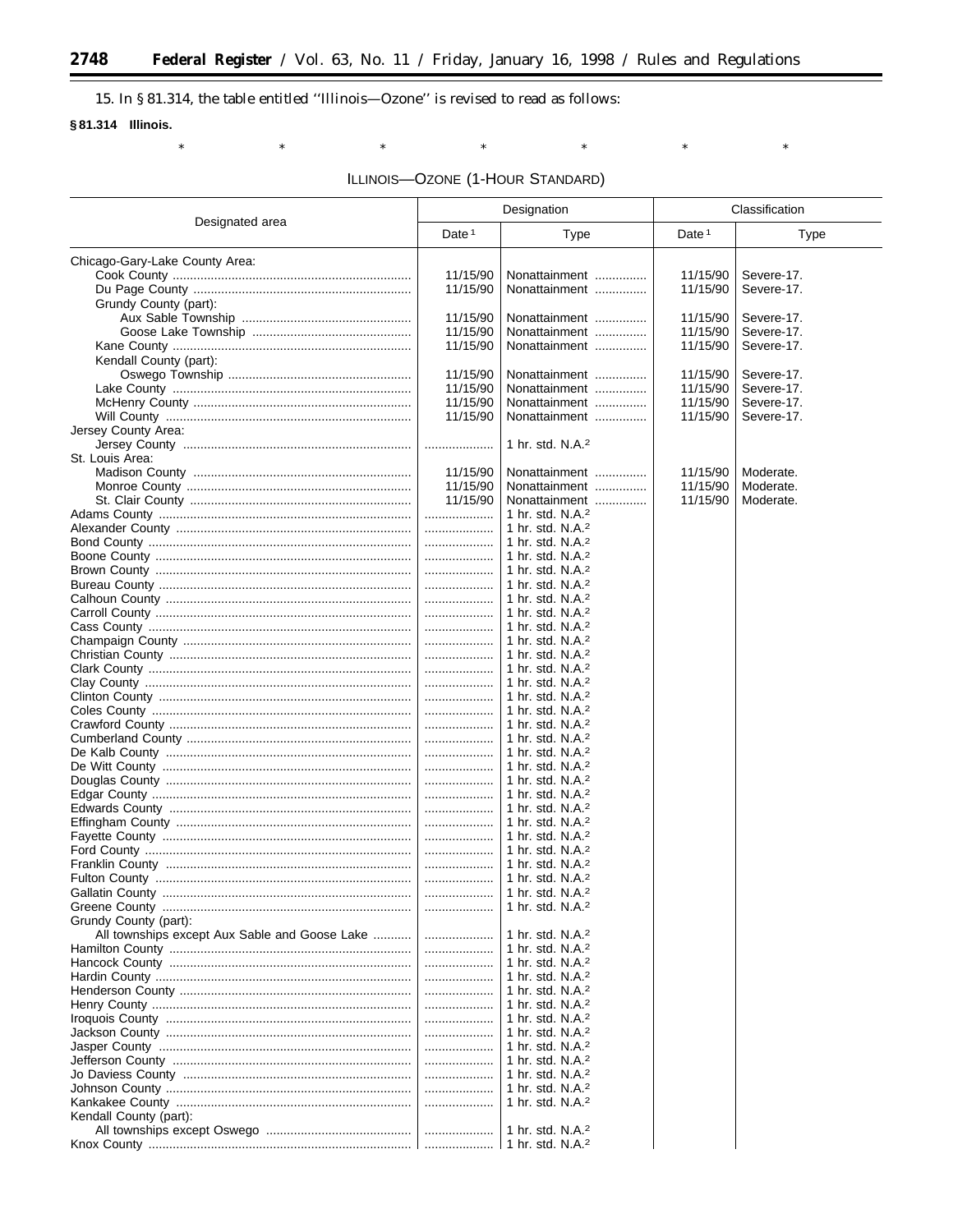#### Designation Classification Designated area Date<sup>1</sup> Type Date<sup>1</sup> Type 1 hr. std. N.A.<sup>2</sup> . . . . . . . . . . . . . . . . . . . . 1 hr. std. N.A.<sup>2</sup> 1 hr. std. N.A.<sup>2</sup> 1 hr. std. N.A.<sup>2</sup> .................. 1 hr. std. N.A.<sup>2</sup> .................. 1 hr. std. N.A.<sup>2</sup> . . . . . . . . . . . . . . . . . . . . ................... 1 hr. std. N.A.<sup>2</sup> 1 hr. std. N.A.<sup>2</sup> 1 hr. std. N.A.<sup>2</sup> 1 hr. std. N.A.<sup>2</sup> 1 hr. std. N.A.<sup>2</sup> 1 hr. std. N.A.<sup>2</sup> 1 hr. std. N.A.<sup>2</sup> 1 hr. std. N.A.<sup>2</sup> . . . . . . . . . . . . . . . . . . . . 1 hr. std. N.A.<sup>2</sup> 1 hr. std. N.A.<sup>2</sup> 1 hr. std. N.A.<sup>2</sup> . . . . . . . . . . . . . . . . . . . . 1 hr. std. N.A.<sup>2</sup> 1 hr. std. N.A.<sup>2</sup> 1 hr. std. N.A.<sup>2</sup> .................. 1 hr. std. N.A.<sup>2</sup> . . . . . . . . . . . . . . . . . . . . 1 hr. std. N.A.<sup>2</sup> 1 hr. std. N.A.<sup>2</sup> . . . . . . . . . . . . . . . . . . . . 1 hr. std. N.A.<sup>2</sup> 1 hr. std. N.A.<sup>2</sup> . . . . . . . . . . . . . . . . . . . . 1 hr. std. N.A.<sup>2</sup> 1 hr. std. N.A.<sup>2</sup> 1 hr. std. N.A.<sup>2</sup> . . . . . . . . . . . . . . . . . . . 1 hr. std. N.A.<sup>2</sup> . . . . . . . . . . . . . . . . . . . . 1 hr. std. N.A.<sup>2</sup> 1 hr. std. N.A.<sup>2</sup> 1 hr. std. N.A.<sup>2</sup> 1 hr. std. N.A.<sup>2</sup> 1 hr. std. N.A.<sup>2</sup> . . . . . . . . . . . . . . . . . . . . 1 hr. std. N.A.<sup>2</sup> 1 hr std NA2 1 hr. std. N.A.<sup>2</sup> 1 hr. std. N.A.<sup>2</sup> 1 hr. std. N.A.<sup>2</sup> 1 hr. std. N.A.<sup>2</sup> 1 hr. std. N.A.<sup>2</sup> 1 hr. std. N.A.<sup>2</sup> 1 hr. std. N.A.<sup>2</sup> 1 hr std NA2 1 hr. std. N.A.<sup>2</sup> . . . . . . . . . . . . . . . . . . . . 1 hr. std. N.A.<sup>2</sup> 1 hr. std. N.A.<sup>2</sup> 1 hr. std. N.A.<sup>2</sup> . . . . . . . . . . . . . . . . . . . .

## ILLINOIS-OZONE (1-HOUR STANDARD)-Continued

<sup>1</sup> This date is March 17, 1998, unless otherwise noted.

<sup>2</sup>1 hour standard Not Applicable.

16. In §81.315, the table entitled "Indiana-Ozone" is revised to read as follows:

§81.315 Indiana.

| Indiana-Ozone (1-Hour Standard) |  |  |  |
|---------------------------------|--|--|--|
|---------------------------------|--|--|--|

| Designated area                        | Designation       |                                           | Classification    |                                                |
|----------------------------------------|-------------------|-------------------------------------------|-------------------|------------------------------------------------|
|                                        | Date <sup>1</sup> | Type                                      | Date <sup>1</sup> | Type                                           |
| Chicago-Gary-Lake County Area:         | 11/15/90          | Nonattainment<br>11/15/90   Nonattainment |                   | 11/15/90   Severe-17.<br>11/15/90   Severe-17. |
| Evansville Area:<br>Indianapolis Area: |                   | 1 hr. std. N.A. <sup>2</sup>              |                   |                                                |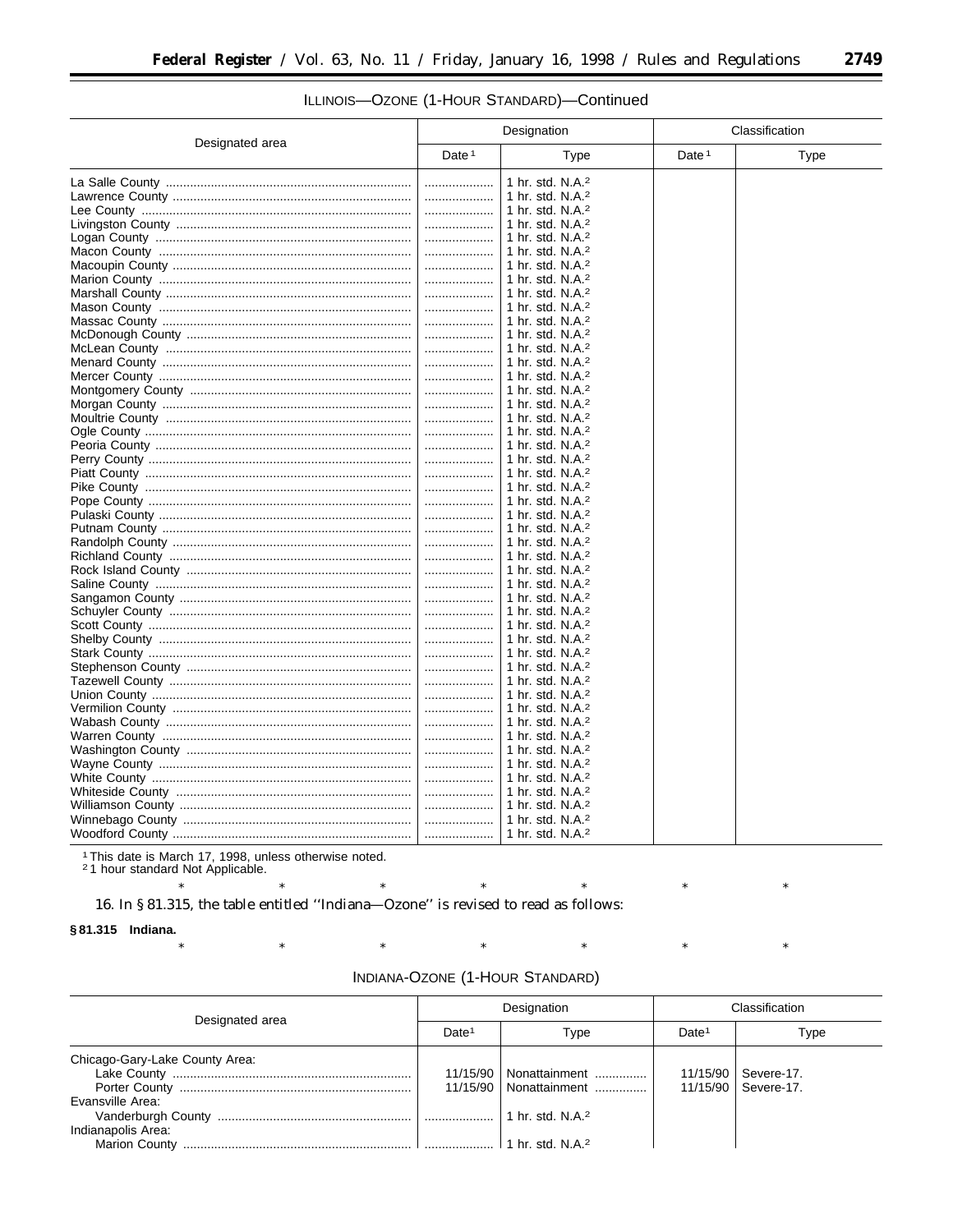-

|                             |                   | Designation                                                  |                   | Classification |
|-----------------------------|-------------------|--------------------------------------------------------------|-------------------|----------------|
| Designated area             | Date <sup>1</sup> | Type                                                         | Date <sup>1</sup> | <b>Type</b>    |
| La Porte County Area:       |                   |                                                              |                   |                |
|                             | 11/15/90          | Unclassifiable/Attainment                                    | 11/15/90          |                |
| Louisville Area:            |                   |                                                              |                   |                |
|                             | 11/15/90          | Nonattainment                                                | 11/15/90          | Moderate.      |
|                             | 11/15/90          | Nonattainment                                                | 11/15/90          | Moderate.      |
| South Bend-Elkhart Area:    |                   |                                                              |                   |                |
|                             | .                 | 1 hr. std. $N.A.^2$                                          |                   |                |
|                             |                   | 1 hr. std. $N.A.2$                                           |                   |                |
| <b>Warrick County Area:</b> |                   |                                                              |                   |                |
|                             | 11/15/90          | Unclassifiable/Attainment                                    | 11/15/90          |                |
|                             | .                 | 1 hr. std. N.A. <sup>2</sup>                                 |                   |                |
|                             |                   | 1 hr. std. N.A. <sup>2</sup>                                 |                   |                |
|                             | .                 | 1 hr. std. N.A. <sup>2</sup>                                 |                   |                |
|                             | .                 | 1 hr. std. N.A. <sup>2</sup>                                 |                   |                |
|                             | .                 | 1 hr. std. N.A. <sup>2</sup>                                 |                   |                |
|                             | .                 | 1 hr. std. N.A. <sup>2</sup>                                 |                   |                |
|                             | .                 | 1 hr. std. N.A. <sup>2</sup>                                 |                   |                |
|                             | .                 | 1 hr. std. N.A. <sup>2</sup>                                 |                   |                |
|                             |                   | 1 hr. std. $N.A.^2$                                          |                   |                |
|                             | .                 | 1 hr. std. $N.A.^2$                                          |                   |                |
|                             |                   | 1 hr. std. N.A. <sup>2</sup>                                 |                   |                |
|                             |                   | 1 hr. std. N.A. <sup>2</sup>                                 |                   |                |
|                             | .                 | 1 hr. std. $N.A.^2$                                          |                   |                |
|                             |                   | 1 hr. std. N.A. <sup>2</sup>                                 |                   |                |
|                             |                   | 1 hr. std. N.A. <sup>2</sup>                                 |                   |                |
|                             |                   | 1 hr. std. N.A. <sup>2</sup>                                 |                   |                |
|                             |                   | 1 hr. std. N.A. <sup>2</sup>                                 |                   |                |
|                             |                   | 1 hr. std. N.A. <sup>2</sup>                                 |                   |                |
|                             | .                 | 1 hr. std. N.A. <sup>2</sup>                                 |                   |                |
|                             |                   | 1 hr. std. N.A. <sup>2</sup>                                 |                   |                |
|                             | .                 | 1 hr. std. N.A. <sup>2</sup>                                 |                   |                |
|                             |                   | 1 hr. std. N.A. <sup>2</sup>                                 |                   |                |
|                             |                   | 1 hr. std. N.A. <sup>2</sup>                                 |                   |                |
|                             |                   | 1 hr. std. N.A. <sup>2</sup>                                 |                   |                |
|                             | .                 | 1 hr. std. N.A. <sup>2</sup><br>1 hr. std. N.A. <sup>2</sup> |                   |                |
|                             |                   | 1 hr. std. $N.A.^2$                                          |                   |                |
|                             | .                 | 1 hr. std. N.A. <sup>2</sup>                                 |                   |                |
|                             |                   | 1 hr. std. N.A. <sup>2</sup>                                 |                   |                |
|                             | .                 | 1 hr. std. N.A. <sup>2</sup>                                 |                   |                |
|                             | .                 | 1 hr. std. N.A. <sup>2</sup>                                 |                   |                |
|                             |                   | 1 hr. std. N.A. <sup>2</sup>                                 |                   |                |
|                             | .                 | 1 hr. std. N.A. <sup>2</sup>                                 |                   |                |
|                             |                   | 1 hr. std. N.A. <sup>2</sup>                                 |                   |                |
|                             |                   | 1 hr. std. $N.A.^2$                                          |                   |                |
|                             |                   | 1 hr. std. $N.A.^2$                                          |                   |                |
|                             |                   | 1 hr. std. N.A. $2$                                          |                   |                |
|                             |                   | 1 hr. std. N.A. <sup>2</sup>                                 |                   |                |
|                             |                   | 1 hr. std. N.A. <sup>2</sup>                                 |                   |                |
|                             |                   | 1 hr. std. N.A. $2$                                          |                   |                |
|                             |                   | 1 hr. std. N.A. <sup>2</sup>                                 |                   |                |
|                             |                   | 1 hr. std. N.A. $2$                                          |                   |                |
|                             |                   | 1 hr. std. N.A. <sup>2</sup>                                 |                   |                |
|                             |                   | 1 hr. std. N.A. <sup>2</sup>                                 |                   |                |
|                             |                   | 1 hr. std. N.A. <sup>2</sup>                                 |                   |                |
|                             |                   | 1 hr. std. N.A. $2$                                          |                   |                |
|                             |                   | 1 hr. std. N.A. <sup>2</sup>                                 |                   |                |
|                             |                   | 1 hr. std. N.A. $2$                                          |                   |                |
|                             |                   | 1 hr. std. N.A. <sup>2</sup>                                 |                   |                |
|                             |                   | 1 hr. std. N.A. $2$                                          |                   |                |
|                             |                   | 1 hr. std. N.A. $2$                                          |                   |                |
|                             | .                 | 1 hr. std. N.A. <sup>2</sup>                                 |                   |                |
|                             |                   | 1 hr. std. N.A. <sup>2</sup>                                 |                   |                |
|                             |                   | 1 hr. std. N.A. $2$                                          |                   |                |
|                             |                   | 1 hr. std. N.A. <sup>2</sup>                                 |                   |                |
|                             |                   | 1 hr. std. N.A. $2$                                          |                   |                |
|                             |                   | 1 hr. std. N.A. <sup>2</sup>                                 |                   |                |
|                             |                   | 1 hr. std. N.A. <sup>2</sup>                                 |                   |                |
|                             |                   | 1 hr. std. N.A. <sup>2</sup>                                 |                   |                |
|                             |                   |                                                              |                   |                |

# INDIANA-OZONE (1-HOUR STANDARD)-Continued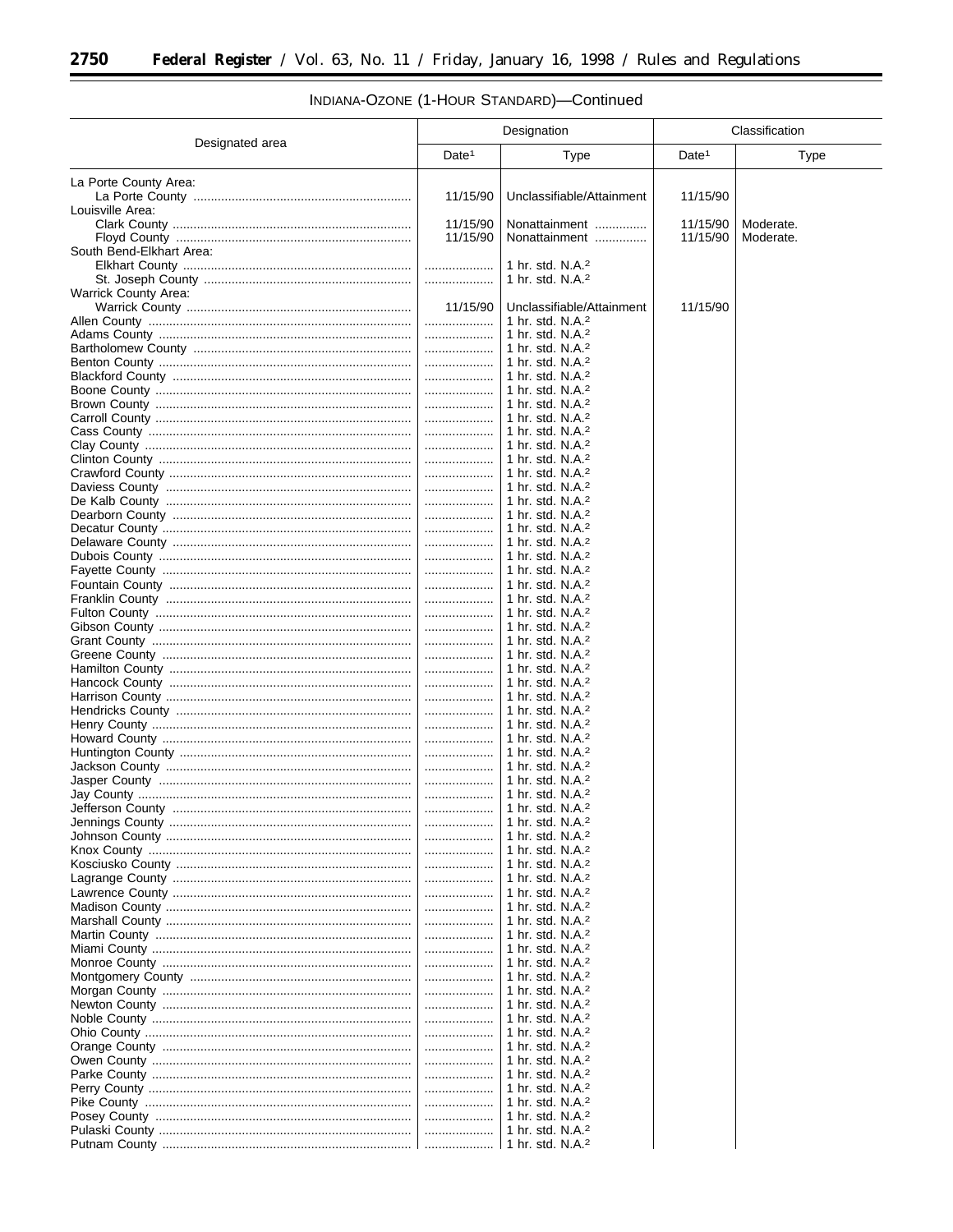### INDIANA-OZONE (1-HOUR STANDARD)—Continued

|                 | Designation       |                                                                                                                                                                                                                                                                                                                                                                                     | Classification    |      |
|-----------------|-------------------|-------------------------------------------------------------------------------------------------------------------------------------------------------------------------------------------------------------------------------------------------------------------------------------------------------------------------------------------------------------------------------------|-------------------|------|
| Designated area | Date <sup>1</sup> | Type                                                                                                                                                                                                                                                                                                                                                                                | Date <sup>1</sup> | Type |
|                 |                   | 1 hr. std. N.A. $2$<br>1 hr. std. N.A. <sup>2</sup><br>1 hr. std. N.A. <sup>2</sup><br>1 hr. std. N.A. <sup>2</sup><br>1 hr. std. N.A. <sup>2</sup><br>1 hr. std. N.A. <sup>2</sup><br>1 hr. std. N.A. <sup>2</sup><br>1 hr. std. N.A. <sup>2</sup><br>1 hr. std. N.A. <sup>2</sup><br>1 hr. std. N.A. <sup>2</sup><br>1 hr. std. N.A. <sup>2</sup><br>1 hr. std. N.A. <sup>2</sup> |                   |      |
|                 | .                 | 1 hr. std. $N.A.^2$<br>$\pm$ 1 hr. std. N.A. <sup>2</sup><br>1 hr. std. N.A. <sup>2</sup><br>1 hr. std. N.A. <sup>2</sup><br>1 hr. std. N.A. $2$<br>1 hr. std. N.A. <sup>2</sup><br>1 hr. std. N.A. <sup>2</sup><br>1 hr. std. $N.A.^2$<br>1 hr. std. N.A. <sup>2</sup>                                                                                                             |                   |      |

1This date is March 17, 1998, unless otherwise noted. 2 1 hour standard Not Applicable.

17. In § 81.316, the table entitled ''Iowa—Ozone'' is revised to read as follows:

#### **§ 81.316 Iowa.**

\* \* \* \* \* \* \* \* \* \* \*

# IOWA—OZONE (1-HOUR STANDARD)

|                                                                                                                                                                                                                                                                                                                                                                                                                                                                                                                                                                                                                                                                                                                                                   | Designation       |                              | Classification    |      |
|---------------------------------------------------------------------------------------------------------------------------------------------------------------------------------------------------------------------------------------------------------------------------------------------------------------------------------------------------------------------------------------------------------------------------------------------------------------------------------------------------------------------------------------------------------------------------------------------------------------------------------------------------------------------------------------------------------------------------------------------------|-------------------|------------------------------|-------------------|------|
| Designation area                                                                                                                                                                                                                                                                                                                                                                                                                                                                                                                                                                                                                                                                                                                                  | Date <sup>1</sup> | <b>Type</b>                  | Date <sup>1</sup> | Type |
| Statewide<br><b>Adair County</b><br><b>Adams County</b><br>Allamakee County<br>Appanoose County<br>Audubon County<br><b>Benton County</b><br><b>Black Hawk County</b><br><b>Boone County</b><br><b>Bremer County</b><br><b>Buchanan County</b><br><b>Buena Vista County</b><br><b>Butler County</b><br>Calhoun County<br><b>Carroll County</b><br>Cass County<br><b>Cedar County</b><br>Cerro Gordo County<br>Cherokee County<br>Chickasaw County<br><b>Clarke County</b><br>Clay County<br><b>Clayton County</b><br><b>Clinton County</b><br><b>Crawford County</b><br><b>Dallas County</b><br>Davis County<br>Decatur County<br><b>Delaware County</b><br>Des Moines County<br><b>Dickinson County</b><br>Dubuque County<br><b>Emmet County</b> |                   | 1 hr. std. N.A. <sup>2</sup> |                   |      |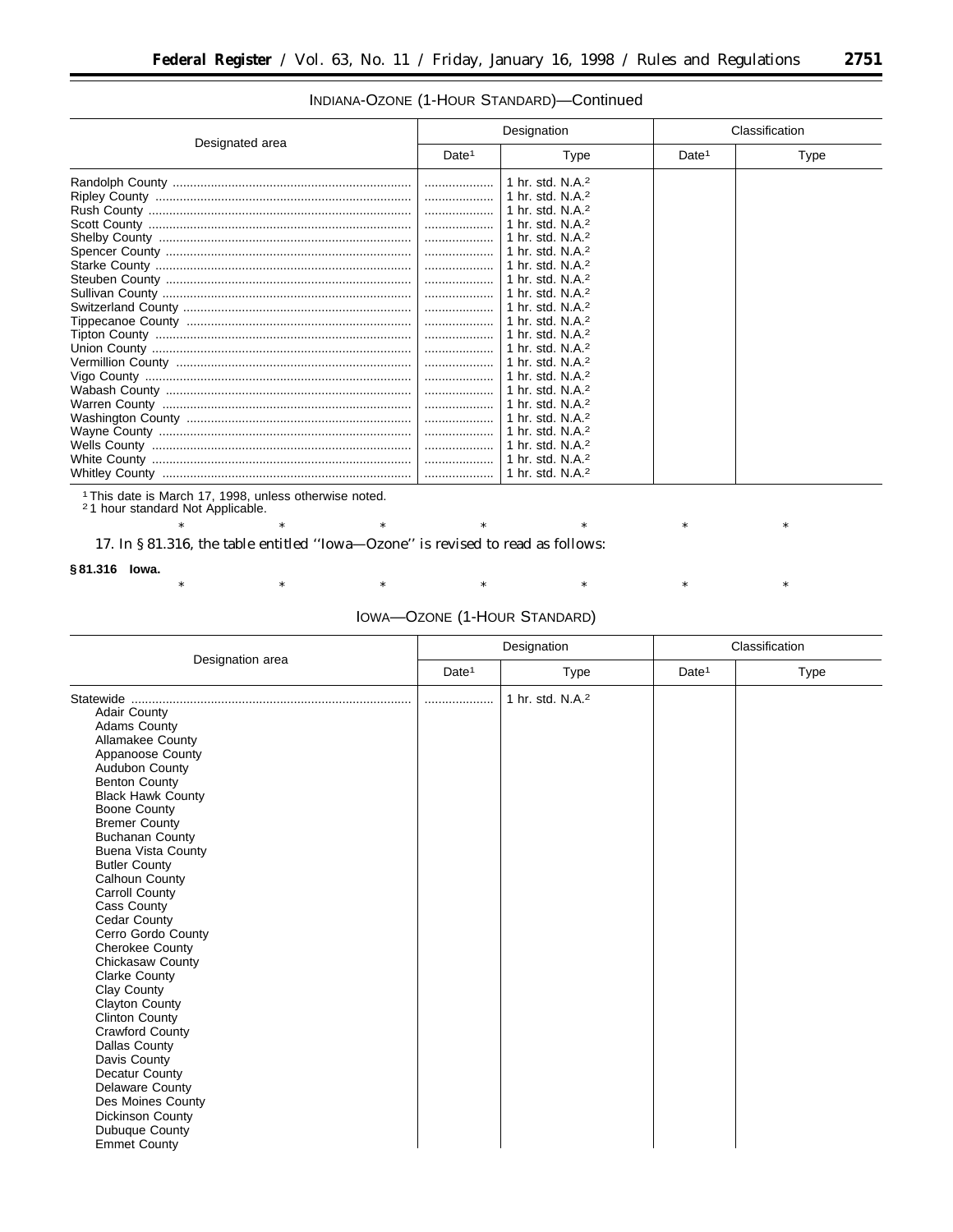|                                         | Designation       |      | Classification    |             |
|-----------------------------------------|-------------------|------|-------------------|-------------|
| Designation area                        | Date <sup>1</sup> | Type | Date <sup>1</sup> | <b>Type</b> |
| <b>Fayette County</b>                   |                   |      |                   |             |
| Floyd County                            |                   |      |                   |             |
| Franklin County                         |                   |      |                   |             |
| Fremont County                          |                   |      |                   |             |
| <b>Greene County</b>                    |                   |      |                   |             |
| <b>Grundy County</b>                    |                   |      |                   |             |
| Guthrie County                          |                   |      |                   |             |
| <b>Hamilton County</b>                  |                   |      |                   |             |
| <b>Hancock County</b>                   |                   |      |                   |             |
| Hardin County<br><b>Harrison County</b> |                   |      |                   |             |
| Henry County                            |                   |      |                   |             |
| <b>Howard County</b>                    |                   |      |                   |             |
| Humboldt County                         |                   |      |                   |             |
| Ida County                              |                   |      |                   |             |
| Iowa County                             |                   |      |                   |             |
| Jackson County                          |                   |      |                   |             |
| Jasper County                           |                   |      |                   |             |
| Jefferson County                        |                   |      |                   |             |
| Johnson County                          |                   |      |                   |             |
| Jones County                            |                   |      |                   |             |
| <b>Keokuk County</b>                    |                   |      |                   |             |
| Kossuth County                          |                   |      |                   |             |
| Lee County                              |                   |      |                   |             |
| Linn County<br>Louisa County            |                   |      |                   |             |
| Lucas County                            |                   |      |                   |             |
| Lyon County                             |                   |      |                   |             |
| Madison County                          |                   |      |                   |             |
| Mahaska County                          |                   |      |                   |             |
| <b>Marion County</b>                    |                   |      |                   |             |
| Marshall County                         |                   |      |                   |             |
| <b>Mills County</b>                     |                   |      |                   |             |
| Mitchell County                         |                   |      |                   |             |
| Monona County                           |                   |      |                   |             |
| Monroe County                           |                   |      |                   |             |
| Montgomery County                       |                   |      |                   |             |
| Muscatine County<br>O'Brien County      |                   |      |                   |             |
| Osceola County                          |                   |      |                   |             |
| Page County                             |                   |      |                   |             |
| Palo Alto County                        |                   |      |                   |             |
| Plymouth County                         |                   |      |                   |             |
| Pocahontas County                       |                   |      |                   |             |
| Polk County                             |                   |      |                   |             |
| Pottawattamie County                    |                   |      |                   |             |
| <b>Poweshiek County</b>                 |                   |      |                   |             |
| <b>Ringgold County</b>                  |                   |      |                   |             |
| Sac County                              |                   |      |                   |             |
| Scott County                            |                   |      |                   |             |
| Shelby County<br>Sioux County           |                   |      |                   |             |
| Story County                            |                   |      |                   |             |
| Tama County                             |                   |      |                   |             |
| Taylor County                           |                   |      |                   |             |
| Union County                            |                   |      |                   |             |
| Van Buren County                        |                   |      |                   |             |
| <b>Wapello County</b>                   |                   |      |                   |             |
| Warren County                           |                   |      |                   |             |
| Washington County                       |                   |      |                   |             |
| Wayne County                            |                   |      |                   |             |
| Webster County                          |                   |      |                   |             |
| Winnebago County                        |                   |      |                   |             |
| Winneshiek County<br>Woodbury County    |                   |      |                   |             |
| Worth County                            |                   |      |                   |             |
| <b>Wright County</b>                    |                   |      |                   |             |
|                                         |                   |      |                   |             |

# IOWA—OZONE (1-HOUR STANDARD)—Continued

1This date is March 17, 1998, unless otherwise noted. 2 1 hour standard Not Applicable.

-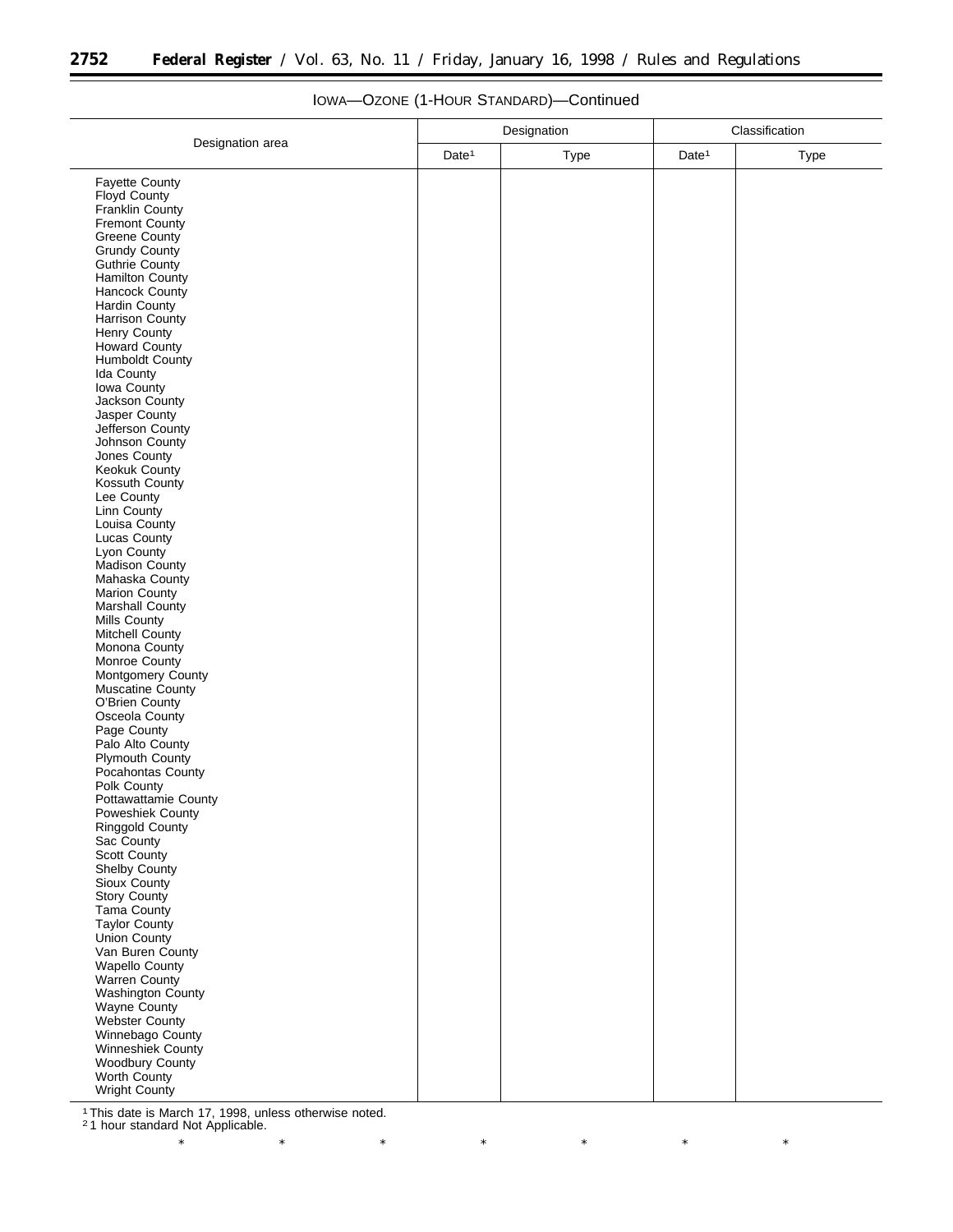$\ast$ 

 $\ast$ 

 $\equiv$ 

 $\ast$ 

4. In §81.317, the table entitled "Kansas—Ozone" is revised to read as follows:

 $\ast$ 

 $\ast$ 

### §81.317 Kansas.

KANSAS-OZONE (1-HOUR STANDARD)

 $^{\ast}$ 

|                   | Designation       |                                                              | Classification    |             |
|-------------------|-------------------|--------------------------------------------------------------|-------------------|-------------|
| Designated area   | Date <sup>1</sup> | <b>Type</b>                                                  | Date <sup>1</sup> | <b>Type</b> |
| Kansas City Area: |                   |                                                              |                   |             |
|                   | 7/23/92           | Attainment.                                                  |                   |             |
|                   | 7/23/92           | Attainment.                                                  |                   |             |
|                   | .                 | 1 hr. std. $N.A.^2$                                          |                   |             |
|                   |                   | 1 hr. std. N.A. <sup>2</sup>                                 |                   |             |
|                   |                   | 1 hr. std. $N.A.^2$                                          |                   |             |
|                   |                   | 1 hr. std. N.A. $2$<br>1 hr. std. N.A. $2$                   |                   |             |
|                   |                   | 1 hr. std. N.A. $2$                                          |                   |             |
|                   | .                 | 1 hr. std. N.A. $2$                                          |                   |             |
|                   |                   | 1 hr. std. N.A. $2$                                          |                   |             |
|                   |                   | 1 hr. std. N.A. <sup>2</sup>                                 |                   |             |
|                   | .                 | 1 hr. std. N.A. <sup>2</sup>                                 |                   |             |
|                   |                   | 1 hr. std. N.A. $2$                                          |                   |             |
|                   | .                 | 1 hr. std. $N.A.^2$<br>1 hr. std. N.A. <sup>2</sup>          |                   |             |
|                   |                   | 1 hr. std. $N.A.^2$                                          |                   |             |
|                   |                   | 1 hr. std. $N.A.^2$                                          |                   |             |
|                   | .                 | 1 hr. std. N.A. <sup>2</sup>                                 |                   |             |
|                   |                   | 1 hr. std. N.A. <sup>2</sup>                                 |                   |             |
|                   | .                 | 1 hr. std. N.A. <sup>2</sup>                                 |                   |             |
|                   | .                 | 1 hr. std. $N.A.^2$                                          |                   |             |
|                   | .                 | 1 hr. std. $N.A.^2$<br>1 hr. std. N.A. <sup>2</sup>          |                   |             |
|                   | .                 | 1 hr. std. N.A. $2$                                          |                   |             |
|                   |                   | 1 hr. std. N.A. $2$                                          |                   |             |
|                   |                   | 1 hr. std. $N.A.^2$                                          |                   |             |
|                   | .                 | 1 hr. std. N.A. $2$                                          |                   |             |
|                   |                   | 1 hr. std. N.A. $2$                                          |                   |             |
|                   |                   | 1 hr. std. N.A. <sup>2</sup>                                 |                   |             |
|                   | .                 | 1 hr. std. N.A. <sup>2</sup>                                 |                   |             |
|                   |                   | 1 hr. std. N.A. <sup>2</sup><br>1 hr. std. N.A. $2$          |                   |             |
|                   |                   | 1 hr. std. N.A. $2$                                          |                   |             |
|                   |                   | 1 hr. std. N.A. $2$                                          |                   |             |
|                   |                   | 1 hr. std. N.A. <sup>2</sup>                                 |                   |             |
|                   |                   | 1 hr. std. N.A. $2$                                          |                   |             |
|                   |                   | 1 hr. std. N.A. $2$                                          |                   |             |
|                   |                   | 1 hr. std. N.A. $2$                                          |                   |             |
|                   |                   | 1 hr. std. N.A. <sup>2</sup><br>1 hr. std. N.A. <sup>2</sup> |                   |             |
|                   |                   | 1 hr. std. N.A. $2$                                          |                   |             |
|                   |                   | 1 hr. std. N.A. $2$                                          |                   |             |
|                   |                   | ∣ 1 hr. std. N.A. <sup>2</sup>                               |                   |             |
|                   |                   | 1 hr. std. N.A. $2$                                          |                   |             |
|                   |                   | $\vert$ 1 hr. std. N.A. <sup>2</sup>                         |                   |             |
|                   |                   | 1 hr. std. $N.A.^2$                                          |                   |             |
|                   |                   | 1 hr. std. N.A. <sup>2</sup><br>1 hr. std. N.A. <sup>2</sup> |                   |             |
|                   |                   | $\vert$ 1 hr. std. N.A. <sup>2</sup>                         |                   |             |
|                   |                   | $\vert$ 1 hr. std. N.A. <sup>2</sup>                         |                   |             |
|                   |                   | $\vert$ 1 hr. std. N.A. <sup>2</sup>                         |                   |             |
|                   |                   | 1 hr. std. N.A. <sup>2</sup>                                 |                   |             |
|                   |                   | 1 hr. std. N.A. <sup>2</sup>                                 |                   |             |
|                   |                   | 1 hr. std. N.A. <sup>2</sup>                                 |                   |             |
|                   |                   | 1 hr. std. N.A. <sup>2</sup><br>1 hr. std. N.A. $2$          |                   |             |
|                   |                   | 1 hr. std. N.A. <sup>2</sup>                                 |                   |             |
|                   |                   | 1 hr. std. N.A. $2$                                          |                   |             |
|                   |                   | 1 hr. std. N.A. <sup>2</sup>                                 |                   |             |
|                   |                   | 1 hr. std. N.A. $2$                                          |                   |             |
|                   |                   | 1 hr. std. N.A. <sup>2</sup>                                 |                   |             |
|                   |                   | 1 hr. std. N.A. <sup>2</sup>                                 |                   |             |
|                   |                   | 1 hr. std. N.A. <sup>2</sup>                                 |                   |             |
|                   |                   | $\vert$ 1 hr. std. N.A. <sup>2</sup>                         |                   |             |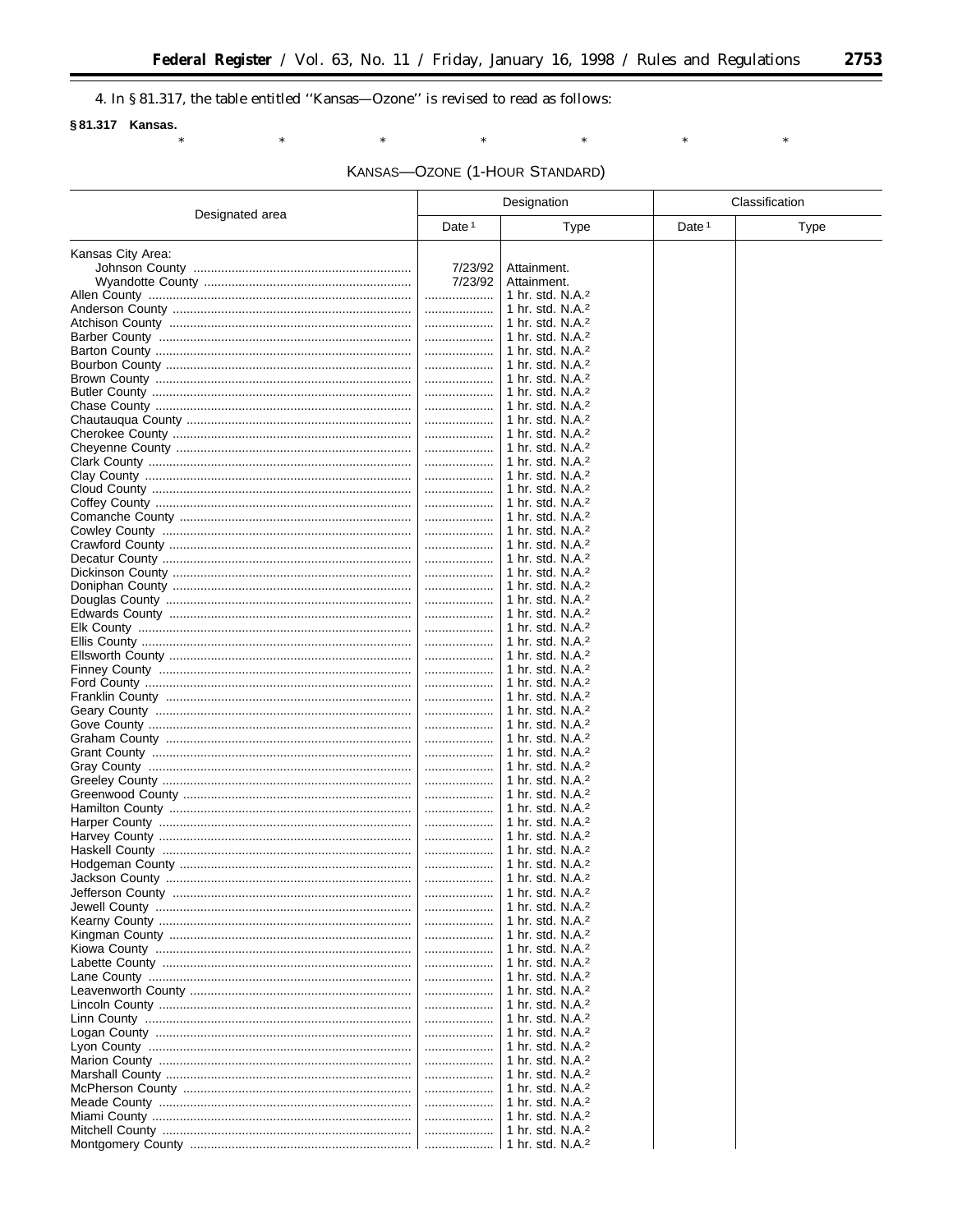|                 | Designation       |                                      | Classification    |      |
|-----------------|-------------------|--------------------------------------|-------------------|------|
| Designated area | Date <sup>1</sup> | Type                                 | Date <sup>1</sup> | Type |
|                 |                   | 1 hr. std. N.A. <sup>2</sup>         |                   |      |
|                 |                   | 1 hr. std. N.A. <sup>2</sup>         |                   |      |
|                 |                   | 1 hr. std. N.A. <sup>2</sup>         |                   |      |
|                 |                   | 1 hr. std. N.A. <sup>2</sup>         |                   |      |
|                 |                   | 1 hr. std. N.A. <sup>2</sup>         |                   |      |
|                 |                   | 1 hr. std. N.A. <sup>2</sup>         |                   |      |
|                 |                   | 1 hr. std. N.A. $2$                  |                   |      |
|                 |                   | ∣ 1 hr. std. N.A. <sup>2</sup>       |                   |      |
|                 | .                 | $\vert$ 1 hr. std. N.A. <sup>2</sup> |                   |      |
|                 |                   | 1 hr. std. N.A. <sup>2</sup>         |                   |      |
|                 |                   | 1 hr. std. N.A. <sup>2</sup>         |                   |      |
|                 | .                 | 1 hr. std. N.A. <sup>2</sup>         |                   |      |
|                 | .                 | ∣ 1 hr. std. N.A. <sup>2</sup>       |                   |      |
|                 |                   | $\pm$ 1 hr. std. N.A. <sup>2</sup>   |                   |      |
|                 |                   | 1 hr. std. N.A. $2$                  |                   |      |
|                 |                   | $\vert$ 1 hr. std. N.A. <sup>2</sup> |                   |      |
|                 | .                 | 1 hr. std. N.A. <sup>2</sup>         |                   |      |
|                 |                   | 1 hr. std. N.A. <sup>2</sup>         |                   |      |
|                 | .                 | 1 hr. std. N.A. <sup>2</sup>         |                   |      |
|                 | .                 | 1 hr. std. N.A. <sup>2</sup>         |                   |      |
|                 |                   | $\vert$ 1 hr. std. N.A. <sup>2</sup> |                   |      |
|                 |                   | 1 hr. std. N.A. $2$                  |                   |      |
|                 |                   | ∣ 1 hr. std. N.A. <sup>2</sup>       |                   |      |
|                 |                   | 1 hr. std. N.A. <sup>2</sup>         |                   |      |
|                 |                   | 1 hr. std. N.A. <sup>2</sup>         |                   |      |
|                 |                   | 1 hr. std. N.A. <sup>2</sup>         |                   |      |
|                 |                   | 1 hr. std. N.A. <sup>2</sup>         |                   |      |
|                 | .                 | 1 hr. std. N.A. <sup>2</sup>         |                   |      |
|                 |                   | $\perp$ 1 hr. std. N.A. <sup>2</sup> |                   |      |
|                 |                   | ∣ 1 hr. std. N.A. <sup>2</sup>       |                   |      |
|                 | .                 | ∣ 1 hr. std. N.A. <sup>2</sup>       |                   |      |
|                 |                   | ∣ 1 hr. std. N.A. <sup>2</sup>       |                   |      |
|                 |                   | 1 hr. std. N.A. <sup>2</sup>         |                   |      |
|                 |                   | 1 hr. std. N.A. <sup>2</sup>         |                   |      |
|                 |                   | 1 hr. std. N.A. <sup>2</sup>         |                   |      |
|                 |                   | $\pm$ 1 hr. std. N.A. <sup>2</sup>   |                   |      |
|                 |                   | 1 hr. std. N.A. <sup>2</sup>         |                   |      |
|                 |                   | $\vert$ 1 hr. std. N.A. <sup>2</sup> |                   |      |
|                 |                   | $\vert$ 1 hr. std. N.A. <sup>2</sup> |                   |      |
|                 |                   | 1 hr. std. N.A. <sup>2</sup>         |                   |      |
|                 | .                 | 1 hr. std. N.A. <sup>2</sup>         |                   |      |

# KANSAS-OZONE (1-HOUR STANDARD)-Continued

<sup>1</sup> This date is March 17, 1998, unless otherwise noted.

 $^{\ast}$ 

 $\ast$ 

<sup>2</sup>1 hour standard Not Applicable.

19. In §81.318, the table entitled "Kentucky-Ozone" is revised to read as follows:

 $\ast$ 

 $\ast$ 

§81.318 Kentucky.

KENTUCKY-OZONE (1-HOUR STANDARD)

 $\ast$ 

 $\ast$ 

 $\ast$ 

 $\ast$ 

 $\ast$ 

 $\ast$ 

| Designated area           |                   | Designation                  | Classification    |           |
|---------------------------|-------------------|------------------------------|-------------------|-----------|
|                           | Date <sup>1</sup> | Type                         | Date <sup>1</sup> | Type      |
| Cincinnati-Hamilton Area: |                   |                              |                   |           |
|                           | 11/15/90          | Nonattainment                | 11/15/90          | Moderate. |
|                           | 11/15/90          | Nonattainment                | 11/15/90          | Moderate. |
|                           | 11/15/90          | Nonattainment                | 11/15/90          | Moderate. |
| Edmonson County Area:     |                   |                              |                   |           |
|                           |                   | 1 hr. std. N.A. <sup>2</sup> |                   |           |
| Louisville Area:          |                   |                              |                   |           |
|                           |                   | 11/15/90   Nonattainment     | 11/15/90          | Moderate. |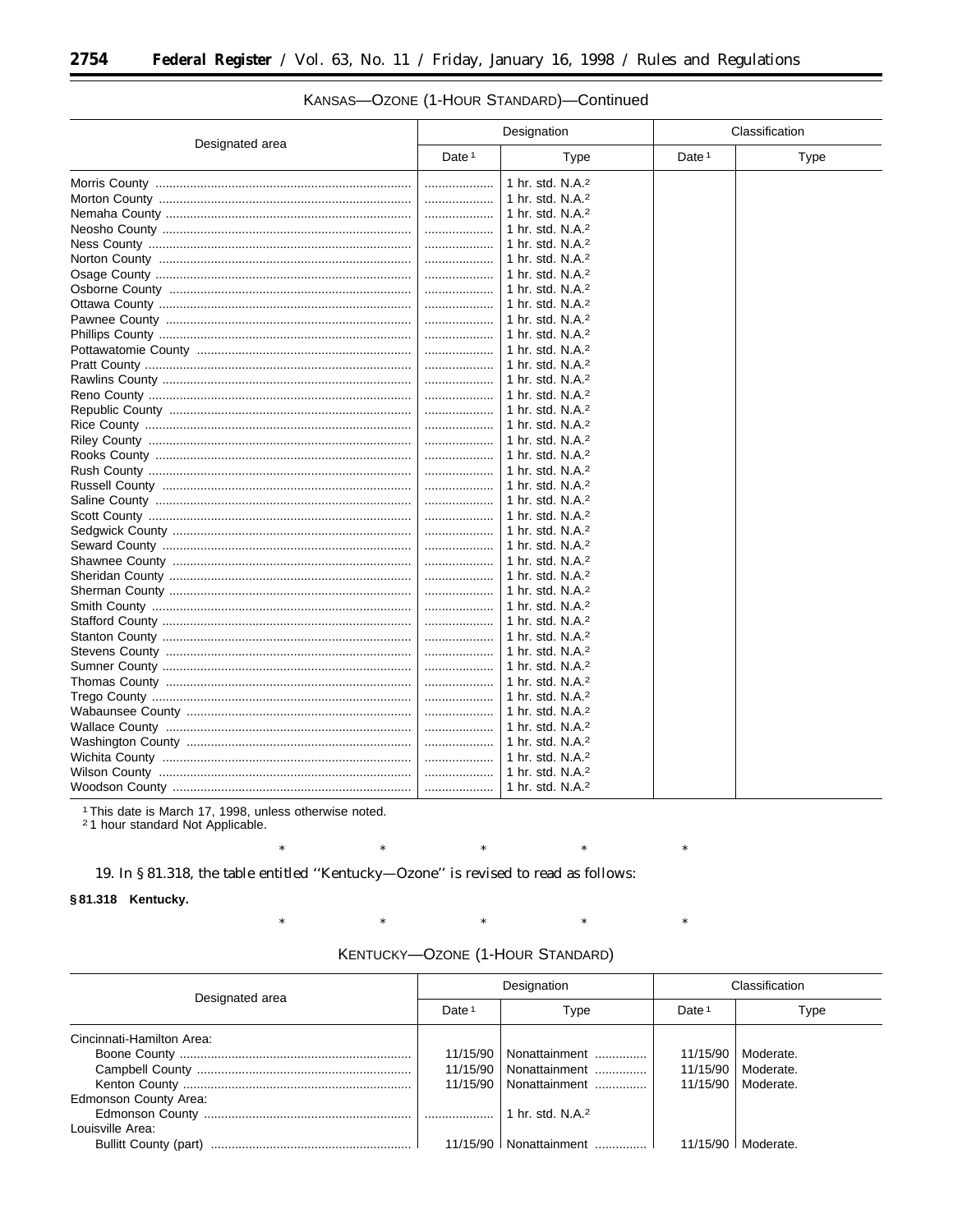|                                                                                                       |                   | Designation   | Classification    |           |  |
|-------------------------------------------------------------------------------------------------------|-------------------|---------------|-------------------|-----------|--|
| Designated area                                                                                       | Date <sup>1</sup> | Type          | Date <sup>1</sup> | Type      |  |
| The area boundary is as follows: Beginning at the                                                     |                   |               |                   |           |  |
| intersection of Ky 1020 and the Jefferson-Bullitt                                                     |                   |               |                   |           |  |
| County Line proceeding to the east along the                                                          |                   |               |                   |           |  |
| county line to the intersection of county road 567                                                    |                   |               |                   |           |  |
| and the Jefferson-Bullitt County Line; proceeding                                                     |                   |               |                   |           |  |
| south on county road 567 to the junction with Ky                                                      |                   |               |                   |           |  |
| 1116 (also known as Zoneton Road); proceeding                                                         |                   |               |                   |           |  |
| to the south on Ky 1116 to the junction with He-<br>bron Lane; proceeding to the south on Hebron      |                   |               |                   |           |  |
| Lane to Cedar Creek; proceeding south on Cedar                                                        |                   |               |                   |           |  |
| Creek to the confluence of Floyds Fork turning                                                        |                   |               |                   |           |  |
| southeast along a creek that meets Ky 44 at Stal-                                                     |                   |               |                   |           |  |
| lings Cemetery; proceeding west along Ky 44 to                                                        |                   |               |                   |           |  |
| the eastern most point in the Shepherdsville city                                                     |                   |               |                   |           |  |
| limits; proceeding south along the Shepherdsville                                                     |                   |               |                   |           |  |
| city limits to the Salt River and west to a point                                                     |                   |               |                   |           |  |
| across the river from Mooney Lane; proceeding                                                         |                   |               |                   |           |  |
| south along Mooney Lane to the junction of Ky                                                         |                   |               |                   |           |  |
| 480; proceeding west on Ky 480 to the junction                                                        |                   |               |                   |           |  |
| with Ky 2237; proceeding south on Ky 2237 to                                                          |                   |               |                   |           |  |
| the junction with Ky 61 and proceeding north on                                                       |                   |               |                   |           |  |
| Ky 61 to the junction with Ky 1494; proceeding                                                        |                   |               |                   |           |  |
| south on Ky 1494 to the junction with the perim-                                                      |                   |               |                   |           |  |
| eter of the Fort Knox Military Reservation; pro-                                                      |                   |               |                   |           |  |
| ceeding north along the military reservation pe-                                                      |                   |               |                   |           |  |
| rimeter to Castleman Branch Road; proceeding                                                          |                   |               |                   |           |  |
| north on Castleman Branch Road to Ky 44; pro-                                                         |                   |               |                   |           |  |
| ceeding a very short distance west on Ky 44 to a                                                      |                   |               |                   |           |  |
| junction with Ky 2723; proceeding north on Ky                                                         |                   |               |                   |           |  |
| 2723 to the junction of Chillicoop Road; proceed-<br>ing northeast on Chillicoop Road to the junction |                   |               |                   |           |  |
| of KY 2673; proceeding north on KY 2673 to the                                                        |                   |               |                   |           |  |
| junction of KY 1020; proceeding north on KY                                                           |                   |               |                   |           |  |
| 1020 to the beginning; unless a road or intersec-                                                     |                   |               |                   |           |  |
| tion of two or more roads defines the nonattain-                                                      |                   |               |                   |           |  |
| ment boundary, the area shall extend outward                                                          |                   |               |                   |           |  |
| 750 feet from the center of the road or intersec-                                                     |                   |               |                   |           |  |
| tion.                                                                                                 |                   |               |                   |           |  |
|                                                                                                       | 11/15/90          | Nonattainment | 11/15/90          | Moderate. |  |
|                                                                                                       | 11/15/90          | Nonattainment | 11/15/90          | Moderate. |  |

# KENTUCKY—OZONE (1-HOUR STANDARD)—Continued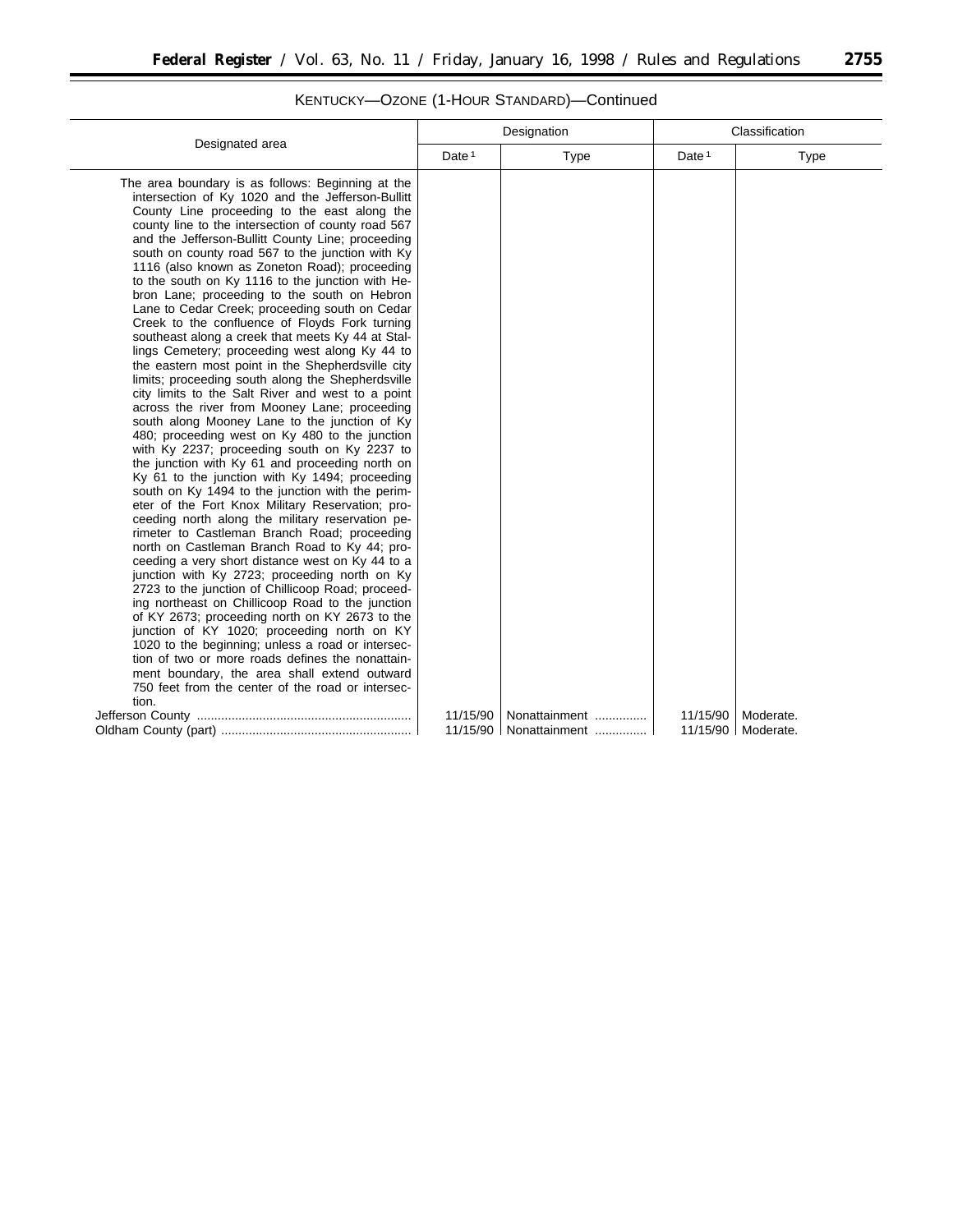۳

 $\overline{a}$ 

L

|                                                                                                   |                   | Designation                          |                   | Classification |
|---------------------------------------------------------------------------------------------------|-------------------|--------------------------------------|-------------------|----------------|
| Designated area                                                                                   | Date <sup>1</sup> |                                      | Date <sup>1</sup> |                |
|                                                                                                   |                   | Type                                 |                   | Type           |
| The area boundary is as follows: Beginning at the                                                 |                   |                                      |                   |                |
| intersection of the Oldham-Jefferson County Line                                                  |                   |                                      |                   |                |
| with the southbound lane of Intestate 71; pro-                                                    |                   |                                      |                   |                |
| ceeding to the northeast along the southbound                                                     |                   |                                      |                   |                |
| lane of Interstate 71 to the intersection of Ky 329                                               |                   |                                      |                   |                |
| and the southbound lane of Interstate 71; pro-                                                    |                   |                                      |                   |                |
| ceeding to the northwest on Ky 329 to the inter-                                                  |                   |                                      |                   |                |
| section of Zaring Road and Ky 329; proceeding                                                     |                   |                                      |                   |                |
| to the east-northeast on Zaring Road to the junc-                                                 |                   |                                      |                   |                |
| tion of Cedar Point Road and Zaring Road; pro-                                                    |                   |                                      |                   |                |
| ceeding to the north-northeast on Cedar Point                                                     |                   |                                      |                   |                |
| Road to the junction of Ky 393 and Cedar Point                                                    |                   |                                      |                   |                |
| Road; proceeding to the south-southeast on Ky                                                     |                   |                                      |                   |                |
| 393 to the junction of (the access road on the                                                    |                   |                                      |                   |                |
| north side of Reformatory Lake and the Reform-                                                    |                   |                                      |                   |                |
| atory); proceeding to the east-northeast on the                                                   |                   |                                      |                   |                |
| access road to the junction with Dawkins Lane                                                     |                   |                                      |                   |                |
| and the access road; proceeding to follow an                                                      |                   |                                      |                   |                |
| electric power line east-northeast across from the                                                |                   |                                      |                   |                |
| junction of county road 746 and Dawkins Lane to                                                   |                   |                                      |                   |                |
| the east-northeast across Ky 53 on to the La                                                      |                   |                                      |                   |                |
| Grange Water Filtration Plant; proceeding on to                                                   |                   |                                      |                   |                |
| the east-southeast along the power line then                                                      |                   |                                      |                   |                |
| south across Fort Pickens Road to a power sub-                                                    |                   |                                      |                   |                |
| station on Ky 146; proceeding along the power                                                     |                   |                                      |                   |                |
| line south across Ky 146 and the Seaboard Sys-                                                    |                   |                                      |                   |                |
| tem Railroad track to adjoin the incorporated city                                                |                   |                                      |                   |                |
| limits of La Grange; then proceeding east then                                                    |                   |                                      |                   |                |
| south along the La Grange city limits to a point<br>abutting the north side of Ky 712; proceeding |                   |                                      |                   |                |
| east-southeast on Ky 712 to the junction of                                                       |                   |                                      |                   |                |
| Massie School Road and Ky 712; proceeding to                                                      |                   |                                      |                   |                |
| the south-southwest on Massie School Road to                                                      |                   |                                      |                   |                |
| the intersection of Massie School Road and Zale                                                   |                   |                                      |                   |                |
| Smith Road; proceeding northeast on Zale Smith                                                    |                   |                                      |                   |                |
| Road to the junction of KY 53 and Zale Smith                                                      |                   |                                      |                   |                |
| Road; proceeding on Ky 53 to the north-north-                                                     |                   |                                      |                   |                |
| west to the junction of New Moody Lane and Ky                                                     |                   |                                      |                   |                |
| 53; proceeding on New Moody Lane to the south-                                                    |                   |                                      |                   |                |
| southwest until meeting the city limits of La                                                     |                   |                                      |                   |                |
| Grange; then briefly proceeding north following                                                   |                   |                                      |                   |                |
| the La Grange city limits to the intersection of the                                              |                   |                                      |                   |                |
| northbound lane of Interstate 71 and the La                                                       |                   |                                      |                   |                |
| Grange city limits; proceeding southwest on the                                                   |                   |                                      |                   |                |
| north-bound lane of Interstate 71 until inter-                                                    |                   |                                      |                   |                |
| secting with the North Fork of Currys Fork; pro-                                                  |                   |                                      |                   |                |
| ceeding south-southwest beyond the confluence                                                     |                   |                                      |                   |                |
| of Currys Fork to the south-southwest beyond the                                                  |                   |                                      |                   |                |
| confluence of Floyds Fork continuing on to the                                                    |                   |                                      |                   |                |
| Oldham-Jefferson County Line; proceeding north-                                                   |                   |                                      |                   |                |
| west along the Oldham-Jefferson County Line to                                                    |                   |                                      |                   |                |
| the beginning; unless a road or intersection of                                                   |                   |                                      |                   |                |
| two or more roads defines the nonattainment                                                       |                   |                                      |                   |                |
| boundary, the area shall extend outward 750 feet                                                  |                   |                                      |                   |                |
| from the center of the road or intersection.                                                      |                   |                                      |                   |                |
| Owensboro Area:                                                                                   |                   |                                      |                   |                |
|                                                                                                   |                   | 1 hr. std. N.A. <sup>2</sup>         |                   |                |
|                                                                                                   |                   | 1 hr. std. N.A. <sup>2</sup>         |                   |                |
| The area boundary is as follows: Beginning at the                                                 |                   |                                      |                   |                |
| Intersection of U.S. 60 and the Hancock-Daviess                                                   |                   |                                      |                   |                |
| County Line; proceeding east along U.S. 60 to                                                     |                   |                                      |                   |                |
| the intersection of Yellow Creek and U.S. 60; pro-                                                |                   |                                      |                   |                |
| ceeding north and west along Yellow Creek to                                                      |                   |                                      |                   |                |
| the confluence of the Ohio River; proceeding                                                      |                   |                                      |                   |                |
| west along the Ohio River to the confluence of                                                    |                   |                                      |                   |                |
| Blackford Creek; proceeding south and east                                                        |                   |                                      |                   |                |
| along Blackford Creek to the beginning.                                                           |                   |                                      |                   |                |
| Morgan County Area:                                                                               |                   |                                      |                   |                |
|                                                                                                   |                   | 11/15/90   Unclassifiable/Attainment | 11/15/90          |                |

# KENTUCKY—OZONE (1-HOUR STANDARD)—Continued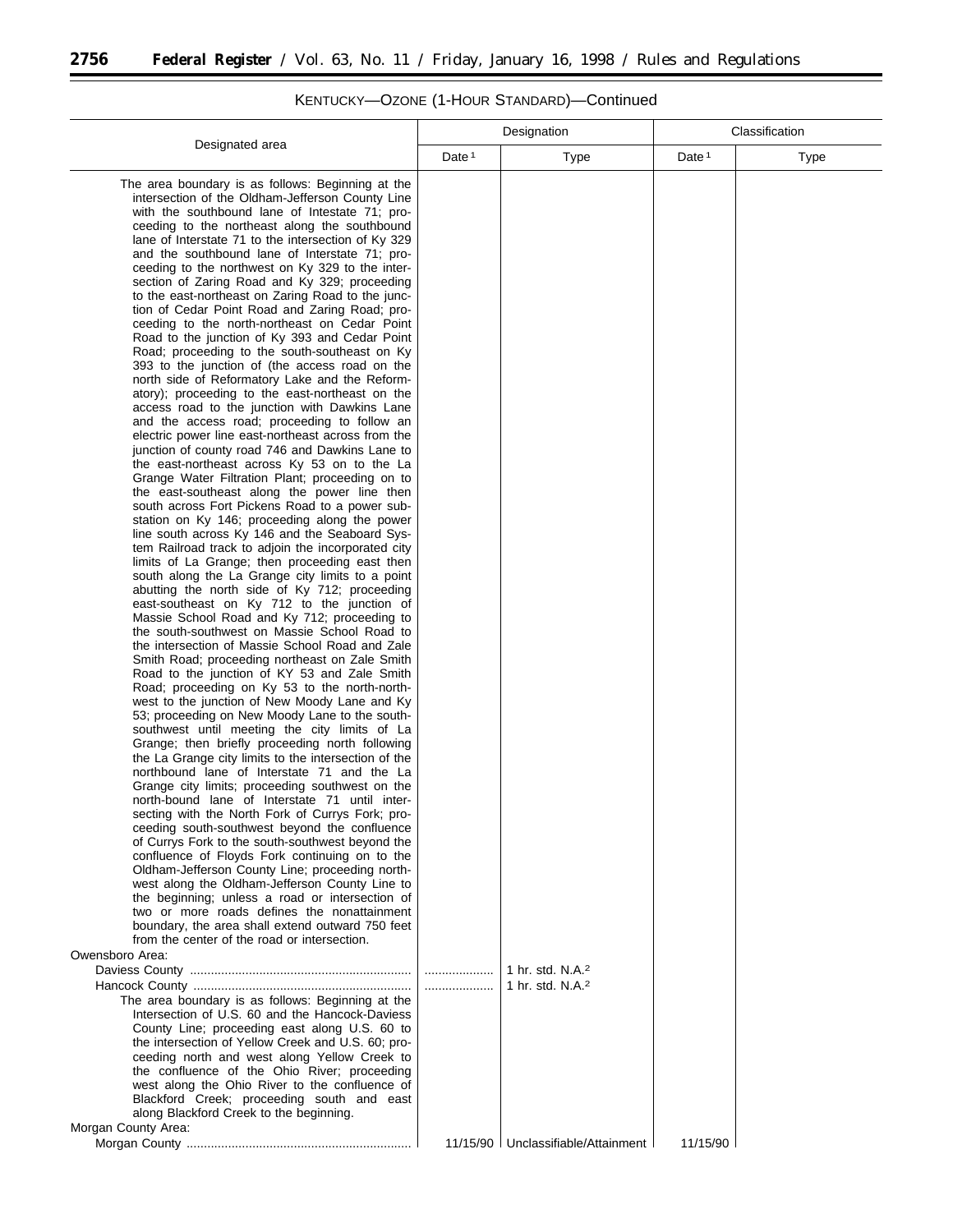$\equiv$ 

# KENTUCKY-OZONE (1-HOUR STANDARD)-Continued

|                        |          | Designation                                                  |                   | Classification |
|------------------------|----------|--------------------------------------------------------------|-------------------|----------------|
| Designated area        | Date $1$ | Type                                                         | Date <sup>1</sup> | <b>Type</b>    |
|                        |          | 1 hr. std. N.A. <sup>2</sup>                                 |                   |                |
|                        |          | 1 hr. std. N.A. <sup>2</sup>                                 |                   |                |
|                        |          | 1 hr. std. N.A. <sup>2</sup>                                 |                   |                |
|                        |          | 1 hr. std. $N.A.^2$                                          |                   |                |
|                        |          | 1 hr. std. N.A. $2$                                          |                   |                |
|                        |          | 1 hr. std. N.A. <sup>2</sup>                                 |                   |                |
|                        |          | 1 hr. std. N.A. <sup>2</sup>                                 |                   |                |
|                        | .        | 1 hr. std. $N.A.^2$                                          |                   |                |
|                        |          | 1 hr. std. N.A. <sup>2</sup>                                 |                   |                |
|                        |          | 1 hr. std. $N.A.^2$                                          |                   |                |
|                        |          | 1 hr. std. N.A. $2$                                          |                   |                |
|                        |          | 1 hr. std. N.A. <sup>2</sup>                                 |                   |                |
|                        |          | 1 hr. std. N.A. <sup>2</sup>                                 |                   |                |
| Bullitt County (part): | .        | 1 hr. std. N.A. <sup>2</sup>                                 |                   |                |
|                        |          | 1 hr. std. $N.A.^2$                                          |                   |                |
|                        |          | 1 hr. std. N.A. $2$                                          |                   |                |
|                        | .        | 1 hr. std. N.A. <sup>2</sup>                                 |                   |                |
|                        |          | 1 hr. std. N.A. $2$                                          |                   |                |
|                        |          | 1 hr. std. N.A. <sup>2</sup>                                 |                   |                |
|                        |          | 1 hr. std. N.A. <sup>2</sup>                                 |                   |                |
|                        |          | 1 hr. std. N.A. <sup>2</sup>                                 |                   |                |
|                        | .        | 1 hr. std. $N.A.^2$                                          |                   |                |
|                        |          | 1 hr. std. N.A. <sup>2</sup>                                 |                   |                |
|                        | .        | 1 hr. std. N.A. <sup>2</sup>                                 |                   |                |
|                        | .        | 1 hr. std. N.A. <sup>2</sup>                                 |                   |                |
|                        | .        | 1 hr. std. N.A. <sup>2</sup>                                 |                   |                |
|                        | .        | 1 hr. std. N.A. <sup>2</sup>                                 |                   |                |
|                        |          | 1 hr. std. N.A. <sup>2</sup>                                 |                   |                |
|                        | .        | 1 hr. std. N.A. <sup>2</sup><br>1 hr. std. N.A. <sup>2</sup> |                   |                |
|                        |          | 1 hr. std. N.A. <sup>2</sup>                                 |                   |                |
|                        | .        | 1 hr. std. N.A. <sup>2</sup>                                 |                   |                |
|                        |          | 1 hr. std. N.A. <sup>2</sup>                                 |                   |                |
|                        | .        | 1 hr. std. N.A. <sup>2</sup>                                 |                   |                |
|                        |          | 1 hr. std. N.A. <sup>2</sup>                                 |                   |                |
|                        | .        | 1 hr. std. N.A. <sup>2</sup>                                 |                   |                |
|                        |          | 1 hr. std. N.A. <sup>2</sup>                                 |                   |                |
|                        | .        | 1 hr. std. N.A. <sup>2</sup>                                 |                   |                |
|                        |          | 1 hr. std. $N.A.^2$                                          |                   |                |
|                        |          | 1 hr. std. $N.A.^2$                                          |                   |                |
|                        | .        | 1 hr. std. N.A. <sup>2</sup>                                 |                   |                |
| Hancock County (part): |          |                                                              |                   |                |
|                        | .        | 1 hr. std. N.A. $2$                                          |                   |                |
|                        |          | 1 hr. std. N.A. <sup>2</sup><br>1 hr. std. N.A. <sup>2</sup> |                   |                |
|                        | .        | 1 hr. std. N.A. <sup>2</sup>                                 |                   |                |
|                        |          | 1 hr. std. N.A. <sup>2</sup>                                 |                   |                |
|                        | .        | 1 hr. std. N.A. <sup>2</sup>                                 |                   |                |
|                        | .        | 1 hr. std. N.A. $2$                                          |                   |                |
|                        |          | 1 hr. std. N.A. <sup>2</sup>                                 |                   |                |
|                        |          | 1 hr. std. N.A. $2$                                          |                   |                |
|                        | .        | 1 hr. std. N.A. $2$                                          |                   |                |
|                        |          | 1 hr. std. N.A. $2$                                          |                   |                |
|                        |          | 1 hr. std. N.A. $2$                                          |                   |                |
|                        | .        | 1 hr. std. N.A. <sup>2</sup>                                 |                   |                |
|                        | .        | 1 hr. std. N.A. <sup>2</sup>                                 |                   |                |
|                        | .        | 1 hr. std. N.A. $2$                                          |                   |                |
|                        |          | 1 hr. std. N.A. <sup>2</sup>                                 |                   |                |
|                        | .        | 1 hr. std. N.A. $2$                                          |                   |                |
|                        | .        | 1 hr. std. N.A. <sup>2</sup><br>1 hr. std. N.A. $2$          |                   |                |
|                        |          | 1 hr. std. N.A. <sup>2</sup>                                 |                   |                |
|                        |          | 1 hr. std. N.A. $2$                                          |                   |                |
|                        | .        | 1 hr. std. N.A. $2$                                          |                   |                |
|                        |          | 1 hr. std. N.A. $2$                                          |                   |                |
|                        | .        | 1 hr. std. N.A. $2$                                          |                   |                |
|                        |          | 1 hr. std. N.A. <sup>2</sup>                                 |                   |                |
|                        |          | 1 hr. std. N.A. <sup>2</sup>                                 |                   |                |
|                        |          | 1 hr. std. N.A. <sup>2</sup>                                 |                   |                |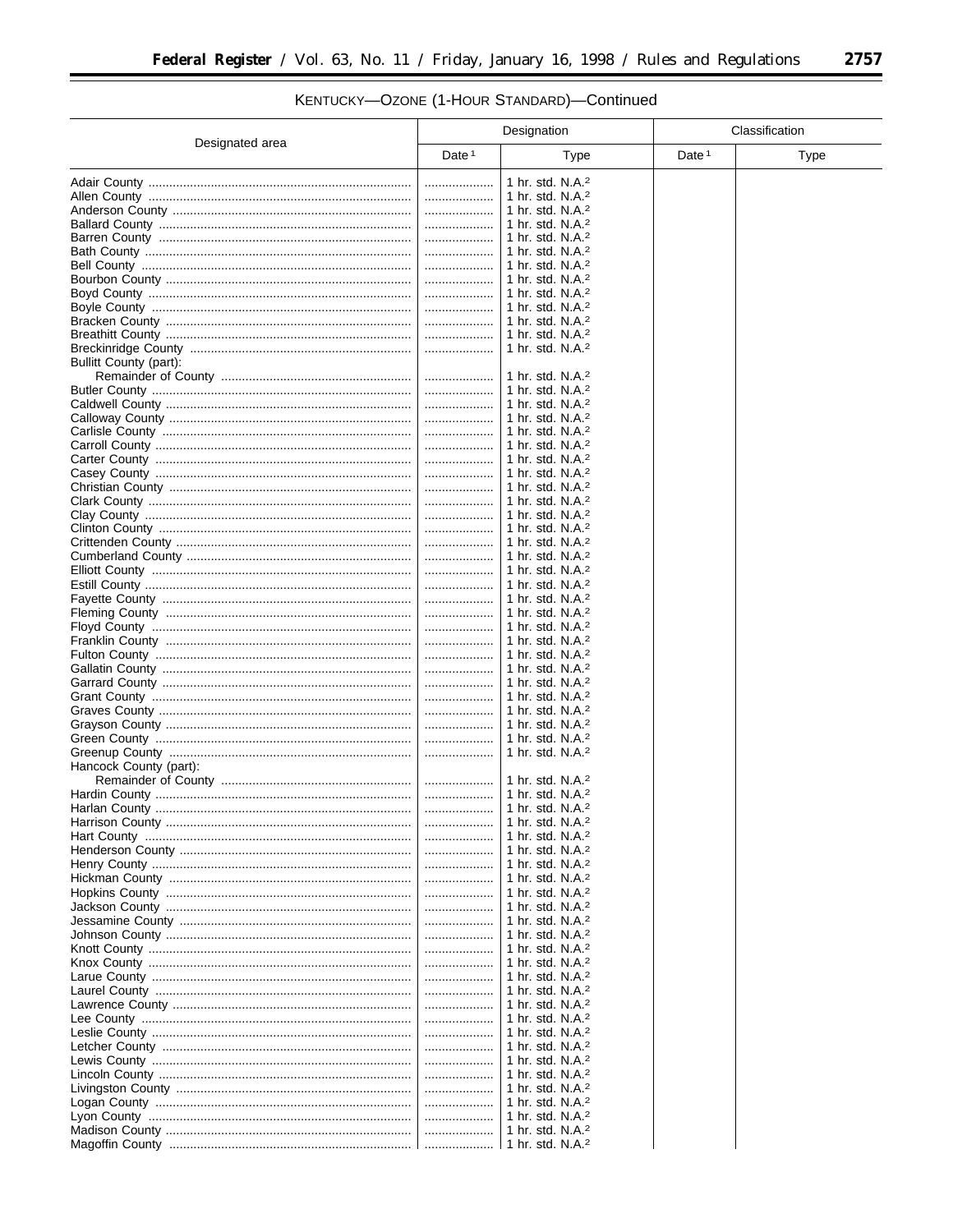۳

|                       | Designation |                                      | Classification |             |
|-----------------------|-------------|--------------------------------------|----------------|-------------|
| Designated area       | Date $1$    | Type                                 | Date $1$       | <b>Type</b> |
|                       | .           | 1 hr. std. N.A. <sup>2</sup>         |                |             |
|                       |             | 1 hr. std. N.A. <sup>2</sup>         |                |             |
|                       |             | 1 hr. std. N.A. <sup>2</sup>         |                |             |
|                       |             | 1 hr. std. N.A. <sup>2</sup>         |                |             |
|                       |             | 1 hr. std. N.A. <sup>2</sup>         |                |             |
|                       |             | 1 hr. std. N.A. $2$                  |                |             |
|                       |             | 1 hr. std. $N.A.^2$                  |                |             |
|                       | .           | 1 hr. std. N.A. <sup>2</sup>         |                |             |
|                       |             | 1 hr. std. N.A. <sup>2</sup>         |                |             |
|                       | .           | $\vert$ 1 hr. std. N.A. <sup>2</sup> |                |             |
|                       |             | 1 hr. std. N.A. $2$                  |                |             |
|                       |             | 1 hr. std. N.A. <sup>2</sup>         |                |             |
|                       |             | 1 hr. std. N.A. <sup>2</sup>         |                |             |
|                       |             | 1 hr. std. N.A. <sup>2</sup>         |                |             |
|                       |             | 1 hr. std. N.A. <sup>2</sup>         |                |             |
|                       |             | 1 hr. std. N.A. <sup>2</sup>         |                |             |
|                       |             | 1 hr. std. N.A. <sup>2</sup>         |                |             |
| Oldham County (part): |             |                                      |                |             |
|                       |             | 1 hr. std. N.A. <sup>2</sup>         |                |             |
|                       |             | 1 hr. std. N.A. <sup>2</sup>         |                |             |
|                       |             | 1 hr. std. N.A. $2$                  |                |             |
|                       |             | 1 hr. std. N.A. <sup>2</sup>         |                |             |
|                       |             | 1 hr. std. N.A. <sup>2</sup>         |                |             |
|                       |             | 1 hr. std. N.A. <sup>2</sup>         |                |             |
|                       |             | 1 hr. std. N.A. $2$                  |                |             |
|                       |             | 1 hr. std. N.A. <sup>2</sup>         |                |             |
|                       |             | 1 hr. std. N.A. <sup>2</sup>         |                |             |
|                       |             | 1 hr. std. N.A. <sup>2</sup>         |                |             |
|                       |             | 1 hr. std. N.A. <sup>2</sup>         |                |             |
|                       |             | 1 hr. std. N.A. <sup>2</sup>         |                |             |
|                       |             | 1 hr. std. N.A. <sup>2</sup>         |                |             |
|                       |             | 1 hr. std. N.A. <sup>2</sup>         |                |             |
|                       |             | 1 hr. std. N.A. <sup>2</sup>         |                |             |
|                       |             | 1 hr. std. N.A. <sup>2</sup>         |                |             |
|                       |             | 1 hr. std. N.A. <sup>2</sup>         |                |             |
|                       | .           | 1 hr. std. N.A. <sup>2</sup>         |                |             |
|                       | .           | 1 hr. std. N.A. <sup>2</sup>         |                |             |
|                       |             | 1 hr. std. N.A. $2$                  |                |             |
|                       | .           | 1 hr. std. N.A. $2$                  |                |             |
|                       |             | 1 hr. std. N.A. <sup>2</sup>         |                |             |
|                       |             |                                      |                |             |
|                       |             | 1 hr. std. N.A. <sup>2</sup>         |                |             |
|                       |             | 1 hr. std. N.A. <sup>2</sup>         |                |             |
|                       |             | 1 hr. std. N.A. <sup>2</sup>         |                |             |
|                       |             | 1 hr. std. N.A. <sup>2</sup>         |                |             |
|                       |             | $\vert$ 1 hr. std. N.A. <sup>2</sup> |                |             |
|                       |             | 1 hr. std. N.A. <sup>2</sup>         |                |             |

## KENTUCKY-OZONE (1-HOUR STANDARD)-Continued

<sup>1</sup>This date is March 17, 1998, unless otherwise noted.<br><sup>2</sup>1 hour standard Not Applicable.

 $\ast$ 

 $\ast$ 

 $\ast$ 

 $\ast$ 

 $\ast$ 4. In §81.319, the table entitled "Louisiana-Ozone" is revised to read as follows:

 $\ast$ 

§81.319 Louisiana.

| LOUISIANA-OZONE (1-HOUR STANDARD) |  |
|-----------------------------------|--|
|-----------------------------------|--|

 $\ast$ 

 $\ast$ 

 $\ast$ 

|                                              |                      | Designation                                                                                                                               | Classification                                           |                                                          |
|----------------------------------------------|----------------------|-------------------------------------------------------------------------------------------------------------------------------------------|----------------------------------------------------------|----------------------------------------------------------|
| Designated area                              | Date <sup>1</sup>    | Type                                                                                                                                      | Date <sup>1</sup>                                        | Type                                                     |
| Baton Rouge Area:<br>Beauregard Parish Area: | 11/15/90<br>11/15/90 | Nonattainment<br>11/15/90   Nonattainment<br>Nonattainment<br>11/15/90   Nonattainment<br>11/15/90   Nonattainment<br>1 hr. std. N.A. $2$ | 11/15/90<br>11/15/90<br>11/15/90<br>11/15/90<br>11/15/90 | Serious.<br>Serious.<br>Serious.<br>Serious.<br>Serious. |
| Grant Parish Area:                           |                      |                                                                                                                                           |                                                          |                                                          |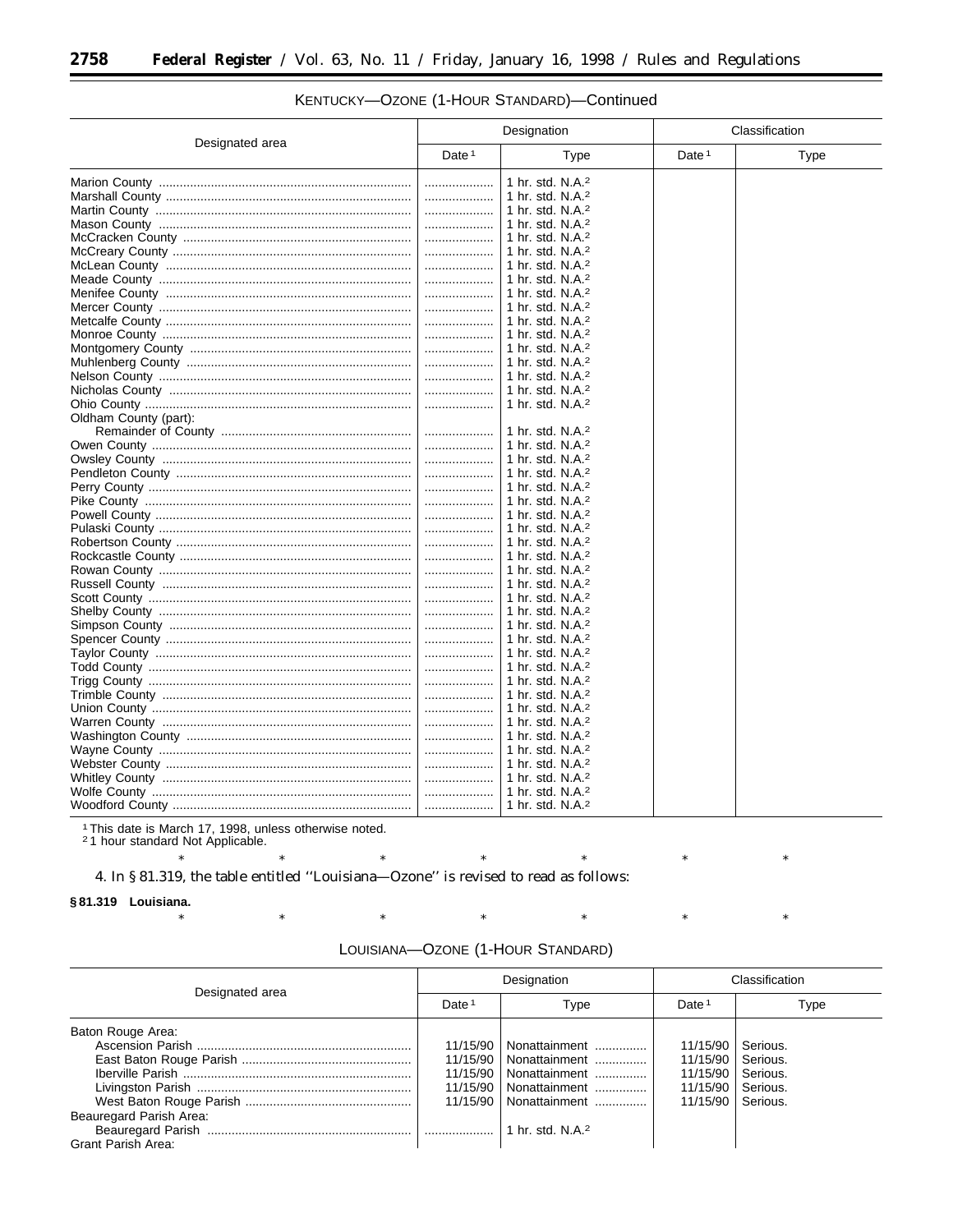۰

# LOUISIANA—OZONE (1-HOUR STANDARD)—Continued

|                                                                            | Designation |                                                              | Classification    |                 |
|----------------------------------------------------------------------------|-------------|--------------------------------------------------------------|-------------------|-----------------|
| Designated area                                                            | Date $1$    | Type                                                         | Date <sup>1</sup> | <b>Type</b>     |
|                                                                            |             | 1 hr. std. N.A. <sup>2</sup>                                 |                   |                 |
| Lafayette Area:                                                            |             | 1 hr. std. N.A. <sup>2</sup>                                 |                   |                 |
| Lafourche Parish Area:                                                     |             |                                                              |                   |                 |
| Lake Charles Area:                                                         | 1/05/98     | Nonattainment                                                | 1/05/98           | Incomplete Data |
| New Orleans Area:                                                          | .           | 1 hr. std. N.A. <sup>2</sup>                                 |                   |                 |
|                                                                            | .           | 1 hr. std. N.A. <sup>2</sup>                                 |                   |                 |
|                                                                            |             | 1 hr. std. N.A. <sup>2</sup><br>1 hr. std. N.A. <sup>2</sup> |                   |                 |
|                                                                            |             | 1 hr. std. N.A. <sup>2</sup>                                 |                   |                 |
| Pointe Coupee Area:                                                        |             | 1 hr. std. N.A. <sup>2</sup>                                 |                   |                 |
| St. James Parish Area:                                                     |             |                                                              |                   |                 |
| St. Mary Parish Area:                                                      |             | 1 hr. std. N.A. <sup>2</sup>                                 |                   |                 |
|                                                                            |             | 1 hr. std. N.A. <sup>2</sup>                                 |                   |                 |
| <b>Caldwell Parish</b>                                                     |             | 1 hr. std. $N.A.^2$                                          |                   |                 |
| Catahoula Parish                                                           |             |                                                              |                   |                 |
| Concordia Parish<br><b>East Carroll Parish</b>                             |             |                                                              |                   |                 |
| <b>Franklin Parish</b>                                                     |             |                                                              |                   |                 |
| La Salle Parish<br><b>Madison Parish</b>                                   |             |                                                              |                   |                 |
| Morehouse Parish<br><b>Ouachita Parish</b>                                 |             |                                                              |                   |                 |
| <b>Richland Parish</b>                                                     |             |                                                              |                   |                 |
| <b>Tensas Parish</b><br>Union Parish                                       |             |                                                              |                   |                 |
| West Carroll Parish                                                        |             |                                                              |                   |                 |
| AQCR 022 Shreveport-Texarkana-Tyler Inters.<br><b>Bienville Parish</b>     | .           | 1 hr. std. N.A. <sup>2</sup>                                 |                   |                 |
| <b>Bossier Parish</b>                                                      |             |                                                              |                   |                 |
| Caddo Parish<br>Claiborne Parish                                           |             |                                                              |                   |                 |
| De Soto Parish                                                             |             |                                                              |                   |                 |
| Jackson Parish<br>Lincoln Parish                                           |             |                                                              |                   |                 |
| Natchitoches Parish                                                        |             |                                                              |                   |                 |
| <b>Red River Parish</b><br>Sabine Parish                                   |             |                                                              |                   |                 |
| <b>Webster Parish</b>                                                      |             |                                                              |                   |                 |
| Winn Parish                                                                |             |                                                              |                   |                 |
| St. John The Baptist Parish<br>AQCR 106 S. Louisiana-S.E. Texas Interstate |             | 1 hr. std. N.A. <sup>2</sup>                                 |                   |                 |
| Acadia Parish                                                              |             |                                                              |                   |                 |
| Allen Parish<br><b>Assumption Parish</b>                                   |             |                                                              |                   |                 |
| Avoyelles Parish                                                           |             |                                                              |                   |                 |
| Cameron Parish<br>East Feliciana Parish                                    |             |                                                              |                   |                 |
| Evangeline Parish                                                          |             |                                                              |                   |                 |
| Iberia Parish<br>Jefferson Davis Parish                                    |             |                                                              |                   |                 |
| <b>Plaquemines Parish</b>                                                  |             |                                                              |                   |                 |
| Rapides Parish<br>St. Helena Parish                                        |             |                                                              |                   |                 |
| St. Landry Parish                                                          |             |                                                              |                   |                 |
| St. Martin Parish<br>St. Tammany Parish                                    |             |                                                              |                   |                 |
| Tangipahoa Parish                                                          |             |                                                              |                   |                 |
| Terrebonne Parish<br><b>Vermilion Parish</b>                               |             |                                                              |                   |                 |
| Vernon Parish                                                              |             |                                                              |                   |                 |
| <b>Washington Parish</b><br>West Feliciana Parish                          |             |                                                              |                   |                 |

1This date is March 17, 1998, unless otherwise noted.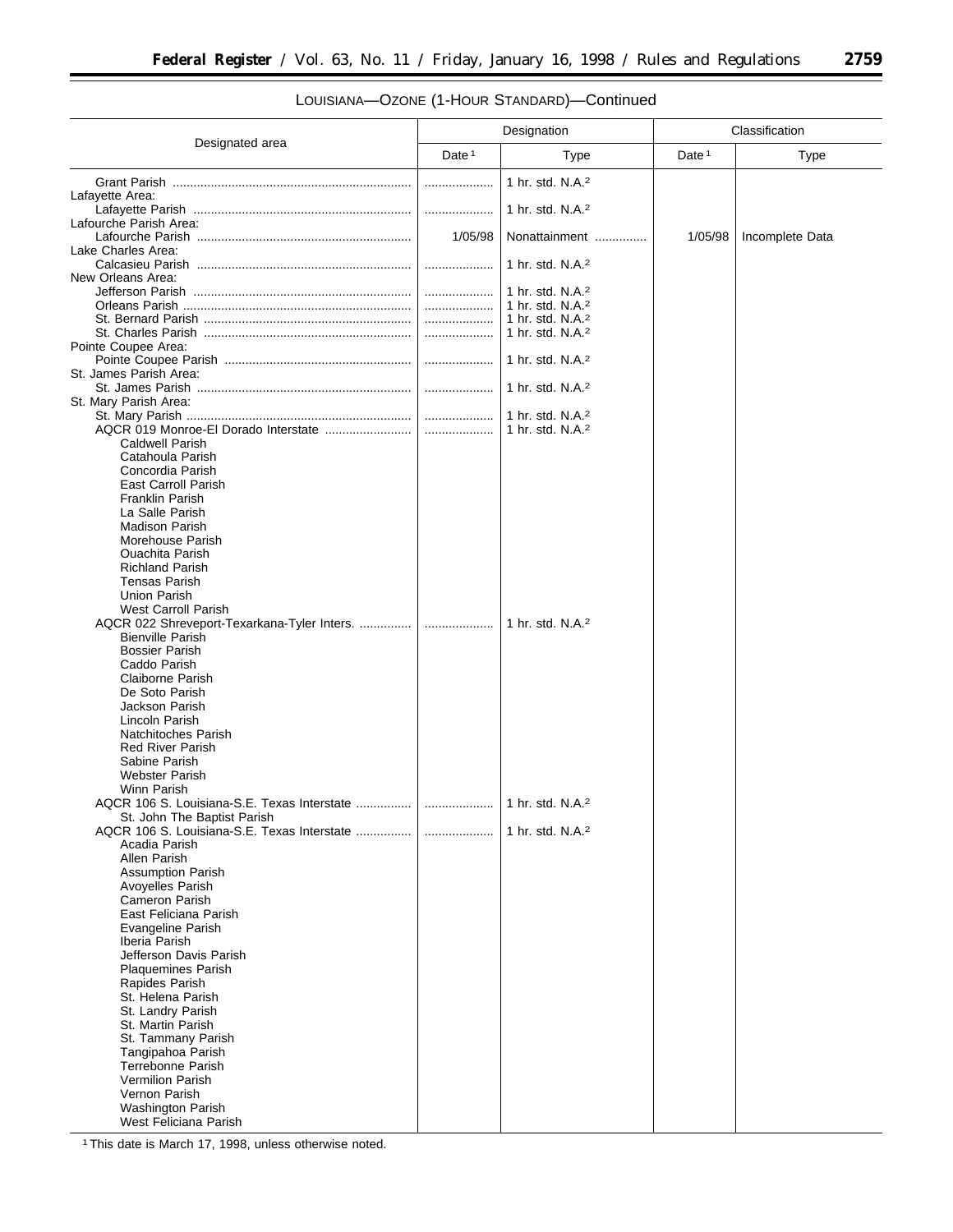2 1 hour standard Not Applicable.

21. In § 81.320, the table entitled ''Maine—Ozone'' is revised to read as follows:

#### **§ 81.320 Maine.**

۳

MAINE—OZONE (1-HOUR STANDARD)

 $*$  \*  $*$  \*  $*$  \*  $*$ 

\* \* \* \* \* \* \* \* \*

| Designated area                                    | Designation |                     | Classification |                        |
|----------------------------------------------------|-------------|---------------------|----------------|------------------------|
|                                                    | Date $1$    | <b>Type</b>         | Date $1$       | Type                   |
| Franklin County Area:                              |             |                     |                |                        |
|                                                    |             | 1 hr. std. $N.A.^3$ |                |                        |
| Hancock County and Waldo County Area:              |             |                     |                |                        |
|                                                    |             | 1 hr. std. $N.A.3$  |                |                        |
|                                                    |             | 1 hr. std. $N.A.^3$ |                |                        |
| Knox County and Lincoln County Area:               |             |                     |                |                        |
|                                                    |             | 1 hr. std. $N.A.3$  |                |                        |
|                                                    |             | 1 hr. std. $N.A.3$  |                |                        |
| Lewiston-Auburn Area:                              |             |                     |                |                        |
|                                                    |             | 1 hr. std. $N.A.3$  |                |                        |
|                                                    |             | 1 hr. std. $N.A.^3$ |                |                        |
| Oxford County Area:                                |             |                     |                |                        |
|                                                    |             | 1 hr. std. $N.A.3$  |                |                        |
| Portland Area:                                     |             |                     |                |                        |
|                                                    | 11/15/90    | Nonattainment       | 11/15/90       | Moderate. <sup>2</sup> |
|                                                    | 11/15/90    | Nonattainment       | 11/15/90       | Moderate. <sup>2</sup> |
|                                                    | 11/15/90    | Nonattainment       | 11/15/90       | Moderate. <sup>2</sup> |
| Somerset County Area:                              |             |                     |                |                        |
|                                                    |             | 1 hr. std. $N.A.^3$ |                |                        |
|                                                    |             | 1 hr. std. $N.A.^3$ |                |                        |
| Aroostook County (part)                            |             |                     |                |                        |
| see 40 CFR 81.179                                  |             |                     |                |                        |
|                                                    |             | 1 hr. std. N.A. $3$ |                |                        |
| Penobscot County (part), as described under 40 CFR |             |                     |                |                        |
| 81.181.                                            |             |                     |                |                        |
| Piscataquis County (part)                          |             |                     |                |                        |
| see 40 CFR 81.181                                  |             |                     |                |                        |
| <b>Washington County</b>                           |             |                     |                |                        |
|                                                    |             | 1 hr. std. $N.A.^3$ |                |                        |
| (Remainder of)                                     |             |                     |                |                        |
| see 40 CFR 81.182                                  |             |                     |                |                        |
| <b>Aroostook County</b>                            |             |                     |                |                        |
| Franklin County (part)                             |             |                     |                |                        |
| Oxford County (part)                               |             |                     |                |                        |
| Penobscot County (part)                            |             |                     |                |                        |
| Piscataquis County (part)                          |             |                     |                |                        |
| Somerset County (part)                             |             |                     |                |                        |

<sup>1</sup> This date is March 17, 1998, unless otherwise noted.

2Attainment date extended to November 15, 1997. 3 1 hour standard Not Applicable.

22. In § 81.321, the table entitled ''Maryland—Ozone'' is revised to read as follows:

**§ 81.321 Maryland.**

\* \* \* \* \* \* \* \* \* \* \*

| Designated area                           |          | Designation              | Classification |                       |
|-------------------------------------------|----------|--------------------------|----------------|-----------------------|
|                                           | Date $1$ | Type                     | Date $1$       | Type                  |
| Baltimore Area:                           |          |                          |                |                       |
|                                           | 11/15/90 | Nonattainment            | 11/15/90       | Severe-15.            |
|                                           | 11/15/90 | Nonattainment            |                | 11/15/90   Severe-15. |
|                                           | 11/15/90 | Nonattainment            | 11/15/90       | Severe-15.            |
|                                           | 11/15/90 | Nonattainment            | 11/15/90       | Severe-15.            |
|                                           |          | 11/15/90   Nonattainment |                | 11/15/90   Severe-15. |
|                                           | 11/15/90 | Nonattainment            |                | 11/15/90   Severe-15. |
| Kent County and Queen Anne's County Area: |          |                          |                |                       |
|                                           |          | $1/6/92$   Nonattainment |                | $1/6/92$   Marginal.  |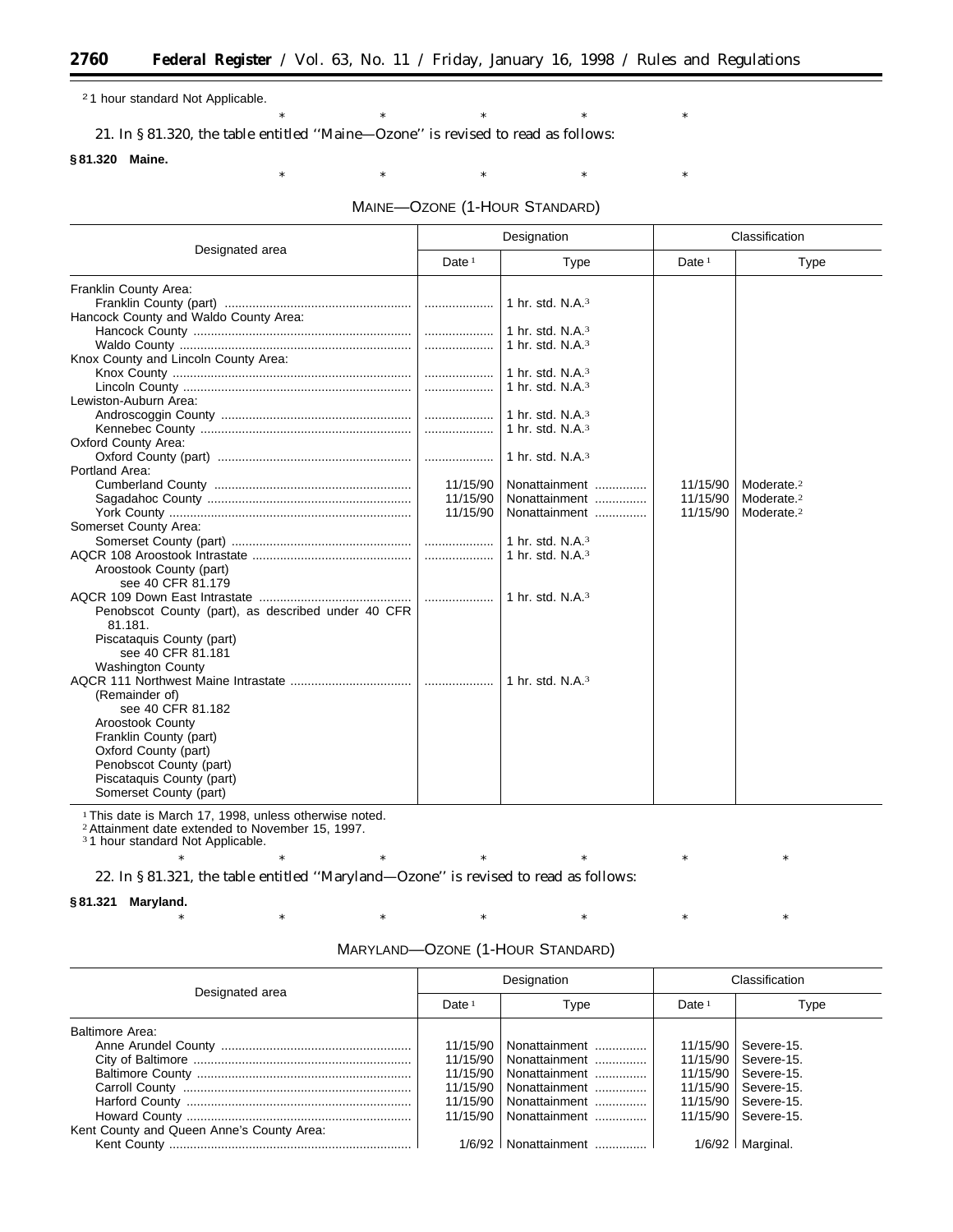## MARYLAND—OZONE (1-HOUR STANDARD)—Continued

| Designated area                                                           | Designation |                     | Classification |                      |
|---------------------------------------------------------------------------|-------------|---------------------|----------------|----------------------|
|                                                                           | Date $1$    | Type                | Date $1$       | Type                 |
| Philadelphia-Wilmington-Trenton Area:                                     | 1/6/92      | Nonattainment       | 1/6/92         | Marginal.            |
|                                                                           | 11/15/90    | Nonattainment       | 11/15/90       | Severe-15.           |
| Washington, DC Area:                                                      | 11/15/90    | Nonattainment       | 11/15/90       |                      |
|                                                                           | 11/15/90    | Nonattainment       | 11/15/90       | Serious.<br>Serious. |
|                                                                           | 11/15/90    | Nonattainment       | 11/15/90       | Serious.             |
|                                                                           | 11/15/90    | Nonattainment       | 11/15/90       | Serious.             |
|                                                                           | 11/15/90    | Nonattainment       | 11/15/90       | Serious.             |
|                                                                           |             | 1 hr. std. $N.A.^2$ |                |                      |
| <b>Allegany County</b>                                                    |             |                     |                |                      |
| <b>Garrett County</b>                                                     |             |                     |                |                      |
| <b>Washington County</b>                                                  |             |                     |                |                      |
| Caroline County                                                           |             | 1 hr. std. $N.A.^2$ |                |                      |
| Dorchester County                                                         |             |                     |                |                      |
| <b>Somerset County</b>                                                    |             |                     |                |                      |
| <b>Talbot County</b>                                                      |             |                     |                |                      |
| <b>Wicomico County</b>                                                    |             |                     |                |                      |
| <b>Worcester County</b>                                                   |             |                     |                |                      |
| AQCR 116 Southern Maryland Intrastate (Remainder of)<br>St. Mary's County | .           | 1 hr. std. $N.A.^2$ |                |                      |

<sup>1</sup> This date is March 17, 1998, unless otherwise noted.

<sup>2</sup>1 hour standard Not Applicable.

23. In § 81.322, the table entitled ''Massachusetts—Ozone'' is revised to read as follows:

#### **§ 81.322 Massachusetts.**

MASSACHUSETTS—OZONE (1-HOUR STANDARD)

\* \* \* \* \* \* \* \* \* \* \*

\* \* \* \* \* \* \* \* \* \* \*

| Designated area                                                          | Designation                                                                                                                      |                                                                                                                                                                                         | Classification                                                                                                                   |                                                                                                                                  |
|--------------------------------------------------------------------------|----------------------------------------------------------------------------------------------------------------------------------|-----------------------------------------------------------------------------------------------------------------------------------------------------------------------------------------|----------------------------------------------------------------------------------------------------------------------------------|----------------------------------------------------------------------------------------------------------------------------------|
|                                                                          | Date $1$                                                                                                                         | Type                                                                                                                                                                                    | Date $1$                                                                                                                         | Type                                                                                                                             |
| Boston-Lawrence-Worcester (E. Mass) Area:<br>Springfield (W. Mass) Area: | 11/15/90<br>11/15/90<br>11/15/90<br>11/15/90<br>11/15/90<br>11/15/90<br>11/15/90<br>11/15/90<br>11/15/90<br>11/15/90<br>11/15/90 | Nonattainment<br>Nonattainment<br>Nonattainment<br>Nonattainment<br>Nonattainment<br>Nonattainment<br>Nonattainment<br>Nonattainment<br>Nonattainment<br>Nonattainment<br>Nonattainment | 11/15/90<br>11/15/90<br>11/15/90<br>11/15/90<br>11/15/90<br>11/15/90<br>11/15/90<br>11/15/90<br>11/15/90<br>11/15/90<br>11/15/90 | Serious.<br>Serious.<br>Serious.<br>Serious.<br>Serious.<br>Serious.<br>Serious.<br>Serious.<br>Serious.<br>Serious.<br>Serious. |
|                                                                          | 11/15/90<br>11/15/90<br>11/15/90                                                                                                 | Nonattainment<br>Nonattainment<br>Nonattainment                                                                                                                                         | 11/15/90<br>11/15/90<br>11/15/90                                                                                                 | Serious.<br>Serious.<br>Serious.                                                                                                 |

<sup>1</sup> This date is March 17, 1998, unless otherwise noted.

24. In § 81.323, the table entitled ''Michigan—Ozone'' is revised to read as follows:

#### **§ 81.323 Michigan.**

| Designated area      | Designation       |                          | Classification    |                             |
|----------------------|-------------------|--------------------------|-------------------|-----------------------------|
|                      | Date <sup>1</sup> | Type                     | Date <sup>1</sup> | Type                        |
| Allegan County Area: |                   | 11/15/90   Nonattainment |                   | 11/15/90   Incomplete Data. |

# MICHIGAN—OZONE (1-HOUR STANDARD)

\* \* \* \* \* \* \* \* \* \* \*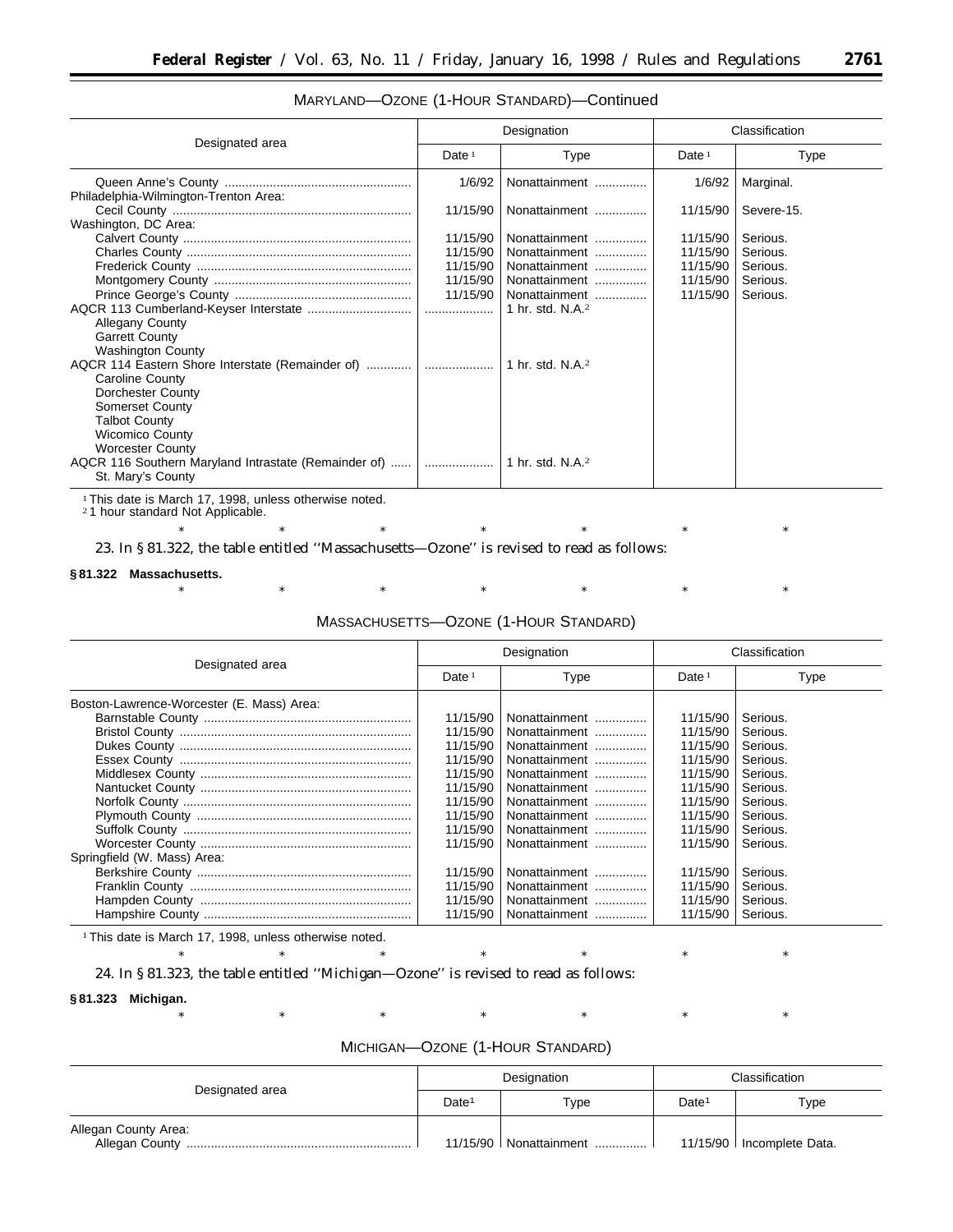#### Designated area Designation **Classification** Date<sup>1</sup> | Type | Date<sup>1</sup> | Type Barry County Area: Barry County .................................................................... .................... 1 hr. std. N.A.2 Battle Creek Area: Calhoun County ................................................................ .................... 1 hr. std. N.A.2 Benton Harbor Area: Berrien County ................................................................. .................... 1 hr. std. N.A.2 Branch County Area: Branch County .................................................................. .................... 1 hr. std. N.A.2 Cass County Area: Cass County ..................................................................... .................... 1 hr. std. N.A.2 Detroit-Ann Arbor Area: Livingston County ............................................................. 4/6/95 Attainment. Macomb County ............................................................... 4/6/95 Attainment. Monroe County ................................................................. 4/6/95 Attainment. Oakland County ................................................................ 4/6/95 Attainment. St. Clair County ................................................................ 4/6/95 Attainment. Washtenaw County .......................................................... 4/6/95 Attainment. Wayne County .................................................................. 4/6/95 Attainment. Flint Area: Genesee County .............................................................. .................... 1 hr. std. N.A.2 Grand Rapids Area: Kent County ...................................................................... 6/21/96 Attainment. Ottawa County .................................................................. 6/21/96 Attainment. Gratiot County Area: Gratiot County .................................................................. .................... 1 hr. std. N.A.2 Hillsdale County Area: Hillsdale County ............................................................... .................... 1 hr. std. N.A.2 Huron County Area: Huron County ................................................................... .................... 1 hr. std. N.A.2 Ionia County Area: Ionia County ..................................................................... .................... 1 hr. std. N.A.2 Jackson Area: Jackson County ................................................................ .................... 1 hr. std. N.A.2 Kalamazoo Area: Kalamazoo County ........................................................... .................... 1 hr. std. N.A.2 Lansing-East Lansing Area: Clinton County .................................................................. .................... 1 hr. std. N.A.2 Eaton County .................................................................... .................... 1 hr. std. N.A.2 Ingham County ................................................................. .................... 1 hr. std. N.A.2 Lapeer County Area: Lapeer County .................................................................. .................... 1 hr. std. N.A.2 Lenawee County Area: Lenawee County .............................................................. .................... 1 hr. std. N.A.2 Mason County Area: Mason County .................................................................. 11/15/90 Unclassifiable/Attainment 11/15/90 Montcalm Area: Montcalm County ............................................................. .................... 1 hr. std. N.A.2 Muskegon Area: Muskegon County ............................................................ 11/15/90 Nonattainment ............... 11/15/90 Moderate. Saginaw-Bay City-Midland Area: Bay County ....................................................................... .................... 1 hr. std. N.A.2 Midland County ................................................................ .................... 1 hr. std. N.A.2 Saginaw County ............................................................... .................... 1 hr. std. N.A.2 Sanilac County Area: Sanilac County ................................................................. .................... 1 hr. std. N.A.2 Shiawassee County Area: Shiawassee County .......................................................... .................... 1 hr. std. N.A.2 St. Joseph County Area: St. Joseph County ............................................................ .................... 1 hr. std. N.A.2 Tuscola County Area: Tuscola County ................................................................ .................... 1 hr. std. N.A.2 Van Buren County Area: Van Buren County ............................................................ .................... 1 hr. std. N.A.2 AQCR 122 Central Michigan Intrastate (Remainder of) ......... .................... 1 hr. std. N.A.2 Arenac County Clare County Gladwin County Iosco County Isabella County Lake County

## MICHIGAN—OZONE (1-HOUR STANDARD)—Continued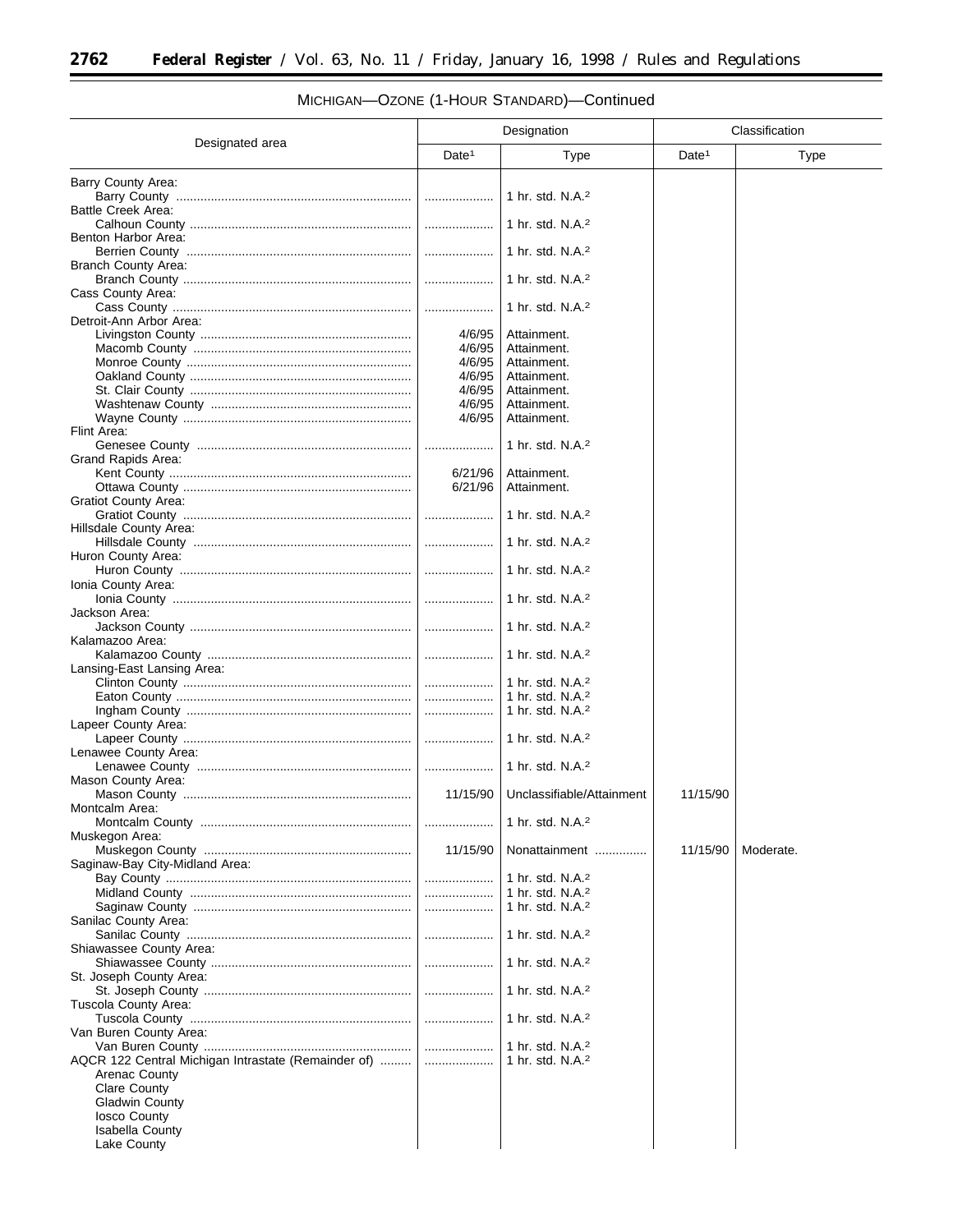|                                                                                                                                                                                                                                                                                                                                                                                                                                                                                                                                                                                                                                                                                                                                                                             |                   | Designation                                                  | Classification    |      |
|-----------------------------------------------------------------------------------------------------------------------------------------------------------------------------------------------------------------------------------------------------------------------------------------------------------------------------------------------------------------------------------------------------------------------------------------------------------------------------------------------------------------------------------------------------------------------------------------------------------------------------------------------------------------------------------------------------------------------------------------------------------------------------|-------------------|--------------------------------------------------------------|-------------------|------|
| Designated area                                                                                                                                                                                                                                                                                                                                                                                                                                                                                                                                                                                                                                                                                                                                                             | Date <sup>1</sup> | Type                                                         | Date <sup>1</sup> | Type |
| Mecosta County<br>Newaygo County<br>Oceana County<br>Ogemaw County<br>Osceola County<br>Roscommon County<br>AQCR 126 Upper Michigan Intrastate (part):<br>AQCR 126 Upper Michigan Intrastate (Remainder of)<br>Alcona County<br>Alger County<br>Alpena County<br><b>Antrim County</b><br>Baraga County<br><b>Benzie County</b><br>Charlevoix County<br>Cheboygan County<br>Chippewa County<br>Crawford County<br>Delta County<br>Dickinson County<br><b>Emmet County</b><br>Gogebic County<br><b>Grand Traverse County</b><br><b>Houghton County</b><br>Iron County<br>Kalkaska County<br><b>Keweenaw County</b><br>Leelanau County<br>Luce County<br><b>Mackinac County</b><br>Manistee County<br><b>Menominee County</b><br>Missaukee County<br><b>Montmorency County</b> | .                 | 1 hr. std. N.A. <sup>2</sup><br>1 hr. std. N.A. <sup>2</sup> |                   |      |
| Ontonagon County<br>Oscoda County<br>Otsego County<br>Presque Isle County<br>Schoolcraft County<br><b>Wexford County</b>                                                                                                                                                                                                                                                                                                                                                                                                                                                                                                                                                                                                                                                    |                   |                                                              |                   |      |

## MICHIGAN—OZONE (1-HOUR STANDARD)—Continued

1This date is March 17, 1998, unless otherwise noted. 2 1 hour standard Not Applicable.

\* \* \* \* \* \* \* \* \* \* \* 25. In § 81.324, the table entitled ''Minnesota—Ozone'' is revised to read as follows:

Beltrami County ....................................................................... .................... 1 hr. std. N.A.2 Benton County ......................................................................... .................... 1 hr. std. N.A.2

Blue Earth County ................................................................... .................... 1 hr. std. N.A.2

Big Stone County .................................................................... .................... 1 hr. std. N.A.2

#### **§ 81.324 Minnesota.**

|                              |                   | MINNESOTA—OZONE (1-HOUR STANDARD) |                   |                |
|------------------------------|-------------------|-----------------------------------|-------------------|----------------|
| Designated area              | Designation       |                                   |                   | Classification |
|                              | Date <sup>1</sup> | Type                              | Date <sup>1</sup> | Type           |
| Minneapolis-Saint Paul Area: |                   |                                   |                   |                |
|                              |                   | 1 hr. std. $N.A.^2$               |                   |                |
|                              |                   | 1 hr. std. N.A. $2$               |                   |                |
|                              | .                 | 1 hr. std. N.A. $2$               |                   |                |
|                              |                   | 1 hr. std. N.A. $2$               |                   |                |
|                              |                   | 1 hr. std. N.A. $2$               |                   |                |
|                              | .                 | 1 hr. std. N.A. $2$               |                   |                |
|                              |                   | 1 hr. std. N.A. $2$               |                   |                |
|                              |                   | 1 hr. std. N.A. <sup>2</sup>      |                   |                |
|                              |                   | 1 hr. std. N.A. <sup>2</sup>      |                   |                |
|                              |                   |                                   |                   |                |

#### MINNESOTA—OZONE (1-HOUR STANDARD)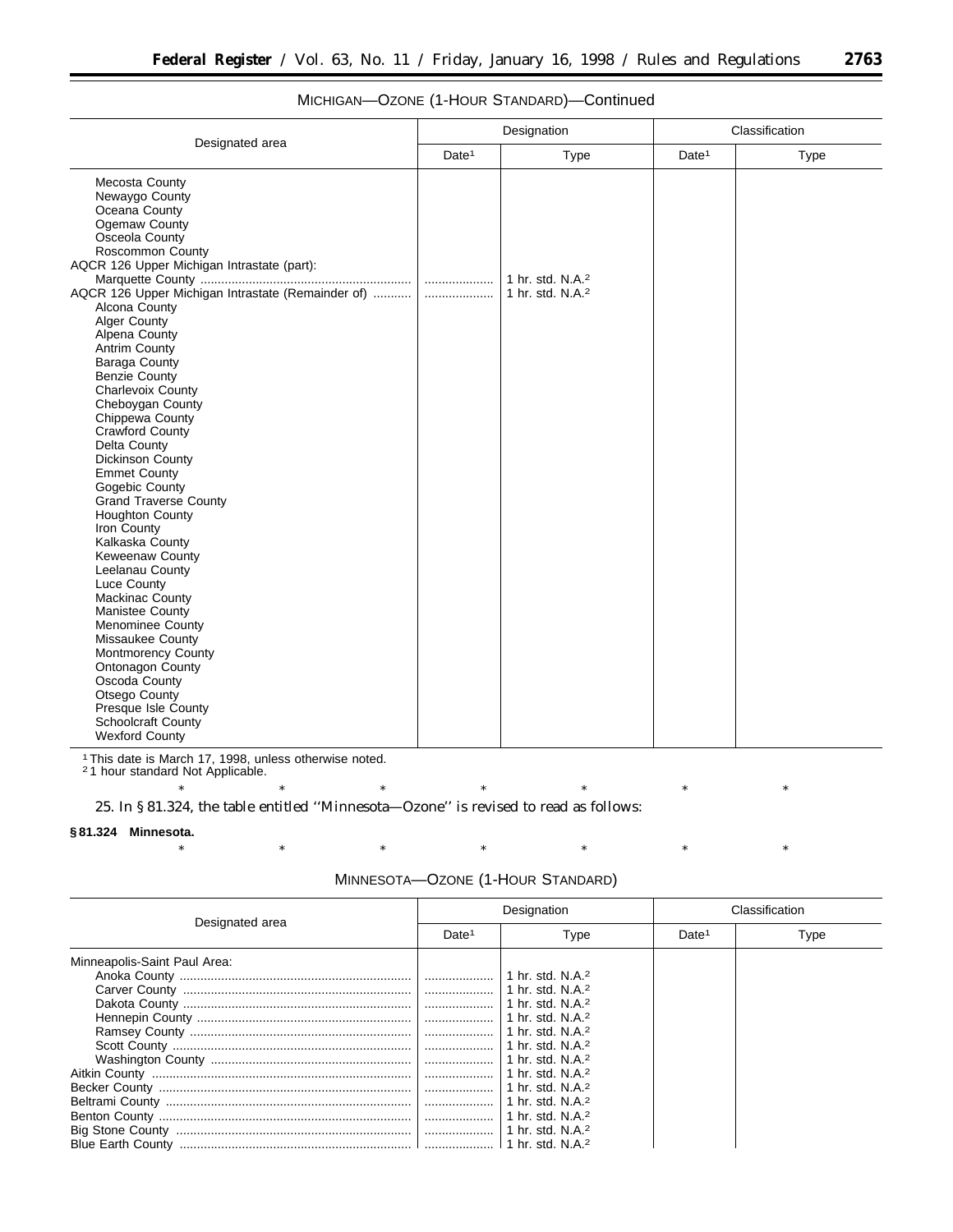۳

|                 |                   | Designation                                                  | Classification    |      |
|-----------------|-------------------|--------------------------------------------------------------|-------------------|------|
| Designated area | Date <sup>1</sup> | <b>Type</b>                                                  | Date <sup>1</sup> | Type |
|                 |                   | 1 hr. std. N.A. <sup>2</sup>                                 |                   |      |
|                 |                   | 1 hr. std. N.A. <sup>2</sup>                                 |                   |      |
|                 | .                 | 1 hr. std. $N.A.^2$                                          |                   |      |
|                 |                   | 1 hr. std. N.A. <sup>2</sup>                                 |                   |      |
|                 | .                 | 1 hr. std. N.A. <sup>2</sup>                                 |                   |      |
|                 |                   | 1 hr. std. N.A. <sup>2</sup><br>1 hr. std. N.A. <sup>2</sup> |                   |      |
|                 |                   | 1 hr. std. N.A. $2$                                          |                   |      |
|                 | .                 | 1 hr. std. N.A. <sup>2</sup>                                 |                   |      |
|                 |                   | 1 hr. std. N.A. <sup>2</sup>                                 |                   |      |
|                 |                   | 1 hr. std. N.A. <sup>2</sup>                                 |                   |      |
|                 | .                 | 1 hr. std. N.A. <sup>2</sup>                                 |                   |      |
|                 | .                 | 1 hr. std. N.A. <sup>2</sup>                                 |                   |      |
|                 |                   | 1 hr. std. N.A. <sup>2</sup>                                 |                   |      |
|                 | .                 | 1 hr. std. N.A. <sup>2</sup>                                 |                   |      |
|                 |                   | 1 hr. std. N.A. <sup>2</sup>                                 |                   |      |
|                 | .<br>.            | 1 hr. std. N.A. <sup>2</sup><br>1 hr. std. N.A. <sup>2</sup> |                   |      |
|                 |                   | 1 hr. std. N.A. $2$                                          |                   |      |
|                 |                   | 1 hr. std. N.A. <sup>2</sup>                                 |                   |      |
|                 | .                 | 1 hr. std. N.A. <sup>2</sup>                                 |                   |      |
|                 |                   | 1 hr. std. N.A. <sup>2</sup>                                 |                   |      |
|                 |                   | 1 hr. std. N.A. <sup>2</sup>                                 |                   |      |
|                 |                   | 1 hr. std. $N.A.^2$                                          |                   |      |
|                 | .                 | 1 hr. std. N.A. <sup>2</sup>                                 |                   |      |
|                 |                   | 1 hr. std. N.A. <sup>2</sup>                                 |                   |      |
|                 |                   | 1 hr. std. N.A. <sup>2</sup>                                 |                   |      |
|                 |                   | 1 hr. std. N.A. <sup>2</sup>                                 |                   |      |
|                 |                   | 1 hr. std. N.A. <sup>2</sup>                                 |                   |      |
|                 |                   | 1 hr. std. N.A. <sup>2</sup><br>1 hr. std. N.A. <sup>2</sup> |                   |      |
|                 |                   | 1 hr. std. N.A. <sup>2</sup>                                 |                   |      |
|                 | .                 | 1 hr. std. N.A. <sup>2</sup>                                 |                   |      |
|                 |                   | 1 hr. std. N.A. <sup>2</sup>                                 |                   |      |
|                 |                   | 1 hr. std. N.A. <sup>2</sup>                                 |                   |      |
|                 |                   | 1 hr. std. N.A. <sup>2</sup>                                 |                   |      |
|                 |                   | 1 hr. std. N.A. <sup>2</sup>                                 |                   |      |
|                 |                   | 1 hr. std. N.A. <sup>2</sup>                                 |                   |      |
|                 |                   | 1 hr. std. N.A. <sup>2</sup>                                 |                   |      |
|                 |                   | 1 hr. std. N.A. <sup>2</sup>                                 |                   |      |
|                 | .                 | 1 hr. std. N.A. <sup>2</sup><br>1 hr. std. N.A. <sup>2</sup> |                   |      |
|                 |                   | 1 hr. std. N.A. <sup>2</sup>                                 |                   |      |
|                 |                   | 1 hr. std. N.A. <sup>2</sup>                                 |                   |      |
|                 |                   | 1 hr. std. N.A. <sup>2</sup>                                 |                   |      |
|                 |                   | 1 hr. std. N.A. <sup>2</sup>                                 |                   |      |
|                 |                   | 1 hr. std. N.A. <sup>2</sup>                                 |                   |      |
|                 |                   | 1 hr. std. N.A. <sup>2</sup>                                 |                   |      |
|                 |                   | 1 hr. std. N.A. <sup>2</sup>                                 |                   |      |
|                 |                   | 1 hr. std. N.A. $2$                                          |                   |      |
|                 |                   | 1 hr. std. $N.A.^2$                                          |                   |      |
|                 |                   | 1 hr. std. N.A. $2$<br>1 hr. std. N.A. <sup>2</sup>          |                   |      |
|                 |                   | 1 hr. std. N.A. $2$                                          |                   |      |
|                 | .                 | 1 hr. std. N.A. <sup>2</sup>                                 |                   |      |
|                 |                   | 1 hr. std. N.A. $2$                                          |                   |      |
|                 |                   | 1 hr. std. $N.A.^2$                                          |                   |      |
|                 |                   | 1 hr. std. N.A. $2$                                          |                   |      |
|                 |                   | 1 hr. std. $N.A.^2$                                          |                   |      |
|                 |                   | 1 hr. std. N.A. $2$                                          |                   |      |
|                 |                   | 1 hr. std. N.A. <sup>2</sup>                                 |                   |      |
|                 |                   | 1 hr. std. N.A. $2$                                          |                   |      |
|                 |                   | 1 hr. std. $N.A.^2$                                          |                   |      |
|                 |                   | 1 hr. std. N.A. $2$                                          |                   |      |
|                 |                   | 1 hr. std. $N.A.^2$                                          |                   |      |
|                 |                   | 1 hr. std. N.A. $2$<br>1 hr. std. N.A. <sup>2</sup>          |                   |      |
|                 |                   | 1 hr. std. N.A. $2$                                          |                   |      |
|                 |                   | 1 hr. std. N.A. <sup>2</sup>                                 |                   |      |
|                 |                   |                                                              |                   |      |

# MINNESOTA-OZONE (1-HOUR STANDARD)-Continued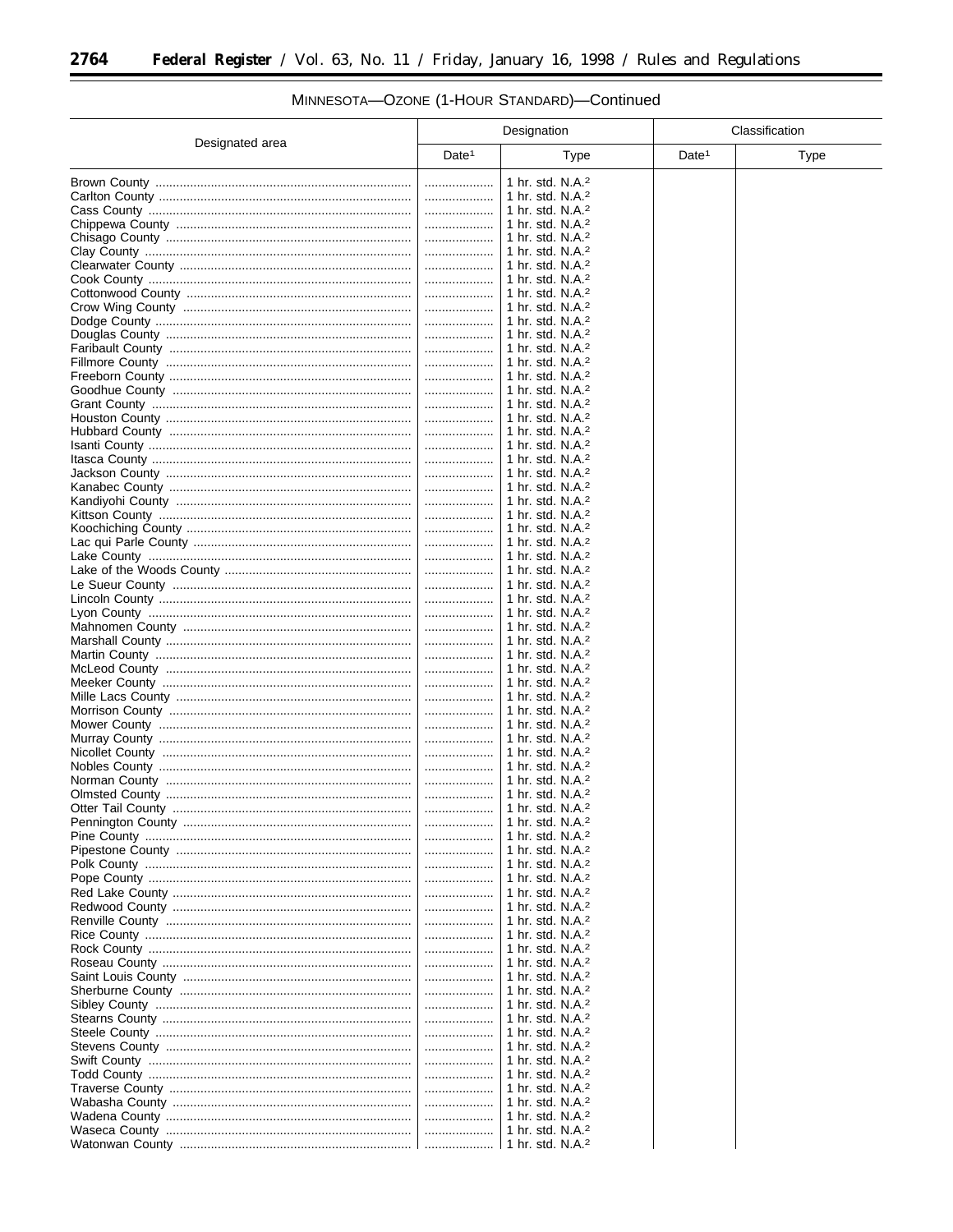٠

## MINNESOTA—OZONE (1-HOUR STANDARD)—Continued

| Designated area | Designation       |                                                                                                           | Classification    |      |
|-----------------|-------------------|-----------------------------------------------------------------------------------------------------------|-------------------|------|
|                 | Date <sup>1</sup> | Type                                                                                                      | Date <sup>1</sup> | Type |
|                 | .<br>.            | 1 hr. std. N.A. <sup>2</sup><br>1 hr. std. N.A. <sup>2</sup><br>1 hr. std. N.A. $2$<br>1 hr. std. $N.A.2$ |                   |      |

\* \* \* \* \* \* \* \* \* \* \*

\* \* \* \* \* \* \* \* \* \* \*

1This date is March 17, 1998, unless otherwise noted.

2 1 hour standard Not Applicable.

26. In Section 81.325, the table entitled ''Mississippi—Ozone'' is revised to read as follows:

#### **§ 81.325 Mississippi.**

|                                  | Designation       |                              | Classification    |      |
|----------------------------------|-------------------|------------------------------|-------------------|------|
| Designated area                  | Date <sup>1</sup> | Type                         | Date <sup>1</sup> | Type |
| Memphis:                         |                   |                              |                   |      |
|                                  | 11/15/90          | Unclassifiable/Attainment    | 11/15/90          |      |
|                                  | .                 | 1 hr. std. N.A. <sup>2</sup> |                   |      |
| <b>Adams County</b>              |                   |                              |                   |      |
| <b>Alcorn County</b>             |                   |                              |                   |      |
| Amite County                     |                   |                              |                   |      |
| <b>Attala County</b>             |                   |                              |                   |      |
| Benton County                    |                   |                              |                   |      |
| <b>Bolivar County</b>            |                   |                              |                   |      |
| Calhoun County                   |                   |                              |                   |      |
| Carroll County                   |                   |                              |                   |      |
| Chickasaw County                 |                   |                              |                   |      |
| Choctaw County                   |                   |                              |                   |      |
| Claiborne County                 |                   |                              |                   |      |
| <b>Clarke County</b>             |                   |                              |                   |      |
| Clay County                      |                   |                              |                   |      |
| Coahoma County                   |                   |                              |                   |      |
| Copiah County                    |                   |                              |                   |      |
| Covington County                 |                   |                              |                   |      |
| <b>Forrest County</b>            |                   |                              |                   |      |
| <b>Franklin County</b>           |                   |                              |                   |      |
| George County                    |                   |                              |                   |      |
| <b>Greene County</b>             |                   |                              |                   |      |
| Grenada County                   |                   |                              |                   |      |
| Hancock County                   |                   |                              |                   |      |
| Harrison County                  |                   |                              |                   |      |
| <b>Hinds County</b>              |                   |                              |                   |      |
| <b>Holmes County</b>             |                   |                              |                   |      |
| <b>Humphreys County</b>          |                   |                              |                   |      |
| Issaquena County                 |                   |                              |                   |      |
| Itawamba County                  |                   |                              |                   |      |
| Jackson County                   |                   |                              |                   |      |
| Jasper County                    |                   |                              |                   |      |
| Jefferson County                 |                   |                              |                   |      |
| Jefferson Davis County           |                   |                              |                   |      |
| Jones County                     |                   |                              |                   |      |
| Kemper County                    |                   |                              |                   |      |
| Lafayette County                 |                   |                              |                   |      |
| Lamar County                     |                   |                              |                   |      |
| Lauderdale County                |                   |                              |                   |      |
| Lawrence County                  |                   |                              |                   |      |
| Leake County                     |                   |                              |                   |      |
| Lee County                       |                   |                              |                   |      |
|                                  |                   |                              |                   |      |
| Leflore County<br>Lincoln County |                   |                              |                   |      |
|                                  |                   |                              |                   |      |
| Lowndes County                   |                   |                              |                   |      |
| <b>Madison County</b>            |                   |                              |                   |      |
| <b>Marion County</b>             |                   |                              |                   |      |
| Marshall County                  |                   |                              |                   |      |
| Monroe County                    |                   |                              |                   |      |
| Montgomery County                |                   |                              |                   |      |
|                                  |                   |                              |                   |      |

MISSISSIPPI—OZONE (1-HOUR STANDARD)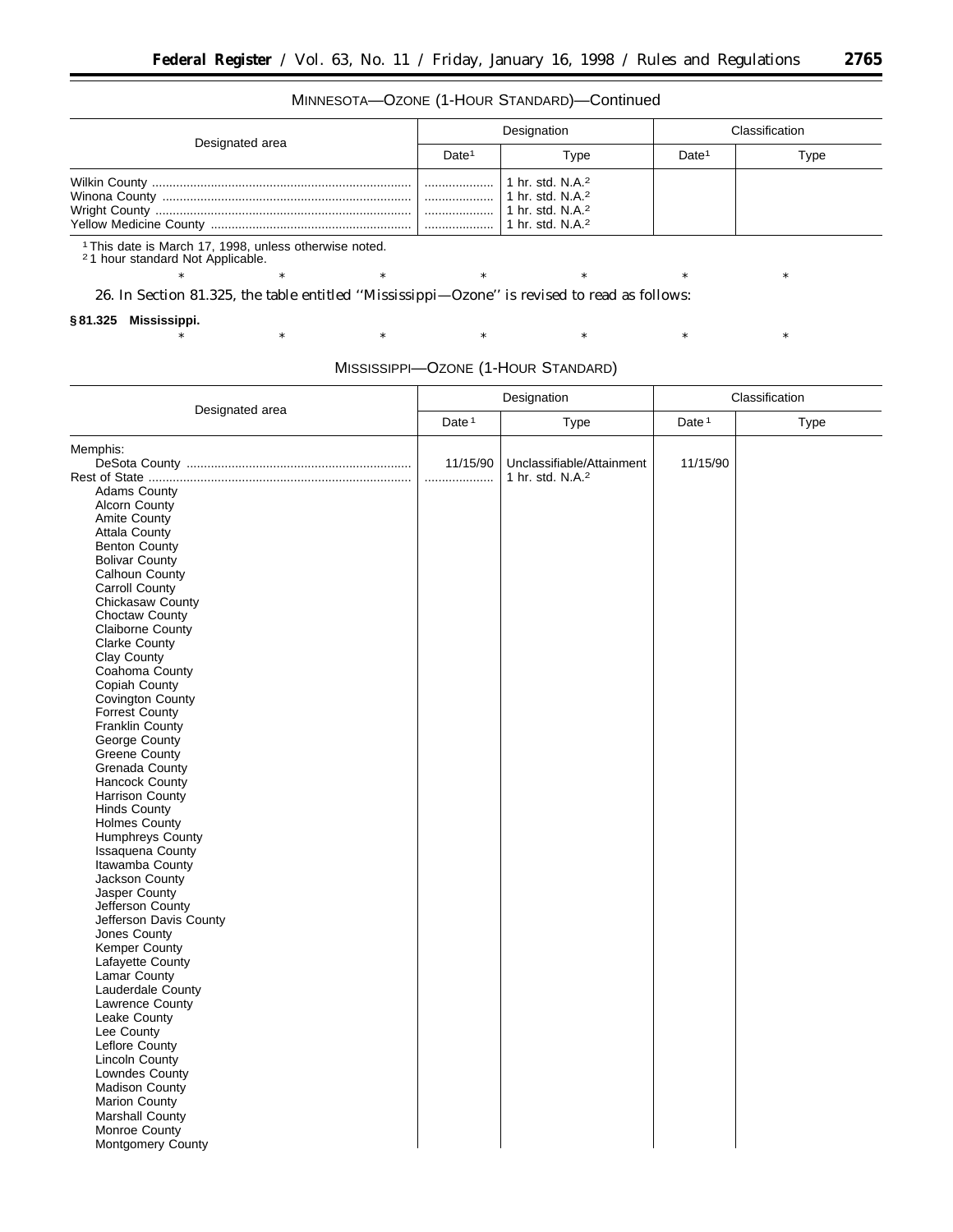|                                                                                                                                                                                                                                                                                                                                                                                                                                                                                                                                                                                                                                       |                   | Designation | Classification |             |  |
|---------------------------------------------------------------------------------------------------------------------------------------------------------------------------------------------------------------------------------------------------------------------------------------------------------------------------------------------------------------------------------------------------------------------------------------------------------------------------------------------------------------------------------------------------------------------------------------------------------------------------------------|-------------------|-------------|----------------|-------------|--|
| Designated area                                                                                                                                                                                                                                                                                                                                                                                                                                                                                                                                                                                                                       | Date <sup>1</sup> | Type        | Date $1$       | <b>Type</b> |  |
| Neshoba County<br>Newton County<br>Noxubee County<br>Oktibbeha County<br>Panola County<br>Pearl River County<br>Perry County<br>Pike County<br>Pontotoc County<br><b>Prentiss County</b><br>Quitman County<br>Rankin County<br>Scott County<br><b>Sharkey County</b><br>Simpson County<br>Smith County<br>Stone County<br><b>Sunflower County</b><br>Tallahatchie County<br><b>Tate County</b><br><b>Tippah County</b><br><b>Tishomingo County</b><br><b>Tunica County</b><br>Union County<br><b>Walthall County</b><br><b>Warren County</b><br><b>Washington County</b><br>Wayne County<br>Webster County<br><b>Wilkinson County</b> |                   |             |                |             |  |
| <b>Winston County</b><br><b>Yalobusha County</b><br><b>Yazoo County</b>                                                                                                                                                                                                                                                                                                                                                                                                                                                                                                                                                               |                   |             |                |             |  |

## MISSISSIPPI—OZONE (1-HOUR STANDARD)—Continued

1This date is March 17, 1998, unless otherwise noted. 2 1 hour standard Not Applicable.

\* \* \* \* \* \* \* \* \* \* \* 27. In § 81.326, the table entitled ''Missouri—Ozone'' is revised to read as follows:

**§ 81.326 Missouri.**

|  | MISSOURI-OZONE (1-HOUR STANDARD) |  |  |
|--|----------------------------------|--|--|
|  |                                  |  |  |

|                                                                                                                                                                                                                                                                                                         | Designation                                                                               |                                                                                                                                                                                                                                              | Classification                                           |                                                               |
|---------------------------------------------------------------------------------------------------------------------------------------------------------------------------------------------------------------------------------------------------------------------------------------------------------|-------------------------------------------------------------------------------------------|----------------------------------------------------------------------------------------------------------------------------------------------------------------------------------------------------------------------------------------------|----------------------------------------------------------|---------------------------------------------------------------|
| Designated area                                                                                                                                                                                                                                                                                         | Date <sup>1</sup>                                                                         | Type                                                                                                                                                                                                                                         | Date <sup>1</sup>                                        | Type                                                          |
| Kansas City Area:<br>St. Louis Area:<br>AQCR 094 Metro Kansas City Interstate (Remainder of)<br><b>Buchanan County</b><br>Cass County<br><b>Ray County</b><br>AQCR 137 N. Missouri Intrastate (part):<br><b>Adair County</b><br><b>Andrew County</b><br><b>Atchison County</b><br><b>Audrain County</b> | 7/23/92<br>7/23/92<br>7/23/92<br>11/15/90<br>11/15/90<br>11/15/90<br>11/15/90<br>11/15/90 | Attainment.<br>Attainment.<br>Attainment.<br>Nonattainment<br>Nonattainment<br>Nonattainment<br>Nonattainment<br>Nonattainment<br>1 hr. std. $N.A.^2$<br>1 hr. std. N.A. <sup>2</sup><br>1 hr. std. $N.A.^2$<br>1 hr. std. N.A. <sup>2</sup> | 11/15/90<br>11/15/90<br>11/15/90<br>11/15/90<br>11/15/90 | Moderate.<br>Moderate.<br>Moderate.<br>Moderate.<br>Moderate. |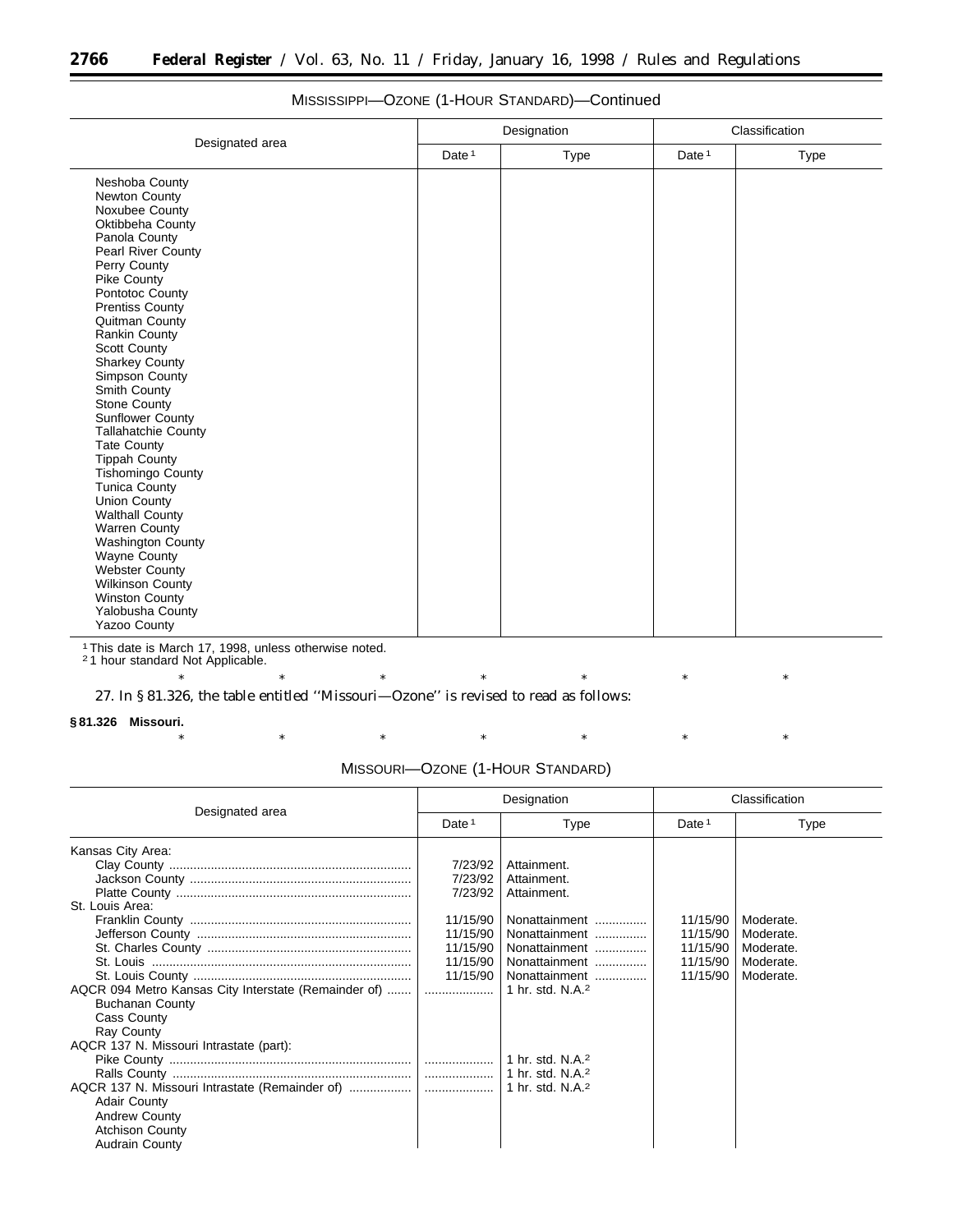Ξ

|                                                                                                                                                                                                                                                                                                                                                                                                                                                                                                                                                                                                                                                                                                                                                                                                                                                                                                                                                                                                                                                                                                                                                                          | Designation       |                              | Classification    |             |
|--------------------------------------------------------------------------------------------------------------------------------------------------------------------------------------------------------------------------------------------------------------------------------------------------------------------------------------------------------------------------------------------------------------------------------------------------------------------------------------------------------------------------------------------------------------------------------------------------------------------------------------------------------------------------------------------------------------------------------------------------------------------------------------------------------------------------------------------------------------------------------------------------------------------------------------------------------------------------------------------------------------------------------------------------------------------------------------------------------------------------------------------------------------------------|-------------------|------------------------------|-------------------|-------------|
|                                                                                                                                                                                                                                                                                                                                                                                                                                                                                                                                                                                                                                                                                                                                                                                                                                                                                                                                                                                                                                                                                                                                                                          | Date <sup>1</sup> | <b>Type</b>                  | Date <sup>1</sup> | <b>Type</b> |
| Designated area<br><b>Boone County</b><br>Caldwell County<br>Callaway County<br>Carroll County<br><b>Chariton County</b><br><b>Clark County</b><br><b>Clinton County</b><br>Cole County<br>Cooper County<br>Daviess County<br>De Kalb County<br>Gentry County<br><b>Grundy County</b><br>Harrison County<br><b>Holt County</b><br>Howard County<br>Knox County<br>Lewis County<br>Lincoln County<br>Linn County<br>Livingston County<br>Macon County<br>Marion County<br>Mercer County<br>Moniteau County<br>Monroe County<br>Montgomery County<br>Nodaway County<br>Osage County<br><b>Putnam County</b><br>Randolph County<br>Saline County<br>Schuyler County<br><b>Scotland County</b><br>Shelby County<br><b>Sullivan County</b><br><b>Warren County</b><br>Worth County<br>Rest of State<br><b>Barry County</b><br><b>Barton County</b><br><b>Bates County</b><br><b>Benton County</b><br><b>Bollinger County</b><br><b>Butler County</b><br>Camden County<br>Cape Girardeau County<br>Carter County<br>Cedar County<br>Christian County<br>Crawford County<br>Dade County<br>Dallas County<br>Dent County<br>Douglas County<br>Dunklin County<br>Gasconade County |                   | 1 hr. std. N.A. <sup>2</sup> |                   |             |
| <b>Greene County</b><br>Henry County<br>Hickory County<br>Howell County<br>Iron County<br>Jasper County<br>Johnson County<br>Laclede County<br>Lafayette County<br>Lawrence County<br>Madison County<br>Maries County<br>McDonald County                                                                                                                                                                                                                                                                                                                                                                                                                                                                                                                                                                                                                                                                                                                                                                                                                                                                                                                                 |                   |                              |                   |             |

# MISSOURI—OZONE (1-HOUR STANDARD)—Continued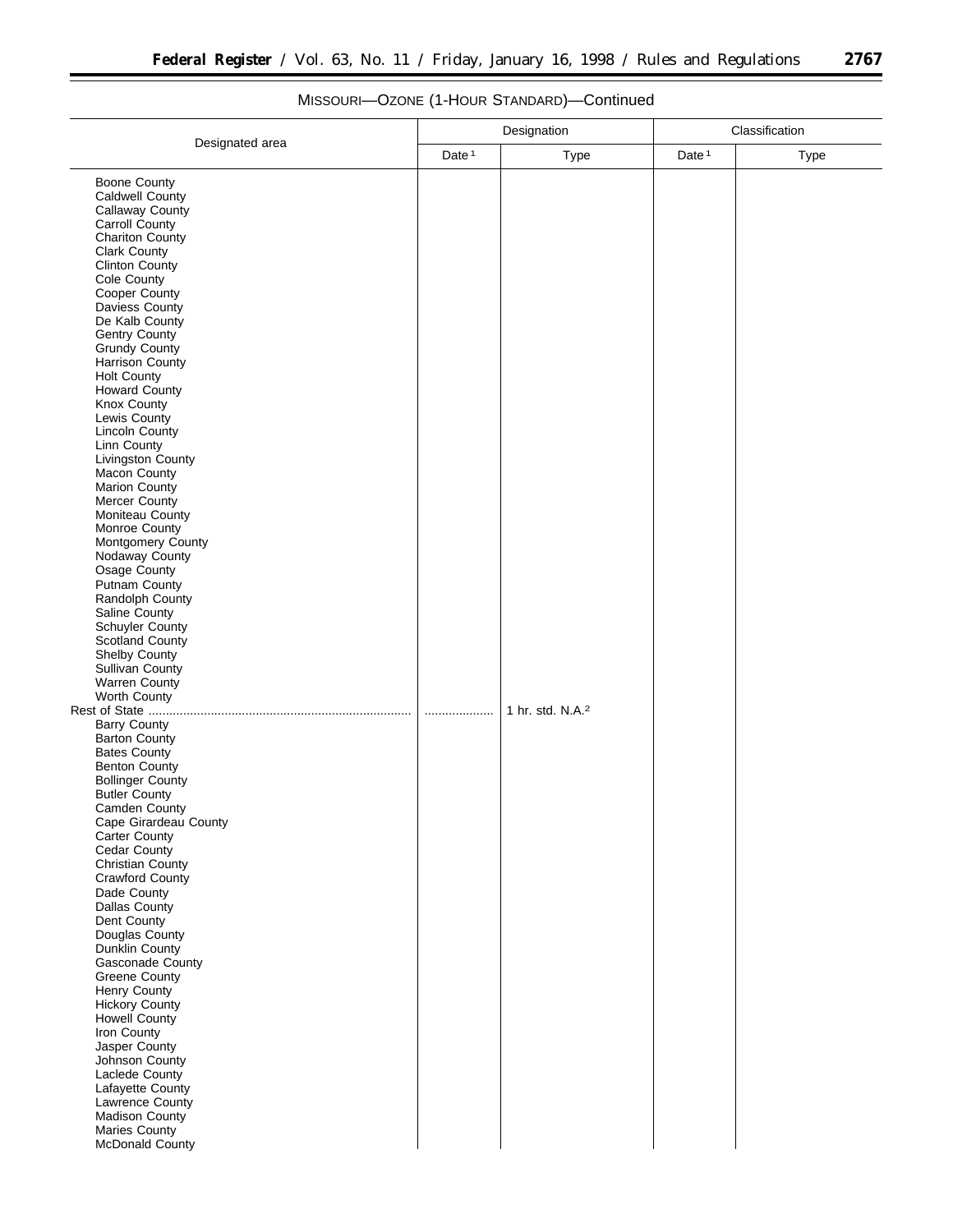|                                                                                                                                                                                                                                                                                                                          | Designation       |      | Classification |      |
|--------------------------------------------------------------------------------------------------------------------------------------------------------------------------------------------------------------------------------------------------------------------------------------------------------------------------|-------------------|------|----------------|------|
| Designated area                                                                                                                                                                                                                                                                                                          | Date <sup>1</sup> | Type | Date $1$       | Type |
| <b>Miller County</b><br>Mississippi County<br>Morgan County<br>New Madrid County<br>Newton County<br>Oregon County<br><b>Ozark County</b><br><b>Pemiscot County</b><br>Perry County<br>Pettis County<br><b>Phelps County</b><br>Polk County<br>Pulaski County<br>Reynolds County<br><b>Ripley County</b><br>Scott County |                   |      |                |      |
| Shannon County<br>St. Clair County<br>St. Francois County<br>Ste. Genevieve County<br><b>Stoddard County</b><br><b>Stone County</b><br><b>Taney County</b><br><b>Texas County</b><br>Vernon County<br>Washington County<br>Wayne County<br><b>Webster County</b><br><b>Wright County</b>                                 |                   |      |                |      |

## MISSOURI—OZONE (1-HOUR STANDARD)—Continued

1This date is March 17, 1998, unless otherwise noted. 2 1 hour standard Not Applicable.

\* \* \* \* \* \* \* \* \* \* \*

28. In § 81.327, the table entitled ''Montana—Ozone'' is revised to read as follows:

## **§ 81.327 Montana.**

|                                                                                              | Designation       |                                      |                   | Classification |  |
|----------------------------------------------------------------------------------------------|-------------------|--------------------------------------|-------------------|----------------|--|
| Designated area                                                                              | Date <sup>1</sup> | Type                                 | Date <sup>1</sup> | Type           |  |
|                                                                                              |                   | 1 hr. std. N.A.                      |                   |                |  |
| Big Horn County (part) excluding Crow, Northern Cheyenne<br>Indian Reservations.             |                   | 1 hr. std. $N.A.^2$                  |                   |                |  |
| Blaine County (part) excluding Fort Belknap Indian Reserva-<br>tion.                         |                   | 1 hr. std. N.A. <sup>2</sup>         |                   |                |  |
|                                                                                              |                   | 1 hr. std. N.A. $2$                  |                   |                |  |
|                                                                                              |                   | 1 hr. std. N.A. <sup>2</sup>         |                   |                |  |
|                                                                                              |                   | 1 hr. std. N.A. <sup>2</sup>         |                   |                |  |
|                                                                                              |                   | 1 hr. std. N.A. <sup>2</sup>         |                   |                |  |
| Chouteau County (part) excluding Rocky Boy Indian Res-<br>ervation.                          |                   | 1 hr. std. N.A. $2$                  |                   |                |  |
|                                                                                              |                   |                                      |                   |                |  |
| Daniels County (part) excluding Fort Peck Indian Reserva-<br>tion.                           |                   | 1 hr. std. N.A. <sup>2</sup>         |                   |                |  |
|                                                                                              |                   |                                      |                   |                |  |
|                                                                                              |                   |                                      |                   |                |  |
|                                                                                              |                   | $\perp$ 1 hr. std. N.A. <sup>2</sup> |                   |                |  |
|                                                                                              |                   | $\perp$ 1 hr. std. N.A. <sup>2</sup> |                   |                |  |
| Flathead County (part) excluding Flathead Indian Reserva-<br>tion.                           |                   | 1 hr. std. N.A. <sup>2</sup>         |                   |                |  |
|                                                                                              |                   | $\vert$ 1 hr. std. N.A. <sup>2</sup> |                   |                |  |
|                                                                                              |                   | $\perp$ 1 hr. std. N.A. <sup>2</sup> |                   |                |  |
| Glacier County (part) excluding Blackfeet Indian Reservation                                 |                   | 1 hr. std. N.A. <sup>2</sup>         |                   |                |  |
|                                                                                              |                   |                                      |                   |                |  |
|                                                                                              |                   |                                      |                   |                |  |
| Hill County (part) excluding Rocky Boy Indian Reservation       1 hr. std. N.A. <sup>2</sup> |                   |                                      |                   |                |  |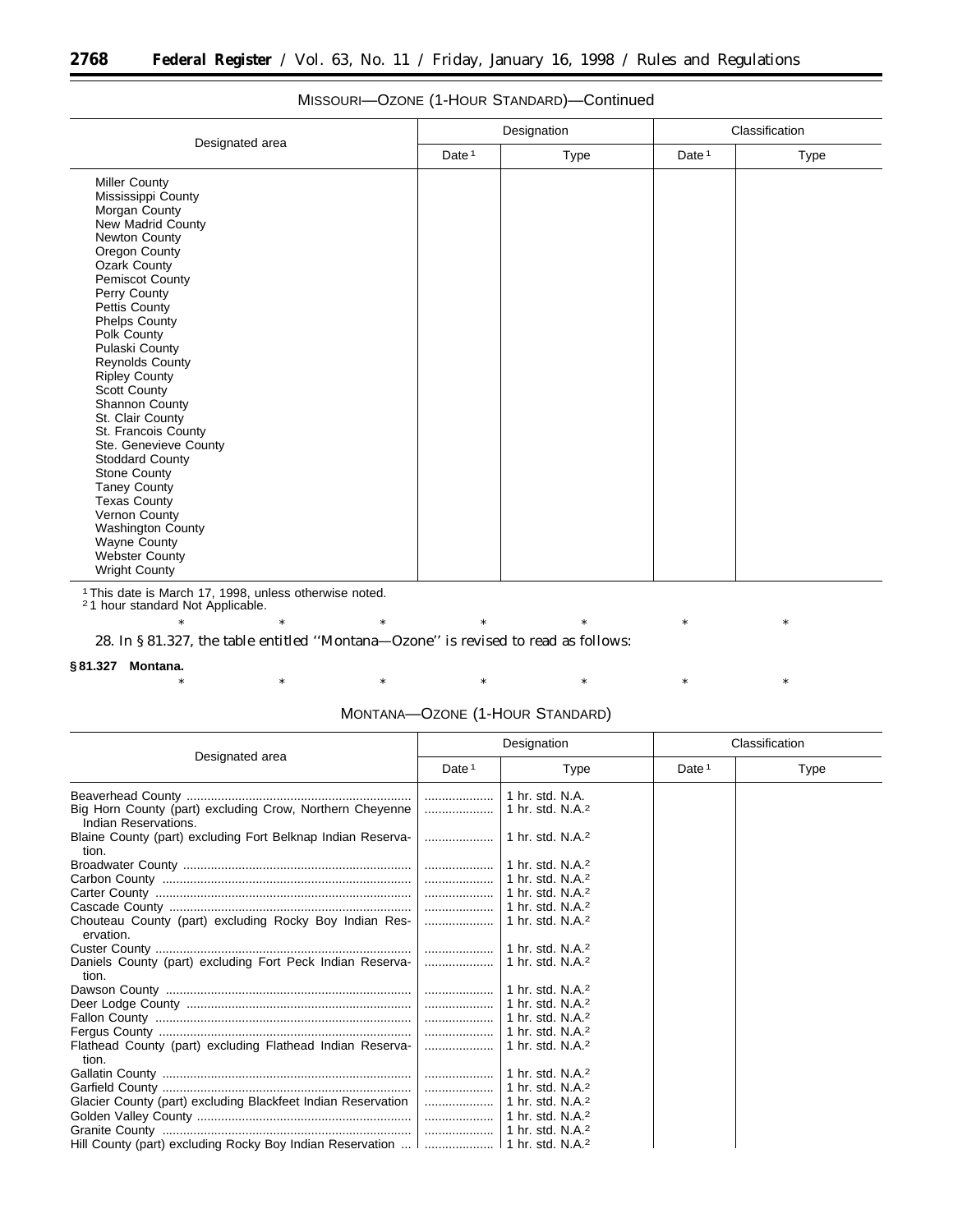# MONTANA—OZONE (1-HOUR STANDARD)—Continued

|                                                                          | Designation |                                                     | Classification |      |
|--------------------------------------------------------------------------|-------------|-----------------------------------------------------|----------------|------|
| Designated area                                                          | Date $1$    | <b>Type</b>                                         | Date $1$       | Type |
|                                                                          | .           | 1 hr. std. N.A. <sup>2</sup>                        |                |      |
|                                                                          |             | 1 hr. std. N.A. <sup>2</sup>                        |                |      |
| Lake County (part) excluding Flathead Indian Reservation                 |             | 1 hr. std. N.A. <sup>2</sup>                        |                |      |
|                                                                          | .           | 1 hr. std. N.A. <sup>2</sup>                        |                |      |
|                                                                          | .           | 1 hr. std. N.A. <sup>2</sup>                        |                |      |
|                                                                          | .           | 1 hr. std. N.A. <sup>2</sup>                        |                |      |
|                                                                          |             | 1 hr. std. N.A. <sup>2</sup>                        |                |      |
|                                                                          |             | 1 hr. std. N.A. <sup>2</sup>                        |                |      |
|                                                                          |             | 1 hr. std. N.A. <sup>2</sup>                        |                |      |
|                                                                          | .           | 1 hr. std. N.A. <sup>2</sup>                        |                |      |
| Missoula County (part) excluding Flathead Indian Reserva-<br>tion.       |             | 1 hr. std. N.A. <sup>2</sup>                        |                |      |
|                                                                          | .           | 1 hr. std. N.A. <sup>2</sup>                        |                |      |
|                                                                          | .           | 1 hr. std. N.A. <sup>2</sup>                        |                |      |
|                                                                          | .           | 1 hr. std. N.A. <sup>2</sup>                        |                |      |
| Phillips County (part) excluding Fort Belknap Indian Res-                | .           | 1 hr. std. $N.A.^2$                                 |                |      |
| ervation.<br>Pondera County (part) excluding Blackfeet Indian Reserva-   |             | 1 hr. std. N.A. <sup>2</sup>                        |                |      |
| tion.                                                                    |             |                                                     |                |      |
|                                                                          | .           | 1 hr. std. N.A. <sup>2</sup>                        |                |      |
|                                                                          |             | 1 hr. std. $N.A.^2$                                 |                |      |
|                                                                          |             | 1 hr. std. $N.A.^2$                                 |                |      |
|                                                                          | .           | 1 hr. std. N.A. <sup>2</sup>                        |                |      |
|                                                                          | .           | 1 hr. std. N.A. <sup>2</sup>                        |                |      |
| Roosevelt County (part) excluding Fort Peck Indian Reserva-<br>tion.     |             | 1 hr. std. N.A. <sup>2</sup>                        |                |      |
| Rosebud County (part) excluding Northern Cheyenne Indian<br>Reservation. | .           | 1 hr. std. N.A. <sup>2</sup>                        |                |      |
| Sanders County (part) excluding Flathead Indian Reserva-<br>tion.        | .           | 1 hr. std. N.A. <sup>2</sup>                        |                |      |
| Sheridan County (part) excluding Fort Peck Indian Reserva-<br>tion.      |             | 1 hr. std. $N.A.^2$                                 |                |      |
|                                                                          |             | 1 hr. std. $N.A.^2$                                 |                |      |
|                                                                          | .           | 1 hr. std. $N.A.^2$                                 |                |      |
|                                                                          |             | 1 hr. std. $N.A.^2$                                 |                |      |
|                                                                          | .           | 1 hr. std. N.A. <sup>2</sup>                        |                |      |
|                                                                          |             | 1 hr. std. N.A. <sup>2</sup>                        |                |      |
|                                                                          | .           | 1 hr. std. N.A. $2$                                 |                |      |
| Valley County (part) excluding Fort Peck Indian Reservation              | .           | 1 hr. std. N.A. <sup>2</sup>                        |                |      |
|                                                                          | .           | 1 hr. std. N.A. <sup>2</sup><br>1 hr. std. $N.A.^2$ |                |      |
| Yellowstone County (part) excluding Crow Indian Reserva-                 |             | 1 hr. std. $N.A.^2$                                 |                |      |
| tion.                                                                    |             |                                                     |                |      |
|                                                                          |             | 1 hr. std. N.A. <sup>2</sup>                        |                |      |
|                                                                          | .           | 1 hr. std. N.A. <sup>2</sup>                        |                |      |
| Glacier County (part) area inside Blackfeet Reservation                  |             |                                                     |                |      |
| Pondera County (part) area inside Blackfeet Reservation                  |             |                                                     |                |      |
|                                                                          |             | 1 hr. std. N.A. <sup>2</sup>                        |                |      |
| Bighorn County (part) area inside Crow Reservation                       |             |                                                     |                |      |
| Yellowstone (part) area inside Crow Reservation                          |             |                                                     |                |      |
|                                                                          |             | 1 hr. std. N.A. <sup>2</sup>                        |                |      |
| Flathead County (part) area inside Flathead Reservation                  |             |                                                     |                |      |
| Lake County (part) area inside Flathead Reservation                      |             |                                                     |                |      |
| Missoula County (part) area inside Flathead Reservation                  |             |                                                     |                |      |
| Sanders County (part) area inside Flathead Reservation                   |             |                                                     |                |      |
| Blaine County (part) area inside Fort Belknap Reserva-<br>tion           |             | 1 hr. std. N.A. <sup>2</sup>                        |                |      |
| Phillips County (part) area inside Fort Belknap Reserva-<br>tion         |             |                                                     |                |      |
|                                                                          |             | 1 hr. std. N.A. <sup>2</sup>                        |                |      |
| Daniels County (part) area inside Fort Peck Reservation                  |             |                                                     |                |      |
| Roosevelt County (part) area inside Fort Peck Reserva-<br>tion           |             |                                                     |                |      |
| Sheridan County (part) area inside Fort Peck Reserva-<br>tion            |             |                                                     |                |      |
| Valley County (part) area inside Fort Peck Reservation                   |             |                                                     |                |      |
|                                                                          |             | 1 hr. std. N.A. <sup>2</sup>                        |                |      |
| Bighorn County (part) area inside Northern Cheyenne<br>Reservation       |             |                                                     |                |      |

Ξ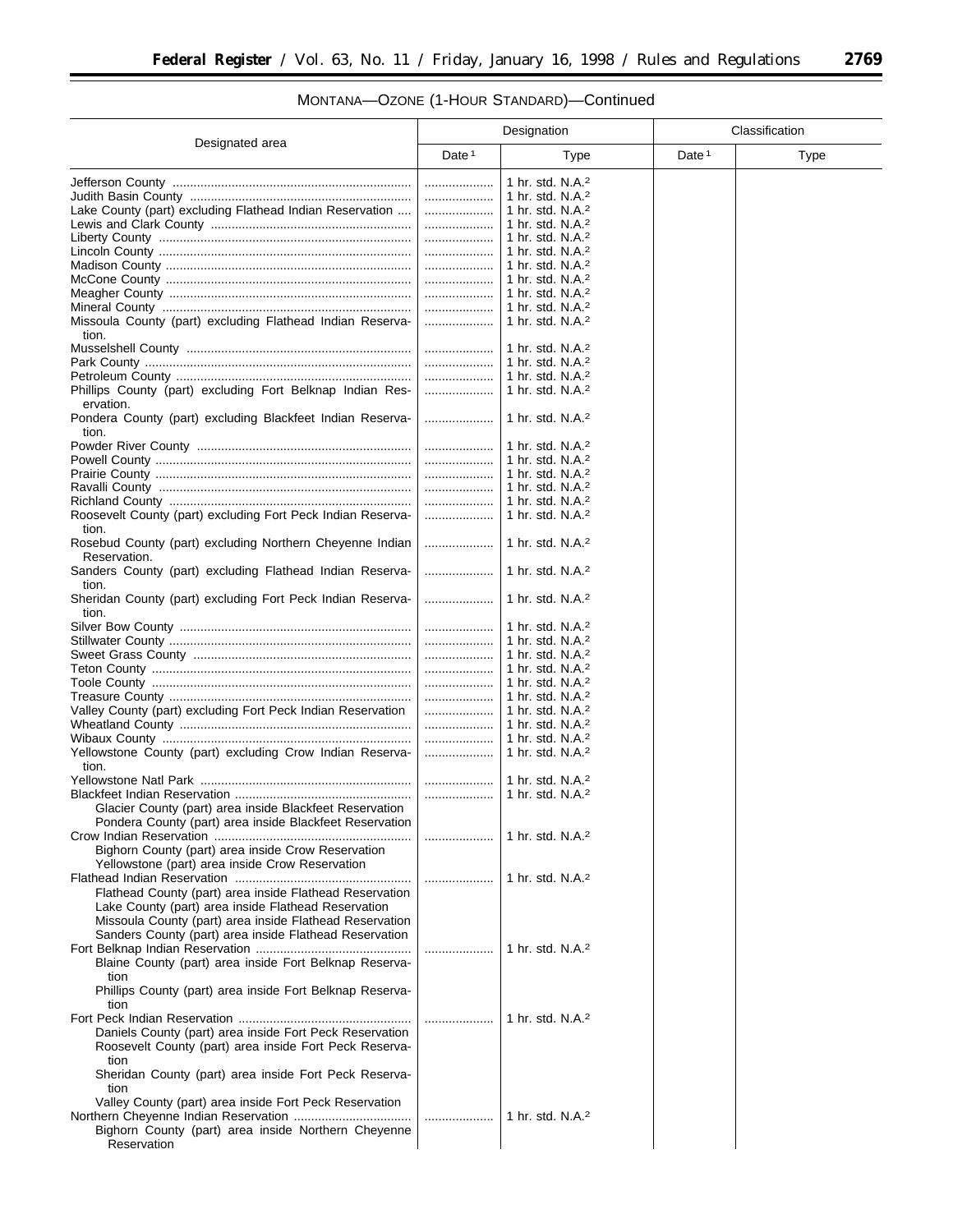## MONTANA—OZONE (1-HOUR STANDARD)—Continued

| Designated area                                                                                                                                                                             | Designation       |                  | Classification    |      |
|---------------------------------------------------------------------------------------------------------------------------------------------------------------------------------------------|-------------------|------------------|-------------------|------|
|                                                                                                                                                                                             | Date <sup>1</sup> | Type             | Date <sup>1</sup> | Type |
| Rosebud County (part) area inside Northern Cheyenne<br>Reservation<br>Chouteau County (part) area inside Rocky Boy Reserva-<br>tion<br>Hill County (part) area inside Rocky Boy Reservation | .                 | hr. std. $N.A.2$ |                   |      |
|                                                                                                                                                                                             |                   |                  |                   |      |

1This date is March 17, 1998, unless otherwise noted. 2 1 hour standard Not Applicable.

29. In § 81.328, the table entitled ''Nebraska—Ozone'' is revised to read as follows:

#### **§ 81.328 Nebraska.**

NEBRASKA—OZONE (1-HOUR STANDARD)

\* \* \* \* \* \* \* \* \* \* \*

|                         | Designation       |                              |                   | Classification |  |  |
|-------------------------|-------------------|------------------------------|-------------------|----------------|--|--|
| Designated area         | Date <sup>1</sup> | Type                         | Date <sup>1</sup> | <b>Type</b>    |  |  |
|                         |                   | 1 hr. std. N.A. <sup>2</sup> |                   |                |  |  |
| <b>Adams County</b>     |                   |                              |                   |                |  |  |
| Antelope County         |                   |                              |                   |                |  |  |
| <b>Arthur County</b>    |                   |                              |                   |                |  |  |
| <b>Banner County</b>    |                   |                              |                   |                |  |  |
| <b>Blaine County</b>    |                   |                              |                   |                |  |  |
| <b>Boone County</b>     |                   |                              |                   |                |  |  |
| <b>Box Butte County</b> |                   |                              |                   |                |  |  |
| <b>Boyd County</b>      |                   |                              |                   |                |  |  |
| <b>Brown County</b>     |                   |                              |                   |                |  |  |
| <b>Buffalo County</b>   |                   |                              |                   |                |  |  |
| <b>Burt County</b>      |                   |                              |                   |                |  |  |
| <b>Butler County</b>    |                   |                              |                   |                |  |  |
| <b>Cass County</b>      |                   |                              |                   |                |  |  |
| Cedar County            |                   |                              |                   |                |  |  |
| Chase County            |                   |                              |                   |                |  |  |
| Cherry County           |                   |                              |                   |                |  |  |
| Cheyenne County         |                   |                              |                   |                |  |  |
| Clay County             |                   |                              |                   |                |  |  |
| <b>Colfax County</b>    |                   |                              |                   |                |  |  |
| Cuming County           |                   |                              |                   |                |  |  |
| Custer County           |                   |                              |                   |                |  |  |
| Dakota County           |                   |                              |                   |                |  |  |
| Dawes County            |                   |                              |                   |                |  |  |
| Dawson County           |                   |                              |                   |                |  |  |
| Deuel County            |                   |                              |                   |                |  |  |
| Dixon County            |                   |                              |                   |                |  |  |
| Dodge County            |                   |                              |                   |                |  |  |
| Douglas County          |                   |                              |                   |                |  |  |
| Dundy County            |                   |                              |                   |                |  |  |
| <b>Fillmore County</b>  |                   |                              |                   |                |  |  |
| <b>Franklin County</b>  |                   |                              |                   |                |  |  |
| <b>Frontier County</b>  |                   |                              |                   |                |  |  |
| <b>Furnas County</b>    |                   |                              |                   |                |  |  |
| Gage County             |                   |                              |                   |                |  |  |
| Garden County           |                   |                              |                   |                |  |  |
| <b>Garfield County</b>  |                   |                              |                   |                |  |  |
| Gosper County           |                   |                              |                   |                |  |  |
| <b>Grant County</b>     |                   |                              |                   |                |  |  |
| Greeley County          |                   |                              |                   |                |  |  |
| <b>Hall County</b>      |                   |                              |                   |                |  |  |
| <b>Hamilton County</b>  |                   |                              |                   |                |  |  |
| Harlan County           |                   |                              |                   |                |  |  |
| <b>Hayes County</b>     |                   |                              |                   |                |  |  |
| <b>Hitchcock County</b> |                   |                              |                   |                |  |  |
| <b>Holt County</b>      |                   |                              |                   |                |  |  |
| Hooker County           |                   |                              |                   |                |  |  |
| <b>Howard County</b>    |                   |                              |                   |                |  |  |
|                         |                   |                              |                   |                |  |  |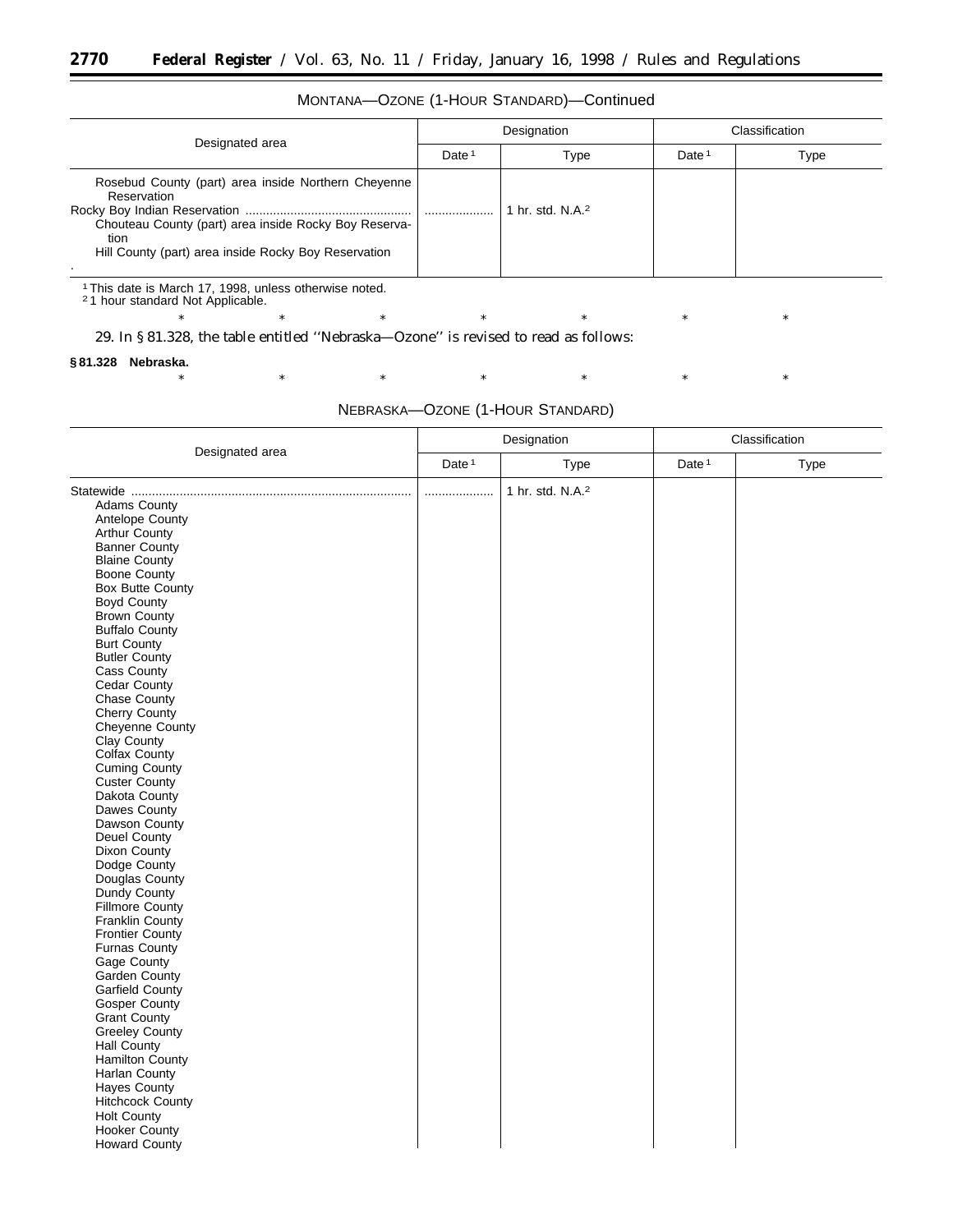÷.

|                                             | Designation       |      | Classification    |      |
|---------------------------------------------|-------------------|------|-------------------|------|
| Designated area                             | Date <sup>1</sup> | Type | Date <sup>1</sup> | Type |
| Jefferson County                            |                   |      |                   |      |
| Johnson County                              |                   |      |                   |      |
| Kearney County                              |                   |      |                   |      |
| Keith County                                |                   |      |                   |      |
| Keya Paha County                            |                   |      |                   |      |
| Kimball County                              |                   |      |                   |      |
| Knox County                                 |                   |      |                   |      |
| Lancaster County                            |                   |      |                   |      |
| <b>Lincoln County</b><br>Logan County       |                   |      |                   |      |
| Loup County                                 |                   |      |                   |      |
| Madison County                              |                   |      |                   |      |
| McPherson County                            |                   |      |                   |      |
| <b>Merrick County</b>                       |                   |      |                   |      |
| Morrill County                              |                   |      |                   |      |
| Nance County                                |                   |      |                   |      |
| Nemaha County                               |                   |      |                   |      |
| <b>Nuckolls County</b>                      |                   |      |                   |      |
| Otoe County                                 |                   |      |                   |      |
| Pawnee County                               |                   |      |                   |      |
| Perkins County                              |                   |      |                   |      |
| <b>Phelps County</b>                        |                   |      |                   |      |
| Pierce County                               |                   |      |                   |      |
| Platte County                               |                   |      |                   |      |
| Polk County                                 |                   |      |                   |      |
| Red Willow County                           |                   |      |                   |      |
| Richardson County                           |                   |      |                   |      |
| Rock County                                 |                   |      |                   |      |
| Saline County                               |                   |      |                   |      |
| Sarpy County                                |                   |      |                   |      |
| Saunders County                             |                   |      |                   |      |
| <b>Scotts Bluff County</b><br>Seward County |                   |      |                   |      |
| Sheridan County                             |                   |      |                   |      |
| Sherman County                              |                   |      |                   |      |
| Sioux County                                |                   |      |                   |      |
| Stanton County                              |                   |      |                   |      |
| Thayer County                               |                   |      |                   |      |
| Thomas County                               |                   |      |                   |      |
| <b>Thurston County</b>                      |                   |      |                   |      |
| Valley County                               |                   |      |                   |      |
| Washington County                           |                   |      |                   |      |
| Wayne County                                |                   |      |                   |      |
| Webster County                              |                   |      |                   |      |
| <b>Wheeler County</b>                       |                   |      |                   |      |
| <b>York County</b>                          |                   |      |                   |      |

## NEBRASKA—OZONE (1-HOUR STANDARD)—Continued

1This date is March 17, 1998, unless otherwise noted. 2 1 hour standard Not Applicable.

\* \* \* \* \* \* \* \* \* \* \* 30. In § 81.329, the table entitled ''Nevada—Ozone'' is revised to read as follows:

### **§ 81.329 Nevada.**

| Designated area                                                                                                                                         | Designation       |                                                              | Classification    |      |
|---------------------------------------------------------------------------------------------------------------------------------------------------------|-------------------|--------------------------------------------------------------|-------------------|------|
|                                                                                                                                                         | Date <sup>1</sup> | Type                                                         | Date <sup>1</sup> | Type |
| Reno Area<br><b>Washoe County</b><br>Carson City<br>Churchill County<br><b>Clark County</b><br>Douglas County<br>Elko County<br><b>Esmeralda County</b> | <br>              | 1 hr. std. N.A. <sup>2</sup><br>1 hr. std. N.A. <sup>2</sup> |                   |      |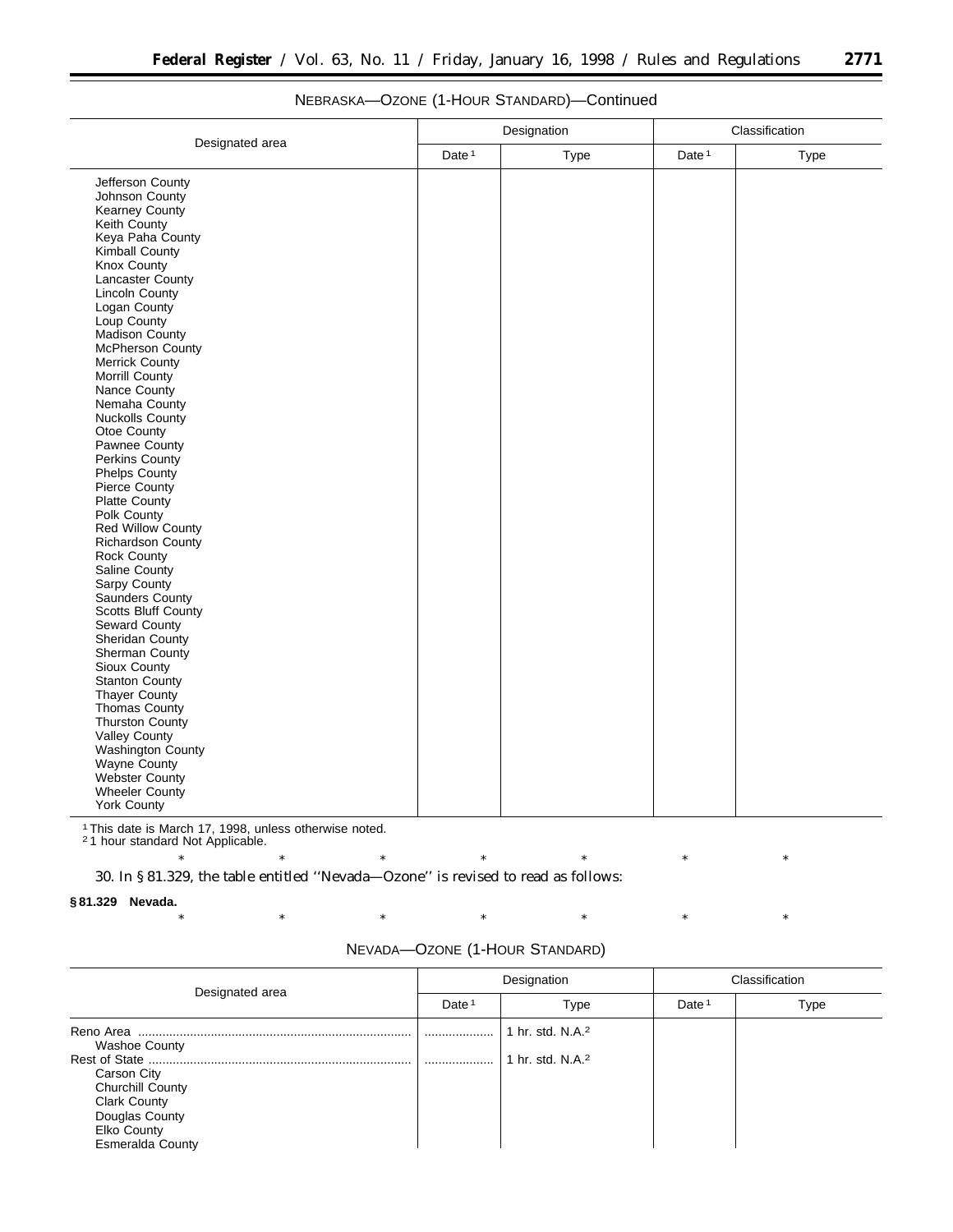## NEVADA—OZONE (1-HOUR STANDARD)—Continued

| Designated area                                                                                                                                                                                  | Designation       |             | Classification |      |
|--------------------------------------------------------------------------------------------------------------------------------------------------------------------------------------------------|-------------------|-------------|----------------|------|
|                                                                                                                                                                                                  | Date <sup>1</sup> | <b>Type</b> | Date $1$       | Type |
| Eureka County<br><b>Humboldt County</b><br>Lander County<br>Lincoln County<br>Lyon County<br>Mineral County<br>Nye County<br>Pershing County<br><b>Storey County</b><br><b>White Pine County</b> |                   |             |                |      |

1This date is March 17, 1998, unless otherwise noted. 2 1 hour standard Not Applicable.

\* \* \* \* \* \* \* \* \* \* \*

31. In § 81.330, the table entitled ''New Hampshire—Ozone'' is revised to read as follows:

### **§ 81.330 New Hampshire.**

|                                                                                           |          | Designation                  |                   | Classification |  |
|-------------------------------------------------------------------------------------------|----------|------------------------------|-------------------|----------------|--|
| Designated area                                                                           | Date $1$ | Type                         | Date <sup>1</sup> | Type           |  |
| Belknap County Area:                                                                      |          |                              |                   |                |  |
|                                                                                           | .        | 1 hr. std. N.A. <sup>2</sup> |                   |                |  |
| Boston-Lawrence-Worcester Area:                                                           |          |                              |                   |                |  |
| Pelham Town, Amherst Town, Brookline Town, Hol-                                           | 11/15/90 | Nonattainment                | 11/15/90          | Serious.       |  |
| lis Town, Hudson Town, Litchfield Town,                                                   |          |                              |                   |                |  |
| Merrimack Town, Milford Town, Mont Vernon                                                 |          |                              |                   |                |  |
| Town, Nashua City, Wilton Town.                                                           |          |                              |                   |                |  |
|                                                                                           | 11/15/90 | Nonattainment                | 11/15/90          | Serious.       |  |
| Atkinson Town, Brentwood Town, Danville Town,                                             |          |                              |                   |                |  |
| Derry Town, E. Kingston Town, Hampstead                                                   |          |                              |                   |                |  |
| Town, Hampton Falls Town, Kensington Town,                                                |          |                              |                   |                |  |
| Kingston Town, Londonderry Town, Newton                                                   |          |                              |                   |                |  |
| Town, Plaistow Town, Salem Town, Sandown                                                  |          |                              |                   |                |  |
| Town, Seabrook Town, South Hampton Town,                                                  |          |                              |                   |                |  |
| Windham Town.                                                                             |          |                              |                   |                |  |
| Cheshire County Area:                                                                     |          |                              |                   |                |  |
|                                                                                           |          | 1 hr. std. N.A. <sup>2</sup> |                   |                |  |
| Manchester Area:                                                                          |          |                              |                   |                |  |
|                                                                                           |          | 1 hr. std. N.A. <sup>2</sup> |                   |                |  |
| Antrim Town, Bedford Town, Bennington Town,                                               |          |                              |                   |                |  |
| Deering Town, Francestown Town, Goffstown<br>Town, Greenfield Town, Greenville Town, Han- |          |                              |                   |                |  |
| cock Town, Hillsborough Town, Lyndeborough                                                |          |                              |                   |                |  |
| Town, Manchester city, Mason Town, New Bos-                                               |          |                              |                   |                |  |
| ton Town, New Ipswich Town, Petersborough                                                 |          |                              |                   |                |  |
| Town, Sharon Town, Temple town, Weare Town,                                               |          |                              |                   |                |  |
| Windsor Town.                                                                             |          |                              |                   |                |  |
|                                                                                           |          | 1 hr. std. N.A. <sup>2</sup> | .                 |                |  |
|                                                                                           |          | 1 hr. std. $N.A.^2$          |                   |                |  |
| Auburn Town, Candia Town, Chester Town, Deer-                                             |          |                              |                   |                |  |
| field Town, Epping Town, Fremont Town, North-                                             |          |                              |                   |                |  |
| wood Town, Nottingham Town, Raymond Town.                                                 |          |                              |                   |                |  |
| Portsmouth-Dover-Rochester Area:                                                          |          |                              |                   |                |  |
|                                                                                           | 11/15/90 | Nonattainment                | 11/15/90          | Serious.       |  |
| Exeter Town, Greenland Town, Hampton Town,                                                |          |                              |                   |                |  |
| New Castle Town, Newfields Town, Newington<br>Town, Newmarket Town, North Hampton Town,   |          |                              |                   |                |  |
| Portsmouth City, Rye Town, Stratham Town.                                                 |          |                              |                   |                |  |
|                                                                                           | 11/15/90 | Nonattainment                | 11/15/90          | Serious.       |  |
| Sullivan County Area:                                                                     |          |                              |                   |                |  |
|                                                                                           |          | 1 hr. std. N.A. <sup>2</sup> |                   |                |  |
| AQCR 107 Androscoggin Valley Interstate:                                                  |          |                              |                   |                |  |
|                                                                                           |          | 1 hr. std. N.A. $2$          |                   |                |  |
| AQCR 149 Central New Hampshire Interstate:                                                |          |                              |                   |                |  |

### NEW HAMPSHIRE—OZONE (1-HOUR STANDARD)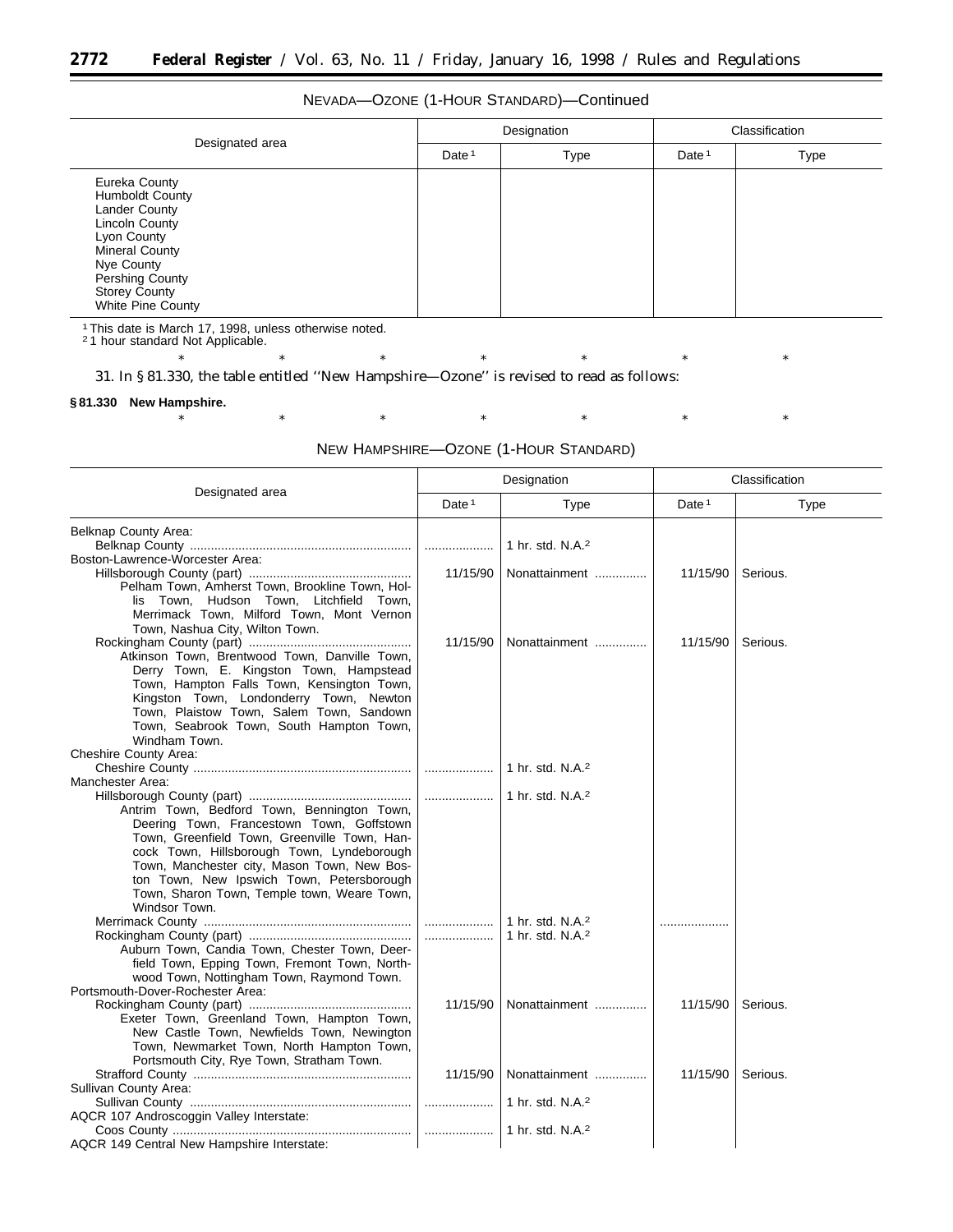## NEW HAMPSHIRE—OZONE (1-HOUR STANDARD)—Continued

| Designated area                                | Designation       |                                          | Classification    |      |
|------------------------------------------------|-------------------|------------------------------------------|-------------------|------|
|                                                | Date <sup>1</sup> | Type                                     | Date <sup>1</sup> | Type |
| <b>Carroll County</b><br><b>Grafton County</b> | <br>              | 1 hr. std. $N.A.^2$<br>hr. std. $N.A.^2$ |                   |      |

1This date is March 17, 1998, unless otherwise noted.

2 1 hour standard Not Applicable.

\* \* \* \* \* \* \* \* \* \* \*

32. In § 81.331, the table entitled ''New Jersey—Ozone'' is revised to read as follows:

**§ 81.331 New Jersey.**

| NEW JERSEY-OZONE (1-HOUR STANDARD) |  |
|------------------------------------|--|
|------------------------------------|--|

\* \* \* \* \* \* \* \* \* \* \*

| Designated area                          | Designation       |                              | Classification    |            |
|------------------------------------------|-------------------|------------------------------|-------------------|------------|
|                                          | Date <sup>1</sup> | Type                         | Date <sup>1</sup> | Type       |
| Allentown-Bethlehem Easton Area:         |                   |                              |                   |            |
|                                          |                   | 1 hr. std. N.A. <sup>2</sup> |                   |            |
| <b>Atlantic City Area:</b>               |                   |                              |                   |            |
|                                          |                   | 1 hr. std. N.A. <sup>2</sup> |                   |            |
|                                          |                   | 1 hr. std. N.A. <sup>2</sup> |                   |            |
| New York-N. New Jersey-Long Island Area: |                   |                              |                   |            |
|                                          | 11/15/90          | Nonattainment                | 11/15/90          | Severe-17. |
|                                          | 11/15/90          | Nonattainment                | 11/15/90          | Severe-17. |
|                                          | 11/15/90          | Nonattainment                | 11/15/90          | Severe-17. |
|                                          | 11/15/90          | Nonattainment                | 11/15/90          | Severe-17. |
|                                          | 11/15/90          | Nonattainment                | 11/15/90          | Severe-17. |
|                                          | 11/15/90          | Nonattainment                | 11/15/90          | Severe-17. |
|                                          | 11/15/90          | Nonattainment                | 11/15/90          | Severe-17. |
|                                          | 11/15/90          | Nonattainment                | 11/15/90          | Severe-17. |
|                                          | 11/15/90          | Nonattainment                | 11/15/90          | Severe-17. |
|                                          | 11/15/90          | Nonattainment                | 11/15/90          | Severe-17. |
|                                          | 11/15/90          | Nonattainment                | 11/15/90          | Severe-17. |
|                                          | 11/15/90          | Nonattainment                | 11/15/90          | Severe-17. |
| Philadelphia-Wilmington-Trenton Area:    |                   |                              |                   |            |
|                                          | 11/15/90          | Nonattainment                | 11/15/90          | Severe-15. |
|                                          | 11/15/90          | Nonattainment                | 11/15/90          | Severe-15. |
|                                          | 11/15/90          | Nonattainment                | 11/15/90          | Severe-15. |
|                                          | 11/15/90          | Nonattainment                | 11/15/90          | Severe-15. |
|                                          | 11/15/90          | Nonattainment                | 11/15/90          | Severe-15. |
|                                          | 11/15/90          | Nonattainment                | 11/15/90          | Severe-15. |

1This date is March 17, 1998, unless otherwise noted.

21 hour standard Not Applicable.

33. In § 81.332, the table entitled ''New Mexico—Ozone'' is revised to read as follows:

#### **§ 81.332 New Mexico.**

| Designation area                                                                                                                                                                   | Designation       |                                      |                   | Classification |
|------------------------------------------------------------------------------------------------------------------------------------------------------------------------------------|-------------------|--------------------------------------|-------------------|----------------|
|                                                                                                                                                                                    | Date <sup>1</sup> | Type                                 | Date <sup>1</sup> | Type           |
| AQCR 012 New Mexico-Southern Border Intrastate<br><b>Grant County</b><br><b>Hidalgo County</b><br>Luna County                                                                      |                   | 1 hr. std. N.A. <sup>2</sup>         |                   |                |
| AQCR 014 Four Corners Interstate<br>see 40 CFR 81.121<br>McKinley County (part)<br>Rio Arriba County (part)<br>San Juan County<br>Sandoval County (part)<br>Valencia County (part) |                   | 1 hr. std. N.A. <sup>2</sup>         |                   |                |
|                                                                                                                                                                                    |                   | $\vert$ 1 hr. std. N.A. <sup>2</sup> |                   |                |

NEW MEXICO—OZONE (1-HOUR STANDARD)

\* \* \* \* \* \* \* \* \* \* \*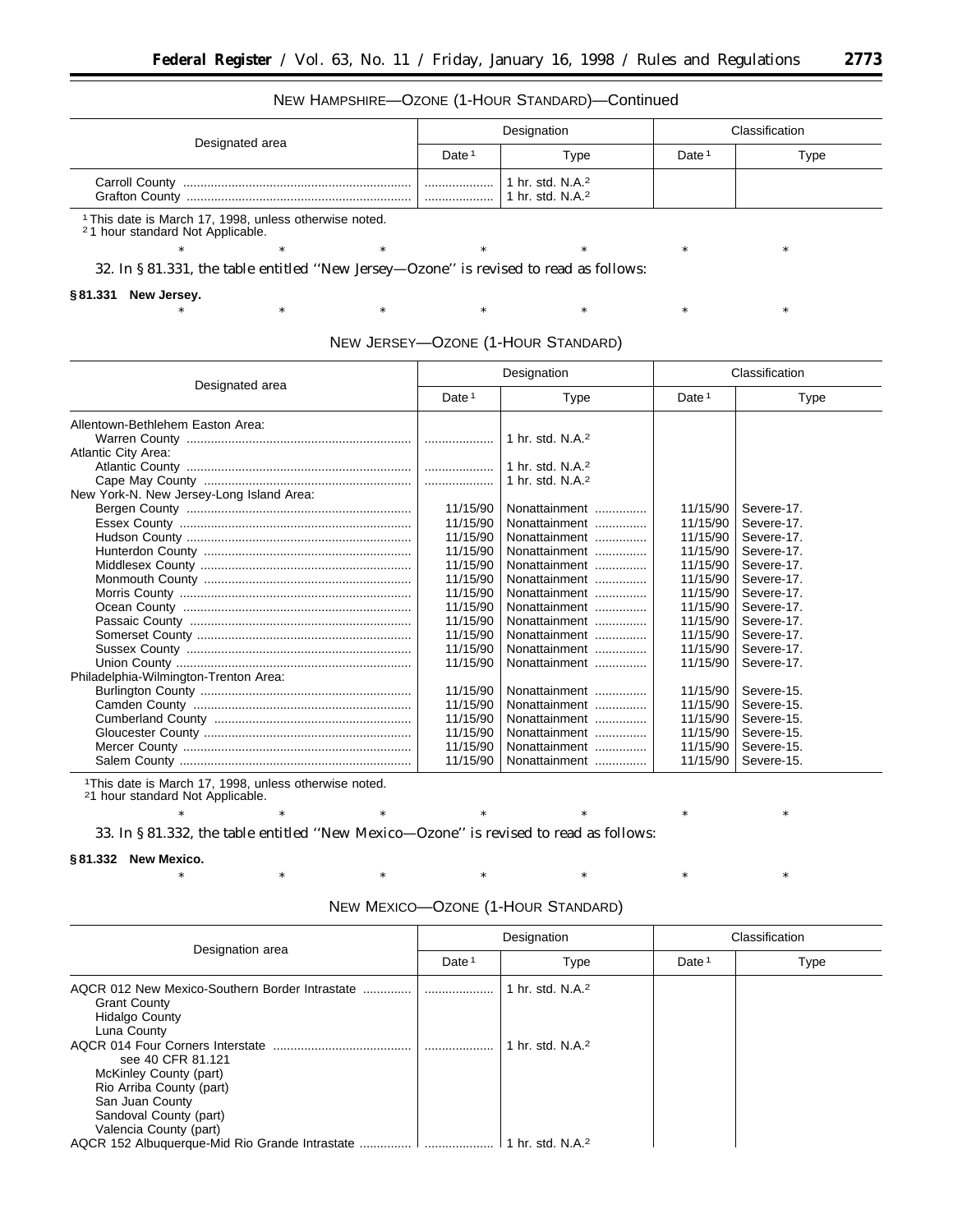|                                                                                                                                                                                                          | Designation |                                                                                                                                                              | Classification    |           |
|----------------------------------------------------------------------------------------------------------------------------------------------------------------------------------------------------------|-------------|--------------------------------------------------------------------------------------------------------------------------------------------------------------|-------------------|-----------|
| Designation area                                                                                                                                                                                         | Date $1$    | Type                                                                                                                                                         | Date <sup>1</sup> | Type      |
| Bernalillo County (part)<br>Sandoval County (part)<br>see 40 CFR 81.83                                                                                                                                   |             | 1 hr. std. N.A. <sup>2</sup>                                                                                                                                 |                   |           |
| Valencia County<br>see 40 CFR 81.83<br>Dona Ana County (part)-(Sunland Park Area) The area<br>bounded by the New Mexico-Texas State line on the<br>east, the New Mexico-Mexico international line on the | 7/12/95     | Nonattainment                                                                                                                                                | 7/12/95           | Marginal. |
| south, Range 3E-Range 2E, line on the west, and the<br>N3200 latitude line on the north<br>Colfax County<br><b>Guadalupe County</b><br><b>Harding County</b>                                             |             | 1 hr. std. N.A. <sup>2</sup><br>1 hr. std. N.A. <sup>2</sup><br>1 hr. std. N.A. <sup>2</sup><br>1 hr. std. N.A. <sup>2</sup><br>1 hr. std. N.A. <sup>2</sup> |                   |           |
| Mora County<br>San Miguel County<br><b>Torrance County</b><br><b>Union County</b><br><b>Chaves County</b><br><b>Curry County</b><br>De Baca County<br><b>Eddy County</b><br>Lea County                   |             | 1 hr. std. N.A. <sup>2</sup>                                                                                                                                 |                   |           |
| <b>Quay County</b><br>Roosevelt County<br>Catron County<br>Cibola County<br>McKinley County (part)<br>see 40 CFR 81.241                                                                                  |             | 1 hr. std. N.A. <sup>2</sup>                                                                                                                                 |                   |           |
| Socorro County<br>Valencia County (part)<br>see 40 CFR 81.241<br>Los Alamos County<br>Rio Arriba County (part)<br>see 40 CFR 81.239<br>Santa Fe County<br><b>Taos County</b>                             |             | 1 hr. std. N.A. <sup>2</sup>                                                                                                                                 |                   |           |

## NEW MEXICO—OZONE (1-HOUR STANDARD)—Continued

1This date is March 17, 1998, unless otherwise noted. 2 1 hour standard Not Applicable.

\* \* \* \* \* \* \* \* \* \* \* 34. In § 81.333, the table entitled ''New York—Ozone'' is revised to read as follows:

### **§ 81.333 New York.**

| NEW YORK-OZONE (1-HOUR STANDARD) |  |
|----------------------------------|--|
|----------------------------------|--|

| Designated area               | Designation       |      |                   | Classification |
|-------------------------------|-------------------|------|-------------------|----------------|
|                               | Date <sup>1</sup> | Type | Date <sup>1</sup> | Type           |
| Albany-Schenectady-Troy Area: |                   |      |                   |                |
|                               |                   |      |                   |                |
|                               |                   |      |                   |                |
|                               |                   |      |                   |                |
|                               |                   |      |                   |                |
|                               |                   |      |                   |                |
|                               |                   |      |                   |                |
| Buffalo-Niagara Falls Area:   |                   |      |                   |                |
|                               |                   |      |                   |                |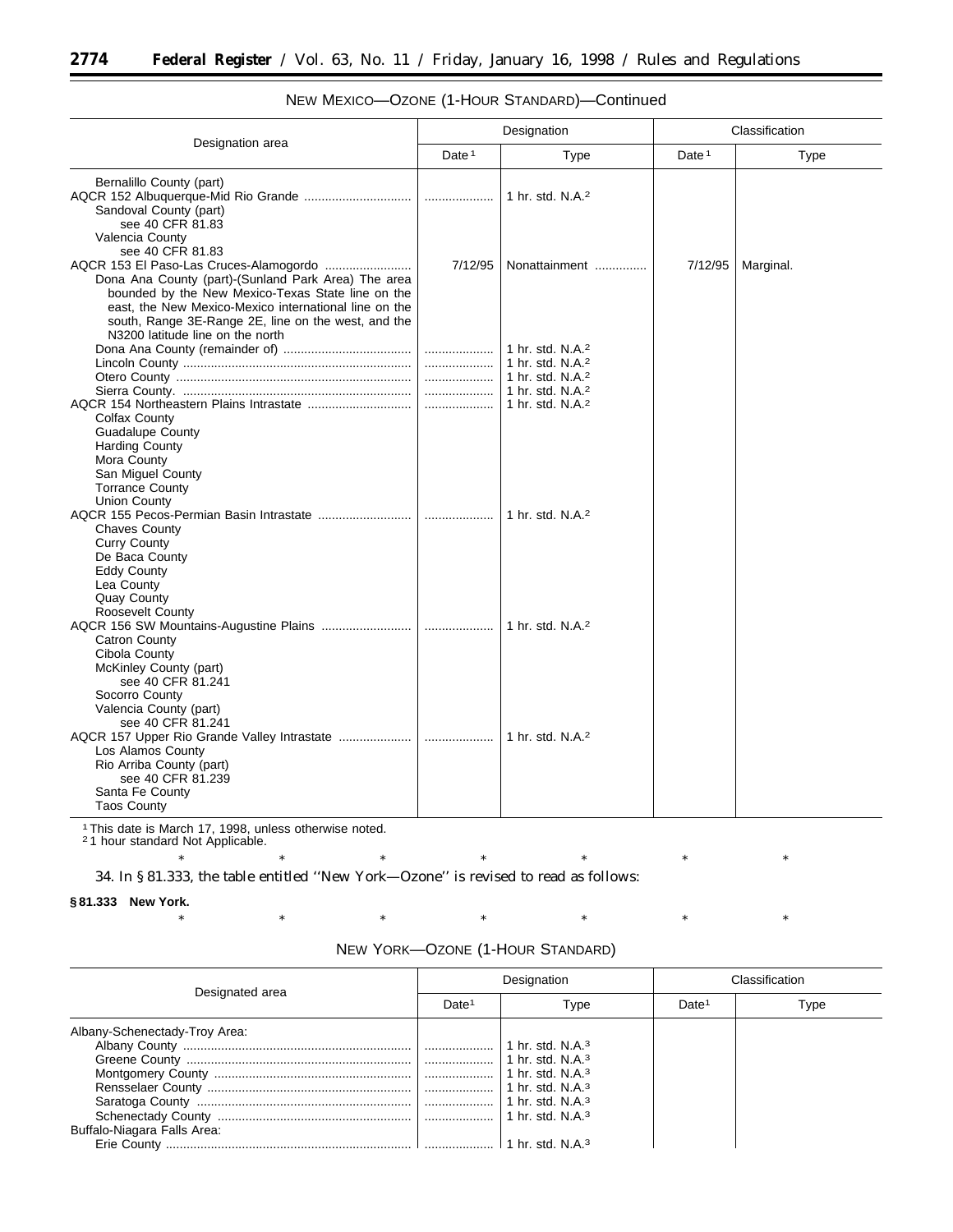| NEW YORK-OZONE (1-HOUR STANDARD)-Continued |  |
|--------------------------------------------|--|
|                                            |  |

|                                                     | Designation                          |                                |                      | Classification           |  |
|-----------------------------------------------------|--------------------------------------|--------------------------------|----------------------|--------------------------|--|
| Designated area                                     | Date <sup>1</sup>                    | Type                           | Date <sup>1</sup>    | Type                     |  |
|                                                     | .                                    | 1 hr. std. $N.A.3$             |                      |                          |  |
| Essex County Area:                                  |                                      |                                |                      |                          |  |
|                                                     | .                                    | 1 hr. std. $N.A.^3$            |                      |                          |  |
| The portion of Whiteface Mountain above 4500 feet   |                                      |                                |                      |                          |  |
| in elevation in Essex County                        |                                      |                                |                      |                          |  |
| Jefferson County Area:                              |                                      |                                |                      |                          |  |
|                                                     |                                      | 1 hr. std. $N.A.^3$            |                      |                          |  |
| New York-Northern New Jersey-Long Island Area:      |                                      |                                |                      |                          |  |
|                                                     | 11/15/90<br>11/15/90                 | Nonattainment<br>Nonattainment | 11/15/90<br>11/15/90 | Severe-17.<br>Severe-17. |  |
|                                                     | 11/15/90                             | Nonattainment                  | 11/15/90             | Severe-17.               |  |
|                                                     | 11/15/90                             | Nonattainment                  | 11/15/90             | Severe-17.               |  |
|                                                     | 1/15/92                              | Nonattainment                  | 1/15/92              | Severe-17.               |  |
| Blooming Grove, Chester, Highlands, Monroe, Tux-    |                                      |                                |                      |                          |  |
| edo, Warwick, and Woodbury                          |                                      |                                |                      |                          |  |
|                                                     | 11/15/90                             | Nonattainment                  | 11/15/90             | Severe-17.               |  |
|                                                     | 11/15/90                             | Nonattainment                  | 11/15/90             | Severe-17.               |  |
|                                                     | 11/15/90                             | Nonattainment                  | 11/15/90             | Severe-17.               |  |
|                                                     | 11/15/90                             | Nonattainment                  | 11/15/90             | Severe-17.               |  |
|                                                     | 11/15/90                             | Nonattainment                  | 11/15/90             | Severe-17.               |  |
| Poughkeepsie Area:                                  |                                      |                                |                      |                          |  |
|                                                     | 1/6/92                               | Nonattainment                  | 11/7/94              | Moderate.                |  |
|                                                     | 24/21/94                             | Nonattainment                  | 211/7/94             | Moderate.                |  |
|                                                     | 1/15/92                              | Nonattainment                  | 11/7/94              | Moderate.                |  |
| AQCR 158 Central New York Intrastate (Remainder of) | .                                    | 1 hr. std. $N.A.3$             |                      |                          |  |
| Cayuga County<br><b>Cortland County</b>             |                                      |                                |                      |                          |  |
| <b>Herkimer County</b>                              |                                      |                                |                      |                          |  |
| Lewis County                                        |                                      |                                |                      |                          |  |
| <b>Madison County</b>                               |                                      |                                |                      |                          |  |
| Oneida County                                       |                                      |                                |                      |                          |  |
| Onondaga County                                     |                                      |                                |                      |                          |  |
| Oswego County                                       |                                      |                                |                      |                          |  |
| AQCR 159 Champlain Valley Interstate (Remainder of) |                                      | 1 hr. std. $N.A.^3$            |                      |                          |  |
| <b>Clinton County</b>                               |                                      |                                |                      |                          |  |
| <b>Essex County</b>                                 |                                      |                                |                      |                          |  |
| <b>Franklin County</b>                              |                                      |                                |                      |                          |  |
| <b>Hamilton County</b>                              |                                      |                                |                      |                          |  |
| St. Lawrence County                                 |                                      |                                |                      |                          |  |
| <b>Warren County</b>                                |                                      |                                |                      |                          |  |
| <b>Washington County</b>                            |                                      | 1 hr. std. $N.A.^3$            |                      |                          |  |
| Genesee County                                      |                                      |                                |                      |                          |  |
| <b>Livingston County</b>                            |                                      |                                |                      |                          |  |
| <b>Monroe County</b>                                |                                      |                                |                      |                          |  |
| <b>Ontario County</b>                               |                                      |                                |                      |                          |  |
| Orleans County                                      |                                      |                                |                      |                          |  |
| Seneca County                                       |                                      |                                |                      |                          |  |
| <b>Wayne County</b>                                 |                                      |                                |                      |                          |  |
| <b>Wyoming County</b>                               |                                      |                                |                      |                          |  |
| <b>Yates County</b>                                 |                                      |                                |                      |                          |  |
| AQCR 161 Hudson Valley Intrastate (Remainder of)    | $\ldots \ldots \ldots \ldots \ldots$ | 1 hr. std. N.A. <sup>3</sup>   |                      |                          |  |
| Columbia County                                     |                                      |                                |                      |                          |  |
| <b>Fulton County</b>                                |                                      |                                |                      |                          |  |
| Schoharie County<br><b>Ulster County</b>            |                                      |                                |                      |                          |  |
|                                                     |                                      | 1 hr. std. $N.A.^3$            |                      |                          |  |
| <b>Broome County</b>                                |                                      |                                |                      |                          |  |
| Chenango County                                     |                                      |                                |                      |                          |  |
| <b>Delaware County</b>                              |                                      |                                |                      |                          |  |
| Otsego County                                       |                                      |                                |                      |                          |  |
| <b>Sullivan County</b>                              |                                      |                                |                      |                          |  |
| <b>Tioga County</b>                                 |                                      |                                |                      |                          |  |
|                                                     | .                                    | 1 hr. std. $N.A.^3$            |                      |                          |  |
| <b>Allegany County</b>                              |                                      |                                |                      |                          |  |
| <b>Cattaraugus County</b>                           |                                      |                                |                      |                          |  |
| Chautauqua County                                   |                                      |                                |                      |                          |  |
| <b>Chemung County</b>                               |                                      |                                |                      |                          |  |
| <b>Schuyler County</b>                              |                                      |                                |                      |                          |  |
| Steuben County                                      |                                      |                                |                      |                          |  |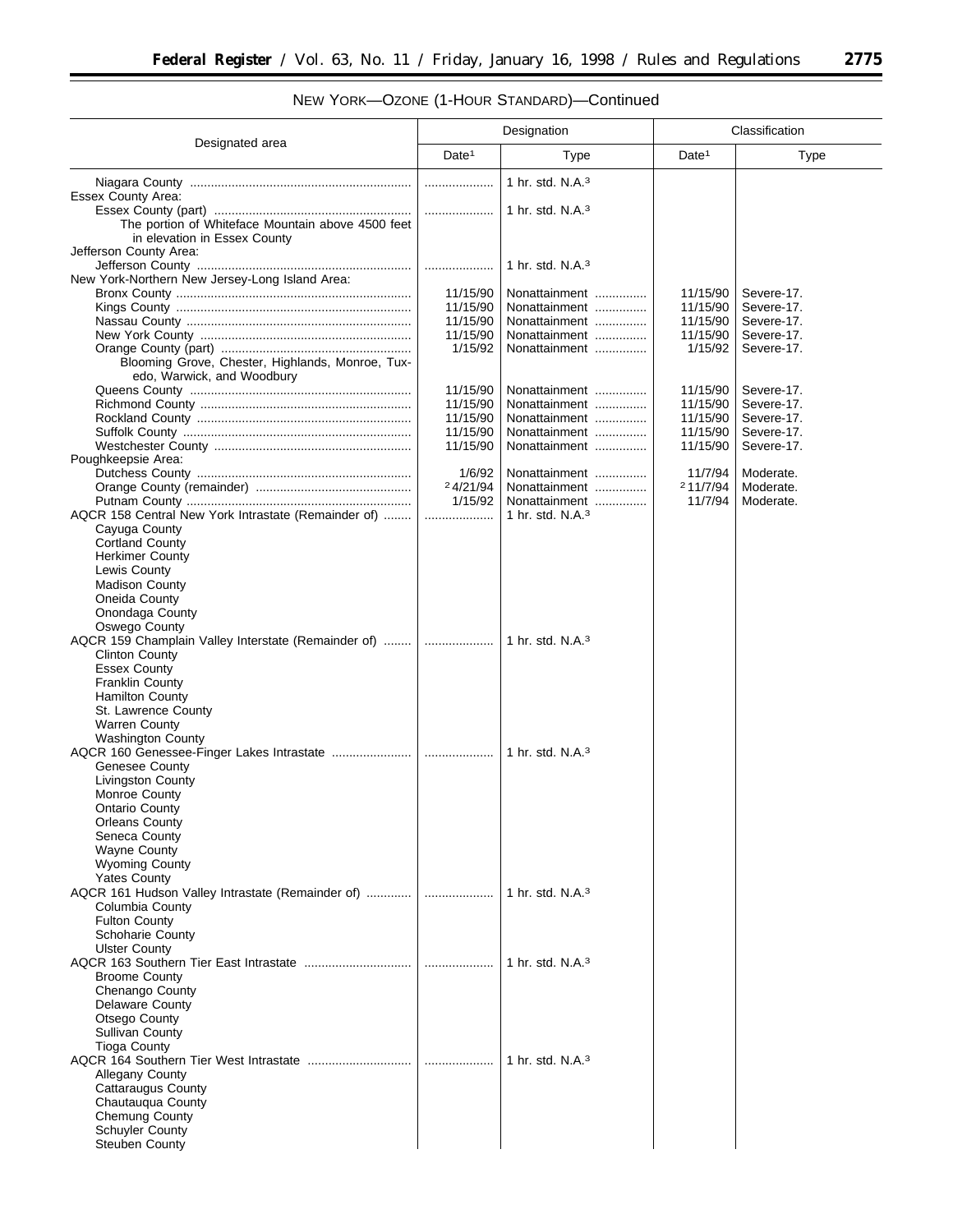## NEW YORK—OZONE (1-HOUR STANDARD)—Continued

|                        | Designation       |      | Classification    |      |
|------------------------|-------------------|------|-------------------|------|
| Designated area        | Date <sup>1</sup> | Type | Date <sup>1</sup> | Type |
| <b>Tompkins County</b> |                   |      |                   |      |

1 This date is March 17, 1998, unless otherwise noted.<br><sup>2</sup> However, the effective date is November 15, 1990, for purposes of determining the scope of a "covered area" under section 211(k)(10)(D), opt-in under section 211(k)(6), and the baseline determination of the 15% reduction in volatile organic compounds under section 182(b)(1).<br>31 hour standard Not Applicable.

\* \* \* \* \* \* \* \* \* \* \*

\* \* \* \* \* \* \* \* \* \* \*

35. In § 81.334, the table entitled ''North Carolina—Ozone'' is revised to read as follows:

#### **§ 81.334 North Carolina.**

Johnston County

|                         | Designation       |                              | Classification    |      |  |
|-------------------------|-------------------|------------------------------|-------------------|------|--|
| Designated area         | Date <sup>1</sup> | Type                         | Date <sup>1</sup> | Type |  |
|                         | .                 | 1 hr. std. N.A. <sup>2</sup> |                   |      |  |
| <b>Alamance County</b>  |                   |                              |                   |      |  |
| Alexander County        |                   |                              |                   |      |  |
| Alleghany County        |                   |                              |                   |      |  |
| Anson County            |                   |                              |                   |      |  |
| Ashe County             |                   |                              |                   |      |  |
| <b>Avery County</b>     |                   |                              |                   |      |  |
| <b>Beaufort County</b>  |                   |                              |                   |      |  |
| <b>Bertie County</b>    |                   |                              |                   |      |  |
| <b>Bladen County</b>    |                   |                              |                   |      |  |
| <b>Brunswick County</b> |                   |                              |                   |      |  |
| <b>Buncombe County</b>  |                   |                              |                   |      |  |
| <b>Burke County</b>     |                   |                              |                   |      |  |
| Cabarrus County         |                   |                              |                   |      |  |
| Caldwell County         |                   |                              |                   |      |  |
| Camden County           |                   |                              |                   |      |  |
| Carteret County         |                   |                              |                   |      |  |
| Caswell County          |                   |                              |                   |      |  |
| Catawba County          |                   |                              |                   |      |  |
| Chatham County          |                   |                              |                   |      |  |
| Cherokee County         |                   |                              |                   |      |  |
| Chowan County           |                   |                              |                   |      |  |
| Clay County             |                   |                              |                   |      |  |
| Cleveland County        |                   |                              |                   |      |  |
| <b>Columbus County</b>  |                   |                              |                   |      |  |
| <b>Craven County</b>    |                   |                              |                   |      |  |
| Cumberland County       |                   |                              |                   |      |  |
| <b>Currituck County</b> |                   |                              |                   |      |  |
| Dare County             |                   |                              |                   |      |  |
| Davidson County         |                   |                              |                   |      |  |
| Davie County            |                   |                              |                   |      |  |
| Durham County           |                   |                              |                   |      |  |
| Duplin County           |                   |                              |                   |      |  |
| Edgecombe County        |                   |                              |                   |      |  |
| Forsyth County          |                   |                              |                   |      |  |
| Franklin County         |                   |                              |                   |      |  |
| Gaston County           |                   |                              |                   |      |  |
| Gates County            |                   |                              |                   |      |  |
| Graham County           |                   |                              |                   |      |  |
| <b>Granville County</b> |                   |                              |                   |      |  |
| <b>Greene County</b>    |                   |                              |                   |      |  |
| Guilford County         |                   |                              |                   |      |  |
| <b>Halifax County</b>   |                   |                              |                   |      |  |
| <b>Harnett County</b>   |                   |                              |                   |      |  |
| Haywood County          |                   |                              |                   |      |  |
| <b>Henderson County</b> |                   |                              |                   |      |  |
| <b>Hertford County</b>  |                   |                              |                   |      |  |
| <b>Hoke County</b>      |                   |                              |                   |      |  |
| <b>Hyde County</b>      |                   |                              |                   |      |  |
| <b>Iredell County</b>   |                   |                              |                   |      |  |
| Jackson County          |                   |                              |                   |      |  |
|                         |                   |                              |                   |      |  |

 $\overline{1}$ 

NORTH CAROLINA—OZONE (1-HOUR STANDARD)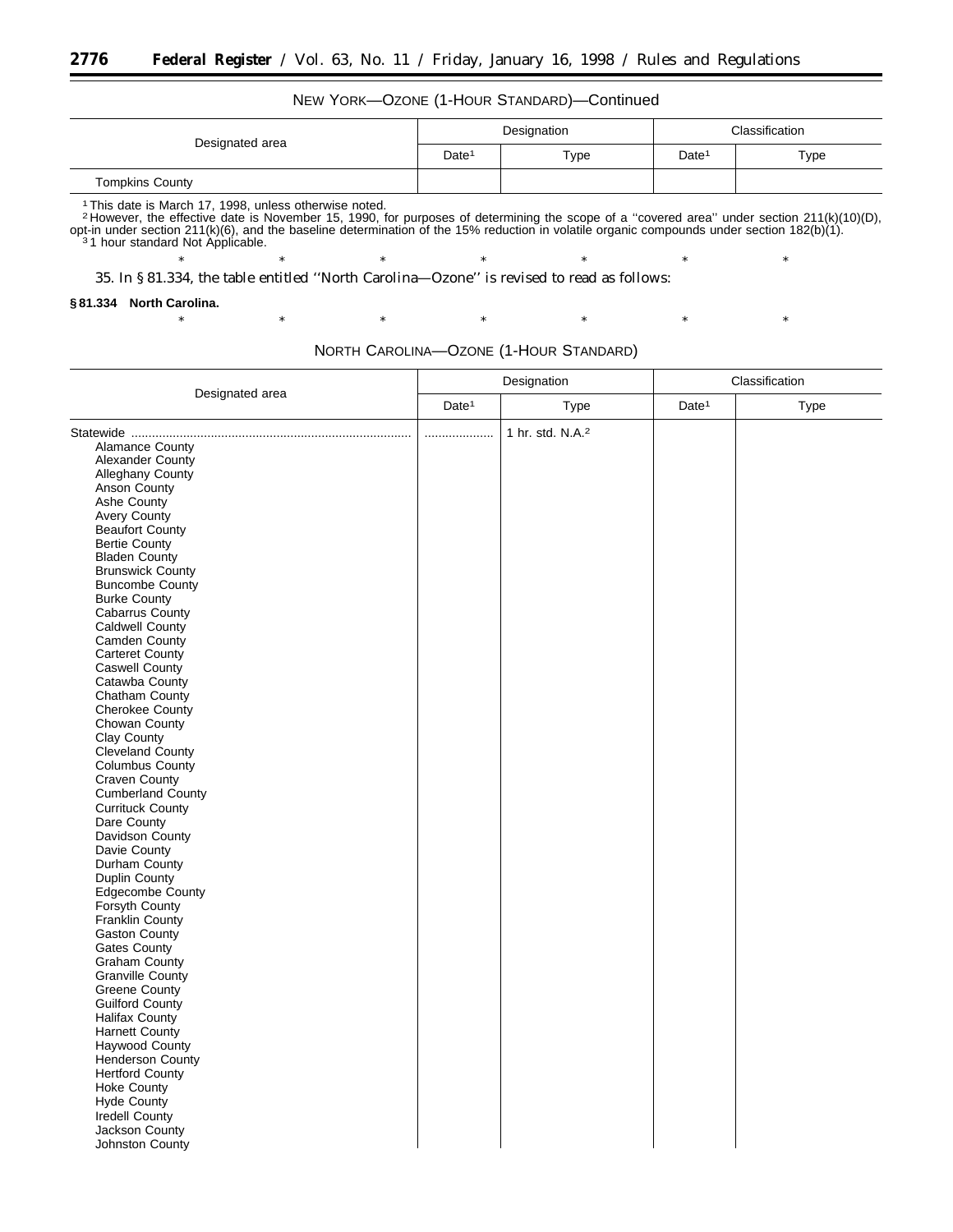|                                   | Designation       |      | Classification    |      |
|-----------------------------------|-------------------|------|-------------------|------|
| Designated area                   | Date <sup>1</sup> | Type | Date <sup>1</sup> | Type |
| Jones County                      |                   |      |                   |      |
| Lee County                        |                   |      |                   |      |
| Lenoir County                     |                   |      |                   |      |
| Lincoln County                    |                   |      |                   |      |
| <b>McDowell County</b>            |                   |      |                   |      |
| Macon County                      |                   |      |                   |      |
| Madison County                    |                   |      |                   |      |
| Martin County                     |                   |      |                   |      |
| Mecklenburg County                |                   |      |                   |      |
| Mitchell County                   |                   |      |                   |      |
| Montgomery County                 |                   |      |                   |      |
| Moore County                      |                   |      |                   |      |
| Nash County                       |                   |      |                   |      |
| New Hanover County                |                   |      |                   |      |
| Northhampton County               |                   |      |                   |      |
| Onslow County                     |                   |      |                   |      |
| Orange County                     |                   |      |                   |      |
| Pamlico County                    |                   |      |                   |      |
| Pasquotank County                 |                   |      |                   |      |
| Pender County                     |                   |      |                   |      |
| Perquimans County                 |                   |      |                   |      |
| Person County                     |                   |      |                   |      |
| Pitt County                       |                   |      |                   |      |
| Polk County                       |                   |      |                   |      |
| Randolph County                   |                   |      |                   |      |
| Richmond County<br>Robeson County |                   |      |                   |      |
| Rockingham County                 |                   |      |                   |      |
| Rowan County                      |                   |      |                   |      |
| Rutherford County                 |                   |      |                   |      |
| Sampson County                    |                   |      |                   |      |
| <b>Scotland County</b>            |                   |      |                   |      |
| <b>Stanly County</b>              |                   |      |                   |      |
| <b>Stokes County</b>              |                   |      |                   |      |
| <b>Surry County</b>               |                   |      |                   |      |
| Swain County                      |                   |      |                   |      |
| Transylvania County               |                   |      |                   |      |
| Tyrrell County                    |                   |      |                   |      |
| <b>Union County</b>               |                   |      |                   |      |
| Vance County                      |                   |      |                   |      |
| <b>Wake County</b>                |                   |      |                   |      |
| <b>Warren County</b>              |                   |      |                   |      |
| Washington County                 |                   |      |                   |      |
| Watauga County                    |                   |      |                   |      |
| Wayne County                      |                   |      |                   |      |
| Wilkes County                     |                   |      |                   |      |
| <b>Wilson County</b>              |                   |      |                   |      |
| Yadkin County                     |                   |      |                   |      |
| <b>Yancey County</b>              |                   |      |                   |      |

## NORTH CAROLINA—OZONE (1-HOUR STANDARD)—Continued

1This date is March 17, 1998, unless otherwise noted.

2 1 hour standard Not Applicable.

36. In § 81.335, the table entitled ''North Dakota—Ozone'' is revised to read as follows:

**§ 81.335 North Dakota.**

| NORTH DAKOTA-OZONE (1-HOUR STANDARD) |  |
|--------------------------------------|--|
|--------------------------------------|--|

\* \* \* \* \* \* \* \* \* \* \*

| Designation area                                                                                           | Designation       |                                            | Classification    |      |
|------------------------------------------------------------------------------------------------------------|-------------------|--------------------------------------------|-------------------|------|
|                                                                                                            | Date <sup>1</sup> | Type                                       | Date <sup>1</sup> | Type |
| AQCR 130 Metropolitan Fargo-Moorhead:<br><b>Cass County</b><br><b>Adams County</b><br><b>Barnes County</b> |                   | 1 hr. std. $N.A.^2$<br>1 hr. std. $N.A.^2$ |                   |      |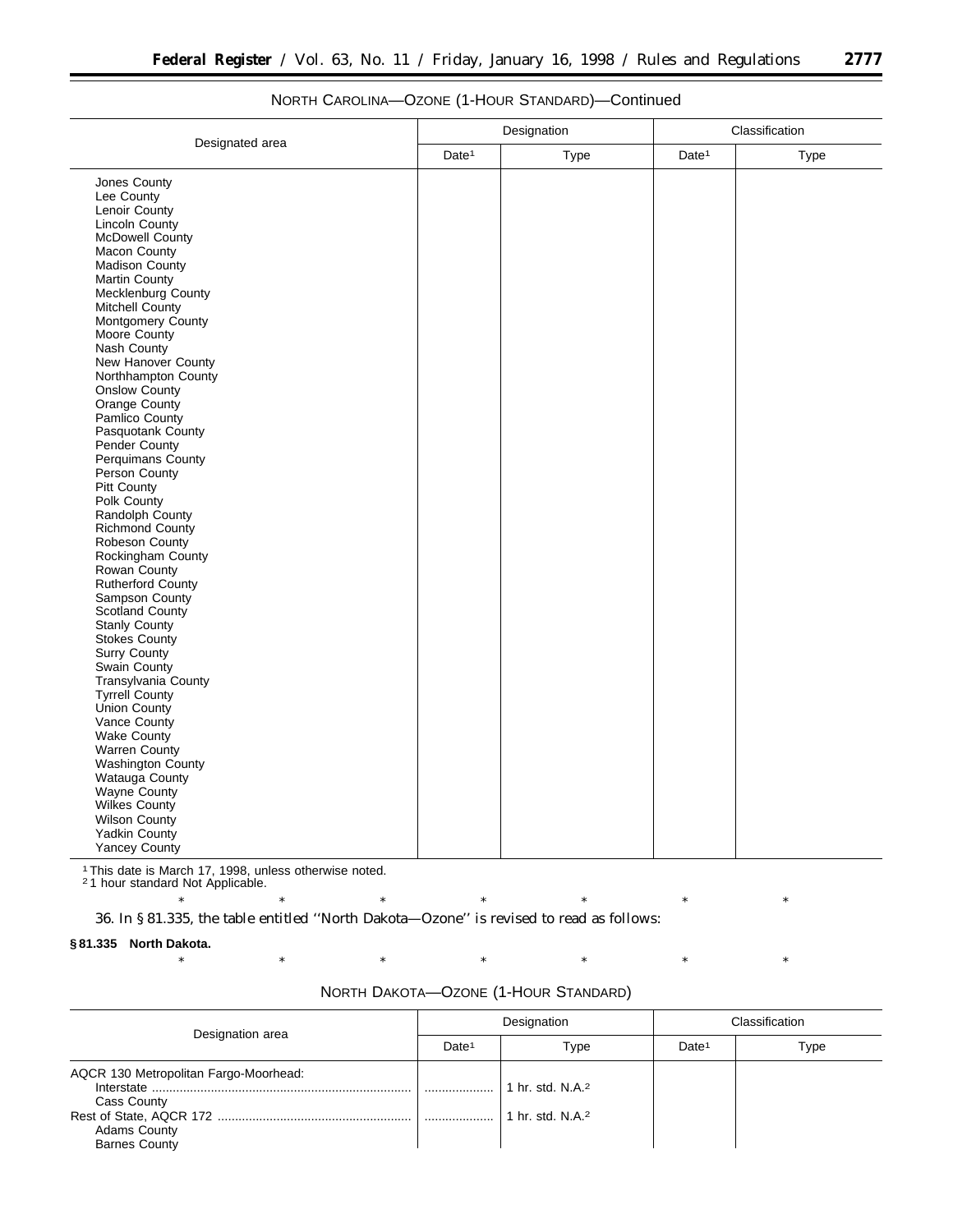|                                                                                                                                                                                                                                                                                                                                                                                                                                                                                                                                                                                                                                                                                                                                                     |                   | Designation | Classification    |      |
|-----------------------------------------------------------------------------------------------------------------------------------------------------------------------------------------------------------------------------------------------------------------------------------------------------------------------------------------------------------------------------------------------------------------------------------------------------------------------------------------------------------------------------------------------------------------------------------------------------------------------------------------------------------------------------------------------------------------------------------------------------|-------------------|-------------|-------------------|------|
|                                                                                                                                                                                                                                                                                                                                                                                                                                                                                                                                                                                                                                                                                                                                                     | Date <sup>1</sup> | Type        | Date <sup>1</sup> | Type |
| Designation area<br><b>Benson County</b><br><b>Billings County</b><br>Bottineau County<br><b>Bowman County</b><br><b>Burke County</b><br><b>Burleigh County</b><br>Cavalier County<br>Dickey County<br>Divide County<br>Dunn County<br>Eddy County<br>Emmons County<br><b>Foster County</b><br>Golden Valley County<br>Grand Forks County<br><b>Grant County</b><br>Griggs County<br>Hettinger County<br>Kidder County<br>La Moure County<br>Logan County<br>McHenry County<br><b>McIntosh County</b><br>McKenzie County<br>McLean County<br>Mercer County<br>Morton County<br>Mountrail County<br><b>Nelson County</b><br>Oliver County<br>Pembina County<br>Pierce County<br>Ramsey County<br>Ransom County<br>Renville County<br>Richland County |                   |             |                   |      |
| <b>Rolette County</b><br>Sargent County<br><b>Sheridan County</b><br>Sioux County<br>Slope County<br>Stark County<br><b>Steele County</b><br>Stutsman County<br><b>Towner County</b><br><b>Traill County</b><br>Walsh County<br>Ward County<br>Wells County<br><b>Williams County</b>                                                                                                                                                                                                                                                                                                                                                                                                                                                               |                   |             |                   |      |

## NORTH DAKOTA—OZONE (1-HOUR STANDARD)—Continued

1This date is March 17, 1998, unless otherwise noted.

2 1 hour standard Not Applicable.

\* \* \* \* \* \* \* \* \* \* \* 37. In § 81.336, the table entitled ''Ohio—Ozone'' is revised to read as follows:

**§ 81.336 Ohio.**

|  | OHIO-OZONE (1-HOUR STANDARD) |
|--|------------------------------|
|--|------------------------------|

| Designated area                           | Designation       |                                           | Classification    |                                              |
|-------------------------------------------|-------------------|-------------------------------------------|-------------------|----------------------------------------------|
|                                           | Date <sup>1</sup> | Type                                      | Date <sup>1</sup> | Type                                         |
| Canton Area:<br>Cincinnati-Hamilton Area: |                   | 1 hr. std. N.A. <sup>2</sup>              |                   |                                              |
|                                           | 11/15/90          | Nonattainment<br>11/15/90   Nonattainment |                   | 11/15/90   Moderate.<br>11/15/90   Moderate. |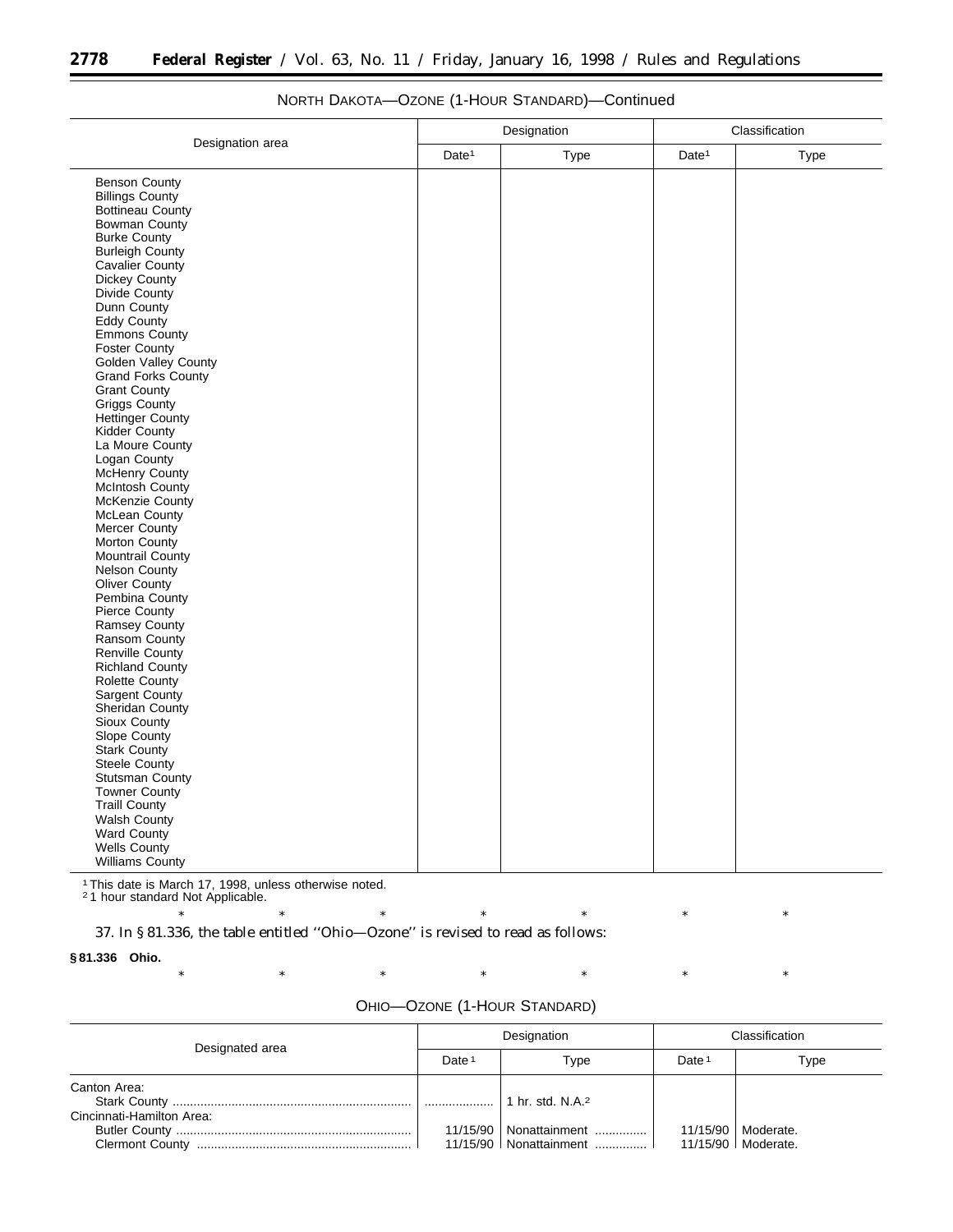$\equiv$ 

# OHIO-OZONE (1-HOUR STANDARD)-Continued

|                                | Designation       |                                                              | Classification    |           |
|--------------------------------|-------------------|--------------------------------------------------------------|-------------------|-----------|
| Designated area                | Date <sup>1</sup> | Type                                                         | Date <sup>1</sup> | Type      |
|                                | 11/15/90          | Nonattainment                                                | 11/15/90          | Moderate. |
|                                | 11/15/90          | Nonattainment                                                | 11/15/90          | Moderate. |
| Cleveland-Akron-Lorain Area:   |                   | 1 hr. std. $N.A.^2$                                          |                   |           |
|                                | <br>.             | 1 hr. std. $N.A.^2$                                          |                   |           |
|                                |                   | 1 hr. std. $N.A.^2$                                          |                   |           |
|                                |                   | 1 hr. std. $N.A.^2$                                          |                   |           |
|                                |                   | 1 hr. std. $N.A.^2$                                          |                   |           |
|                                | .                 | 1 hr. std. N.A. <sup>2</sup>                                 |                   |           |
|                                | .                 | 1 hr. std. N.A. <sup>2</sup><br>1 hr. std. $N.A.^2$          |                   |           |
| Clinton County Area:           |                   |                                                              |                   |           |
|                                |                   | 1 hr. std. N.A. <sup>2</sup>                                 |                   |           |
| Columbiana County Area:        |                   |                                                              |                   |           |
| Columbus Area:                 |                   | 1 hr. std. N.A. $2$                                          |                   |           |
|                                |                   | 1 hr. std. N.A. <sup>2</sup>                                 |                   |           |
|                                |                   | 1 hr. std. $N.A.^2$                                          |                   |           |
|                                |                   | 1 hr. std. N.A. <sup>2</sup>                                 |                   |           |
| Dayton-Springfield Area:       | 7/5/95            |                                                              |                   |           |
|                                | 7/5/95            | Attainment.<br>Attainment.                                   |                   |           |
|                                | 7/5/95            | Attainment.                                                  |                   |           |
|                                | 7/5/95            | Attainment.                                                  |                   |           |
| Preble County Area:            |                   |                                                              |                   |           |
| Steubenville Area:             |                   | 1 hr. std. N.A. <sup>2</sup>                                 |                   |           |
|                                |                   | 1 hr. std. $N.A.^2$                                          |                   |           |
| Toledo Area:                   |                   |                                                              |                   |           |
|                                |                   | 1 hr. std. N.A. <sup>2</sup>                                 |                   |           |
|                                |                   | 1 hr. std. N.A. <sup>2</sup>                                 |                   |           |
| Youngstown-Warren-Sharon Area: |                   | 1 hr. std. N.A. $2$                                          |                   |           |
|                                |                   | 1 hr. std. N.A. <sup>2</sup>                                 |                   |           |
|                                |                   | 1 hr. std. N.A. $2$                                          |                   |           |
|                                |                   | 1 hr. std. N.A. <sup>2</sup>                                 |                   |           |
|                                |                   | 1 hr. std. N.A. <sup>2</sup><br>1 hr. std. N.A. <sup>2</sup> |                   |           |
|                                |                   | 1 hr. std. N.A. <sup>2</sup>                                 |                   |           |
|                                |                   | 1 hr. std. N.A. <sup>2</sup>                                 |                   |           |
|                                |                   | 1 hr. std. N.A. <sup>2</sup>                                 |                   |           |
|                                |                   | 1 hr. std. N.A. <sup>2</sup>                                 |                   |           |
|                                |                   | 1 hr. std. N.A. <sup>2</sup><br>1 hr. std. N.A. <sup>2</sup> |                   |           |
|                                |                   | 1 hr. std. N.A. <sup>2</sup>                                 |                   |           |
|                                |                   |                                                              |                   |           |
|                                |                   | 1 hr. std. $N.A.^2$                                          |                   |           |
|                                |                   | 1 hr. std. $N.A.^2$<br>1 hr. std. N.A. $2$                   |                   |           |
|                                |                   | 1 hr. std. N.A. <sup>2</sup>                                 |                   |           |
|                                |                   | 1 hr. std. N.A. $2$                                          |                   |           |
|                                |                   | 1 hr. std. $N.A.^2$                                          |                   |           |
|                                |                   | 1 hr. std. N.A. <sup>2</sup><br>1 hr. std. $N.A.^2$          |                   |           |
|                                |                   | 1 hr. std. N.A. $2$                                          |                   |           |
|                                |                   | 1 hr. std. N.A. <sup>2</sup>                                 |                   |           |
|                                |                   | 1 hr. std. N.A. $2$                                          |                   |           |
|                                |                   | 1 hr. std. N.A. <sup>2</sup>                                 |                   |           |
|                                |                   | 1 hr. std. N.A. $2$<br>1 hr. std. N.A. $2$                   |                   |           |
|                                |                   | 1 hr. std. N.A. <sup>2</sup>                                 |                   |           |
|                                |                   | 1 hr. std. N.A. <sup>2</sup>                                 |                   |           |
|                                |                   | 1 hr. std. N.A. $2$                                          |                   |           |
|                                |                   | 1 hr. std. N.A. <sup>2</sup><br>1 hr. std. N.A. $2$          |                   |           |
|                                |                   | 1 hr. std. N.A. <sup>2</sup>                                 |                   |           |
|                                |                   | 1 hr. std. N.A. <sup>2</sup>                                 |                   |           |
|                                |                   | 1 hr. std. N.A. <sup>2</sup>                                 |                   |           |
|                                |                   | 1 hr. std. N.A. <sup>2</sup>                                 |                   |           |
|                                |                   | 1 hr. std. N.A. <sup>2</sup>                                 |                   |           |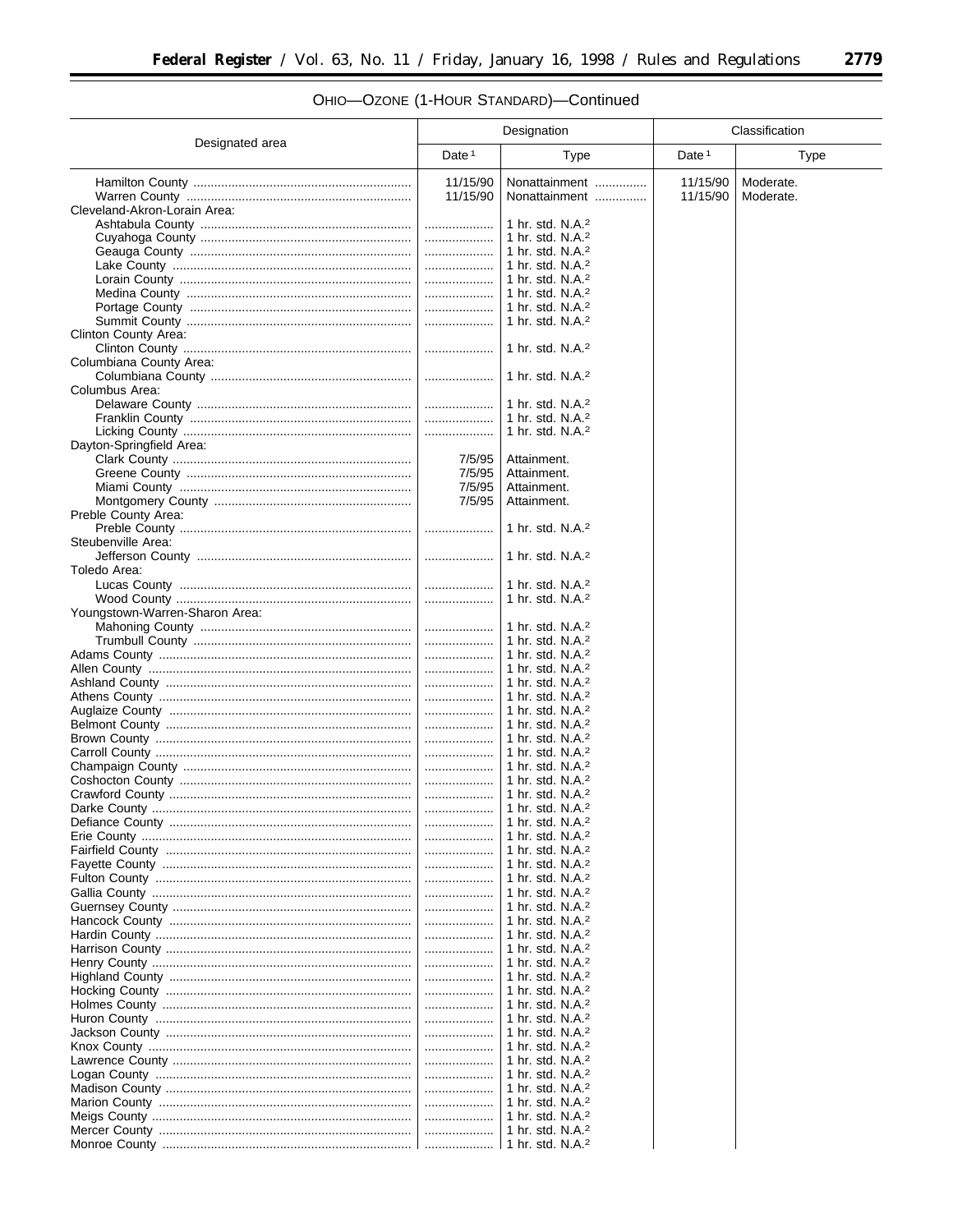| Designated area |                   | Designation                          |                   | Classification |  |
|-----------------|-------------------|--------------------------------------|-------------------|----------------|--|
|                 | Date <sup>1</sup> | Type                                 | Date <sup>1</sup> | <b>Type</b>    |  |
|                 | .                 | 1 hr. std. N.A. <sup>2</sup>         |                   |                |  |
|                 |                   | 1 hr. std. N.A. <sup>2</sup>         |                   |                |  |
|                 |                   | 1 hr. std. N.A. $2$                  |                   |                |  |
|                 |                   | 1 hr. std. N.A. <sup>2</sup>         |                   |                |  |
|                 |                   | ∣ 1 hr. std. N.A. <sup>2</sup>       |                   |                |  |
|                 |                   | 1 hr. std. N.A. <sup>2</sup>         |                   |                |  |
|                 |                   | 1 hr. std. N.A. <sup>2</sup>         |                   |                |  |
|                 |                   | 1 hr. std. N.A. <sup>2</sup>         |                   |                |  |
|                 |                   | $\vert$ 1 hr. std. N.A. <sup>2</sup> |                   |                |  |
|                 |                   |                                      |                   |                |  |
|                 |                   | 1 hr. std. N.A. <sup>2</sup>         |                   |                |  |
|                 | .                 | 1 hr. std. N.A. <sup>2</sup>         |                   |                |  |
|                 |                   | 1 hr. std. N.A. <sup>2</sup>         |                   |                |  |
|                 |                   | 1 hr. std. N.A. <sup>2</sup>         |                   |                |  |
|                 |                   | $\vert$ 1 hr. std. N.A. <sup>2</sup> |                   |                |  |
|                 |                   | 1 hr. std. N.A. <sup>2</sup>         |                   |                |  |
|                 |                   | 1 hr. std. N.A. <sup>2</sup>         |                   |                |  |
|                 |                   |                                      |                   |                |  |
|                 |                   | $\perp$ 1 hr. std. N.A. <sup>2</sup> |                   |                |  |
|                 |                   | 1 hr. std. N.A. <sup>2</sup>         |                   |                |  |
|                 |                   | $\vert$ 1 hr. std. N.A. <sup>2</sup> |                   |                |  |
|                 |                   | 1 hr. std. N.A. <sup>2</sup>         |                   |                |  |
|                 |                   |                                      |                   |                |  |
|                 |                   |                                      |                   |                |  |

## OHIO—OZONE (1-HOUR STANDARD)—Continued

1This date is March 17, 1998, unless otherwise noted. 2 1 hour standard Not Applicable.

\* \* \* \* \* \* \* \* \* \* \* 38. In § 81.331, the table entitled ''Oklahoma—Ozone'' is revised to read as follows:

### **§ 81.337 Oklahoma.**

\* \* \* \* \* \* \* \* \* \* \*

## OKLAHOMA—OZONE (1-HOUR STANDARD)

| Designated area                                                                                                                                                                                                                                                                                                                                                                                                                                                                                  | Designation       |                              | Classification    |             |
|--------------------------------------------------------------------------------------------------------------------------------------------------------------------------------------------------------------------------------------------------------------------------------------------------------------------------------------------------------------------------------------------------------------------------------------------------------------------------------------------------|-------------------|------------------------------|-------------------|-------------|
|                                                                                                                                                                                                                                                                                                                                                                                                                                                                                                  | Date <sup>1</sup> | <b>Type</b>                  | Date <sup>1</sup> | <b>Type</b> |
| <b>Adair County</b><br><b>Cherokee County</b><br>Le Flore County<br>Sequoyah County                                                                                                                                                                                                                                                                                                                                                                                                              |                   | 1 hr. std. N.A. <sup>2</sup> |                   |             |
| AQCR 022 Shreveport-Texarkana-Tyler:<br>$Intractate  \  \, \ldots \  \, \ldots \  \, \ldots \  \, \ldots \  \, \ldots \  \, \ldots \  \, \ldots \  \, \ldots \  \, \ldots \  \, \ldots \  \, \ldots \  \, \ldots \  \, \ldots \  \, \ldots \  \, \ldots \  \, \ldots \  \, \ldots \  \, \ldots \  \, \ldots \  \, \ldots \  \, \ldots \  \, \ldots \  \, \ldots \  \, \ldots \  \, \ldots \  \, \ldots \  \, \ldots \  \, \ldots \  \, \ldots \  \, \ldots \  \, \ld$<br><b>McCurtain County</b> |                   | 1 hr. std. N.A. <sup>2</sup> |                   |             |
| <b>Cleveland County</b><br>Oklahoma County                                                                                                                                                                                                                                                                                                                                                                                                                                                       |                   | 1 hr. std. N.A. <sup>2</sup> |                   |             |
| AQCR 184 Central Oklahoma Intrastate (Remainder of)   <br>Canadian County<br><b>Grady County</b><br><b>Kingfisher County</b><br>Lincoln County<br>Logan County<br><b>McClain County</b>                                                                                                                                                                                                                                                                                                          |                   | 1 hr. std. N.A. <sup>2</sup> |                   |             |
| Pottawatomie County<br><b>Garfield County</b><br><b>Grant County</b><br><b>Kay County</b><br>Noble County<br>Payne County                                                                                                                                                                                                                                                                                                                                                                        |                   | 1 hr. std. $N.A.^2$          |                   |             |
| <b>Craig County</b><br><b>Creek County</b><br><b>Delaware County</b><br>Mayes County<br>Muskogee County                                                                                                                                                                                                                                                                                                                                                                                          |                   | 1 hr. std. $N.A.2$           |                   |             |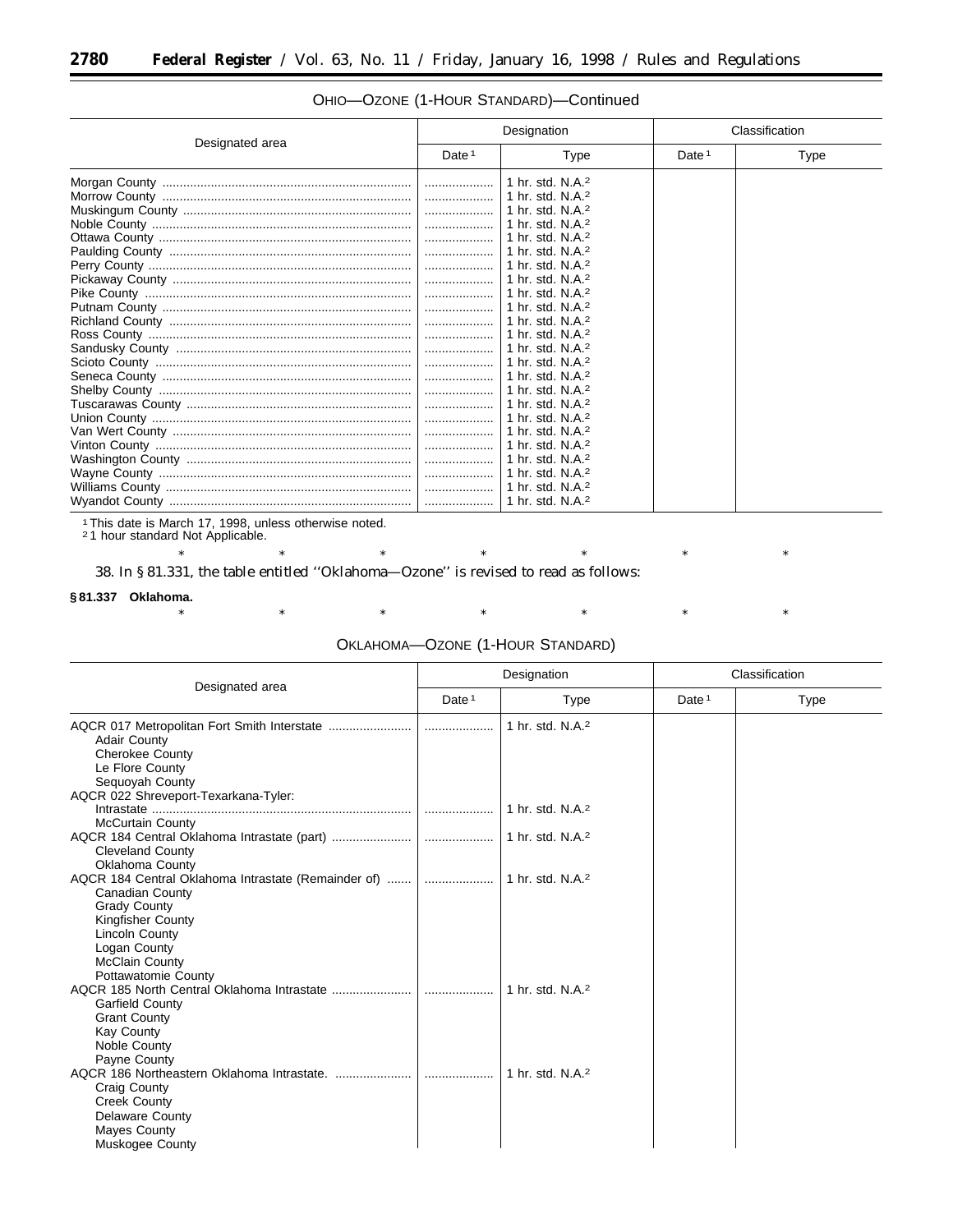|                                                                                                                                                                                                                                                                                                                                                                                                                     | Designation       |                              | Classification    |      |
|---------------------------------------------------------------------------------------------------------------------------------------------------------------------------------------------------------------------------------------------------------------------------------------------------------------------------------------------------------------------------------------------------------------------|-------------------|------------------------------|-------------------|------|
| Designated area                                                                                                                                                                                                                                                                                                                                                                                                     | Date <sup>1</sup> | Type                         | Date <sup>1</sup> | Type |
| Nowata County<br>Okmulgee County<br>Osage County<br>Ottawa County<br>Pawnee County<br><b>Rogers County</b><br><b>Tulsa County</b><br><b>Wagoner County</b><br><b>Washington County</b>                                                                                                                                                                                                                              | .                 | 1 hr. std. N.A. <sup>2</sup> |                   |      |
| Alfalfa County<br><b>Beaver County</b><br><b>Blaine County</b><br><b>Cimarron County</b><br><b>Custer County</b><br>Dewey County<br><b>Ellis County</b><br><b>Harper County</b><br><b>Major County</b><br>Roger Mills County<br><b>Texas County</b><br><b>Woods County</b><br><b>Woodward County</b>                                                                                                                |                   |                              |                   |      |
| AQCR 188 Southeastern Oklahoma Intrastate<br>Atoka County<br><b>Bryan County</b><br><b>Carter County</b><br>Choctaw County<br>Coal County<br>Garvin County<br><b>Haskell County</b><br><b>Hughes County</b><br>Johnston County<br>Latimer County<br>Love County<br>Marshall County<br><b>McIntosh County</b><br>Murray County<br>Okfuskee County<br><b>Pittsburg County</b><br>Pontotoc County<br>Pushmataha County | .                 | 1 hr. std. N.A.2.            |                   |      |
| Seminole County<br>Beckham County<br>Caddo County<br>Comanche County<br><b>Cotton County</b><br><b>Greer County</b><br>Harmon County<br>Jackson County<br>Jefferson County<br>Kiowa County<br><b>Stephens County</b><br><b>Tillman County</b><br>Washita County                                                                                                                                                     |                   | 1 hr. std. N.A. <sup>2</sup> |                   |      |

\* \* \* \* \* \* \* \* \* \* \*

## OKLAHOMA—OZONE (1-HOUR STANDARD)—Continued

1This date is March 17, 1998, unless otherwise noted.

2 1 hour standard Not Applicable.

39. In § 81.338, the table entitled ''Oregon—Ozone'' is revised to read as follows:

### **§ 81.338 Oregon.**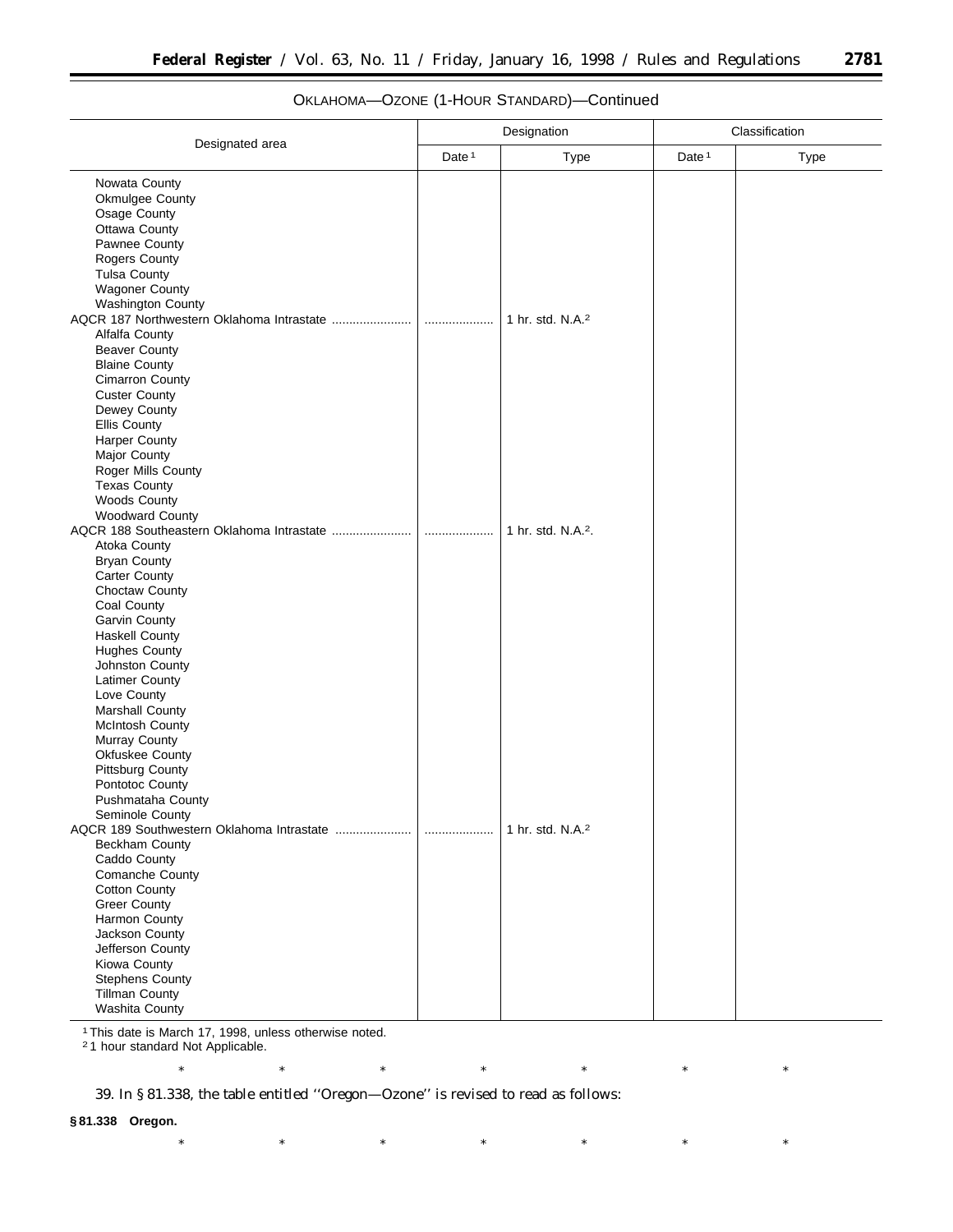۳

|                                                                           | Designation |                              | Classification    |      |  |
|---------------------------------------------------------------------------|-------------|------------------------------|-------------------|------|--|
| Designated area                                                           | Date $1$    | <b>Type</b>                  | Date <sup>1</sup> | Type |  |
| Portland-Vancouver AQMA Area:                                             |             |                              |                   |      |  |
| Air Quality Maintenance Area:                                             |             |                              |                   |      |  |
|                                                                           |             | 1 hr. std. N.A. <sup>2</sup> |                   |      |  |
|                                                                           |             | 1 hr. std. N.A. <sup>2</sup> |                   |      |  |
|                                                                           |             | 1 hr. std. N.A. <sup>2</sup> |                   |      |  |
| Salem Area:                                                               |             |                              |                   |      |  |
| Salem Area Transportation Study:                                          |             |                              |                   |      |  |
|                                                                           |             | 1 hr. std. $N.A.^2$          |                   |      |  |
|                                                                           |             | 1 hr. std. N.A. <sup>2</sup> |                   |      |  |
|                                                                           |             | 1 hr. std. N.A. <sup>2</sup> |                   |      |  |
| Crook County                                                              |             |                              |                   |      |  |
| <b>Deschutes County</b>                                                   |             |                              |                   |      |  |
| <b>Hood River County</b>                                                  |             |                              |                   |      |  |
| Jefferson County                                                          |             |                              |                   |      |  |
| <b>Klamath County</b>                                                     |             |                              |                   |      |  |
| Lake County                                                               |             |                              |                   |      |  |
| Sherman County                                                            |             |                              |                   |      |  |
| <b>Wasco County</b>                                                       |             | 1 hr. std. N.A. <sup>2</sup> |                   |      |  |
| <b>Baker County</b>                                                       |             |                              |                   |      |  |
| Gilliam County                                                            |             |                              |                   |      |  |
| <b>Grant County</b>                                                       |             |                              |                   |      |  |
| <b>Harney County</b>                                                      |             |                              |                   |      |  |
| <b>Malheur County</b>                                                     |             |                              |                   |      |  |
| Morrow County                                                             |             |                              |                   |      |  |
| Umatilla County                                                           |             |                              |                   |      |  |
| <b>Union County</b>                                                       |             |                              |                   |      |  |
| <b>Wallowa County</b>                                                     |             |                              |                   |      |  |
| <b>Wheeler County</b>                                                     |             |                              |                   |      |  |
|                                                                           |             | 1 hr. std. N.A. <sup>2</sup> |                   |      |  |
| <b>Clatsop County</b>                                                     |             |                              |                   |      |  |
| <b>Lincoln County</b>                                                     |             |                              |                   |      |  |
| <b>Tillamook County</b>                                                   |             |                              |                   |      |  |
|                                                                           |             | 1 hr. std. $N.A.^2$          |                   |      |  |
| Lane County (part)                                                        |             |                              |                   |      |  |
| Eugene Springfield Air Quality Maintenance Area                           |             |                              |                   |      |  |
|                                                                           |             | 1 hr. std. N.A. <sup>2</sup> |                   |      |  |
| <b>Benton County</b>                                                      |             |                              |                   |      |  |
| Clackamas County (part)                                                   |             |                              |                   |      |  |
| Remainder of county                                                       |             |                              |                   |      |  |
| Columbia County                                                           |             |                              |                   |      |  |
| Lane County (part)                                                        |             |                              |                   |      |  |
| Remainder of county                                                       |             |                              |                   |      |  |
| Linn County                                                               |             |                              |                   |      |  |
| Marion County (part)<br>area outside the Salem Area Transportation Study. |             |                              |                   |      |  |
| Multnomah County (part)                                                   |             |                              |                   |      |  |
| Remainder of county                                                       |             |                              |                   |      |  |
| Polk County (part)                                                        |             |                              |                   |      |  |
| area outside the Salem Area Transportation Study.                         |             |                              |                   |      |  |
| Washington County (part)                                                  |             |                              |                   |      |  |
| Remainder of county                                                       |             |                              |                   |      |  |
| Yamhill County                                                            |             |                              |                   |      |  |
| AQCR 194 Southwest Oregon Intrastate (part):                              |             |                              |                   |      |  |
| Jackson County (part):                                                    |             |                              |                   |      |  |
| Medford-Ashland Air Quality Maintenance Area                              |             | 1 hr. std. N.A. <sup>2</sup> |                   |      |  |
| AQCR 194 Southwest Oregon Intrastate (Remainder of)                       |             | 1 hr. std. N.A. <sup>2</sup> |                   |      |  |
| Coos County                                                               |             |                              |                   |      |  |
| <b>Curry County</b>                                                       |             |                              |                   |      |  |
| Douglas County                                                            |             |                              |                   |      |  |
| Jackson County (part)                                                     |             |                              |                   |      |  |
| Remainder of county                                                       |             |                              |                   |      |  |
| Josephine County                                                          |             |                              |                   |      |  |

## OREGON—OZONE (1-HOUR STANDARD)

<sup>1</sup> This date is March 17, 1998, unless otherwise noted. <sup>2</sup> 1 hour standard Not Applicable.

40. In § 81.339, the table entitled ''Pennsylvania—Ozone'' is revised to read as follows:

**§ 81.339 Pennsylvania.**

\* \* \* \* \* \* \* \* \* \* \*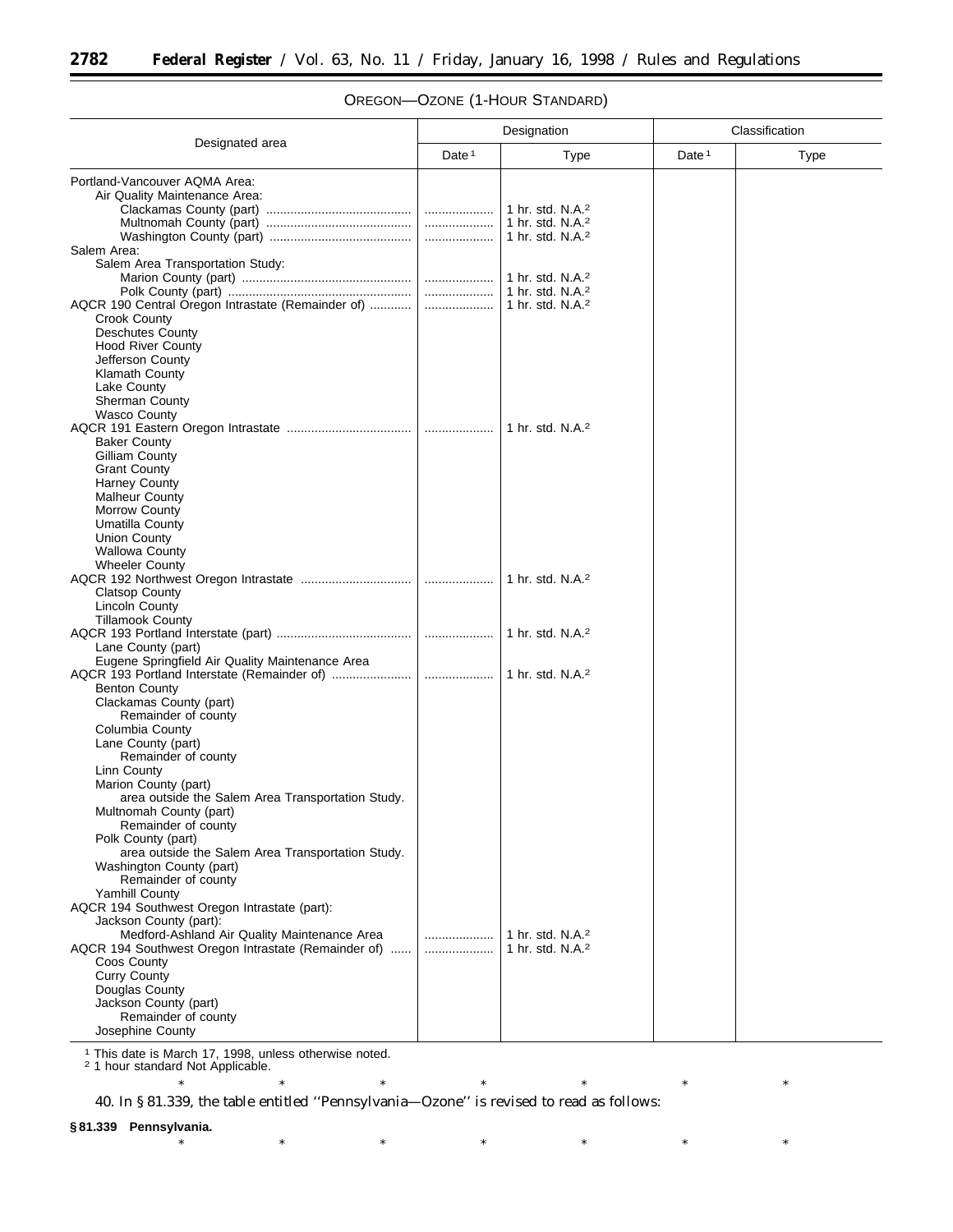# PENNSYLVANIA—OZONE (1-HOUR STANDARD)

|                                                | Designation          |                                | Type                 |                                                  |
|------------------------------------------------|----------------------|--------------------------------|----------------------|--------------------------------------------------|
| Designated area                                | Classification       | $Date^{(1)}$                   | $Date^{(1)}$         | <b>Type</b>                                      |
| Allentown-Bethlehem-Easton Area:               |                      |                                |                      |                                                  |
| Carbon County                                  |                      | 1 hr. std. $N.A.^3$            |                      |                                                  |
| Lehigh County                                  |                      | 1 hr. std. $N.A.3$             |                      |                                                  |
| Northampton County                             |                      | 1 hr. std. $N.A.^3$            |                      |                                                  |
| Altoona Area:                                  |                      |                                |                      |                                                  |
| <b>Blair County</b>                            |                      | 1 hr. std. $N.A.^3$            |                      |                                                  |
| Crawford County Area:                          |                      |                                |                      |                                                  |
| <b>Crawford County</b>                         |                      | 1 hr. std. $N.A.^3$            |                      |                                                  |
| Erie Area:                                     |                      |                                |                      |                                                  |
| Erie County                                    |                      | 1 hr. std. $N.A.^3$            |                      |                                                  |
| Franklin County Area:                          |                      |                                |                      |                                                  |
| Franklin County:<br>Greene County Area:        |                      | 1 hr. std. $N.A.^3$            |                      |                                                  |
| Greene County:                                 |                      | 1 hr. std. $N.A.^3$            |                      |                                                  |
| Harrisburg-Lebanon-Carlisle Area:              |                      |                                |                      |                                                  |
| <b>Cumberland County</b>                       |                      | 1 hr. std. $N.A.3$             |                      |                                                  |
| Dauphin County                                 |                      | 1 hr. std. $N.A.^3$            |                      |                                                  |
| Lebanon County                                 |                      | 1 hr. std. $N.A.3$             |                      |                                                  |
| Perry County                                   |                      | 1 hr. std. $N.A.^3$            |                      |                                                  |
| Johnstown Area:                                |                      |                                |                      |                                                  |
| Cambria County                                 |                      | 1 hr. std. N.A. <sup>3</sup>   |                      |                                                  |
| <b>Somerset County</b>                         |                      | 1 hr. std. $N.A.^3$            |                      |                                                  |
| Juniata County Area:                           |                      |                                |                      |                                                  |
| Juniata County                                 |                      | 1 hr. std. $N.A.3$             |                      |                                                  |
| Lancaster Area:                                |                      |                                |                      |                                                  |
| <b>Lancaster County</b>                        | 11/15/90             | Nonattainment                  | 11/15/90             | Marginal                                         |
| Lawrence County Area:                          |                      |                                |                      |                                                  |
| Lawrence County<br>Northumberland County Area: |                      | 1 hr.std.N.A. $3$              |                      |                                                  |
| Northumberland County                          |                      | 1 hr.std.N.A. $3$              |                      |                                                  |
| Philadelphia-Wilmington-Trenton Area:          |                      |                                |                      |                                                  |
| <b>Bucks County</b>                            | 11/15/90             | Nonattainment                  | 11/15/90             | Severe-15                                        |
| <b>Chester County</b>                          | 11/15/90             | Nonattainment                  | 11/15/90             | Severe-15                                        |
| <b>Delaware County</b>                         | 11/15/90             | Nonattainment                  | 11/15/90             | Severe-15                                        |
| <b>Montgomery County</b>                       | 11/15/90             | Nonattainment                  | 11/15/90             | Severe-15                                        |
| Philadelphia County                            | 11/15/90             | Nonattainment                  | 11/15/90             | Severe-15                                        |
| Pike County Area:                              |                      |                                |                      |                                                  |
| Pike County                                    |                      | 1 hr.std.N. $A$ . $3$          |                      |                                                  |
| Pittsburgh-Beaver Valley Area:                 |                      |                                |                      |                                                  |
| <b>Allegheny County</b>                        | 11/15/90             | Nonattainment                  | 11/15/90             | Moderate. <sup>2</sup>                           |
| <b>Armstrong County</b>                        | 11/15/90             | Nonattainment                  | 11/15/90             | Moderate. <sup>2</sup>                           |
| <b>Beaver County</b><br><b>Butler County</b>   | 11/15/90<br>11/15/90 | Nonattainment<br>Nonattainment | 11/15/90<br>11/15/90 | Moderate. <sup>2</sup><br>Moderate. <sup>2</sup> |
| <b>Fayette County</b>                          | 11/15/90             | Nonattainment                  | 11/15/90             | Moderate. <sup>2</sup>                           |
| <b>Washington County</b>                       | 11/15/90             | Nonattainment                  | 11/15/90             | Moderate. <sup>2</sup>                           |
| <b>Westmoreland County</b>                     | 11/15/90             | Nonattainment                  | 11/15/90             | Moderate. <sup>2</sup>                           |
| Reading Area:                                  |                      |                                |                      |                                                  |
| <b>Berks County</b>                            |                      | 1 hr. std. $N.A.3$             |                      |                                                  |
| Schuylkill County Area:                        |                      |                                |                      |                                                  |
| Schuylkill County                              |                      | 1 hr. std. $N.A.^3$            |                      |                                                  |
| Scranton-Wilkes-Barre Area:                    |                      |                                |                      |                                                  |
| Columbia County                                |                      | 1 hr. std. $N.A.3$             |                      |                                                  |
| Lackawanna County                              |                      | 1 hr. std. $N.A.3$             |                      |                                                  |
| Luzerne County                                 |                      | 1 hr. std. $N.A.^3$            |                      |                                                  |
| Monroe County<br><b>Wyoming County</b>         |                      | 1 hr. std. $N.A.^3$            |                      |                                                  |
| Snyder County Area:                            |                      | 1 hr. std. $N.A.3$             |                      |                                                  |
| <b>Snyder County</b>                           |                      | 1 hr. std. $N.A.^3$            |                      |                                                  |
| Susquehanna County Area:                       |                      |                                |                      |                                                  |
| Susquehanna County                             |                      | 1 hr. std. $N.A.3$             |                      |                                                  |
| Warren County Area:                            |                      |                                |                      |                                                  |
| Warren County                                  |                      | 1 hr. std. N.A. <sup>3</sup>   |                      |                                                  |
| Wayne County Area:                             |                      |                                |                      |                                                  |
| <b>Wayne County</b>                            |                      | 1 hr. std. $N.A.3$             |                      |                                                  |
| York Area:                                     |                      |                                |                      |                                                  |
| <b>Adams County</b>                            |                      | 1 hr. std. $N.A.^3$            |                      |                                                  |
| <b>York County</b>                             |                      | 1 hr. std. $N.A.3$             |                      |                                                  |
| Youngstown-Warren-Sharon Area:                 |                      |                                |                      |                                                  |
| Mercer County                                  |                      | 1 hr. std. $N.A.^3$            |                      |                                                  |
| AQCR 151 NE Pennsylvania Intrastate (Remainder |                      |                                |                      |                                                  |
| of)                                            |                      |                                |                      |                                                  |

▀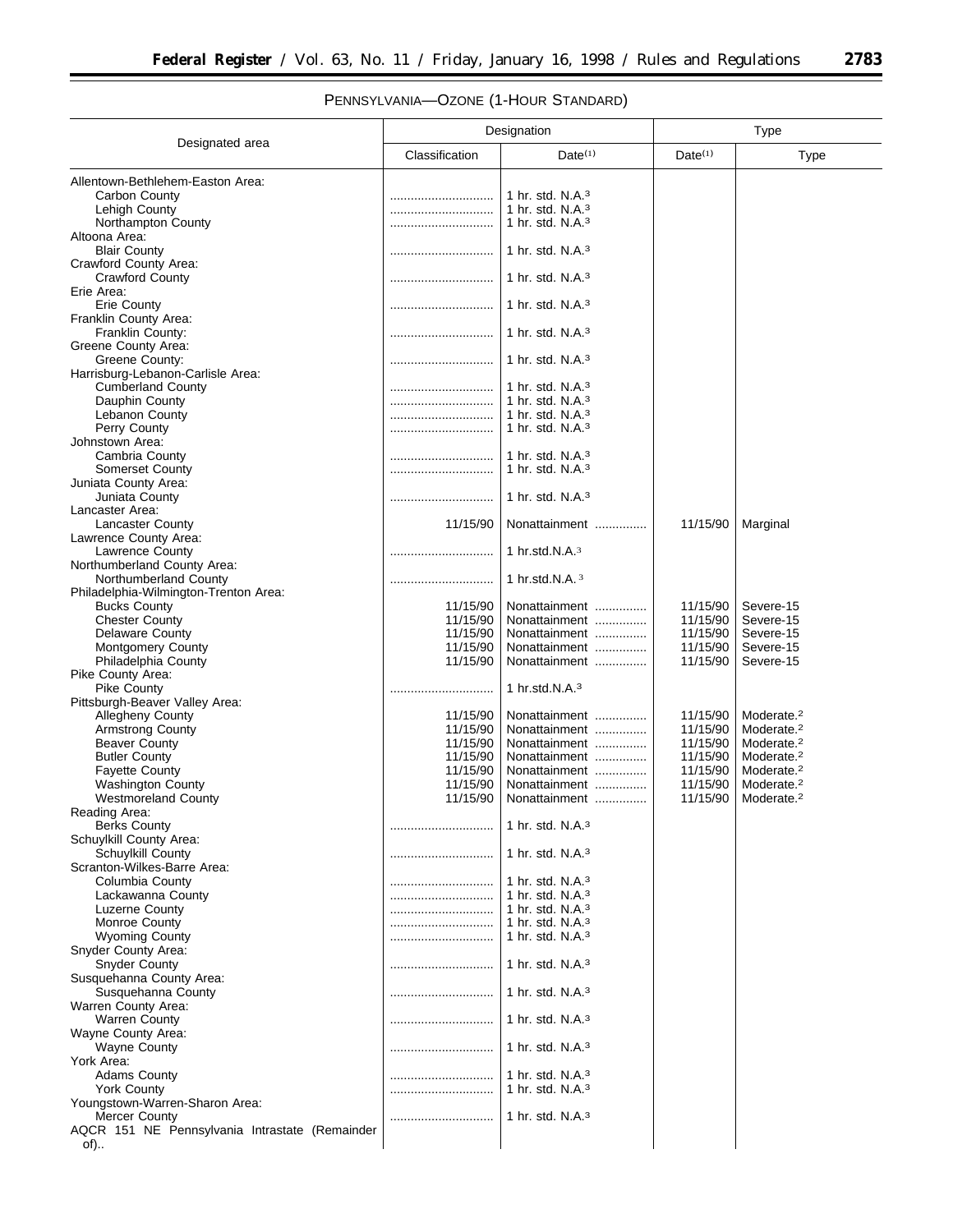|                                                   |                | Designation                  | <b>Type</b>         |             |
|---------------------------------------------------|----------------|------------------------------|---------------------|-------------|
| Designated area                                   | Classification | Date(1)                      | Date <sup>(1)</sup> | <b>Type</b> |
| <b>Bradford County</b>                            |                | 1 hr. std. $N.A.^3$          |                     |             |
| <b>Sullivan County</b>                            |                | 1 hr. std. $N.A.^3$          |                     |             |
| <b>Tioga County</b>                               |                | 1 hr. std. $N.A.^3$          |                     |             |
| AQCR 178 NW Pennsylvania Interstate (Remainder    |                |                              |                     |             |
| of).                                              |                |                              |                     |             |
| <b>Cameron County</b>                             |                | 1 hr. std. $N.A.3$           |                     |             |
| <b>Clarion County</b>                             |                | 1 hr. std. $N.A.^3$          |                     |             |
| <b>Clearfield County</b>                          |                | 1 hr. std. N.A. <sup>3</sup> |                     |             |
| <b>Elk County</b>                                 |                | 1 hr. std. N.A. <sup>3</sup> |                     |             |
| <b>Forest County</b>                              |                | 1 hr. std. N.A. <sup>3</sup> |                     |             |
| Jefferson County                                  |                | 1 hr. std. $N.A.^3$          |                     |             |
| McKean County                                     |                | 1 hr. std. $N.A.^3$          |                     |             |
| Potter County                                     |                | 1 hr. std. N.A. <sup>3</sup> |                     |             |
| Venango County                                    |                | 1 hr. std. N.A. <sup>3</sup> |                     |             |
| AQCR 195 Central Pennsylvania Intrastate (Remain- |                |                              |                     |             |
| der of).                                          |                |                              |                     |             |
| <b>Bedford County</b>                             |                | 1 hr. std. $N.A.^3$          |                     |             |
| Centre County                                     |                | 1 hr. std. $N.A.^3$          |                     |             |
| <b>Clinton County</b>                             |                | 1 hr. std. $N.A.^3$          |                     |             |
| <b>Fulton County</b>                              |                | 1 hr. std. N.A. <sup>3</sup> |                     |             |
| Huntingdon County                                 |                | 1 hr. std. $N.A.^3$          |                     |             |
| <b>Lycoming County</b>                            |                | 1 hr. std. $N.A.^3$          |                     |             |
| Mifflin County                                    |                | 1 hr. std. $N.A.^3$          |                     |             |
| <b>Montour County</b>                             |                | 1 hr. std. $N.A.^3$          |                     |             |
| Union County                                      |                | 1 hr. std. $N.A.^3$          |                     |             |
| AQCR 197 SW Pennsylvania Intrastate (Remainder    |                |                              |                     |             |
| of):                                              |                |                              |                     |             |
| Indiana County                                    |                | 1 hr. std. $N.A.^3$          |                     |             |

## PENNSYLVANIA—OZONE (1-HOUR STANDARD)—Continued

1This date is March 17, 1998, unless otherwise noted.

2Attainment date extended to 11/15/97.

<sup>3</sup>1 hour standard Not Applicable.

\* \* \* \* \* \* \* \* \* \* \*

### 41. In § 81.340, the table entitled ''Rhode Island—Ozone'' is revised to read as follows:

### **§ 81.340 Rhode Island.**

# \* \* \* \* \* \* \* \* \* \* \* RHODE ISLAND—OZONE (1-HOUR STANDARD)

|                              | Designation       |                                                                                                                                          | Classification                                                                                                  |      |
|------------------------------|-------------------|------------------------------------------------------------------------------------------------------------------------------------------|-----------------------------------------------------------------------------------------------------------------|------|
| Designated area              | Date <sup>1</sup> | Type                                                                                                                                     | Date <sup>1</sup>                                                                                               | Type |
| Providence (all of RI) Area: |                   | 11/15/90   Nonattainment<br>11/15/90   Nonattainment<br>11/15/90   Nonattainment<br>11/15/90   Nonattainment<br>11/15/90   Nonattainment | 11/15/90   Serious.<br>11/15/90   Serious.<br>11/15/90   Serious.<br>11/15/90   Serious.<br>11/15/90   Serious. |      |

1This date is March 17, 1998 unless otherwise noted.

42. In § 81.341, the table entitled ''South Carolina—Ozone'' is revised to read as follows:

#### **§ 81.341 South Carolina.**

\* \* \* \* \* \* \* \* \* \* \*

SOUTH CAROLINA—OZONE (O3). (1-HOUR STANDARD)

| Designated area                                                                      | Designation       |                              | Classification    |      |
|--------------------------------------------------------------------------------------|-------------------|------------------------------|-------------------|------|
|                                                                                      | Date <sup>1</sup> | Type                         | Date <sup>1</sup> | Type |
| Statewide<br>Abbeville County<br>Aiken County<br>Allendale County<br>Anderson County |                   | 1 hr. std. N.A. <sup>2</sup> |                   |      |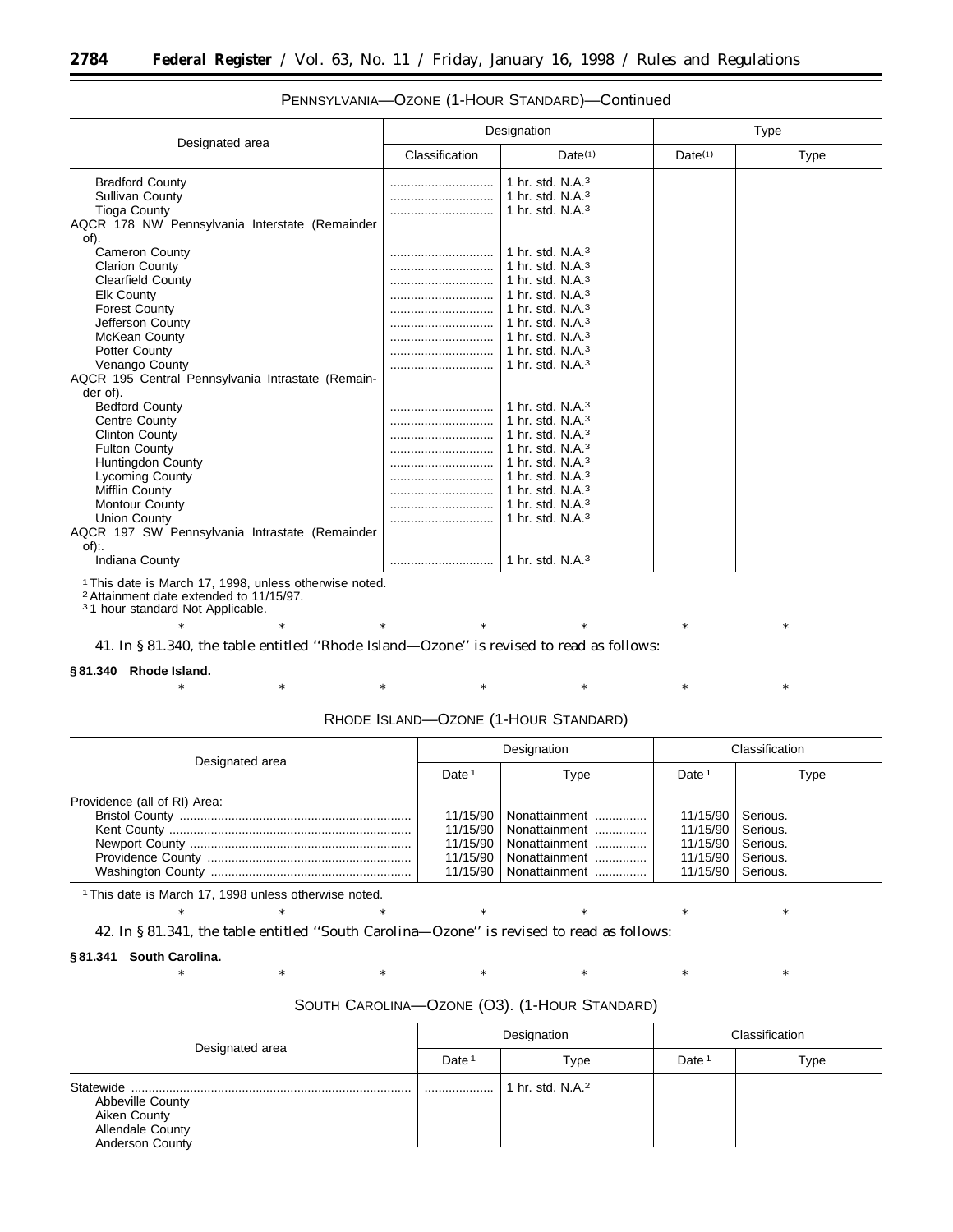|                                |                   | Designation | Classification |      |  |
|--------------------------------|-------------------|-------------|----------------|------|--|
| Designated area                | Date <sup>1</sup> | Type        | Date $1$       | Type |  |
| <b>Bamberg County</b>          |                   |             |                |      |  |
| <b>Barnwell County</b>         |                   |             |                |      |  |
| <b>Beaufort County</b>         |                   |             |                |      |  |
| <b>Berkeley County</b>         |                   |             |                |      |  |
| Calhoun County                 |                   |             |                |      |  |
| <b>Charleston County</b>       |                   |             |                |      |  |
| <b>Cherokee County</b>         |                   |             |                |      |  |
| <b>Chester County</b>          |                   |             |                |      |  |
| Chesterfield County            |                   |             |                |      |  |
| Clarendon County               |                   |             |                |      |  |
| Colleton County                |                   |             |                |      |  |
| Darlington County              |                   |             |                |      |  |
| <b>Dillon County</b>           |                   |             |                |      |  |
| Dorchester County              |                   |             |                |      |  |
| <b>Edgefield County</b>        |                   |             |                |      |  |
| Fairfield County               |                   |             |                |      |  |
| <b>Florence County</b>         |                   |             |                |      |  |
| Georgetown County              |                   |             |                |      |  |
| Greenville County              |                   |             |                |      |  |
| Greenwood County               |                   |             |                |      |  |
| Hampton County<br>Horry County |                   |             |                |      |  |
| Jasper County                  |                   |             |                |      |  |
| Kershaw County                 |                   |             |                |      |  |
| Lancaster County               |                   |             |                |      |  |
| Laurens County                 |                   |             |                |      |  |
| Lee County                     |                   |             |                |      |  |
| Lexington County               |                   |             |                |      |  |
| Manon County                   |                   |             |                |      |  |
| Marlboro County                |                   |             |                |      |  |
| McCormick County               |                   |             |                |      |  |
| Newberry County                |                   |             |                |      |  |
| Oconee County                  |                   |             |                |      |  |
| Orangeburg County              |                   |             |                |      |  |
| <b>Pickens County</b>          |                   |             |                |      |  |
| Richland County                |                   |             |                |      |  |
| Saloda County                  |                   |             |                |      |  |
| Spartanburg County             |                   |             |                |      |  |
| <b>Sumter County</b>           |                   |             |                |      |  |
| <b>Union County</b>            |                   |             |                |      |  |
| Williamsburg County            |                   |             |                |      |  |
| <b>York County</b>             |                   |             |                |      |  |

## SOUTH CAROLINA—OZONE (O3). (1-HOUR STANDARD)—Continued

1This date is March 17, 1998 unless otherwise noted.

2 1 hour standard Not Applicable.

\* \* \* \* \* \* \* \* \* \* \* 43. In § 81.342, the table entitled ''South Dakota—Ozone'' is revised to read as follows:

### **§ 81.342 South Dakota.**

\* \* \* \* \* \* \* \* \* \* \*

| Designated area                                                                                                                                                                                                                                                                                               | Designation       |                              | Classification    |      |
|---------------------------------------------------------------------------------------------------------------------------------------------------------------------------------------------------------------------------------------------------------------------------------------------------------------|-------------------|------------------------------|-------------------|------|
|                                                                                                                                                                                                                                                                                                               | Date <sup>1</sup> | Type                         | Date <sup>1</sup> | Type |
| Statewide<br>Aurora County<br><b>Beadle County</b><br><b>Bennett County</b><br><b>Bon Homme County</b><br><b>Brookings County</b><br><b>Brown County</b><br><b>Brule County</b><br><b>Buffalo County</b><br><b>Butte County</b><br><b>Campbell County</b><br><b>Charles Mix County</b><br><b>Clark County</b> |                   | 1 hr. std. N.A. <sup>2</sup> |                   |      |

## SOUTH DAKOTA—OZONE (1-HOUR STANDARD)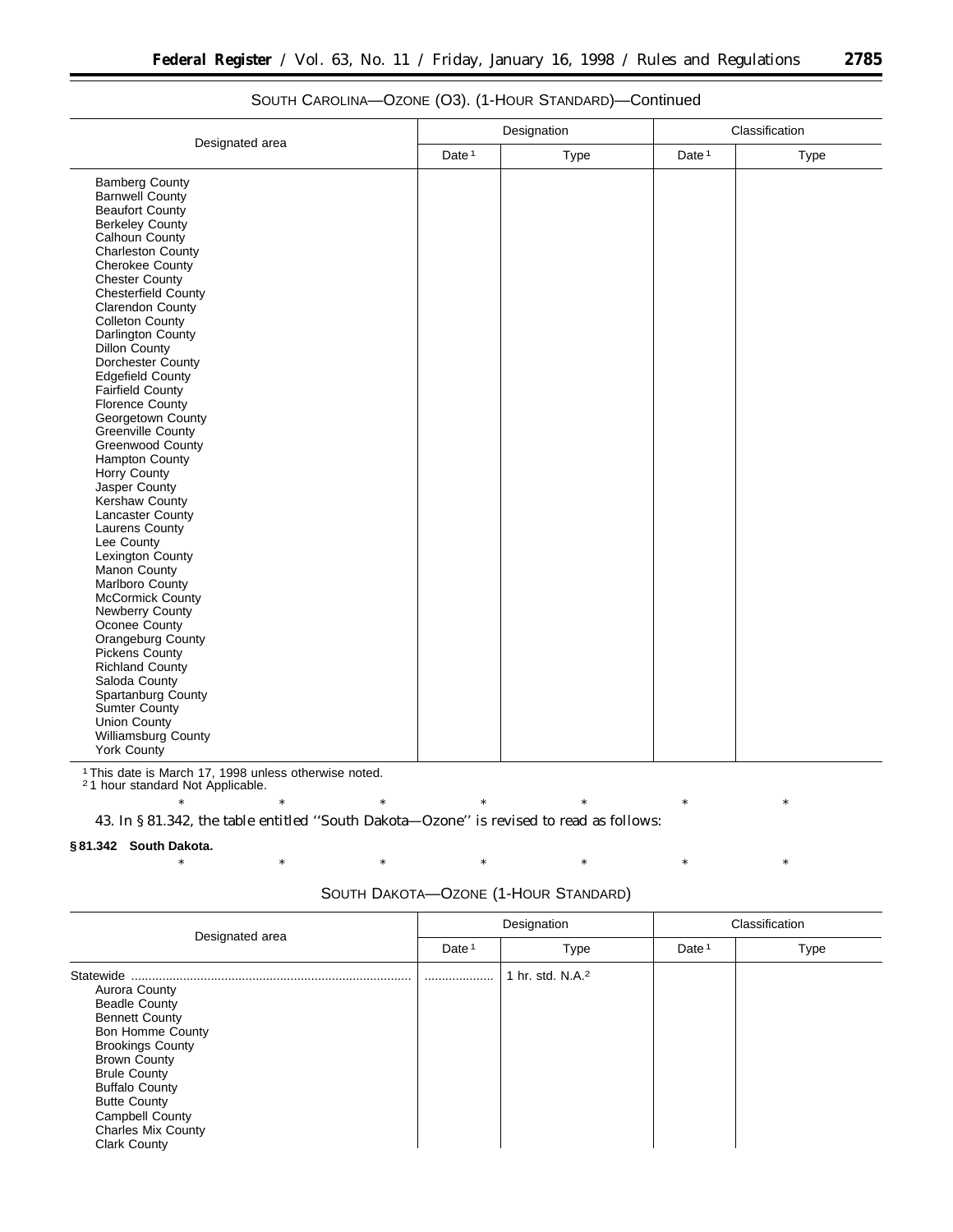| Designated area          |                   | Designation |                   | Classification |
|--------------------------|-------------------|-------------|-------------------|----------------|
|                          | Date <sup>1</sup> | Type        | Date <sup>1</sup> | <b>Type</b>    |
| Clay County              |                   |             |                   |                |
| Codington County         |                   |             |                   |                |
| Corson County            |                   |             |                   |                |
| <b>Custer County</b>     |                   |             |                   |                |
| Davison County           |                   |             |                   |                |
| Day County               |                   |             |                   |                |
| Deuel County             |                   |             |                   |                |
| Dewey County             |                   |             |                   |                |
| Douglas County           |                   |             |                   |                |
| Edmunds County           |                   |             |                   |                |
| <b>Fall River County</b> |                   |             |                   |                |
| Faulk County             |                   |             |                   |                |
| <b>Grant County</b>      |                   |             |                   |                |
| <b>Gregory County</b>    |                   |             |                   |                |
| Haakon County            |                   |             |                   |                |
| Hamlin County            |                   |             |                   |                |
| <b>Hand County</b>       |                   |             |                   |                |
| Hanson County            |                   |             |                   |                |
| <b>Harding County</b>    |                   |             |                   |                |
| Hughes County            |                   |             |                   |                |
| Hutchinson County        |                   |             |                   |                |
| <b>Hyde County</b>       |                   |             |                   |                |
| Jackson County           |                   |             |                   |                |
| Jerauld County           |                   |             |                   |                |
| Jones County             |                   |             |                   |                |
| Kingsbury County         |                   |             |                   |                |
| Lake County              |                   |             |                   |                |
| Lawrence County          |                   |             |                   |                |
| <b>Lincoln County</b>    |                   |             |                   |                |
| Lyman County             |                   |             |                   |                |
| Marshall County          |                   |             |                   |                |
| McCook County            |                   |             |                   |                |
| McPherson County         |                   |             |                   |                |
| Meade County             |                   |             |                   |                |
| Mellette County          |                   |             |                   |                |
| Miner County             |                   |             |                   |                |
| Minnehaha County         |                   |             |                   |                |
| Moody County             |                   |             |                   |                |
| Pennington County        |                   |             |                   |                |
| Perkins County           |                   |             |                   |                |
| Potter County            |                   |             |                   |                |
| <b>Roberts County</b>    |                   |             |                   |                |
| Sanborn County           |                   |             |                   |                |
| Shannon County           |                   |             |                   |                |
| Spink County             |                   |             |                   |                |
| Stanley County           |                   |             |                   |                |
| Sully County             |                   |             |                   |                |
| <b>Todd County</b>       |                   |             |                   |                |
| Tripp County             |                   |             |                   |                |
| Turner County            |                   |             |                   |                |
| Union County             |                   |             |                   |                |
| Walworth County          |                   |             |                   |                |
| Yankton County           |                   |             |                   |                |
| Ziebach County           |                   |             |                   |                |

## SOUTH DAKOTA—OZONE (1-HOUR STANDARD)—Continued

1This date is March 17, 1998, unless otherwise noted.

2 1 hour standard Not Applicable.

\* \* \* \* \* \* \* \* \* \* \* 44. In § 81.343, the table entitled ''Tennessee—Ozone'' is revised to read as follows:

### **§ 81.343 Tennessee.**

\* \* \* \* \* \* \* \* \* \* \*

÷.

| Designated area        |                   | Designation | Classification    |      |
|------------------------|-------------------|-------------|-------------------|------|
|                        | Date <sup>1</sup> | Type        | Date <sup>1</sup> | Type |
| Jefferson County Area: |                   |             |                   |      |

## TENNESSEE—OZONE (1-HOUR STANDARD)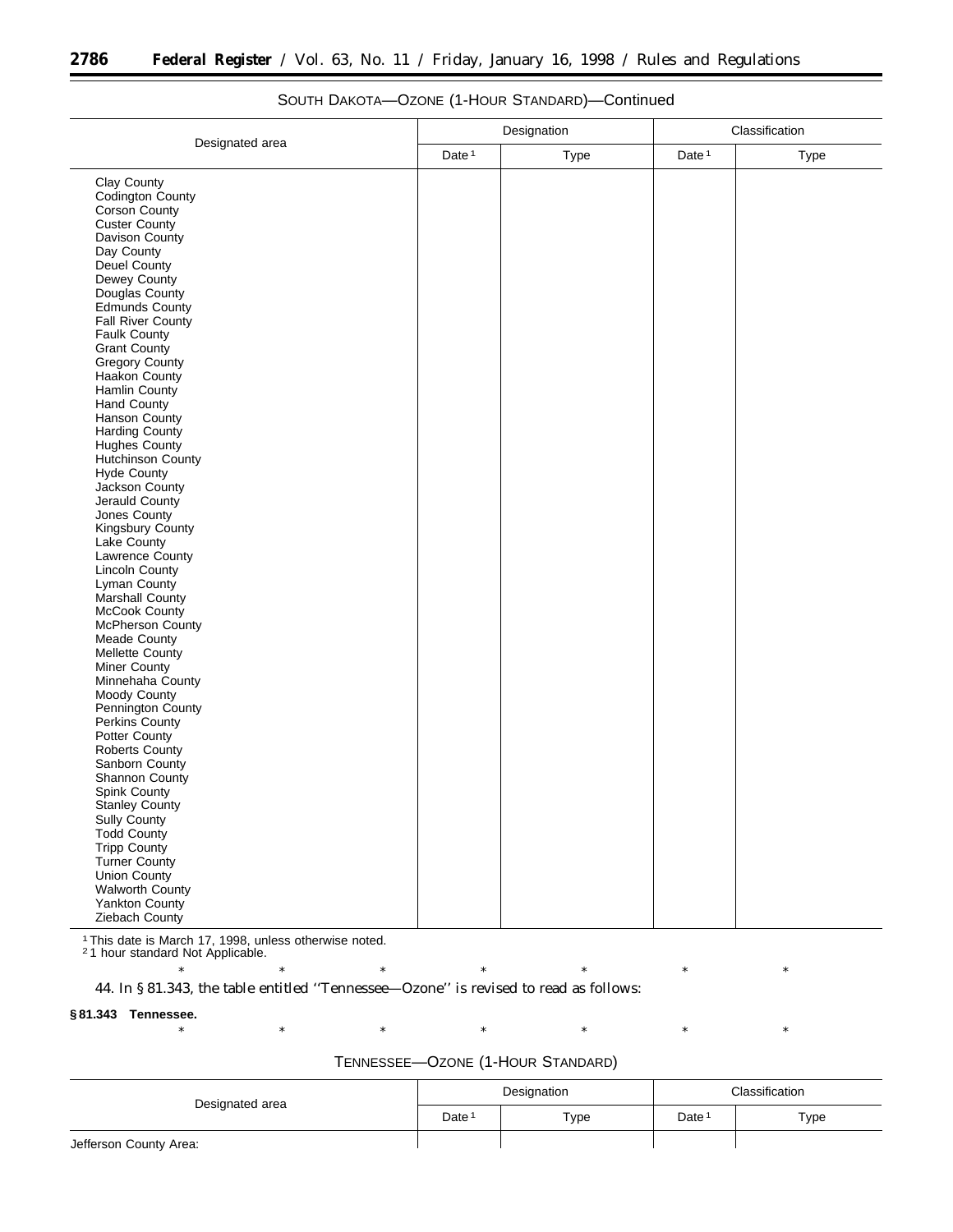▀

|                                                  | Designation       |                           | Classification    |      |
|--------------------------------------------------|-------------------|---------------------------|-------------------|------|
| Designated area                                  | Date <sup>1</sup> | <b>Type</b>               | Date <sup>1</sup> | Type |
|                                                  | 11/15/90          | Unclassifiable/Attainment | 11/15/90          |      |
| Memphis Area:                                    |                   |                           |                   |      |
|                                                  | 2/16/95           | Attainment.               |                   |      |
| Anderson County                                  | .                 | 1 hr.std.N.A. 2           |                   |      |
| <b>Bedford County</b>                            |                   |                           |                   |      |
| <b>Benton County</b>                             |                   |                           |                   |      |
| <b>Bledsoe County</b>                            |                   |                           |                   |      |
| <b>Blount County</b>                             |                   |                           |                   |      |
| <b>Bradley County</b>                            |                   |                           |                   |      |
| <b>Campbell County</b>                           |                   |                           |                   |      |
| Cannon County<br><b>Carroll County</b>           |                   |                           |                   |      |
| <b>Carter County</b>                             |                   |                           |                   |      |
| Cheatham County                                  |                   |                           |                   |      |
| <b>Chester County</b>                            |                   |                           |                   |      |
| <b>Claiborne County</b>                          |                   |                           |                   |      |
| Clay County                                      |                   |                           |                   |      |
| Cocke County                                     |                   |                           |                   |      |
| Coffee County<br><b>Crockett County</b>          |                   |                           |                   |      |
| <b>Cumberland County</b>                         |                   |                           |                   |      |
| DeKalb County                                    |                   |                           |                   |      |
| Decatur County                                   |                   |                           |                   |      |
| <b>Dickson County</b>                            |                   |                           |                   |      |
| Davidson County                                  |                   |                           |                   |      |
| Dyer County                                      |                   |                           |                   |      |
| <b>Fayette County</b>                            |                   |                           |                   |      |
| <b>Fentress County</b><br><b>Franklin County</b> |                   |                           |                   |      |
| Gibson County                                    |                   |                           |                   |      |
| <b>Giles County</b>                              |                   |                           |                   |      |
| <b>Grainger County</b>                           |                   |                           |                   |      |
| <b>Greene County</b>                             |                   |                           |                   |      |
| <b>Grundy County</b>                             |                   |                           |                   |      |
| Hamblen County                                   |                   |                           |                   |      |
| <b>Hamilton County</b>                           |                   |                           |                   |      |
| <b>Hancock County</b><br>Hardeman County         |                   |                           |                   |      |
| <b>Hardin County</b>                             |                   |                           |                   |      |
| <b>Hawkins County</b>                            |                   |                           |                   |      |
| Haywood County                                   |                   |                           |                   |      |
| Henderson County                                 |                   |                           |                   |      |
| <b>Henry County</b>                              |                   |                           |                   |      |
| <b>Hickman County</b>                            |                   |                           |                   |      |
| <b>Houston County</b><br>Humphreys County        |                   |                           |                   |      |
| Jackson County                                   |                   |                           |                   |      |
| Johnson County                                   |                   |                           |                   |      |
| Knox County                                      |                   |                           |                   |      |
| Lake County                                      |                   |                           |                   |      |
| Lauderdale County                                |                   |                           |                   |      |
| Lawrence County                                  |                   |                           |                   |      |
| Lewis County<br>Lincoln County                   |                   |                           |                   |      |
| Loudon County                                    |                   |                           |                   |      |
| Macon County                                     |                   |                           |                   |      |
| Madison County                                   |                   |                           |                   |      |
| Marion County                                    |                   |                           |                   |      |
| Marshall County                                  |                   |                           |                   |      |
| Maury County                                     |                   |                           |                   |      |
| <b>McMinn County</b><br><b>McNairy County</b>    |                   |                           |                   |      |
| Meigs County                                     |                   |                           |                   |      |
| Monroe County                                    |                   |                           |                   |      |
| Montgomery County                                |                   |                           |                   |      |
| Moore County                                     |                   |                           |                   |      |
| Morgan County                                    |                   |                           |                   |      |
| Obion County                                     |                   |                           |                   |      |
| Overton County                                   |                   |                           |                   |      |
|                                                  |                   |                           |                   |      |

# TENNESSEE—OZONE (1-HOUR STANDARD)—Continued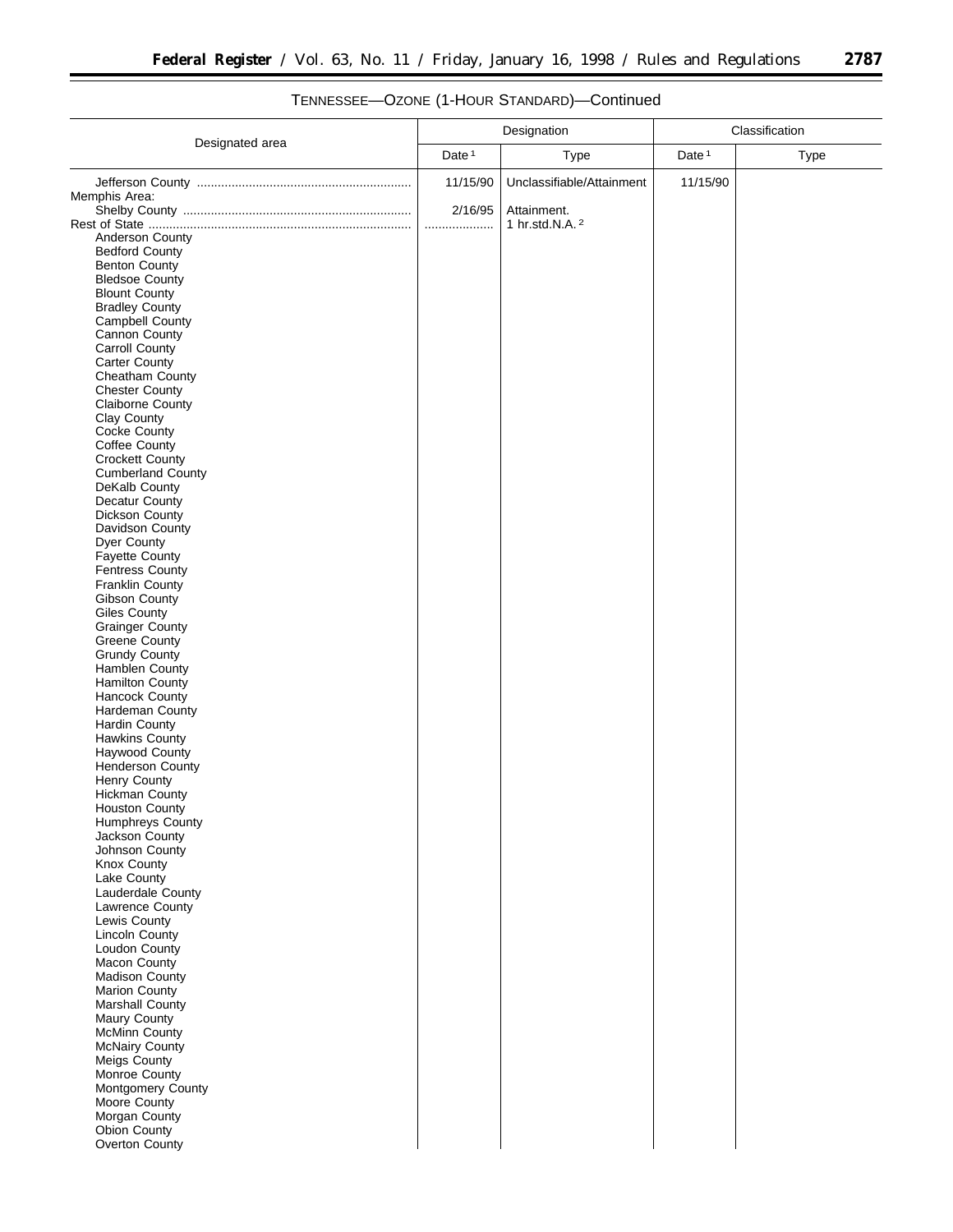|                                                                                                                                                                                                                                                                                                                                                                                                                                                                                                                                                                                              |          | Designation | Classification |      |
|----------------------------------------------------------------------------------------------------------------------------------------------------------------------------------------------------------------------------------------------------------------------------------------------------------------------------------------------------------------------------------------------------------------------------------------------------------------------------------------------------------------------------------------------------------------------------------------------|----------|-------------|----------------|------|
| Designated area                                                                                                                                                                                                                                                                                                                                                                                                                                                                                                                                                                              | Date $1$ | Type        | Date $1$       | Type |
| Perry County<br><b>Pickett County</b><br>Polk County<br>Putnam County<br>Rhea County<br>Roane County<br><b>Robertson County</b><br><b>Rutherford County</b><br><b>Scott County</b><br>Sequatchie County<br>Sevier County<br>Smith County<br><b>Stewart County</b><br><b>Sullivan County</b><br><b>Sumner County</b><br><b>Tipton County</b><br><b>Trousdale County</b><br>Unicoi County<br><b>Union County</b><br>Van Buren County<br>Warren County<br><b>Washington County</b><br>Wayne County<br>Weakley County<br><b>White County</b><br><b>Williamson County</b><br><b>Wilson County</b> |          |             |                |      |

## TENNESSEE—OZONE (1-HOUR STANDARD)—Continued

1This date is March 17, 1998, unless otherwise noted. 2 1 hour standard Not Applicable.

\* \* \* \* \* \* \* \* \* \* \* 45. In § 81.344, the table entitled ''Texas—Ozone'' is revised to read as follows:

## **§ 81.344 Texas.**

\* \* \* \* \* \* \* \* \* \* \*

## TEXAS—OZONE (1-HOUR STANDARD)

|                                  | Designation       |                                  | Classification    |           |
|----------------------------------|-------------------|----------------------------------|-------------------|-----------|
| Designated Area                  | Date <sup>1</sup> | Type                             | Date <sup>1</sup> | Type      |
| Beaumont/Port Arthur Area:       |                   |                                  |                   |           |
|                                  | 11/15/90          | Nonattainment                    | 6/3/96            | Moderate  |
|                                  | 11/15/90          | Nonattainment                    | 6/3/96            | Moderate  |
|                                  | 11/15/90          | Nonattainment                    | 6/3/96            | Moderate  |
| Dallas-Fort Worth Area:          |                   |                                  |                   |           |
|                                  | 11/15/90          | Nonattainment                    | 11/15/90          | Moderate  |
|                                  | 11/15/90          | Nonattainment                    | 11/15/90          | Moderate  |
|                                  | 11/15/90          | Nonattainment                    | 11/15/90          | Moderate  |
|                                  | 11/15/90          | Nonattainment                    | 11/15/90          | Moderate  |
| El Paso Area:                    |                   |                                  |                   |           |
|                                  | 11/15/90          | Nonattainment                    | 11/15/90          | Serious   |
| Houston-Galveston-Brazoria Area: |                   |                                  |                   |           |
|                                  | 11/15/90          | Nonattainment                    | 11/15/90          | Severe-17 |
|                                  | 11/15/90          | Nonattainment                    | 11/15/90          | Severe-17 |
|                                  | 11/15/90          | Nonattainment                    | 11/15/90          | Severe-17 |
|                                  | 11/15/90          | Nonattainment                    | 11/15/90          | Severe-17 |
|                                  | 11/15/90          | Nonattainment                    | 11/15/90          | Severe-17 |
|                                  | 11/15/90          | Nonattainment                    | 11/15/90          | Severe-17 |
|                                  | 11/15/90          | Nonattainment                    | 11/15/90          | Severe-17 |
|                                  | 11/15/90          | Nonattainment                    | 11/15/90          | Severe-17 |
| Longview Area:                   |                   |                                  |                   |           |
|                                  | 11/15/90          | Unclassifiable /Attain-<br>ment. | 11/15/90          |           |
| Victoria Area:                   |                   |                                  |                   |           |
|                                  |                   | 1 hr. std. N.A. $2$              |                   |           |
|                                  |                   | 1 hr. std. N.A. <sup>2</sup>     |                   |           |
| <b>Anderson County</b>           |                   |                                  |                   |           |
| <b>Bowie County</b>              |                   |                                  |                   |           |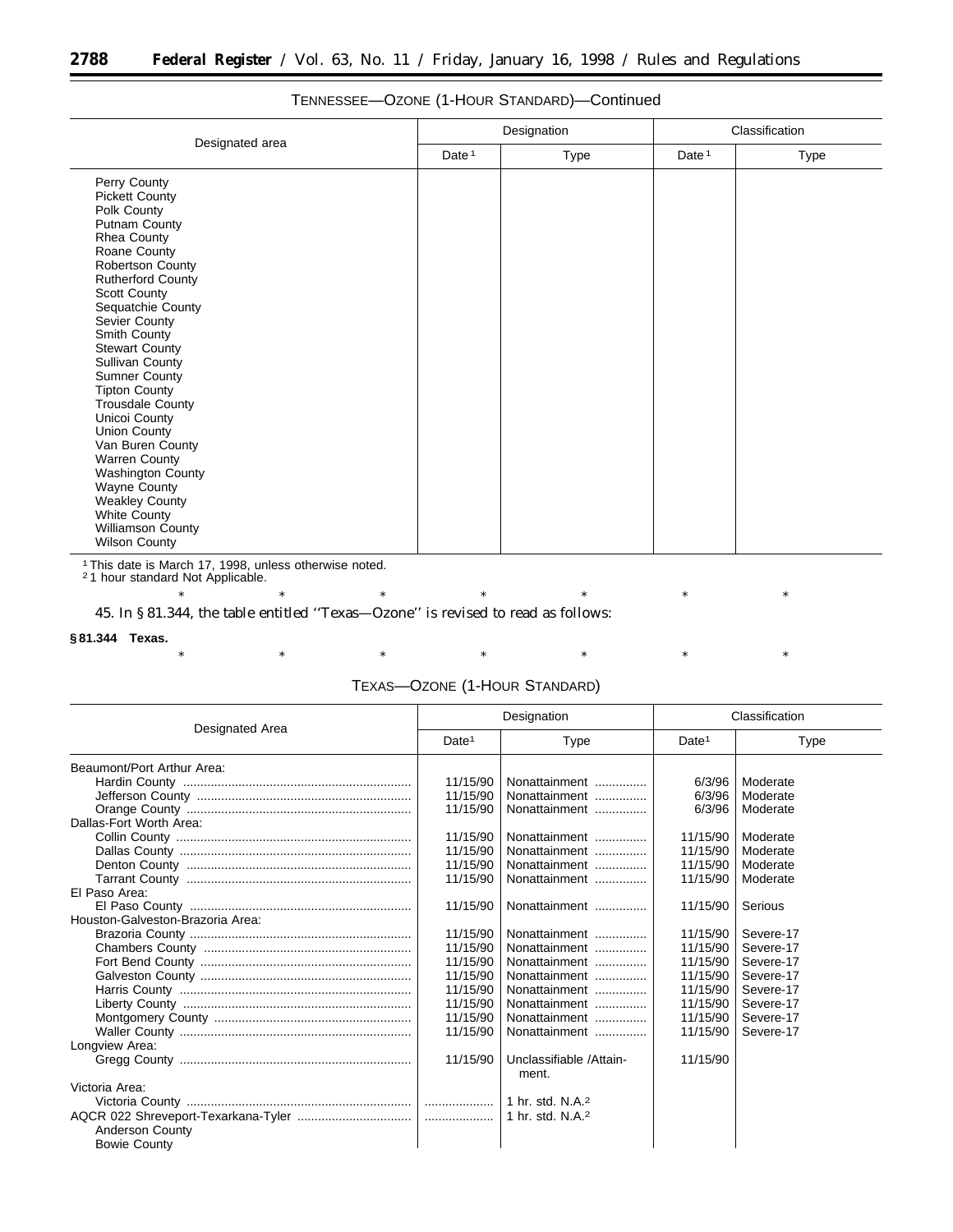Ξ

|                                                                  | Designation       |                              | Classification    |      |
|------------------------------------------------------------------|-------------------|------------------------------|-------------------|------|
| Designated Area                                                  | Date <sup>1</sup> | Type                         | Date <sup>1</sup> | Type |
| Camp County                                                      |                   |                              |                   |      |
| Cass County                                                      |                   |                              |                   |      |
| Cherokee County<br>Delta County                                  |                   |                              |                   |      |
| Franklin County                                                  |                   |                              |                   |      |
| Harrison County                                                  |                   |                              |                   |      |
| <b>Henderson County</b>                                          |                   |                              |                   |      |
| <b>Hopkins County</b>                                            |                   |                              |                   |      |
| Lamar County<br>Marion County                                    |                   |                              |                   |      |
| Morris County                                                    |                   |                              |                   |      |
| Panola County                                                    |                   |                              |                   |      |
| Rains County                                                     |                   |                              |                   |      |
| <b>Red River County</b><br><b>Rusk County</b>                    |                   |                              |                   |      |
| Smith County                                                     |                   |                              |                   |      |
| <b>Titus County</b>                                              |                   |                              |                   |      |
| <b>Upshur County</b>                                             |                   |                              |                   |      |
| Van Zandt County<br>Wood County                                  |                   |                              |                   |      |
| AQCR 106 S Louisiana-SE Texas Interstate (Remainder of)          |                   | 1 hr. std. N.A. <sup>2</sup> |                   |      |
| Angelina County                                                  |                   |                              |                   |      |
| <b>Houston County</b>                                            |                   |                              |                   |      |
| Jasper County<br>Nacogdoches County                              |                   |                              |                   |      |
| Newton County                                                    |                   |                              |                   |      |
| Polk County                                                      |                   |                              |                   |      |
| Sabine County                                                    |                   |                              |                   |      |
| San Augustine County                                             |                   |                              |                   |      |
| San Jacinto County<br>Shelby County                              |                   |                              |                   |      |
| <b>Trinity County</b>                                            |                   |                              |                   |      |
| Tyler County                                                     |                   |                              |                   |      |
| <b>Walker County</b>                                             |                   |                              |                   |      |
| AQCR 153 El Paso-Las Cruces-Alamogordo<br><b>Brewster County</b> | .                 | 1 hr. std. N.A. <sup>2</sup> |                   |      |
| <b>Culberson County</b>                                          |                   |                              |                   |      |
| <b>Hudspeth County</b>                                           |                   |                              |                   |      |
| Jeff Davis County                                                |                   |                              |                   |      |
| Presidio County<br>AQCR 210 Abilene-Wichita Falls Intrastate     | .                 | 1 hr. std. N.A. <sup>2</sup> |                   |      |
| <b>Archer County</b>                                             |                   |                              |                   |      |
| <b>Baylor County</b>                                             |                   |                              |                   |      |
| <b>Brown County</b>                                              |                   |                              |                   |      |
| Callahan County<br><b>Childress County</b>                       |                   |                              |                   |      |
| Clay County                                                      |                   |                              |                   |      |
| <b>Coke County</b>                                               |                   |                              |                   |      |
| Coleman County                                                   |                   |                              |                   |      |
| <b>Comanche County</b><br>Concho County                          |                   |                              |                   |      |
| <b>Cottle County</b>                                             |                   |                              |                   |      |
| <b>Eastland County</b>                                           |                   |                              |                   |      |
| <b>Fisher County</b>                                             |                   |                              |                   |      |
| Foard County<br>Hardeman County                                  |                   |                              |                   |      |
| <b>Haskell County</b>                                            |                   |                              |                   |      |
| Jack County                                                      |                   |                              |                   |      |
| Jones County                                                     |                   |                              |                   |      |
| Kent County<br>Knox County                                       |                   |                              |                   |      |
| McCulloch County                                                 |                   |                              |                   |      |
| <b>Menard County</b>                                             |                   |                              |                   |      |
| <b>Mitchell County</b>                                           |                   |                              |                   |      |
| Montague County<br>Nolan County                                  |                   |                              |                   |      |
| <b>Runnels County</b>                                            |                   |                              |                   |      |
| <b>Scurry County</b>                                             |                   |                              |                   |      |
| Shackelford County                                               |                   |                              |                   |      |
| <b>Stephens County</b>                                           |                   |                              |                   |      |

# TEXAS—OZONE (1-HOUR STANDARD)—Continued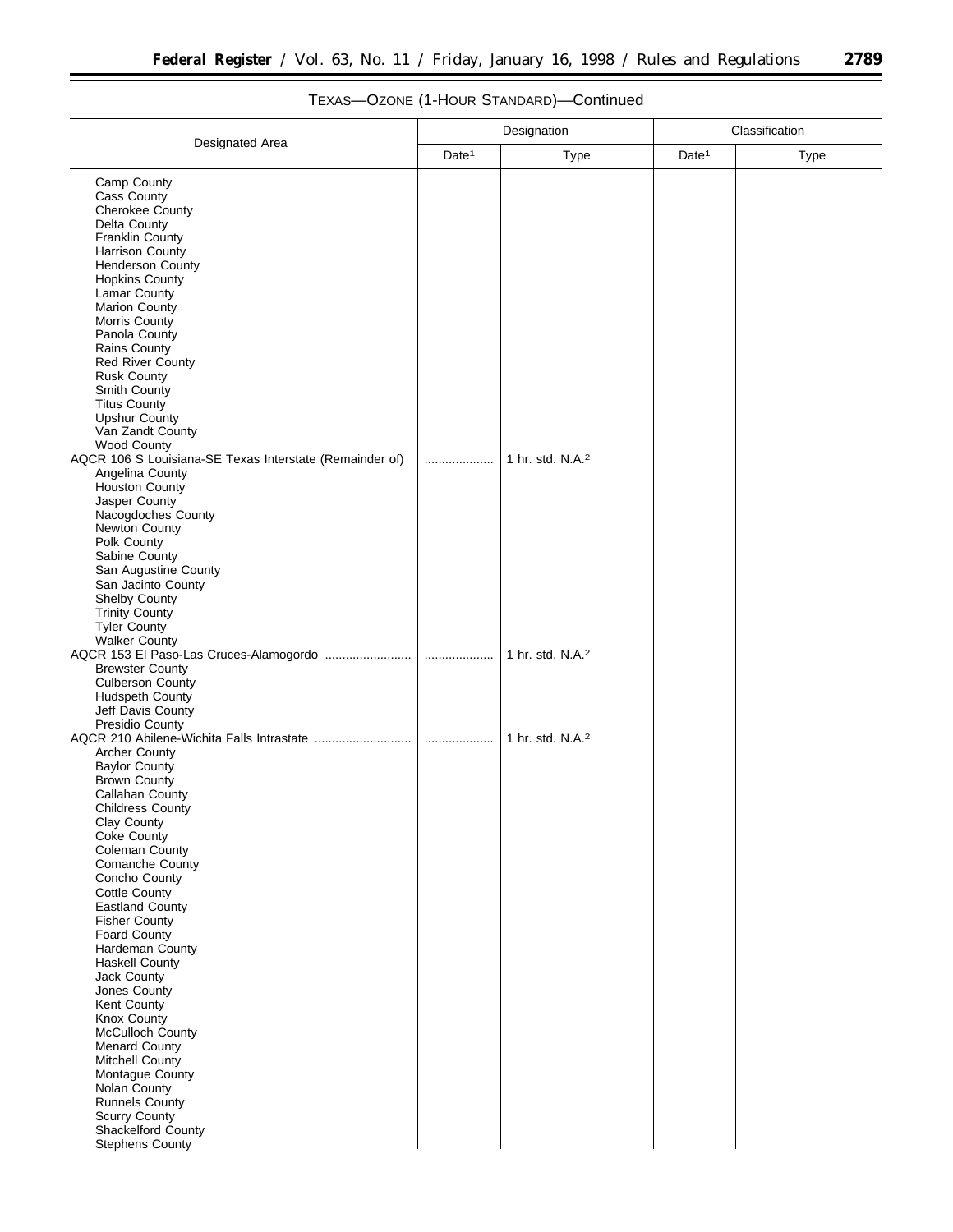$\equiv$ 

|                                                                                                                                                                                                                  | Designation       |                              | Classification    |             |
|------------------------------------------------------------------------------------------------------------------------------------------------------------------------------------------------------------------|-------------------|------------------------------|-------------------|-------------|
| Designated Area                                                                                                                                                                                                  | Date <sup>1</sup> | <b>Type</b>                  | Date <sup>1</sup> | <b>Type</b> |
| Stonewall County<br><b>Taylor County</b><br>Throckmorton County<br>Wichita County<br>Wilbarger County                                                                                                            |                   |                              |                   |             |
| Young County<br><b>Armstrong County</b><br><b>Bailey County</b><br><b>Briscoe County</b><br>Carson County<br>Castro County<br>Cochran County                                                                     | .                 | 1 hr. std. N.A. <sup>2</sup> |                   |             |
| Collingsworth County<br>Crosby County<br>Dallam County<br>Deaf Smith County<br><b>Dickens County</b><br>Donley County<br>Floyd County<br>Garza County<br><b>Gray County</b><br>Hale County                       |                   |                              |                   |             |
| <b>Hall County</b><br>Hansford County<br><b>Hartley County</b><br><b>Hemphill County</b><br><b>Hockley County</b><br><b>Hutchinson County</b><br>King County<br>Lamb County<br>Lipscomb County<br>Lubbock County |                   |                              |                   |             |
| Lynn County<br>Moore County<br>Motley County<br><b>Ochiltree County</b><br>Oldham County<br>Parmer County<br>Potter County<br><b>Randall County</b><br><b>Roberts County</b><br>Sherman County                   |                   |                              |                   |             |
| <b>Swisher County</b><br><b>Terry County</b><br><b>Wheeler County</b><br>Yoakum County<br><b>Bastrop County</b><br><b>Bell County</b>                                                                            | .                 | 1 hr. std. N.A. <sup>2</sup> |                   |             |
| <b>Blanco County</b><br><b>Bosque County</b><br><b>Brazos County</b><br><b>Burleson County</b><br><b>Burnet County</b><br>Caldwell County<br><b>Coryell County</b><br>Falls County                               |                   |                              |                   |             |
| <b>Fayette County</b><br>Freestone County<br><b>Grimes County</b><br><b>Hamilton County</b><br>Hays County<br>Hill County<br>Lampasas County<br>Lee County<br>Leon County                                        |                   |                              |                   |             |
| Limestone County<br>Llano County<br>Madison County                                                                                                                                                               |                   |                              |                   |             |

# TEXAS—OZONE (1-HOUR STANDARD)—Continued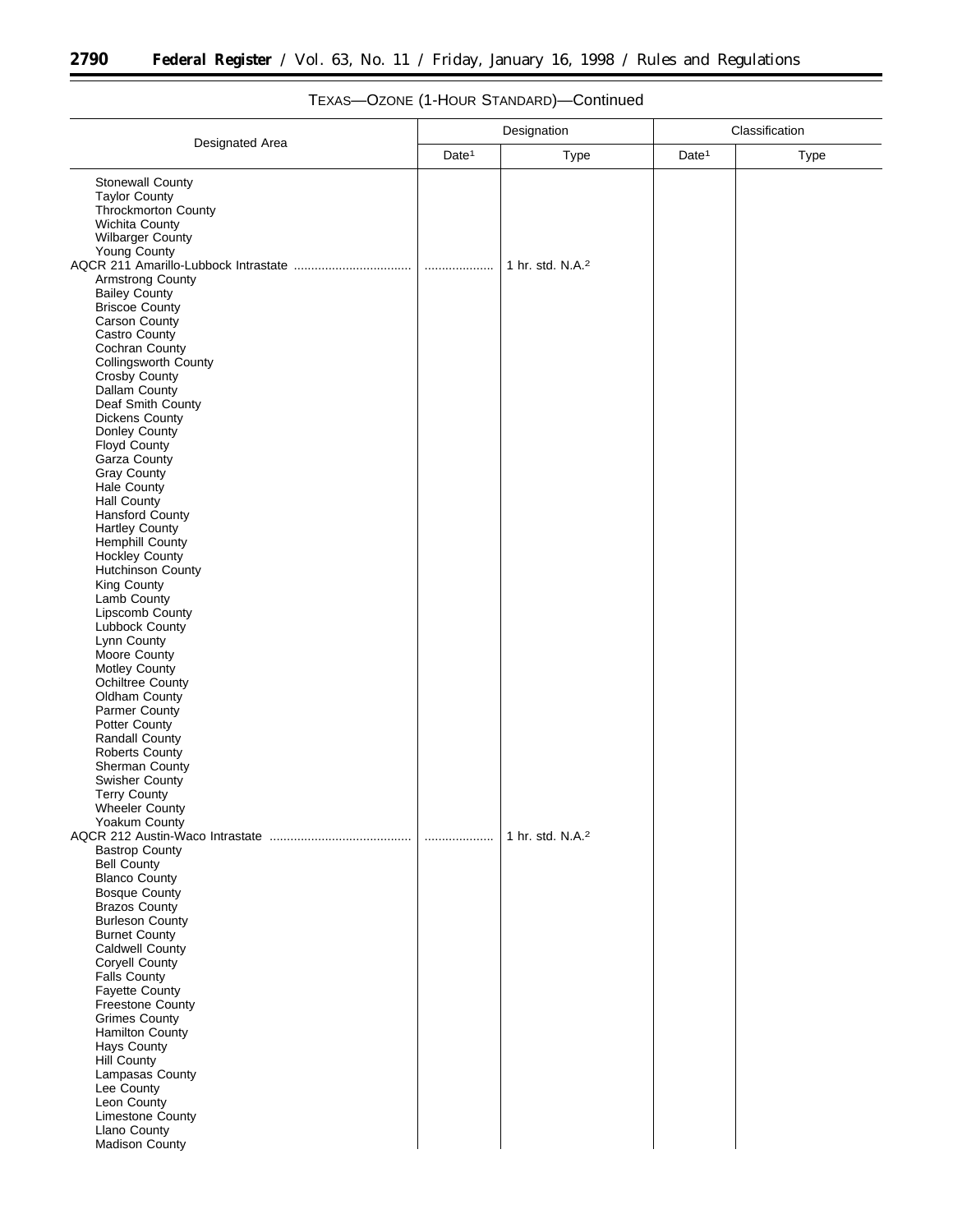$\equiv$ 

| Designated Area                                                                |                   | Designation                  | Classification    |             |
|--------------------------------------------------------------------------------|-------------------|------------------------------|-------------------|-------------|
|                                                                                | Date <sup>1</sup> | <b>Type</b>                  | Date <sup>1</sup> | <b>Type</b> |
| <b>McLennan County</b>                                                         |                   |                              |                   |             |
| Milam County                                                                   |                   |                              |                   |             |
| <b>Mills County</b>                                                            |                   |                              |                   |             |
| <b>Robertson County</b>                                                        |                   |                              |                   |             |
| San Saba County                                                                |                   |                              |                   |             |
| <b>Travis County</b>                                                           |                   |                              |                   |             |
| <b>Washington County</b><br>Williamson County                                  |                   |                              |                   |             |
| AQCR 213 Brownsville-Laredo Intrastate                                         | .                 | 1 hr. std. N.A. <sup>2</sup> |                   |             |
| <b>Cameron County</b>                                                          |                   |                              |                   |             |
| <b>Hidalgo County</b>                                                          |                   |                              |                   |             |
| Jim Hogg County                                                                |                   |                              |                   |             |
| <b>Starr County</b>                                                            |                   |                              |                   |             |
| Webb County<br><b>Willacy County</b>                                           |                   |                              |                   |             |
| Zapata County                                                                  |                   |                              |                   |             |
| AQCR 214 Corpus Christi-Victoria Intrastate (Remainder of)                     |                   | 1 hr.std.N.A. 2              |                   |             |
| Aransas County                                                                 |                   |                              |                   |             |
| <b>Bee County</b>                                                              |                   |                              |                   |             |
| <b>Brooks County</b>                                                           |                   |                              |                   |             |
| Calhoun County<br>De Witt County                                               |                   |                              |                   |             |
| Duval County                                                                   |                   |                              |                   |             |
| <b>Goliad County</b>                                                           |                   |                              |                   |             |
| Jackson County                                                                 |                   |                              |                   |             |
| Jim Wells County                                                               |                   |                              |                   |             |
| Kenedy County                                                                  |                   |                              |                   |             |
| <b>Kleberg County</b><br>Lavaca County                                         |                   |                              |                   |             |
| Live Oak County                                                                |                   |                              |                   |             |
| <b>McMullen County</b>                                                         |                   |                              |                   |             |
| Refugio County                                                                 |                   |                              |                   |             |
| San Patricio County                                                            |                   |                              |                   |             |
| AQCR 214 Corpus Christi-Victoria Intrastate (part)                             | .                 | 1 hr. std. N.A. <sup>2</sup> |                   |             |
| <b>Nueces County</b><br>AQCR 215 Metro Dallas-Fort Worth Intrastate (Remainder |                   | 1 hr.std.N.A. <sup>2</sup> . |                   |             |
| of).                                                                           |                   |                              |                   |             |
| Cooke County                                                                   |                   |                              |                   |             |
| <b>Ellis County</b>                                                            |                   |                              |                   |             |
| <b>Erath County</b>                                                            |                   |                              |                   |             |
| Fannin County                                                                  |                   |                              |                   |             |
| <b>Grayson County</b>                                                          |                   |                              |                   |             |
| <b>Hood County</b><br>Hunt County                                              |                   |                              |                   |             |
| Johnson County                                                                 |                   |                              |                   |             |
| Kaufman County                                                                 |                   |                              |                   |             |
| Navarro County                                                                 |                   |                              |                   |             |
| Palo Pinto County                                                              |                   |                              |                   |             |
| Parker County                                                                  |                   |                              |                   |             |
| <b>Rockwall County</b><br>Somervell County                                     |                   |                              |                   |             |
| <b>Wise County</b>                                                             |                   |                              |                   |             |
| AQCR 216 Metro Houston-Galveston Intrastate (Remainder                         | .                 | 1 hr.std.N.A. <sup>2</sup>   |                   |             |
| of).                                                                           |                   |                              |                   |             |
| <b>Austin County</b><br>Colorado County                                        |                   |                              |                   |             |
| Matagorda County                                                               |                   |                              |                   |             |
| <b>Wharton County</b>                                                          |                   |                              |                   |             |
|                                                                                |                   | 1 hr. std. N.A. <sup>2</sup> |                   |             |
| <b>Bexar County</b>                                                            |                   |                              |                   |             |
| AQCR 217 Metro San Antonio Intrastate (Remainder of)                           |                   | 1 hr.std.N.A. <sup>2</sup>   |                   |             |
| Atascosa County                                                                |                   |                              |                   |             |
| <b>Bandera County</b><br>Comal County                                          |                   |                              |                   |             |
| Dimmit County                                                                  |                   |                              |                   |             |
| <b>Edwards County</b>                                                          |                   |                              |                   |             |
| Frio County                                                                    |                   |                              |                   |             |
| Gillespie County                                                               |                   |                              |                   |             |
| <b>Gonzales County</b>                                                         |                   |                              |                   |             |
| <b>Guadalupe County</b>                                                        |                   |                              |                   |             |

# TEXAS—OZONE (1-HOUR STANDARD)—Continued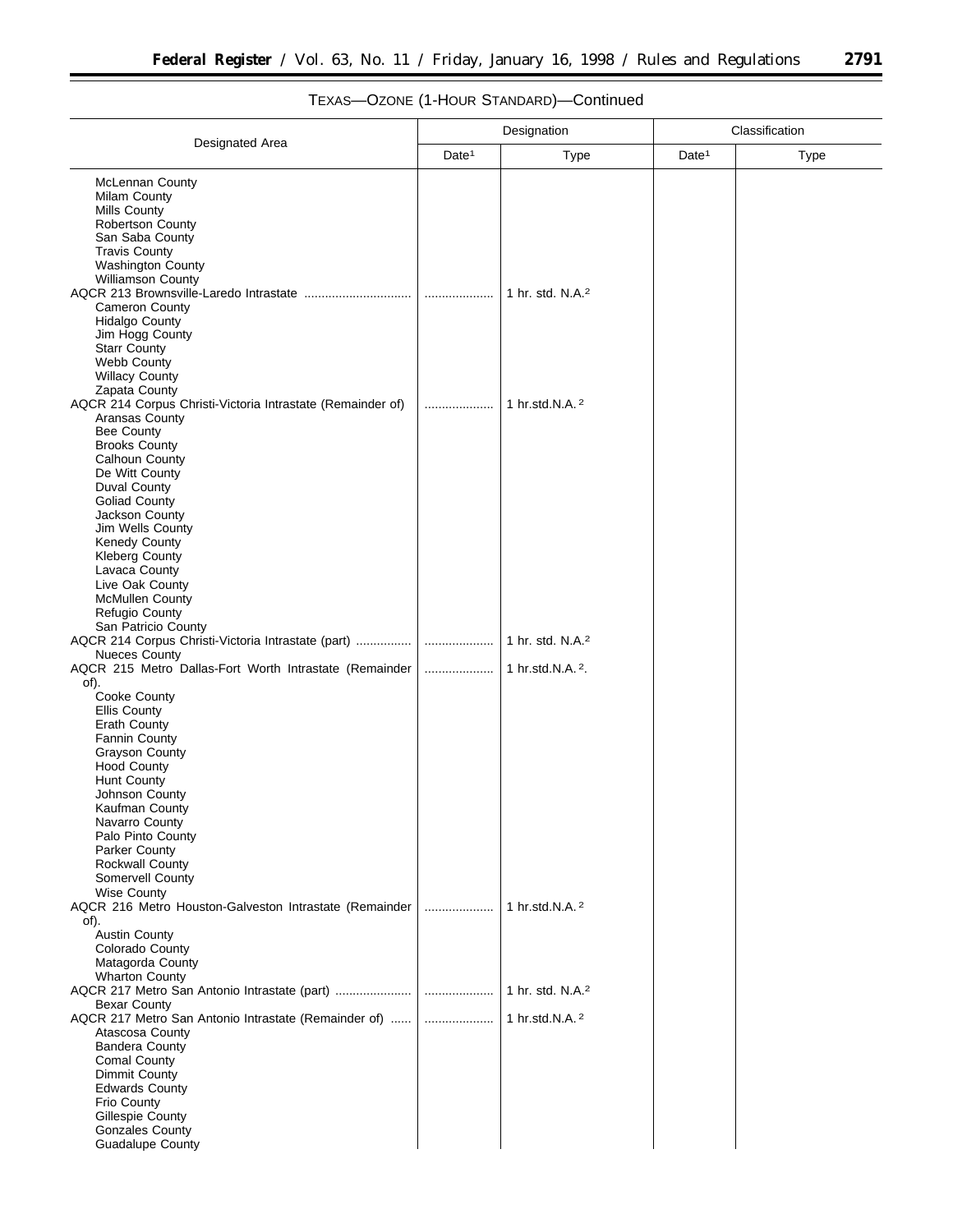|                   | Designation                                   | Classification    |             |  |
|-------------------|-----------------------------------------------|-------------------|-------------|--|
| Date <sup>1</sup> | <b>Type</b>                                   | Date <sup>1</sup> | <b>Type</b> |  |
| .<br>             | 1 hr.std.N.A. <sup>2</sup><br>1 hr.std.N.A. 2 |                   |             |  |
|                   |                                               |                   |             |  |

## TEXAS—OZONE (1-HOUR STANDARD)—Continued

1This date is March 17, 1998, unless otherwise noted. 2 1 hour standard Not Applicable.

\* \* \* \* \* \* \* \* \* \* \* 46. In § 81.345, the table entitled ''Utah—Ozone'' is revised to read as follows:

#### **§ 81.345 Utah.**

\* \* \* \* \* \* \* \* \* \* \* UTAH—OZONE (1-HOUR STANDARD)

| Designated area                                                                                                                                                                                                                      |                   | Designation                                                                                  |                   | Classification |  |
|--------------------------------------------------------------------------------------------------------------------------------------------------------------------------------------------------------------------------------------|-------------------|----------------------------------------------------------------------------------------------|-------------------|----------------|--|
|                                                                                                                                                                                                                                      | Date <sup>1</sup> | Type                                                                                         | Date <sup>1</sup> | <b>Type</b>    |  |
| Salt Lake City Area:<br><b>Beaver County</b><br><b>Box Elder County</b><br>Cache County<br>Carbon County<br>Daggett County<br>Duchesne County<br><b>Emery County</b><br><b>Garfield County</b><br><b>Grand County</b><br>Iron County |                   | 1 hr. std. N.A. <sup>2</sup><br>1 hr. std. N.A. <sup>2</sup><br>1 hr. std. N.A. <sup>2</sup> |                   |                |  |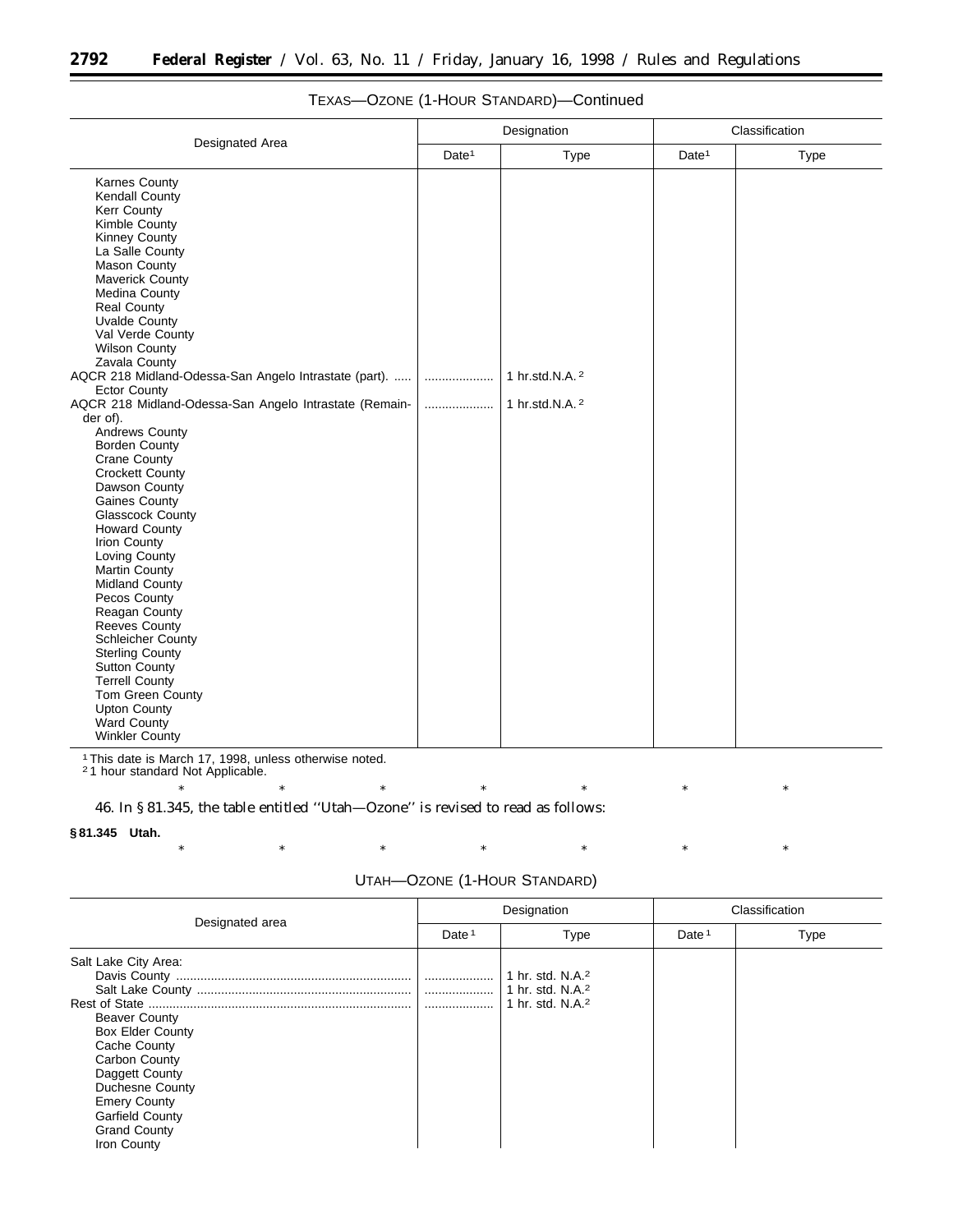## UTAH—OZONE (1-HOUR STANDARD)—Continued

| Designated area                                                                                                                                                                                                                          |                   | Designation | Classification    |      |
|------------------------------------------------------------------------------------------------------------------------------------------------------------------------------------------------------------------------------------------|-------------------|-------------|-------------------|------|
|                                                                                                                                                                                                                                          | Date <sup>1</sup> | <b>Type</b> | Date <sup>1</sup> | Type |
| Juab County<br>Kane County<br><b>Millard County</b><br>Morgan County<br><b>Piute County</b><br><b>Rich County</b><br>San Juan County<br>Sanpete County<br>Sevier County<br><b>Summit County</b><br><b>Tooele County</b><br>Uintah County |                   |             |                   |      |
| Utah County<br><b>Wasatch County</b><br><b>Washington County</b><br><b>Wayne County</b><br><b>Weber County</b>                                                                                                                           |                   |             |                   |      |

1This date is March 17, 1998, unless otherwise noted. 2 1 hour standard Not Applicable.

\* \* \* \* \* \* \* \* \* \* \*

47. In § 81.346, the table entitled ''Vermont—Ozone'' is revised to read as follows:

#### **§ 81.346 Vermont.**

\* \* \* \* \* \* \* \* \* \* \*

## VERMONT—OZONE (1-HHOUR STANDARD)

| Designated area                                                                                                                                                                       | Designation       |                                | Classification    |      |
|---------------------------------------------------------------------------------------------------------------------------------------------------------------------------------------|-------------------|--------------------------------|-------------------|------|
|                                                                                                                                                                                       | Date <sup>1</sup> | Type                           | Date <sup>1</sup> | Type |
| <b>Addison County</b><br><b>Chittenden County</b>                                                                                                                                     |                   | 1 hr. std. N.A. <sup>2</sup>   |                   |      |
| AQCR 159 Champlain Calley Interstate (Remainder of)   <br><b>Franklin County</b><br><b>Grand Isle County</b><br><b>Rutland County</b>                                                 |                   | ∣ 1 hr. std. N.A. <sup>2</sup> |                   |      |
| <b>Windsor County</b>                                                                                                                                                                 |                   | 1 hr. std. N.A. <sup>2</sup>   |                   |      |
| <b>Bennington County</b><br>Caledonia County<br><b>Essex County</b><br>Lamoille County<br>Orange County<br><b>Orleans County</b><br><b>Washington County</b><br><b>Windham County</b> |                   | 1 hr. std. N.A. <sup>2</sup>   |                   |      |

1This date is March 17, 1998, unless otherwise noted.

2 1 hour standard Not Applicable.

48. In Section 81.347, the table entitled ''Virginia—Ozone'' is revised to read as follows:

### **§ 81.347 Virginia.**

| VIRGINIA-OZONE (1-HOUR STANDARD) |  |  |  |
|----------------------------------|--|--|--|
|----------------------------------|--|--|--|

\* \* \* \* \* \* \* \* \* \* \*

| Designated area                                              | Designation       |                              | Classification    |      |
|--------------------------------------------------------------|-------------------|------------------------------|-------------------|------|
|                                                              | Date <sup>1</sup> | Type                         | Date <sup>1</sup> | Type |
| Norfolk-Virginia Beach-Newport News (Hampton Roads)<br>Area: |                   | 1 hr. std. N.A. <sup>2</sup> |                   |      |
| Hampton                                                      |                   | 1 hr. std. N.A. <sup>2</sup> |                   |      |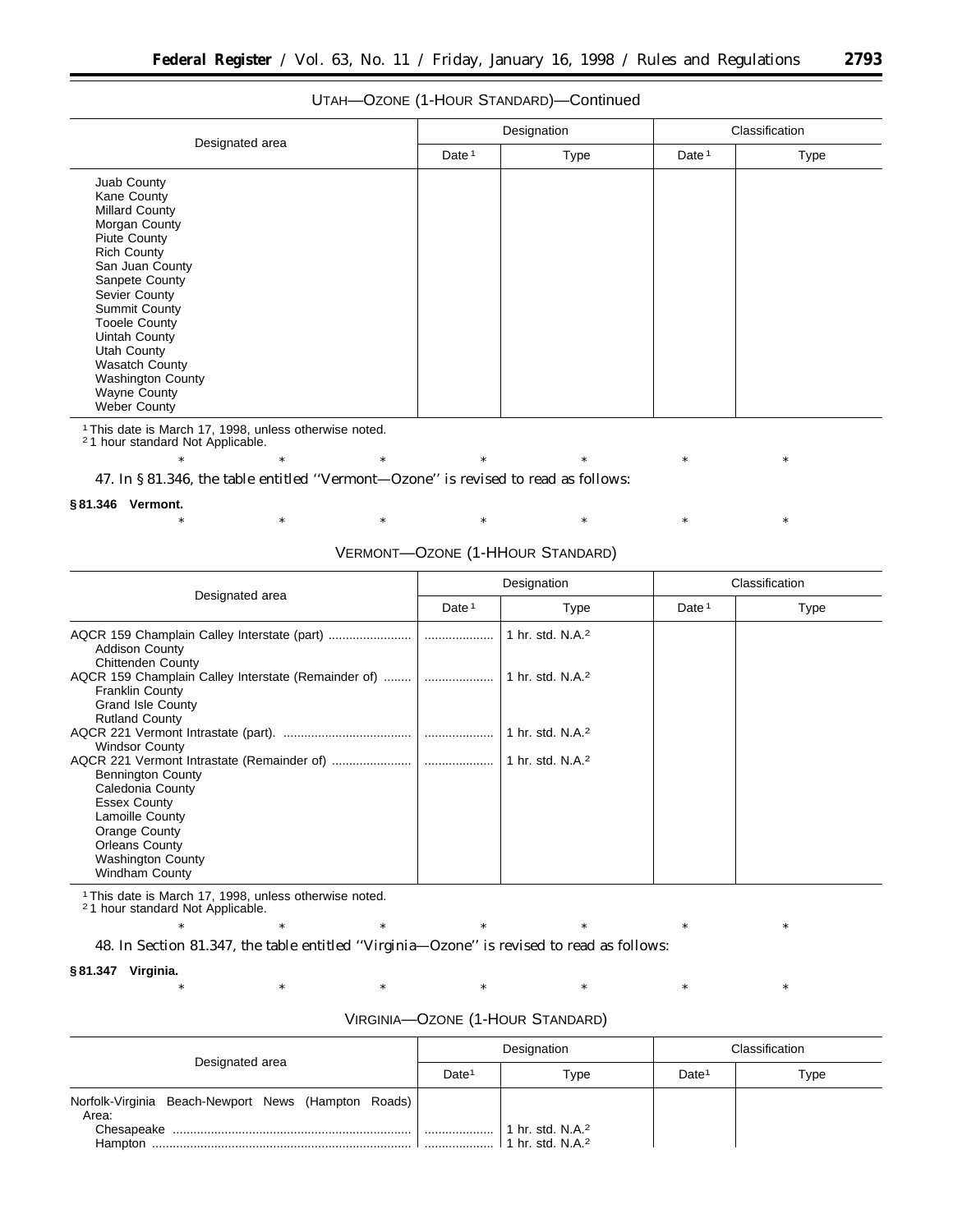$\equiv$ 

|                                                        | Designation       |                                      | Classification    |             |
|--------------------------------------------------------|-------------------|--------------------------------------|-------------------|-------------|
| Designated area                                        | Date <sup>1</sup> | Type                                 | Date <sup>1</sup> | <b>Type</b> |
|                                                        |                   | 1 hr. std. N.A. <sup>2</sup>         |                   |             |
|                                                        |                   | 1 hr. std. N.A. <sup>2</sup>         |                   |             |
|                                                        |                   | 1 hr. std. N.A. $2$                  |                   |             |
|                                                        |                   | 1 hr. std. N.A. <sup>2</sup>         |                   |             |
|                                                        |                   | 1 hr. std. N.A. <sup>2</sup>         |                   |             |
|                                                        |                   | 1 hr. std. N.A. <sup>2</sup>         |                   |             |
|                                                        |                   | $\vert$ 1 hr. std. N.A. <sup>2</sup> |                   |             |
|                                                        |                   | 1 hr. std. N.A. <sup>2</sup>         |                   |             |
| Richmond Area:                                         |                   | 1 hr. std. N.A. <sup>2</sup>         |                   |             |
|                                                        |                   | 1 hr. std. N.A. <sup>2</sup>         |                   |             |
| Beginning at the intersection of State Route 156       |                   |                                      |                   |             |
| and the Henrico Charles City County Line, pro-         |                   |                                      |                   |             |
| ceeding south along State Route 5/156 to the           |                   |                                      |                   |             |
| intersection with State Route 106/156, proceeding      |                   |                                      |                   |             |
| south along Route 106/156 to the intersection          |                   |                                      |                   |             |
| with the Prince George/Charles City County line,       |                   |                                      |                   |             |
| proceeding west along the Prince George/Charles        |                   |                                      |                   |             |
| City County line to the intersection with the Ches-    |                   |                                      |                   |             |
| terfield/Charles City County line, proceeding north    |                   |                                      |                   |             |
| along the Chesterfield/Charles City County line to     |                   |                                      |                   |             |
| the intersection with the Henrico/Charles City         |                   |                                      |                   |             |
| County line, proceeding north along the Henrico/       |                   |                                      |                   |             |
| Charles City County line to State Route 156.           |                   |                                      |                   |             |
|                                                        |                   | 1 hr. std. N.A. <sup>2</sup>         |                   |             |
|                                                        | .                 | 1 hr. std. N.A. <sup>2</sup>         |                   |             |
|                                                        |                   | 1 hr. std. N.A. <sup>2</sup>         |                   |             |
|                                                        |                   | 1 hr. std. N.A. <sup>2</sup>         |                   |             |
|                                                        | .                 | 1 hr. std. N.A. <sup>2</sup>         |                   |             |
|                                                        |                   | 1 hr. std. N.A. <sup>2</sup>         |                   |             |
| Smyth County Area:                                     | .                 | 1 hr. std. N.A. <sup>2</sup>         |                   |             |
| The portion of White Top Mountain above the 4,500      |                   |                                      |                   |             |
| foot elevation in Smyth County.                        |                   |                                      |                   |             |
| Washington Area:                                       |                   |                                      |                   |             |
|                                                        | 11/15/90          | Nonattainment                        | 11/15/90          | Serious.    |
|                                                        | 11/15/90          | Nonattainment                        | 11/15/90          | Serious.    |
|                                                        | 11/15/90          | Nonattainment                        | 11/15/90          | Serious.    |
|                                                        | 11/15/90          | Nonattainment                        | 11/15/90          | Serious.    |
|                                                        | 11/15/90          | Nonattainment                        | 11/15/90          | Serious.    |
|                                                        | 11/15/90          | Nonattainment                        | 11/15/90          | Serious.    |
|                                                        | 11/15/90          | Nonattainment                        | 11/15/90          | Serious.    |
|                                                        | 11/15/90          | Nonattainment                        | 11/15/90          | Serious.    |
|                                                        | 11/15/90          | Nonattainment                        | 11/15/90          | Serious.    |
|                                                        | 11/15/90          | Nonattainment                        | 11/15/90          | Serious.    |
| AQCR 207 Eastern Tennessee-SW Virginia Interstate (Re- |                   | 1 hr. std. N.A. <sup>2</sup>         |                   |             |
| mainder of).                                           |                   |                                      |                   |             |
| <b>Bland County</b>                                    |                   |                                      |                   |             |
| <b>Bristol</b>                                         |                   |                                      |                   |             |
| <b>Buchanan County</b>                                 |                   |                                      |                   |             |
| Carroll County<br><b>Dickenson County</b>              |                   |                                      |                   |             |
| Galax                                                  |                   |                                      |                   |             |
| <b>Grayson County</b>                                  |                   |                                      |                   |             |
| Lee County                                             |                   |                                      |                   |             |
| Norton                                                 |                   |                                      |                   |             |
| <b>Russell County</b>                                  |                   |                                      |                   |             |
| <b>Scott County</b>                                    |                   |                                      |                   |             |
| Smyth County (part)                                    |                   |                                      |                   |             |
| Remainder of county                                    |                   |                                      |                   |             |
| <b>Tazewell County</b>                                 |                   |                                      |                   |             |
| <b>Washington County</b>                               |                   |                                      |                   |             |
| <b>Wise County</b>                                     |                   |                                      |                   |             |
| <b>Wythe County</b>                                    |                   |                                      |                   |             |
|                                                        |                   | 1 hr. std. N.A. <sup>2</sup>         |                   |             |
| Amelia County                                          |                   |                                      |                   |             |
| <b>Amherst County</b>                                  |                   |                                      |                   |             |
| <b>Appomattox County</b>                               |                   |                                      |                   |             |
| <b>Bedford</b>                                         |                   |                                      |                   |             |
| <b>Bedford County</b>                                  |                   |                                      |                   |             |

# VIRGINIA—OZONE (1-HOUR STANDARD)—Continued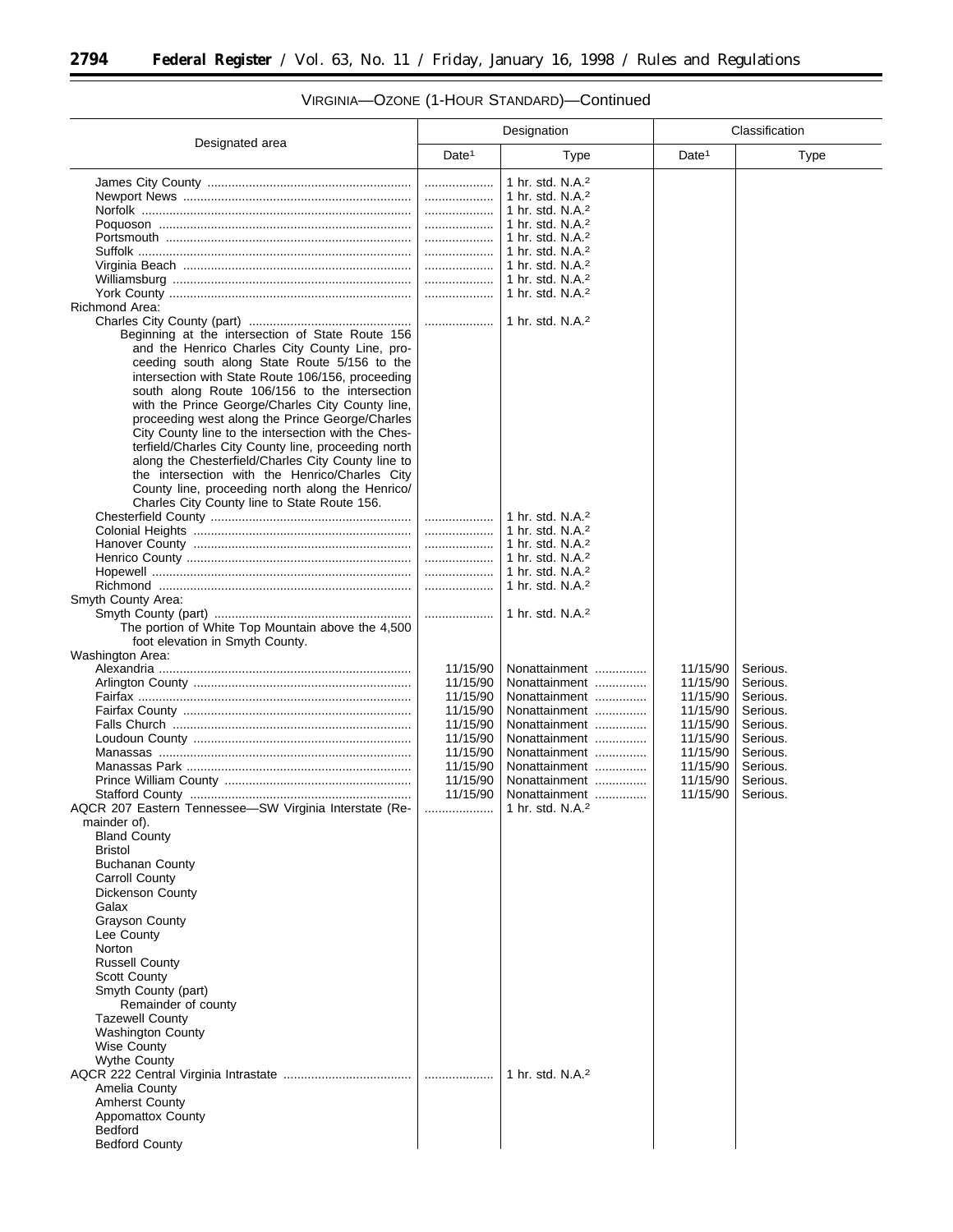▀

|                                                                                | Designation       |                              | Classification    |      |
|--------------------------------------------------------------------------------|-------------------|------------------------------|-------------------|------|
| Designated area                                                                | Date <sup>1</sup> | Type                         | Date <sup>1</sup> | Type |
| <b>Brunswick County</b>                                                        |                   |                              |                   |      |
| <b>Buckingham County</b>                                                       |                   |                              |                   |      |
| <b>Campbell County</b><br><b>Charlotte County</b>                              |                   |                              |                   |      |
| <b>Cumberland County</b>                                                       |                   |                              |                   |      |
| Danville                                                                       |                   |                              |                   |      |
| <b>Franklin County</b><br>Halifax County                                       |                   |                              |                   |      |
| <b>Henry County</b>                                                            |                   |                              |                   |      |
| Lunenburg County                                                               |                   |                              |                   |      |
| Lynchburg<br>Martinsville                                                      |                   |                              |                   |      |
| <b>Mecklenburg County</b>                                                      |                   |                              |                   |      |
| Nottoway County                                                                |                   |                              |                   |      |
| <b>Patrick County</b>                                                          |                   |                              |                   |      |
| Pittsylvania County<br><b>Prince Edward County</b>                             |                   |                              |                   |      |
| South Boston                                                                   |                   |                              |                   |      |
| AQCR 223 Hampton Roads Intrastate (Remainder of)                               |                   | 1 hr. std. N.A. <sup>2</sup> |                   |      |
| Franklin<br>Isle Of Wight County                                               |                   |                              |                   |      |
| Southampton County                                                             |                   |                              |                   |      |
| AQCR 224 NE Virginia Intrastate (Remainder of)                                 |                   | 1 hr. std. N.A. <sup>2</sup> |                   |      |
| <b>Accomack County</b><br><b>Albemarle County</b>                              |                   |                              |                   |      |
| <b>Caroline County</b>                                                         |                   |                              |                   |      |
| Charlottesville                                                                |                   |                              |                   |      |
| <b>Culpeper County</b>                                                         |                   |                              |                   |      |
| <b>Essex County</b><br><b>Fauguier County</b>                                  |                   |                              |                   |      |
| Fluvanna County                                                                |                   |                              |                   |      |
| Fredericksburg                                                                 |                   |                              |                   |      |
| <b>Gloucester County</b><br><b>Greene County</b>                               |                   |                              |                   |      |
| King And Queen County                                                          |                   |                              |                   |      |
| King George County                                                             |                   |                              |                   |      |
| King William County<br><b>Lancaster County</b>                                 |                   |                              |                   |      |
| Louisa County                                                                  |                   |                              |                   |      |
| <b>Madison County</b>                                                          |                   |                              |                   |      |
| Mathews County                                                                 |                   |                              |                   |      |
| <b>Middlesex County</b><br><b>Nelson County</b>                                |                   |                              |                   |      |
| Northampton County                                                             |                   |                              |                   |      |
| Northumberland County                                                          |                   |                              |                   |      |
| Orange County<br>Rappahannock County                                           |                   |                              |                   |      |
| <b>Richmond County</b>                                                         |                   |                              |                   |      |
| Spotsylvania County                                                            |                   |                              |                   |      |
| <b>Westmoreland County</b><br>AQCR 225 State Capital Intrastate (Remainder of) |                   | 1 hr. std. N.A. <sup>2</sup> |                   |      |
| Charles City County (part)                                                     |                   |                              |                   |      |
| Remainder of county                                                            |                   |                              |                   |      |
| Dinwiddie County<br>Emporia                                                    |                   |                              |                   |      |
| Goochland County                                                               |                   |                              |                   |      |
| <b>Greensville County</b>                                                      |                   |                              |                   |      |
| New Kent County<br>Petersburg                                                  |                   |                              |                   |      |
| Powhatan County                                                                |                   |                              |                   |      |
| <b>Prince George County</b>                                                    |                   |                              |                   |      |
| Surry County<br><b>Sussex County</b>                                           |                   |                              |                   |      |
|                                                                                |                   | 1 hr. std. N.A. <sup>2</sup> |                   |      |
| Alleghany County                                                               |                   |                              |                   |      |
| Augusta County                                                                 |                   |                              |                   |      |
| <b>Bath County</b><br><b>Botetourt County</b>                                  |                   |                              |                   |      |
| Buena Vista                                                                    |                   |                              |                   |      |
| <b>Clarke County</b>                                                           |                   |                              |                   |      |

# VIRGINIA—OZONE (1-HOUR STANDARD)—Continued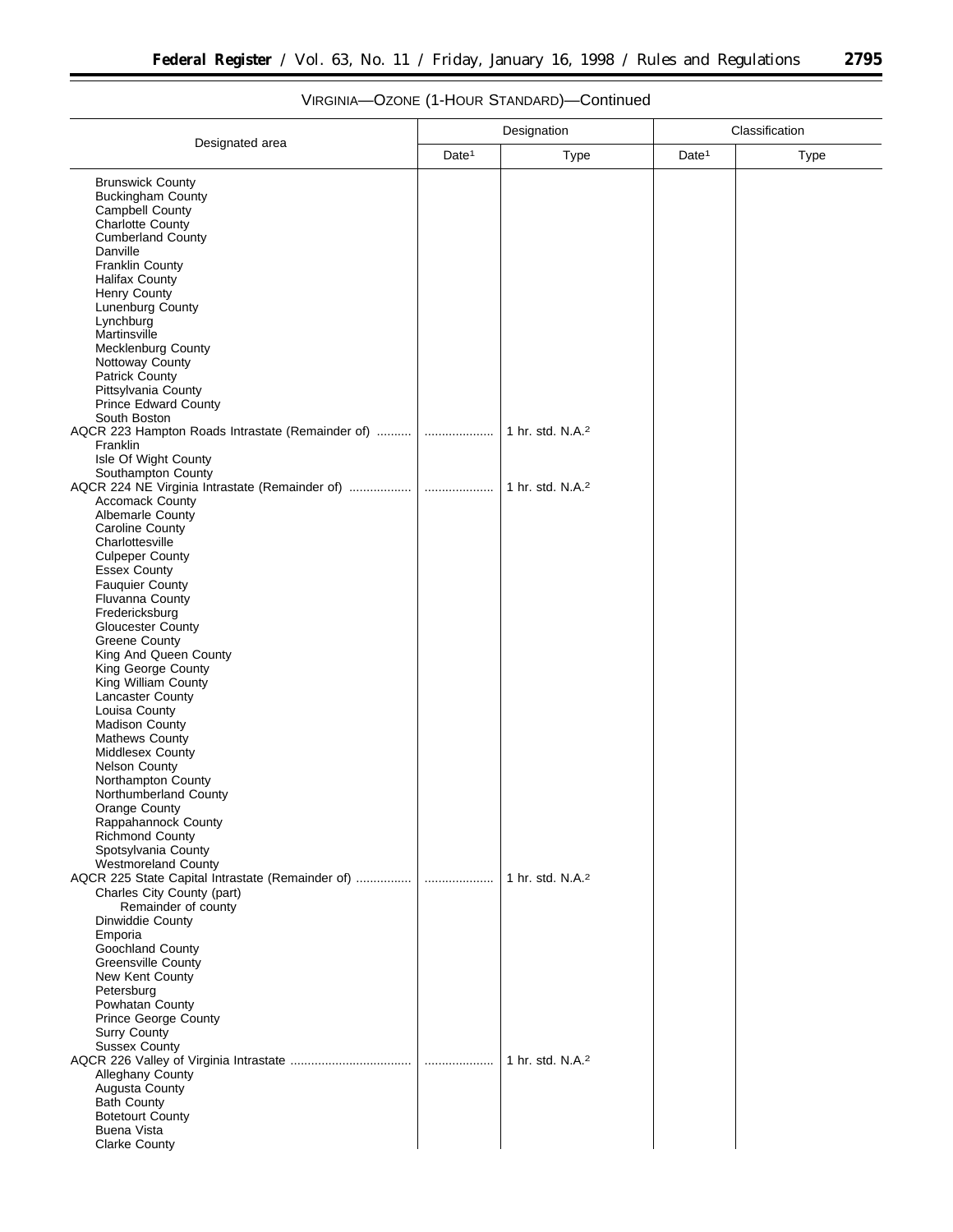| Designated area                                                                                                                                                                                                                                                                                                                                                                                                  |                   | Designation | Classification    |      |
|------------------------------------------------------------------------------------------------------------------------------------------------------------------------------------------------------------------------------------------------------------------------------------------------------------------------------------------------------------------------------------------------------------------|-------------------|-------------|-------------------|------|
|                                                                                                                                                                                                                                                                                                                                                                                                                  | Date <sup>1</sup> | Type        | Date <sup>1</sup> | Type |
| <b>Clifton Forge</b><br>Covington<br>Craig County<br>Floyd County<br><b>Frederick County</b><br><b>Giles County</b><br>Harrisonburg<br><b>Highland County</b><br>Lexington<br>Montgomery County<br>Page County<br>Pulaski County<br>Radford<br>Roanoke<br>Roanoke County<br>Rockbridge County<br>Rockingham County<br>Salem<br>Shenandoah County<br>Staunton<br><b>Warren County</b><br>Waynesboro<br>Winchester |                   |             |                   |      |

## VIRGINIA—OZONE (1-HOUR STANDARD)—Continued

1This date is March 17, 1998, unless otherwise noted.

<sup>2</sup>1 hour standard Not Applicable.

\* \* \* \* \* \* \* \* \* \* \*

# 49. In § 81.348, the table entitled ''Washington—Ozone'' is revised to read as follows:

## **§ 81.348 Washington.**

\* \* \* \* \* \* \* \* \* \* \*

## WASHINGTON—OZONE (1-HOUR STANDARD)

| Designated Area                                      | Designation       |                           | Classification    |      |
|------------------------------------------------------|-------------------|---------------------------|-------------------|------|
|                                                      | Date <sup>1</sup> | Type                      | Date <sup>1</sup> | Type |
| Portland-Vancouver AQMA Area:<br>Clark County (part) |                   |                           |                   |      |
| Seattle-Tacoma Area:                                 | .                 | hr.std. N.A. <sup>2</sup> |                   |      |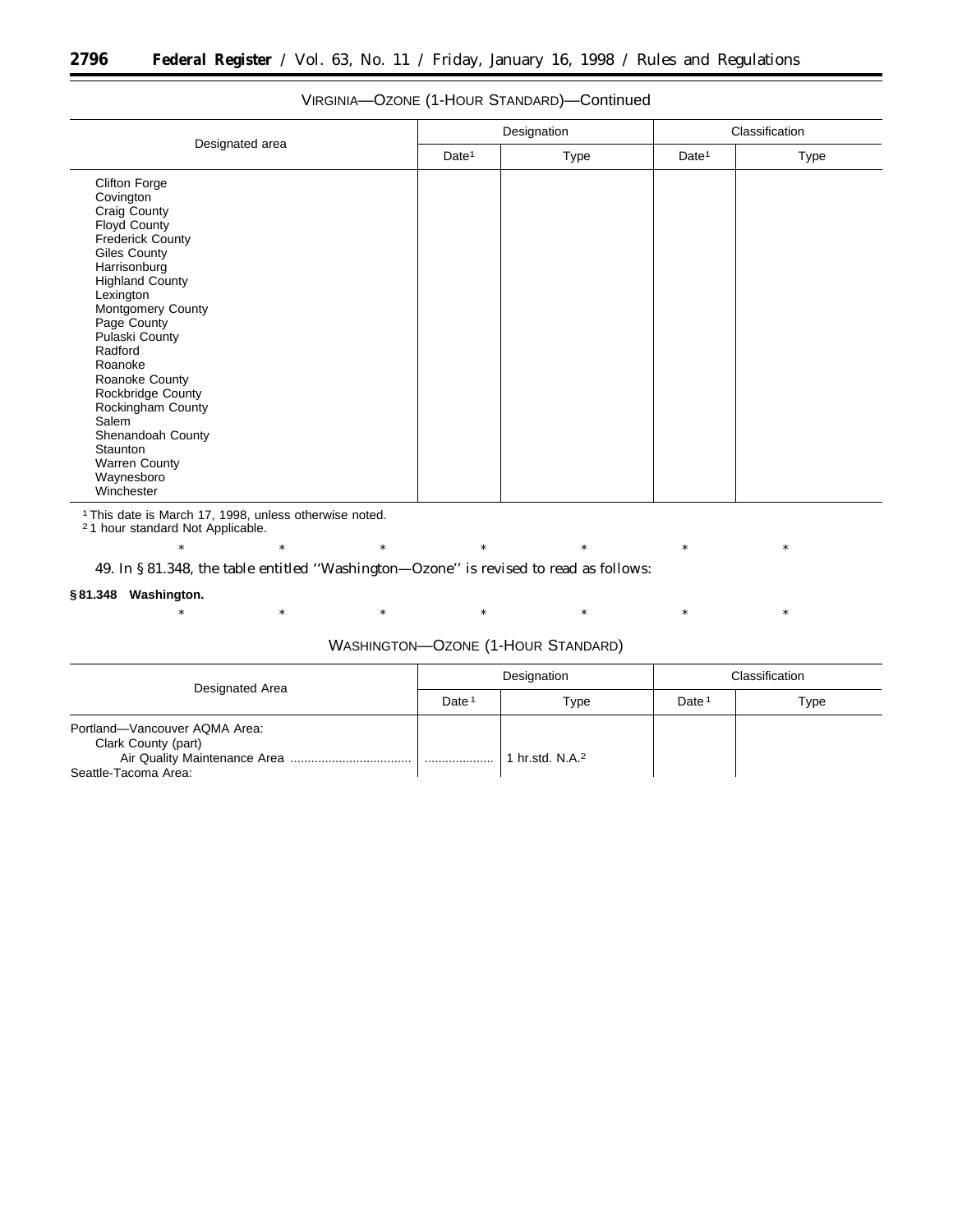#### Designated Area Designation **Classification** Date<sup>1</sup> | Type | Date<sup>1</sup> | Type The following boundary includes all of Pierce County, and all of King County except a small portion on the north-east corner and the western portion of Snohomish County: Starting at the mouth of the Nisqually River extend northwesterly along the Pierce County line to the southernmost point of the west county line of King County; thence northerly along the county line to the southermost point of the west county line of Snohomish County; thence northerly along the county line to the intersection with SR 532; thence easterly along the north line of SR 532 to the intersection of I-5, continuing east along the same road now identified as Henning Rd., to the intersection with SR 9 at Bryant; thence continuing easterly on Bryant East Rd. and Rock Creek Rd., also identified as Grandview Rd., approximately 3 miles to the point at which it is crossed by the existing BPA electrical transmission line; thence southeasterly along the BPA transmission line approximately 8 miles to point of the crossing of the south fork of the Stillaguamish River; thence continuing in a southeasterly direction in a meander line following the bed of the River to Jordan Road; southerly along Jordan Road to the north city limits of Granite Falls; thence following the north and east city limits to 92nd St. N.E. and Menzel Lake Rd; thence south-southeasterly along the Menzel Lake Rd. and the Lake Roesiger Rd. a distance of approximately 6 miles to the northernmost point of Lake Roesiger; thence southerly along a meander line following the middle of the Lake and Roesiger Creek to Woods Creek; thence southerly along a meander line following the bed of the Creek approximately 6 miles to the point the Creek is crossed by the existing BPA electrical transmission line; thence easterly along the BPA transmission line approximately 0.2 miles; thence southerly along the BPA Chief Joseph-Covington electrical transmission line approximately 3 miles to the north line of SR 2; thence southeasterly along SR 2 to the intersection with the east county line of King County; thence south along the county line to the northernmost point of the east county line of Pierce County; thence along the county line to the point of beginning at the mouth of the Nisqually River. .................... 1 hr. std. N.A.2 AQCR 062 E Washington-N Idaho Interstate (part) ............... .................... 1 hr. std. N.A.2 Spokane County AQCR 062 E Washington-N Idaho Interstate (Remainder of) | .....................| 1 hr. std. N.A.<sup>2</sup> Adams County Asotin County Columbia County Garfield County Grant County Lincoln County Whitman County AQCR 193 Portland Interstate (Remainder of) ....................... .................... 1 hr. std. N.A.2 Clark County (part) Remainder of County Cowlitz County Lewis County Skamania County Wahkiakum County AQCR 227 Northern Washington Intrastate ............................ .................... 1 hr. std. N.A.2 Chelan County Douglas County Ferry County Okanogan County Pend Oreille County Stevens County AQCR 228 Olympic,-Northwest Washington Intrastate .......... .................... 1 hr. std. N.A.2 Clallam County Grays Harbor County Island County Jefferson County Mason County

## WASHINGTON—OZONE (1-HOUR STANDARD)—Continued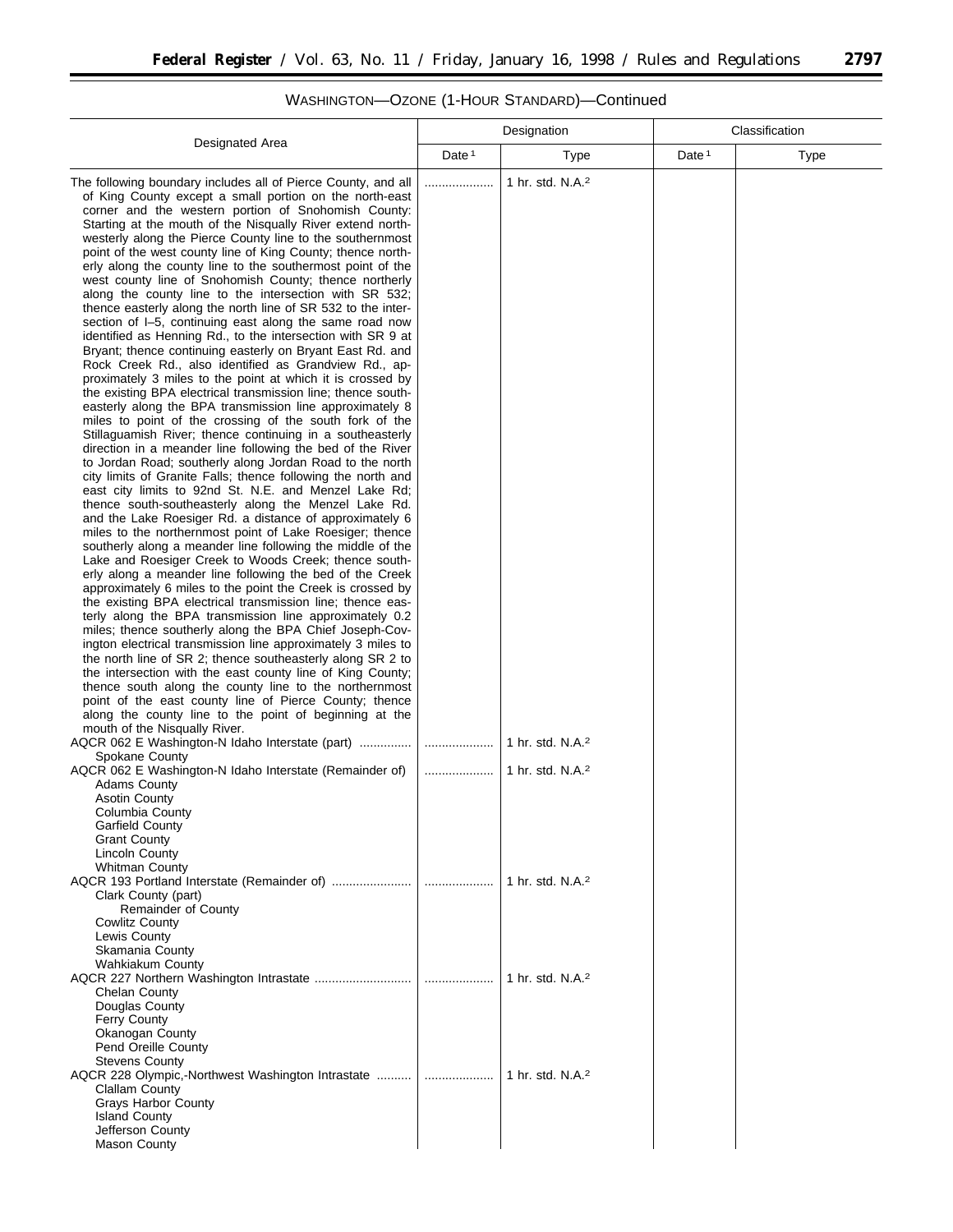| Designated Area                                                                                                                                                                                                                                         |          | Designation                  |          | Classification |
|---------------------------------------------------------------------------------------------------------------------------------------------------------------------------------------------------------------------------------------------------------|----------|------------------------------|----------|----------------|
|                                                                                                                                                                                                                                                         | Date $1$ | Type                         | Date $1$ | <b>Type</b>    |
| <b>Pacific County</b><br>San Juan County<br><b>Skagit County</b><br><b>Thurston County</b><br><b>Whatcom County</b><br>King County (Part)<br><b>Remainder of County</b><br><b>Kitsap County</b><br>Snohomish County (Part)<br><b>Remainer of County</b> |          | 1 hr. std. N.A. <sup>2</sup> |          |                |
| <b>Benton County</b><br><b>Franklin County</b><br><b>Kittitas County</b><br><b>Klickitat County</b><br>Walla Walla County<br>Yakima County                                                                                                              |          | 1 hr. std. N.A. <sup>2</sup> |          |                |

## WASHINGTON—OZONE (1-HOUR STANDARD)—Continued

1This date is March 17, 1998, unless otherwise noted. 2 1 hour standard Not Applicable.

50. In § 81.349, the table entitled ''West Virginia—Ozone'' is revised to read as follows:

### **§ 81.349 West Virginia.**

# \* \* \* \* \* \* \* \* \* \* \* WEST VIRGINIA—OZONE (1-HOUR STANDARD)

\* \* \* \* \* \* \* \* \* \* \*

| Designated Area                                                                                                                                                                                                                                                                                          | Designation       |                                                              | Classification    |             |
|----------------------------------------------------------------------------------------------------------------------------------------------------------------------------------------------------------------------------------------------------------------------------------------------------------|-------------------|--------------------------------------------------------------|-------------------|-------------|
|                                                                                                                                                                                                                                                                                                          | Date <sup>1</sup> | <b>Type</b>                                                  | Date <sup>1</sup> | <b>Type</b> |
| Charleston area:                                                                                                                                                                                                                                                                                         | .<br>.            | 1 hr. std. N.A. <sup>2</sup><br>1 hr. std. N.A. <sup>2</sup> |                   |             |
| Greenbrier Area:<br>Huntington-Ashland Area:                                                                                                                                                                                                                                                             |                   | 1 hr. std. N.A. <sup>2</sup>                                 |                   |             |
|                                                                                                                                                                                                                                                                                                          | .                 | 1 hr. std. N.A. <sup>2</sup><br>1 hr. std. N.A. <sup>2</sup> |                   |             |
| Parkersburg-Marietta Area:                                                                                                                                                                                                                                                                               |                   | 1 hr. std. N.A. <sup>2</sup>                                 |                   |             |
| <b>Barbour County</b><br><b>Berkeley County</b><br>Boone County<br><b>Braxton County</b><br><b>Brooke County</b><br>Calhoun County<br><b>Clay County</b><br>Doddridge County<br><b>Fayette County</b><br><b>Gilmer County</b><br><b>Grant County</b><br><b>Hampshire County</b><br><b>Hancock County</b> |                   | 1 hr. std. $N.A.^2$                                          |                   |             |
| <b>Hardy County</b><br><b>Harrison County</b><br>Jackson County<br>Jefferson County<br>Lewis County<br><b>Lincoln County</b><br>Logan County<br>Marion County<br><b>Marshall County</b><br><b>Mason County</b><br><b>McDowell County</b><br><b>Mercer County</b><br><b>Mineral County</b>                |                   |                                                              |                   |             |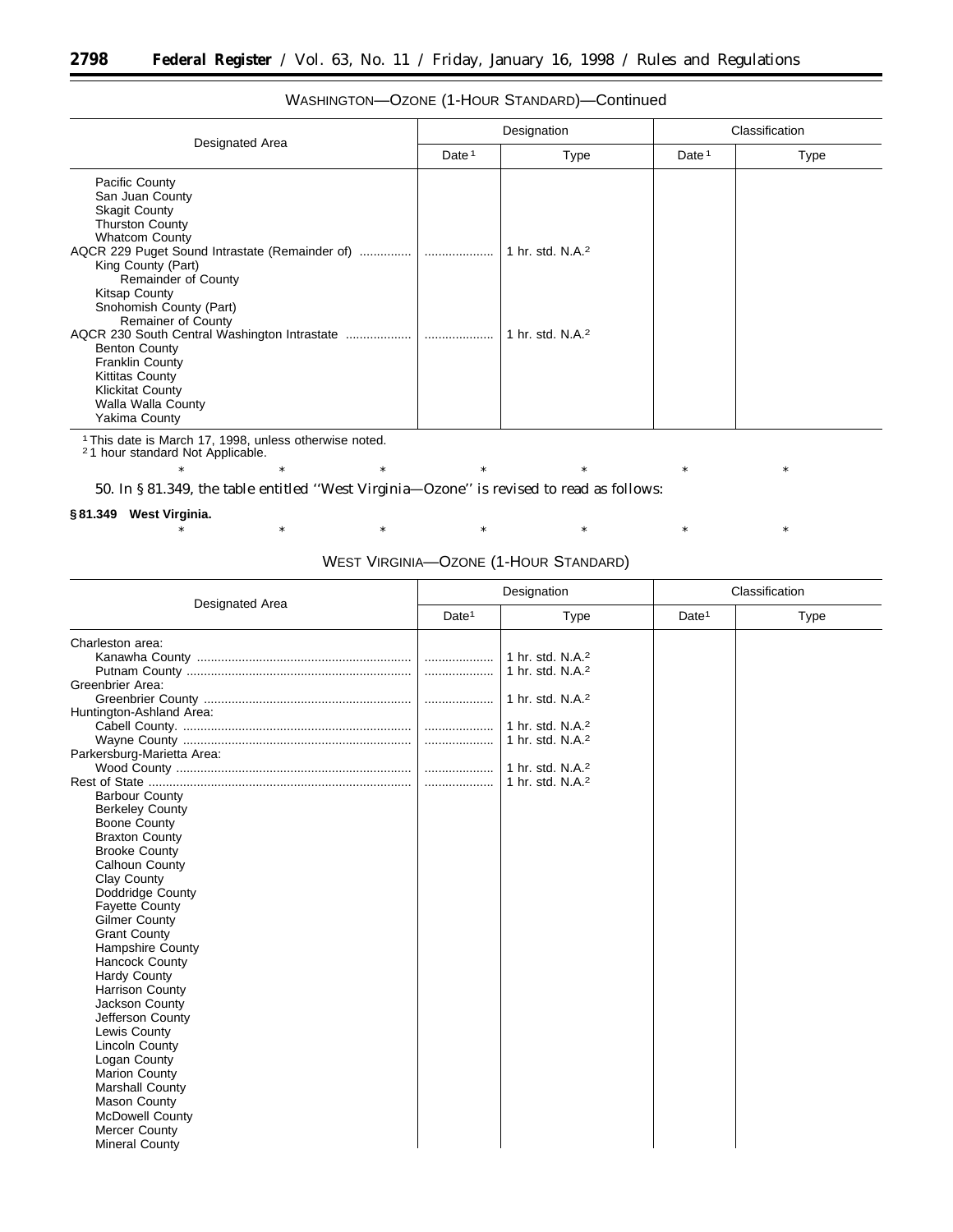# WEST VIRGINIA—OZONE (1-HOUR STANDARD)—Continued

|                                                                                                                                                                                                                                                                                                                                                                                                                                                                                            | Designation       |      | Classification    |      |
|--------------------------------------------------------------------------------------------------------------------------------------------------------------------------------------------------------------------------------------------------------------------------------------------------------------------------------------------------------------------------------------------------------------------------------------------------------------------------------------------|-------------------|------|-------------------|------|
| Designated Area                                                                                                                                                                                                                                                                                                                                                                                                                                                                            | Date <sup>1</sup> | Type | Date <sup>1</sup> | Type |
| Mingo County<br>Monongalia County<br>Monroe County<br>Morgan County<br>Nicholas County<br>Ohio County<br>Pendleton County<br><b>Pleasants County</b><br>Pocahontas County<br>Preston County<br>Raleigh County<br>Randolph County<br><b>Ritchie County</b><br>Roane County<br><b>Summers County</b><br><b>Taylor County</b><br><b>Tucker County</b><br><b>Tyler County</b><br>Upshur County<br><b>Webster County</b><br><b>Wetzel County</b><br><b>Wirt County</b><br><b>Wyoming County</b> |                   |      |                   |      |

<sup>1</sup> This date is March 17, 1998, unless otherwise noted.<br><sup>2</sup> 1 hour standard Not Applicable.

\* \* \* \* \* \* \* \* \* \* \*

51. In § 81.350, the table entitled ''Wisconsin—Ozone'' is revised to read as follows:

### **§ 81.350 Wisconsin.**

\* \* \* \* \* \* \* \* \* \* \*

# WISCONSIN—OZONE (1-HOUR STANDARD)

|                                                 | Designated                       |                                                                                                  | Classification                   |                                        |
|-------------------------------------------------|----------------------------------|--------------------------------------------------------------------------------------------------|----------------------------------|----------------------------------------|
| Designation area                                | Date <sup>1</sup>                | Type                                                                                             | Date <sup>1</sup>                | <b>Type</b>                            |
| Door County Area:                               | 1/6/92                           | Nonattainment                                                                                    | 1/6/92                           | Rural Transport (Mar-<br>ginal).       |
| Kewaunee County Area:<br>Manitowoc County Area: |                                  | 1 hr. std. N.A. <sup>2</sup>                                                                     |                                  |                                        |
| Milwaukee-Racine Area:                          | 1/6/92                           | Nonattainment                                                                                    | 1/6/92                           | Moderate.                              |
|                                                 | 11/15/90<br>11/15/90             | Nonattainment<br>Nonattainment                                                                   | 11/15/90<br>11/15/90             | Severe-17.<br>Severe-17.               |
|                                                 | 11/15/90<br>11/15/90<br>11/15/90 | Nonattainment<br>Nonattainment<br>Nonattainment                                                  | 11/15/90<br>11/15/90<br>11/15/90 | Severe-17.<br>Severe-17.<br>Severe-17. |
| Sheboygan County Area:                          | 11/15/90                         | Nonattainment                                                                                    | 11/15/90                         | Severe-17.                             |
| <b>Walworth County Area:</b>                    |                                  | 1 hr. std. N.A. <sup>2</sup>                                                                     |                                  |                                        |
|                                                 | .                                | 1 hr. std. N.A. <sup>2</sup><br>  1 hr. std. N.A. <sup>2</sup><br>  1 hr. std. N.A. <sup>2</sup> |                                  |                                        |
|                                                 | .                                | 1 hr. std. N.A. <sup>2</sup><br>1 hr. std. N.A. <sup>2</sup>                                     |                                  |                                        |
|                                                 | .                                | 1 hr. std. N.A. $2$<br>1 hr. std. N.A. <sup>2</sup>                                              |                                  |                                        |
|                                                 |                                  | 1 hr. std. N.A. <sup>2</sup><br>  1 hr. std. N.A. $2$                                            |                                  |                                        |
|                                                 |                                  | 1 hr. std. N.A. $2$<br>  1 hr. std. N.A. <sup>2</sup>                                            |                                  |                                        |
|                                                 |                                  | 1 hr. std. N.A. <sup>2</sup>                                                                     |                                  |                                        |
|                                                 |                                  |                                                                                                  |                                  |                                        |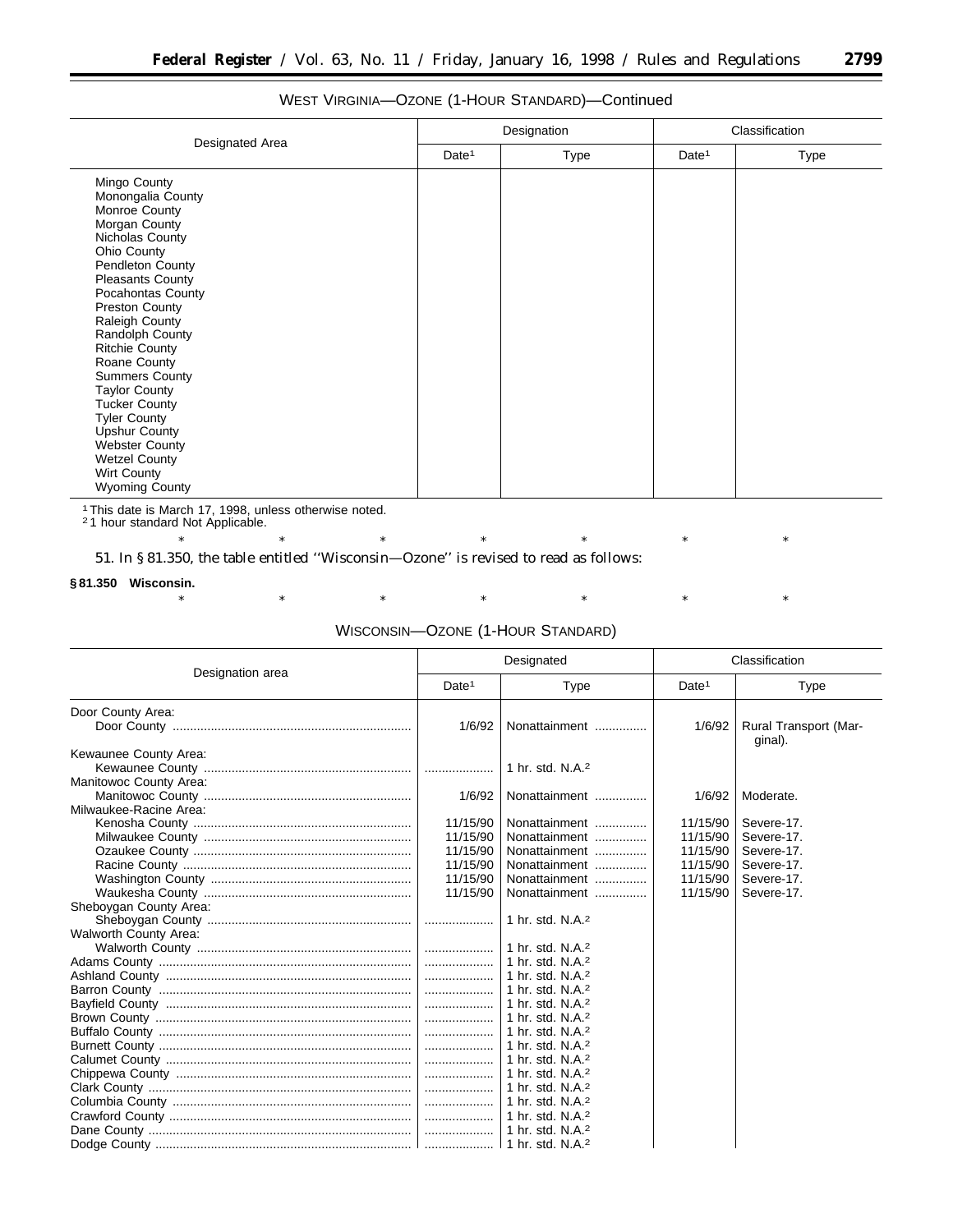| Designation area |                   | Designated                                                                          |                   | Classification |  |
|------------------|-------------------|-------------------------------------------------------------------------------------|-------------------|----------------|--|
|                  | Date <sup>1</sup> | Type                                                                                | Date <sup>1</sup> | <b>Type</b>    |  |
|                  | .<br>.            | 1 hr. std. N.A. <sup>2</sup><br>1 hr. std. N.A. <sup>2</sup><br>1 hr. std. N.A. $2$ |                   |                |  |
|                  | .                 | 1 hr. std. N.A. <sup>2</sup>                                                        |                   |                |  |
|                  |                   | 1 hr. std. N.A. <sup>2</sup>                                                        |                   |                |  |
|                  | .                 | 1 hr. std. N.A. <sup>2</sup><br>1 hr. std. N.A. $2$                                 |                   |                |  |
|                  | .                 | 1 hr. std. $N.A.^2$                                                                 |                   |                |  |
|                  |                   | 1 hr. std. N.A. $2$                                                                 |                   |                |  |
|                  |                   | 1 hr. std. N.A. $2$                                                                 |                   |                |  |
|                  |                   | 1 hr. std. N.A. <sup>2</sup>                                                        |                   |                |  |
|                  |                   | 1 hr. std. $N.A.^2$                                                                 |                   |                |  |
|                  |                   | 1 hr. std. N.A. $2$                                                                 |                   |                |  |
|                  |                   | 1 hr. std. N.A. $2$                                                                 |                   |                |  |
|                  |                   | 1 hr. std. N.A. <sup>2</sup>                                                        |                   |                |  |
|                  |                   | 1 hr. std. N.A. $2$                                                                 |                   |                |  |
|                  | .                 | 1 hr. std. N.A. <sup>2</sup><br>1 hr. std. N.A. $2$                                 |                   |                |  |
|                  | .<br>.            | 1 hr. std. N.A. <sup>2</sup>                                                        |                   |                |  |
|                  |                   | 1 hr. std. N.A. $2$                                                                 |                   |                |  |
|                  |                   | 1 hr. std. N.A. <sup>2</sup>                                                        |                   |                |  |
|                  |                   | 1 hr. std. N.A. <sup>2</sup>                                                        |                   |                |  |
|                  | .                 | 1 hr. std. N.A. <sup>2</sup>                                                        |                   |                |  |
|                  |                   | 1 hr. std. N.A. $2$                                                                 |                   |                |  |
|                  | .                 | 1 hr. std. N.A. <sup>2</sup>                                                        |                   |                |  |
|                  | .                 | 1 hr. std. N.A. $2$                                                                 |                   |                |  |
|                  |                   | 1 hr. std. N.A. <sup>2</sup>                                                        |                   |                |  |
|                  |                   | 1 hr. std. N.A. $2$                                                                 |                   |                |  |
|                  | .                 | 1 hr. std. N.A. <sup>2</sup>                                                        |                   |                |  |
|                  | .                 | 1 hr. std. N.A. $2$                                                                 |                   |                |  |
|                  |                   | 1 hr. std. N.A. <sup>2</sup><br>1 hr. std. $N.A.^2$                                 |                   |                |  |
|                  |                   | 1 hr. std. N.A. <sup>2</sup>                                                        |                   |                |  |
|                  | .                 | 1 hr. std. N.A. $2$                                                                 |                   |                |  |
|                  | .                 | 1 hr. std. N.A. <sup>2</sup>                                                        |                   |                |  |
|                  | .                 | 1 hr. std. N.A. <sup>2</sup>                                                        |                   |                |  |
|                  |                   | 1 hr. std. N.A. $2$                                                                 |                   |                |  |
|                  |                   | 1 hr. std. N.A. <sup>2</sup>                                                        |                   |                |  |
|                  |                   | 1 hr. std. N.A. $2$                                                                 |                   |                |  |
|                  |                   | 1 hr. std. N.A. $2$                                                                 |                   |                |  |
|                  |                   | 1 hr. std. N.A. $2$                                                                 |                   |                |  |
|                  |                   | 1 hr. std. N.A. $2$                                                                 |                   |                |  |
|                  |                   | 1 hr. std. $N.A.^2$                                                                 |                   |                |  |
|                  |                   | 1 hr. std. N.A. <sup>2</sup>                                                        |                   |                |  |
|                  |                   | 1 hr. std. N.A. $2$<br>1 hr. std. N.A. $2$                                          |                   |                |  |
|                  | .                 | 1 hr. std. N.A. <sup>2</sup>                                                        |                   |                |  |
|                  |                   |                                                                                     |                   |                |  |

## WISCONSIN-OZONE (1-HOUR STANDARD)-Continued

<sup>1</sup> This date is March 17, 1998, unless otherwise noted.<br>
<sup>2</sup> 1 hour standard Not Applicable.

 $\ast$ 

 $\ast$ 

 $\ast$ 

52. In §81.351, the table entitled "Wyoming-Ozone" is revised to read as follows:

 $\ast$ 

 $\ast$ 

### §81.351 Wyoming.

| WYOMING-OZONE (1-HOUR STANDARD) |  |
|---------------------------------|--|
|---------------------------------|--|

 $\ast$ 

 $\ast$ 

 $\ast$ 

 $\ast$ 

 $\ast$ 

 $\ast$ 

 $\ast$ 

 $\ast$ 

| Designated area                                                                                                                                                     | Designation       |                              | Classification    |      |
|---------------------------------------------------------------------------------------------------------------------------------------------------------------------|-------------------|------------------------------|-------------------|------|
|                                                                                                                                                                     | Date <sup>1</sup> | Type                         | Date <sup>1</sup> | Type |
| <b>Albany County</b><br><b>Big Horn County</b><br><b>Campbell County</b><br>Carbon County<br><b>Converse County</b><br><b>Crook County</b><br><b>Fremont County</b> |                   | 1 hr. std. N.A. <sup>2</sup> |                   |      |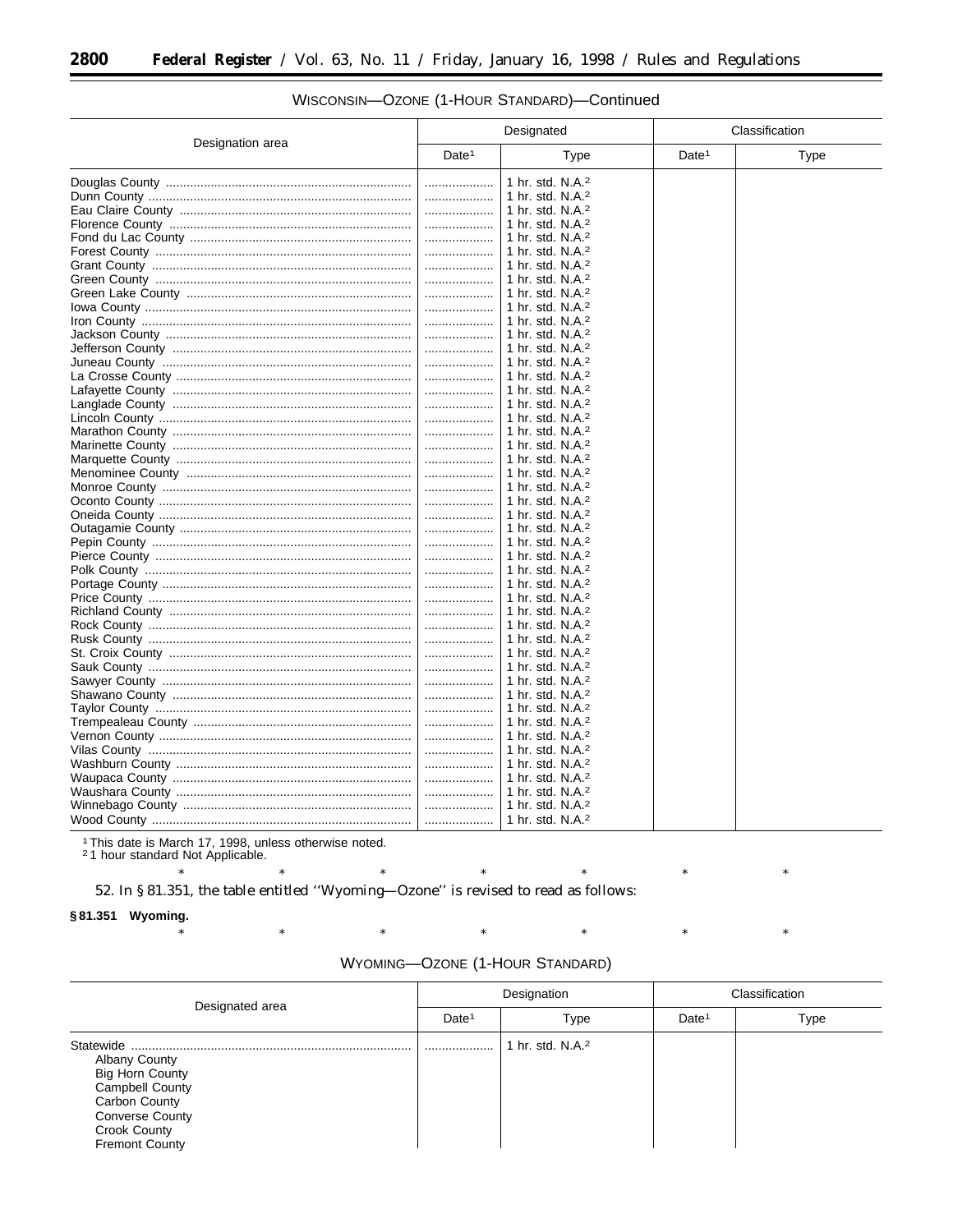# WYOMING—OZONE (1-HOUR STANDARD)—Continued

|                                                                                                                                                                                                                                                                                                                                         | Designation       |      | Classification    |      |
|-----------------------------------------------------------------------------------------------------------------------------------------------------------------------------------------------------------------------------------------------------------------------------------------------------------------------------------------|-------------------|------|-------------------|------|
| Designated area                                                                                                                                                                                                                                                                                                                         | Date <sup>1</sup> | Type | Date <sup>1</sup> | Type |
| Goshen County<br>Hot Springs County<br>Johnson County<br>Laramie County<br>Lincoln County<br>Natrona County<br>Niobrara County<br>Park County<br><b>Platte County</b><br>Sheridan County<br>Sublette County<br><b>Sweetwater County</b><br><b>Teton County</b><br><b>Uinta County</b><br><b>Washakie County</b><br><b>Weston County</b> |                   |      |                   |      |

1This date is March 17, 1998, unless otherwise noted.

2 1 hour standard Not Applicable.

\* \* \* \* \* \* \* \* \* \* \* 53. In § 81.352, the table entitled ''American Samoa—Ozone'' is revised to read as follows:

#### **§ 81.352 American Samoa.**

#### AMERICAN SAMOA—OZONE (1-HOUR STANDARD)

\* \* \* \* \* \* \* \* \* \* \*

|                                                      | Designation       |                     | Classification    |      |
|------------------------------------------------------|-------------------|---------------------|-------------------|------|
| Designated area                                      | Date <sup>1</sup> | Type                | Date <sup>1</sup> | Type |
| Statewide                                            |                   | 1 hr. std. $N.A.^2$ |                   |      |
| This date is March 17, 1998, unless otherwise noted. |                   |                     |                   |      |

2 1 hour standard Not Applicable.

\* \* \* \* \* \* \* \* \* \* \* 54. In § 81.353, the table entitled ''Guam—Ozone'' is revised to read as follows:

#### **§ 81.353 Guam.**

\* \* \* \* \* \* \* \* \* \* \*  $G(u,v) = G(u,1)$  (1-Hour  $G(u,1) = (1,1)$ 

| Designated area | Designation       |                   | Classification    |      |
|-----------------|-------------------|-------------------|-------------------|------|
|                 | Date <sup>1</sup> | Type              | Date <sup>1</sup> | Type |
| Statewide       |                   | hr. std. $N.A.^2$ |                   |      |

1This date is March 17, 1998, unless otherwise noted.

<sup>2</sup>1 hour standard Not Applicable.

\* \* \* \* \* \* \* \* \* \* \* 55. In Section 81.354, the table entitled ''Northern Mariana Islands—Ozone'' is revised to read as follows:

#### **§ 81.354 Northern Mariana Islands.**

#### NORTHERN MARIANA ISLANDS—OZONE (1-HOUR STANDARD)

\* \* \* \* \* \* \* \* \* \* \*

| Designated area | Designation       |                            | Classification    |      |
|-----------------|-------------------|----------------------------|-------------------|------|
|                 | Date <sup>1</sup> | Type                       | Date <sup>1</sup> | Type |
| Whole State     |                   | hr. std. N.A. <sup>2</sup> |                   |      |

1This date is March 17, 1998, unless otherwise noted.

21 hour standard Not Applicable.

\* \* \* \* \* \* \* \* \* \* \* 56. In § 81.355, the table entitled ''Puerto Rico—Ozone'' is revised to read as follows: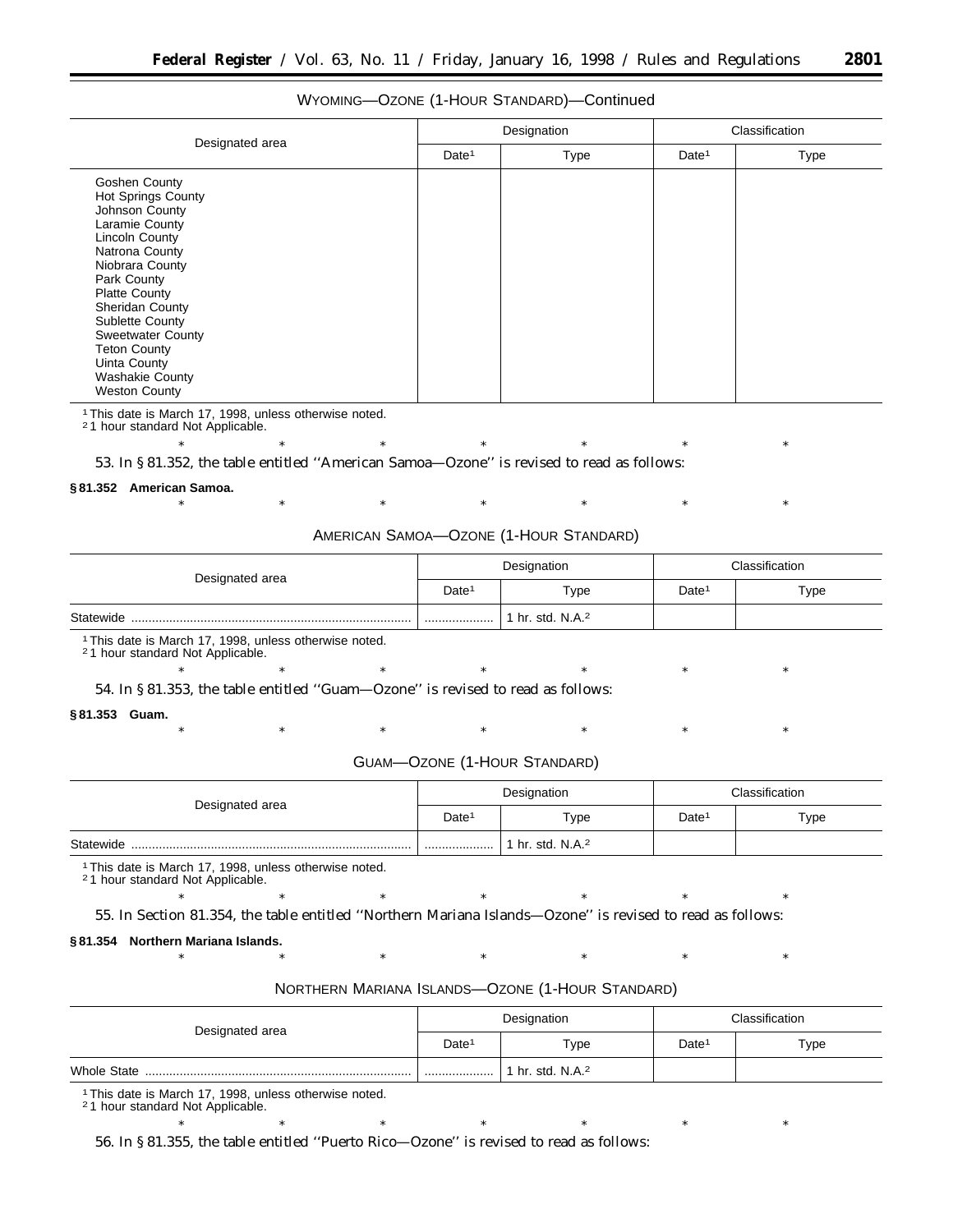$\equiv$ 

### **§ 81.355 Puerto Rico.**

### \* \* \* \* \* \* \* \* \* \* \*

# PUERTO RICO—OZONE (1-HOUR STANDARD)

| Designated area                             | Designation       |                              | Classification    |             |
|---------------------------------------------|-------------------|------------------------------|-------------------|-------------|
|                                             | Date <sup>1</sup> | <b>Type</b>                  | Date <sup>1</sup> | <b>Type</b> |
|                                             | .                 | 1 hr. std. N.A. <sup>2</sup> |                   |             |
| Adjuntas Municipio                          |                   |                              |                   |             |
| Aguada Municipio                            |                   |                              |                   |             |
| Aguadilla Municipio                         |                   |                              |                   |             |
| Aguas Buenas Municipio                      |                   |                              |                   |             |
| Aibonito Municipio<br>Anasco Municipio      |                   |                              |                   |             |
| Arecibo Municipio                           |                   |                              |                   |             |
| Arroyo Municipio                            |                   |                              |                   |             |
| Barceloneta Municipio                       |                   |                              |                   |             |
| Barranquitas Munic.                         |                   |                              |                   |             |
| Bayamon County                              |                   |                              |                   |             |
| Caba Rojo Municipio<br>Caguas Municipio     |                   |                              |                   |             |
| Camuy Municipio                             |                   |                              |                   |             |
| Canovanas Municipio                         |                   |                              |                   |             |
| Carolina Municipio                          |                   |                              |                   |             |
| Catano County                               |                   |                              |                   |             |
| Cayey Municipio<br>Ceiba Municipio          |                   |                              |                   |             |
| Ciales Municipio                            |                   |                              |                   |             |
| Cidra Municipio                             |                   |                              |                   |             |
| Coama Municipio                             |                   |                              |                   |             |
| Comeria Municipio                           |                   |                              |                   |             |
| Corozal Municipio                           |                   |                              |                   |             |
| Culebra Municipio<br>Dorado Municipio       |                   |                              |                   |             |
| Fajardo Municipio                           |                   |                              |                   |             |
| Florida Municipio                           |                   |                              |                   |             |
| Guanica Municipio                           |                   |                              |                   |             |
| Guayama Municipio                           |                   |                              |                   |             |
| Guayanilla Municipio                        |                   |                              |                   |             |
| Guaynabo County<br>Gurabo Municipio         |                   |                              |                   |             |
| Hatillo Municipio                           |                   |                              |                   |             |
| Hormigueros Municipio                       |                   |                              |                   |             |
| Humacao Municipio                           |                   |                              |                   |             |
| Isabela Municipio                           |                   |                              |                   |             |
| Jayuya Municipio<br>Juana Diaz Municipio    |                   |                              |                   |             |
| Juncos Municipio                            |                   |                              |                   |             |
| Lajas Municipio                             |                   |                              |                   |             |
| Lares Municipio                             |                   |                              |                   |             |
| Las Marias Municipio                        |                   |                              |                   |             |
| Las Piedras Municipio                       |                   |                              |                   |             |
| Loiza Municipio<br>Luquillo Municipio       |                   |                              |                   |             |
| Manati Municipio                            |                   |                              |                   |             |
| Maricao Municipio                           |                   |                              |                   |             |
| Maunabo Municipio                           |                   |                              |                   |             |
| Mayaguez Municipio                          |                   |                              |                   |             |
| Moca Municipio<br>Morovis Municipio         |                   |                              |                   |             |
| Naguabo Municipio                           |                   |                              |                   |             |
| Naranjito Municipio                         |                   |                              |                   |             |
| Orocovis Municipio                          |                   |                              |                   |             |
| Patillas Municipio                          |                   |                              |                   |             |
| Penuelas Municipio<br>Ponce Municipio       |                   |                              |                   |             |
| Quebradillas Municipio                      |                   |                              |                   |             |
| Rincon Municipio                            |                   |                              |                   |             |
| Rio Grande Municipio                        |                   |                              |                   |             |
| Sabana Grande Municipio                     |                   |                              |                   |             |
| Salinas Municipio                           |                   |                              |                   |             |
| San German Municipio                        |                   |                              |                   |             |
| San Juan Municipio<br>San Lorenzo Municipio |                   |                              |                   |             |
|                                             |                   |                              |                   |             |